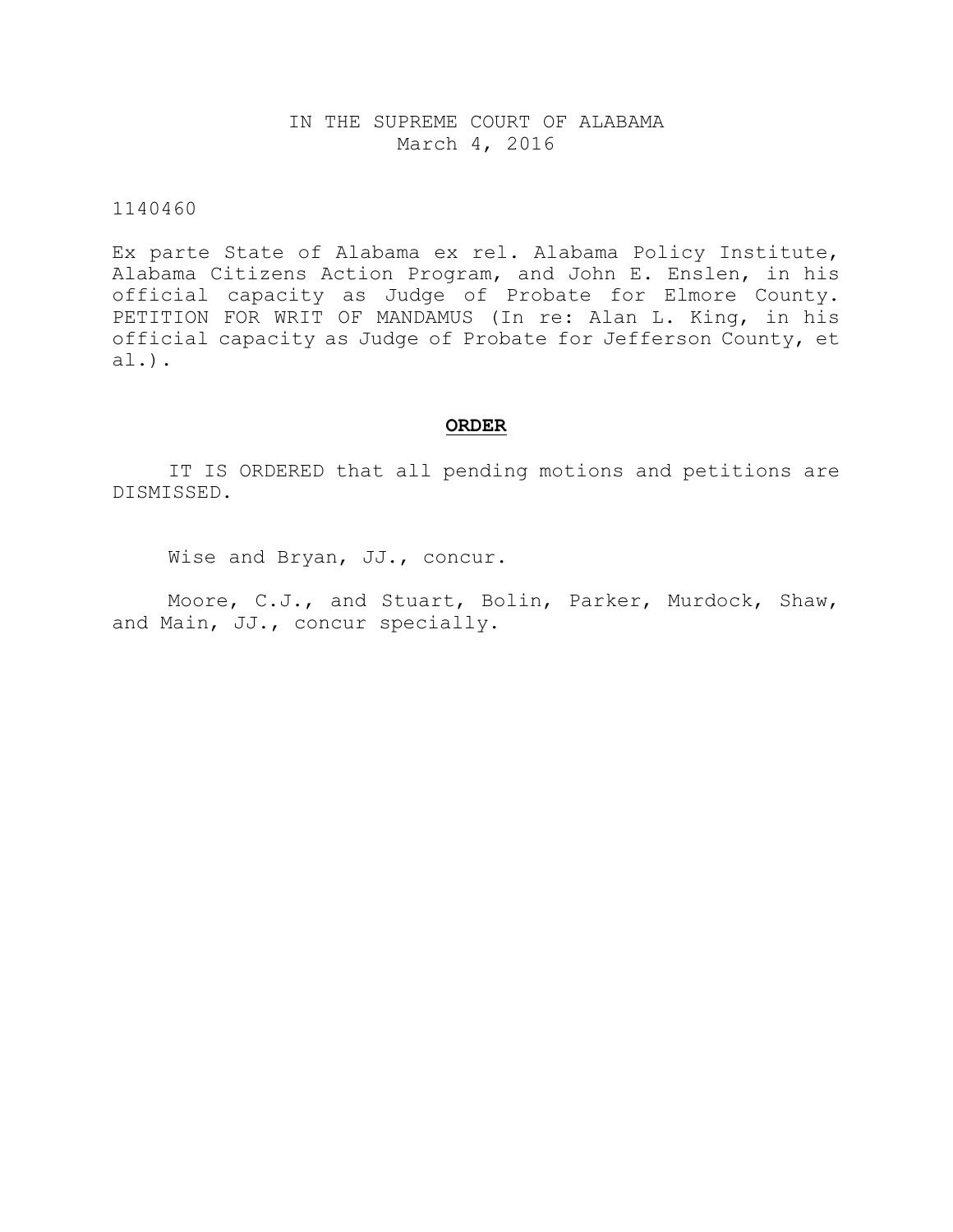MOORE, Chief Justice (statement of nonrecusal).

On February 11, 2015, the State of Alabama on relation of the Alabama Policy Institute and the Alabama Citizens Action Program initiated this case by filing in this Court an "Emergency Petition for Writ of Mandamus." The petition sought a writ of mandamus "directed to each Respondent judge of probate, commanding each judge not to issue marriage licenses to same-sex couples and not to recognize any marriage licenses issued to same-sex couples."

In its statement-of-facts section the petition described the federal injunctions in Searcy v. Strange, 81 F. Supp. 3d 1285 (S.D. Ala. 2015), and Strawser v. Strange (Civil No. 14–0424–CG–C) (S.D. Ala. Jan. 26, 2015), which enjoined the Alabama Attorney General from enforcing Alabama's Sanctity of Marriage Amendment, Art. I, § 36.03, Ala. Const. 1901 ("the marriage amendment"), and the Alabama Marriage Protection Act, § 30-1-19, Ala. Code 1975 ("the marriage act"). The petition further stated:

"On February 8, 2015, Chief Justice Roy S. Moore of the Supreme Court of Alabama entered an administrative order ruling that neither the Searcy nor the Strawser Injunction is binding on any Alabama probate judge, and prohibiting any probate judge from issuing or recognizing a marriage license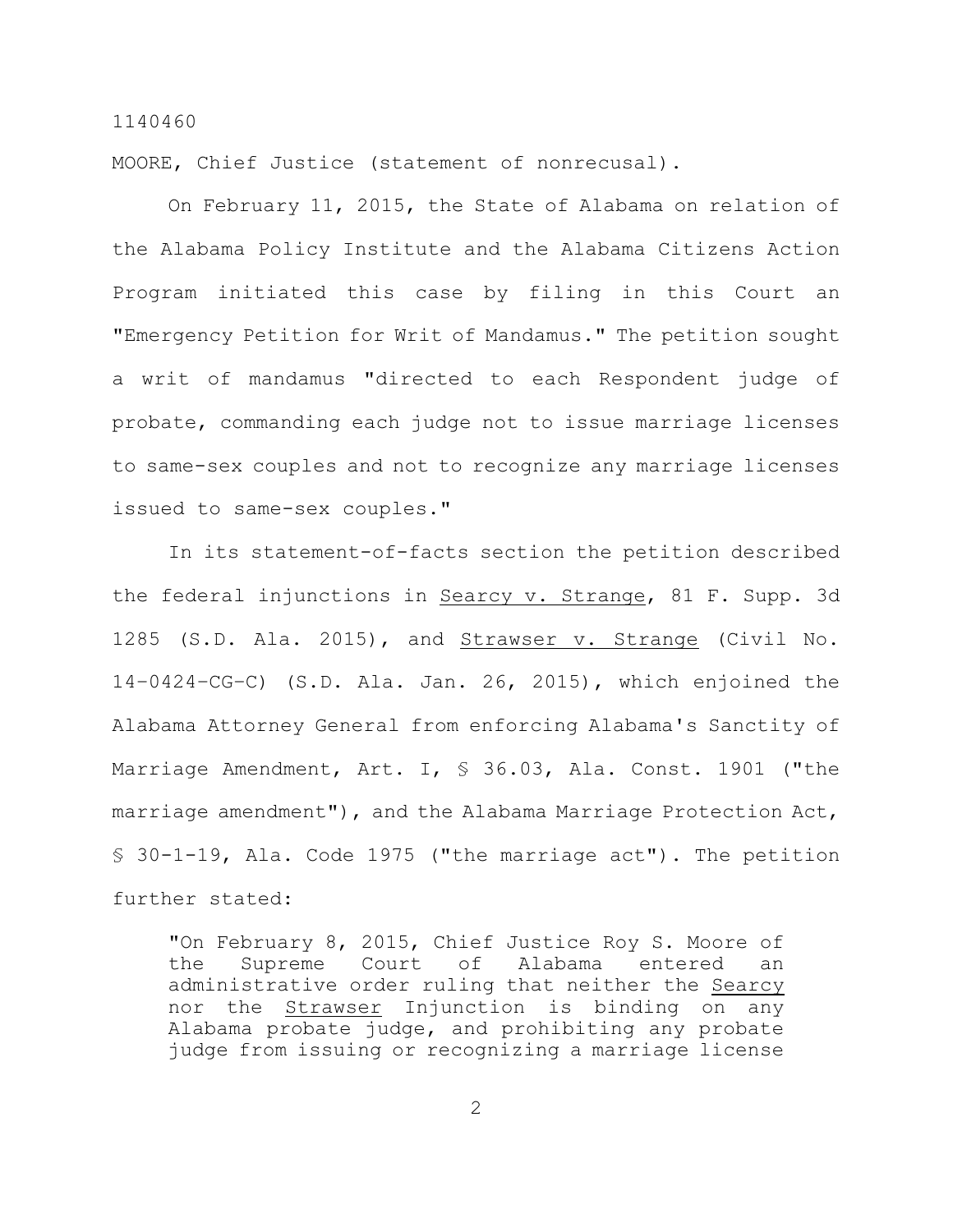which violates the Marriage Amendment or the Marriage Act."

Attached to the petition as Exhibit C was a copy of the referenced administrative order. In subsequent paragraphs the petition identified by name four respondent Alabama probate judges who allegedly were issuing marriage licenses to samesex couples "in violation of the Marriage Amendment, the Marriage Act, and the Administrative Order." (Emphasis added.) The petition also named as respondents 63 Judge Does "who may issue, or may have issued, marriage licenses to same-sex couples in Alabama as a result of the Searcy or Strawser Injunction, in violation of the Marriage Amendment, the Marriage Act, and the Administrative Order."

The petition argued that the writ should issue because (1) the marriage amendment and the marriage act were consistent with the United States Constitution and (2) this Court was not bound by a federal district court's interpretation of the United States Constitution. Alternatively, the petition stated:

"Chief Justice Moore's Administrative Order provides a separate basis for mandamus relief because it directly prohibits all Alabama probate judges from issuing marriage licenses to same-sex couples in violation of the Marriage Amendment and the Marriage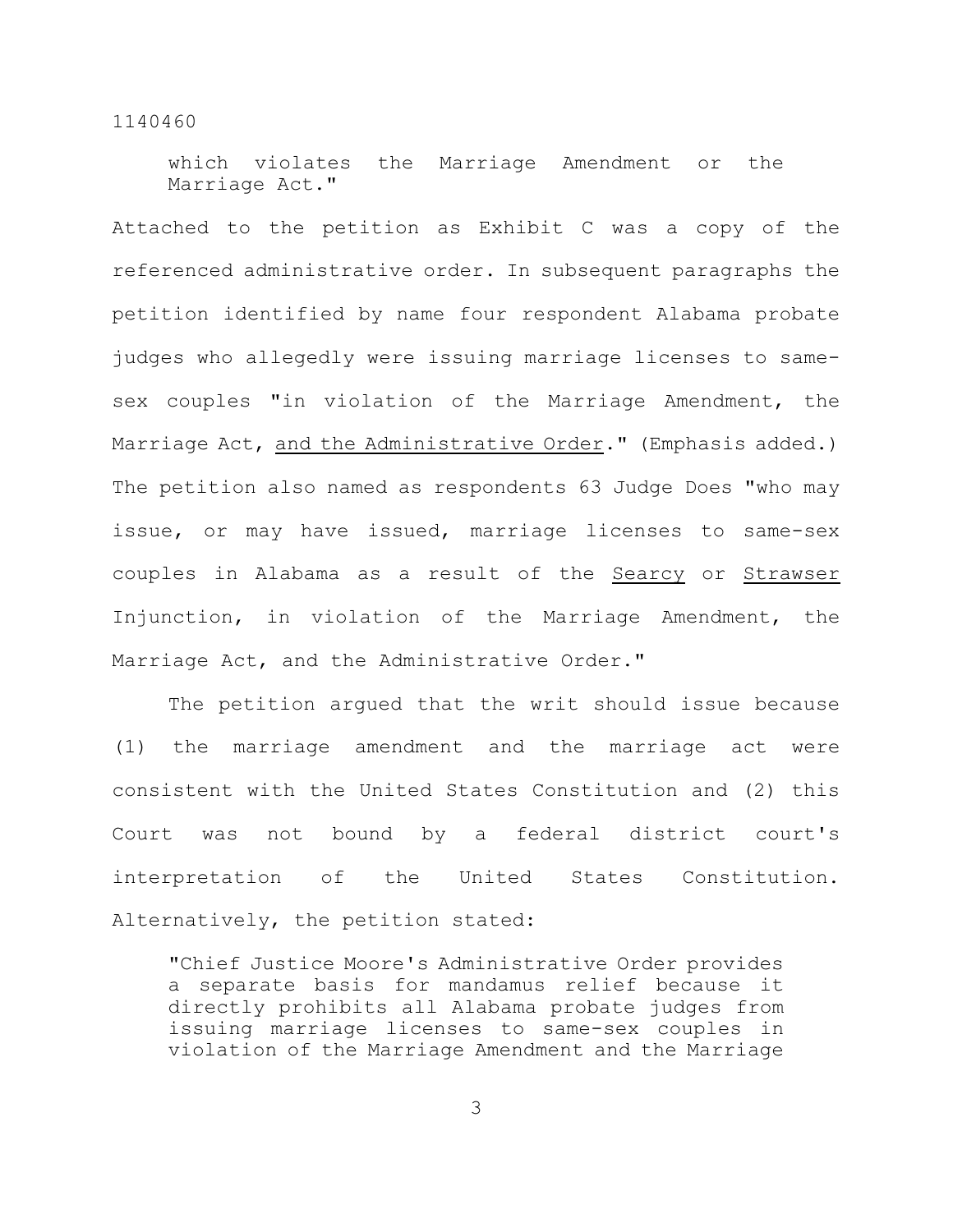Act. (Admin. Ord. (Ex. C) at 5.) The Administrative Order is binding on all probate judges for the reasons stated in the order. Just as mandamus is appropriate for this Court to command a lower court's compliance [with] this Court's mandate, see, e.g., Ex parte Ins. Co. of N. Am., 523 So. 2d 1064, 1068-69 (Ala. 1988), it is appropriate for this Court to command probate judges' compliance with the Administrative Order."

Because the petition requested, as an alternative to the determination of the constitutional issues, that this Court order the enforcement of the administrative order, I abstained from voting on this Court's order of February 13, 2015, that ordered the respondents to file answers and permitted them to file briefs. I also abstained from voting on the opinion and order of March 3, 2015, that granted the petition and ordered the named probate judges "to discontinue the issuance of marriage licenses to same-sex couples." On March 3, 2015, I explained in a note to my fellow Justices:

"I have decided to abstain from voting in this case to avoid the appearance of impropriety in light of the memorandum of February 3, 2015, and the administrative order of February 8, 2015 that I provided to Alabama probate judges in my role as administrative head of the Unified Judicial System."

I likewise have abstained from voting on subsequent orders in this case.

In Ex parte Hinton, 172 So. 3d 348 (Ala. 2012), Justice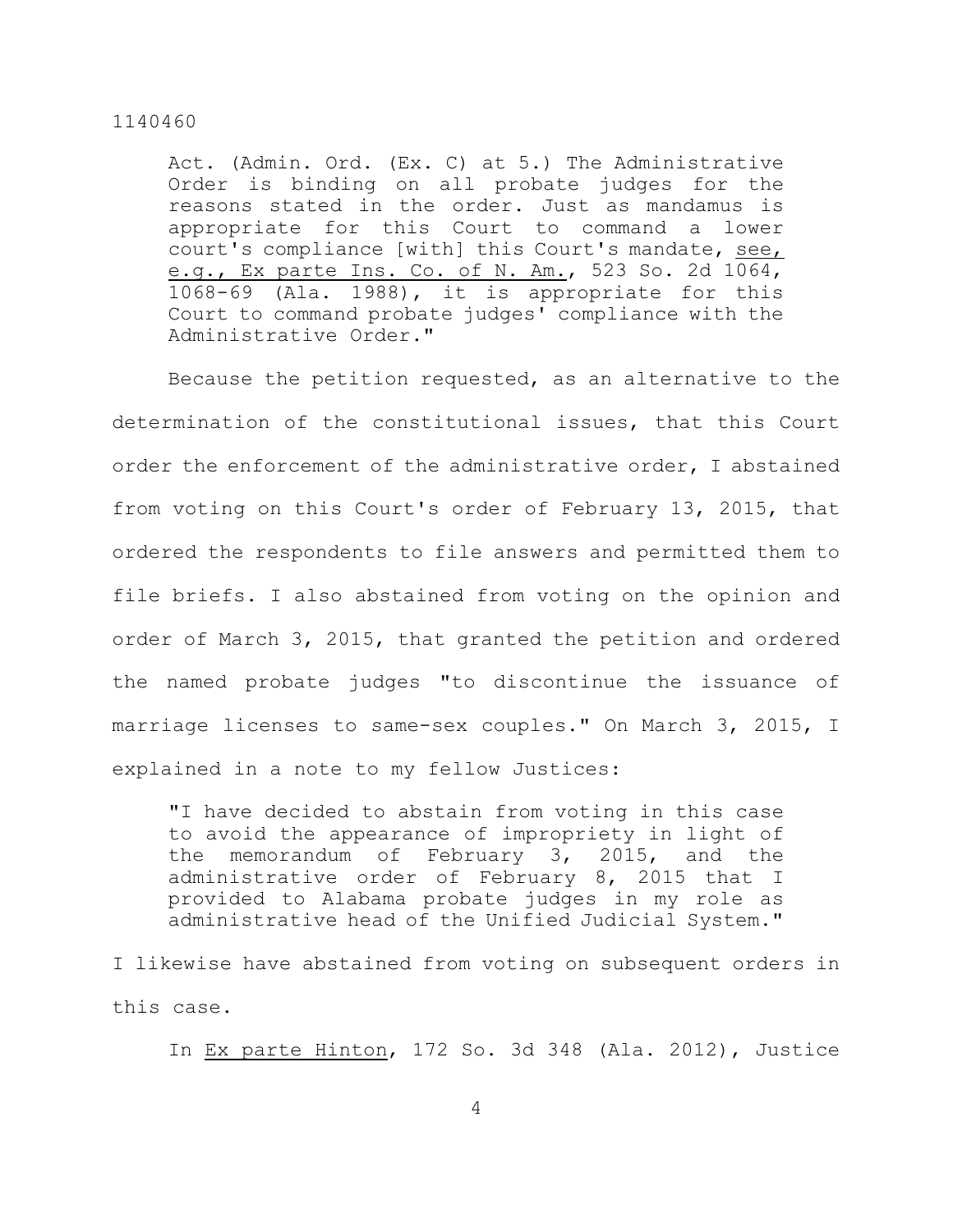Shaw addressed the question whether he could sit on a case "given that it was previously before me when I was a judge on the Court of Criminal Appeals." 172 So. 3d at 353. Canon 3.C.(1), Ala. Canons of Jud. Ethics, states: "A judge should disqualify himself in a proceeding in which his disqualification is required by law or his impartiality might reasonably be questioned ...." Justice Shaw noted that "'a reasonable person has a reasonable basis to question the impartiality of a judge who sits in [an appellate court] to review his own decision as a trial judge.'" 172 So. 3d at 354- 55 (quoting Rice v. McKenzie, 581 F.2d 1114, 1117 (4th Cir. 1978)). See § 12-1-13, Ala. Code 1975. For an analogous reason I declined to vote in this case when my administrative order was potentially under review. Compare Rexford v. Brunswick-Balke-Collender Co., 228 U.S. 339 (1913) (construing federal law and noting that an appellate judge should not pass upon "the propriety, scope, or effect of any ruling of his own made in the progress of the cause in the court of first instance").

Justice Shaw identified, however, an exception to the principle that a judge should not review a case in which the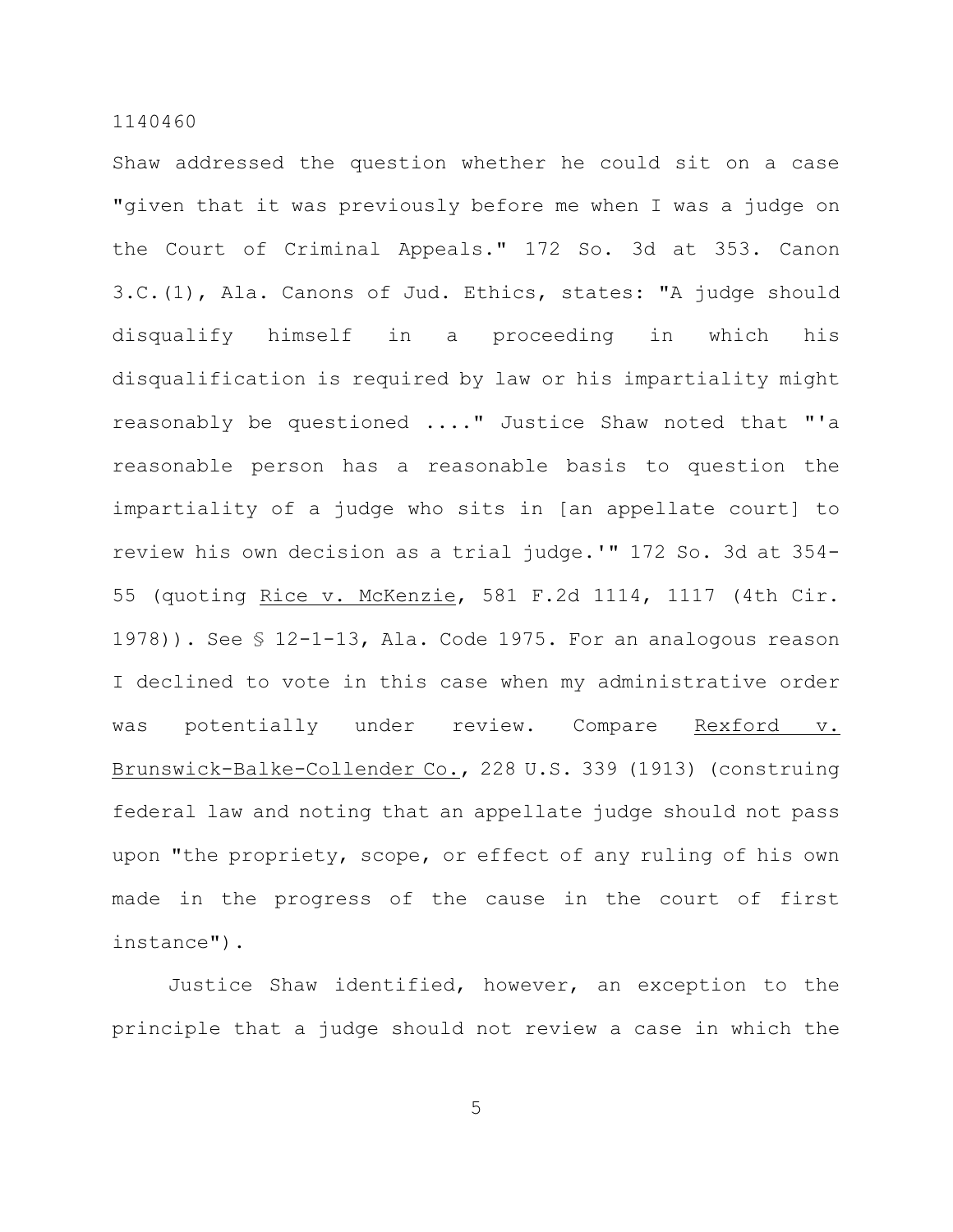judge had participated below: "The principle that a judge must recuse himself or herself in an appeal where the judge ruled in the case while a member of a lower court has been held not to apply if the issue on appeal is different from the issue ruled upon below." 172 So. 3d at 355. In my administrative order, I addressed the issue whether probate judges in Alabama were bound by the orders in Searcy and Strange when they were not parties to those cases. This Court's order of March 3, 2015, which held that the United States Constitution did not require a state to recognize same-sex marriage, mooted that issue.

The issuance of the opinion in Obergefell v. Hodges, 576 U.S. , 135 S. Ct. 2584 (2015), on June 26, 2015, has sufficiently altered the posture of this case to cause me to reconsider my participation. The effect of Obergefell on this Court's writ of mandamus ordering that the probate judges are bound to issue marriage licenses in conformity with Alabama law is a new issue before this Court. The controlling effect of Obergefell was not at issue when I earlier abstained from voting. The issue then addressed was the effect of the order of a federal district court, which I had addressed in my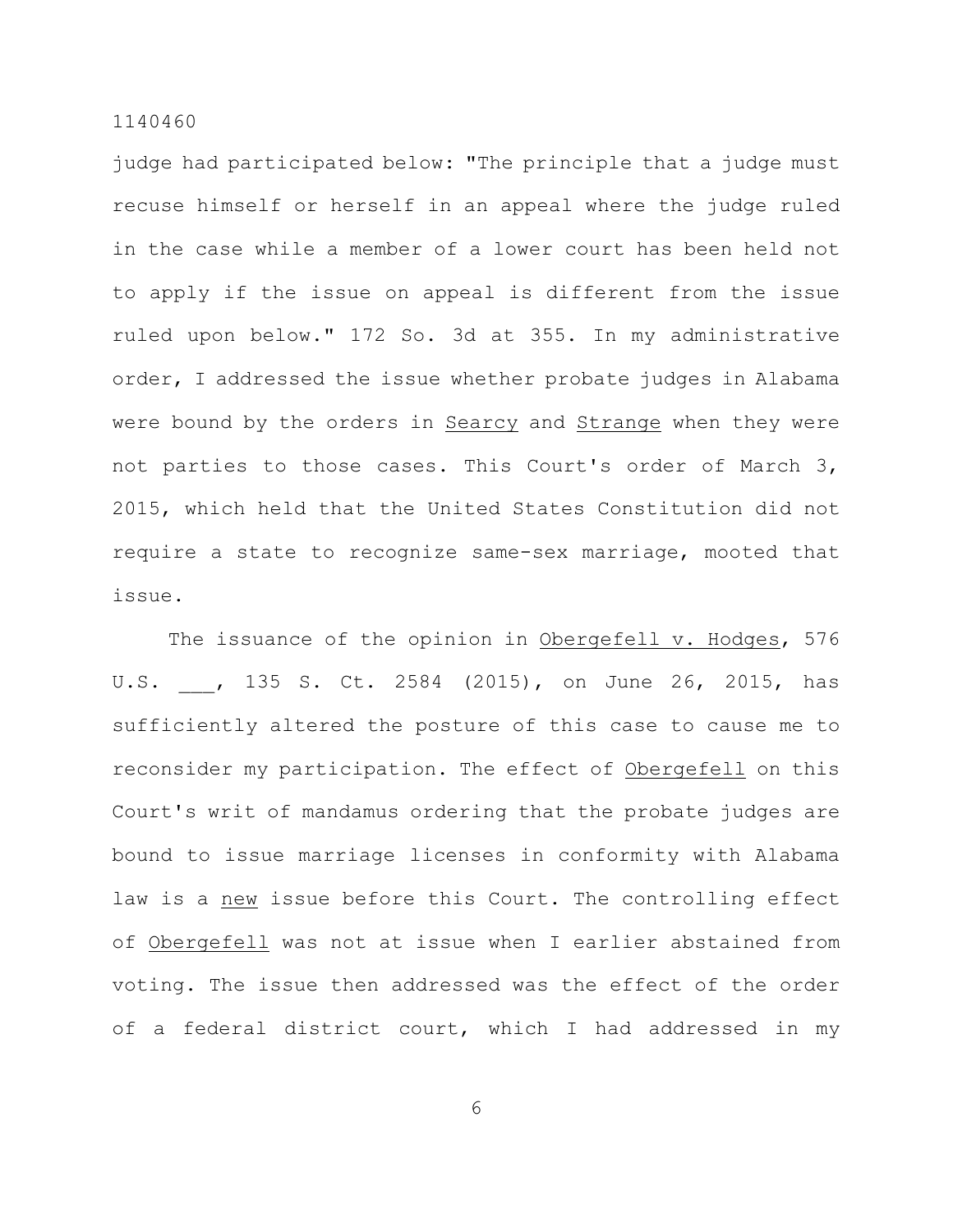administrative order. In his analysis of the recusal issue in Hinton, Justice Shaw said:

"Participation in the instant case does not involve a determination of the correctness, propriety, or appropriateness of what I did as a member of the Court of Criminal Appeals in Hinton v. State, because we are now faced with an issue that had not been decided by the trial court in the case that was before the Court of Criminal Appeals while I was serving on that court. My impartiality cannot be questioned because I am not called upon to review my prior decision ...."

172 So. 3d at 355. Likewise in this case, the issue now before the Court "does not involve a determination of the correctness, propriety, or appropriateness" of my administrative order.

In joining this case to consider the effect of Obergefell, I am not sitting in review of my administrative order, nor have I made any public statement on the effect of Obergefell on this Court's opinion and order of March 3, 2015. My expressed views on the issue of same-sex marriage are also not disqualifying.

"'A judge's views on matters of law and policy ordinarily are not legitimate grounds for recusal, even if such views are strongly held. After all, judges commonly come to a case with personal views on the underlying subject matter. ... Far from necessarily warranting recusal, typically such views merely mark an active mind.'"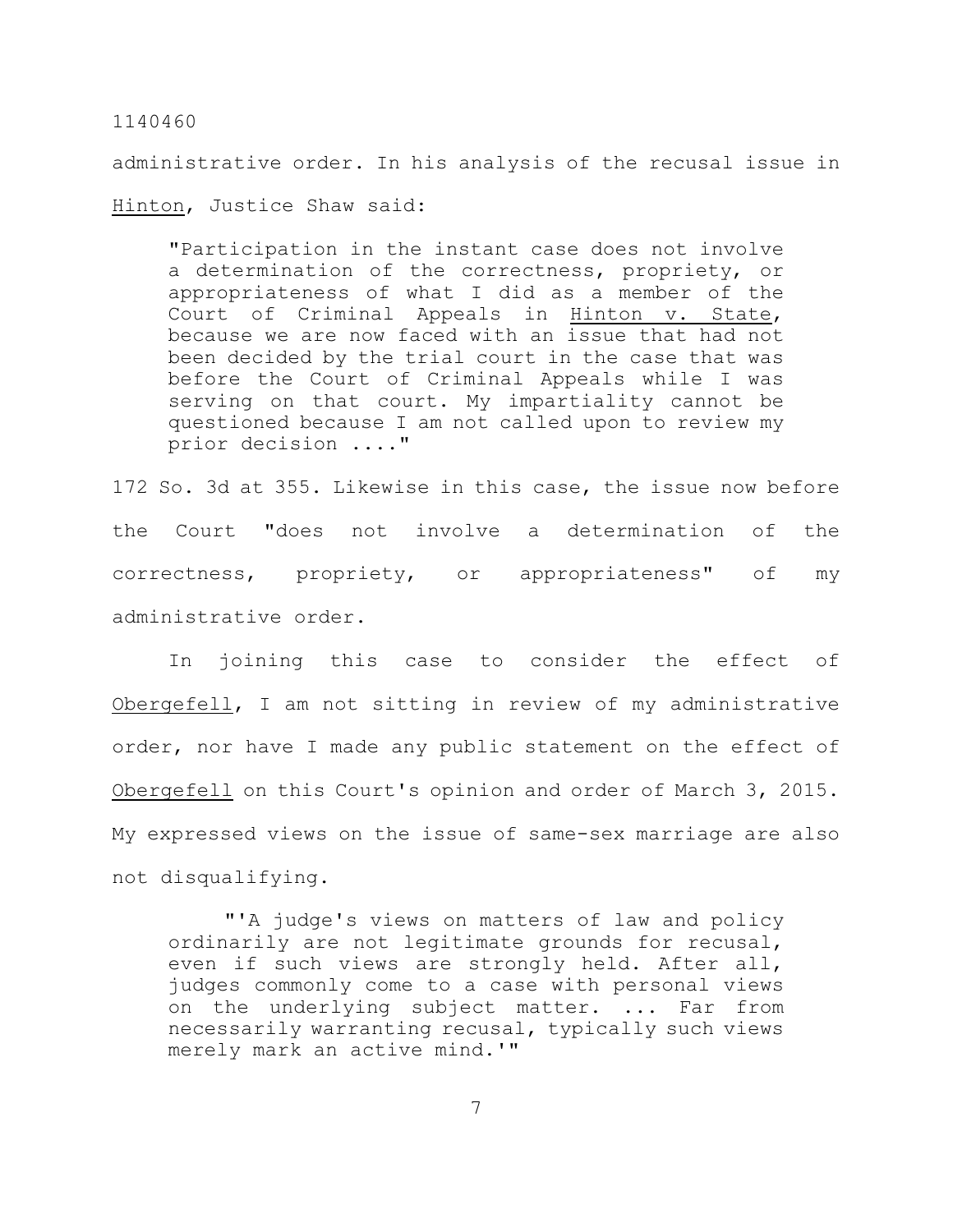Barber v. Jefferson Cty. Racing Ass'n, Inc., 960 So. 2d 599, 618 (Ala. 2006) (Stuart, J., statement of nonrecusal) (quoting United States v. Snyder, 235 F.3d 42, 48 (1st Cir. 2000) (citations omitted)).

In Barber, the defendants were charged with "operating illegal gambling devices at the Birmingham Race Course." 960 So. 2d at 601. They sought Justice Bolin's recusal because a voter guide for the 2004 election listed him as opposing gambling. Justice Bolin responded as follows:

"My position on that issue is consistent with the law of Alabama; gambling is illegal in this State. I also oppose other acts that violate the laws of the State of Alabama, such as murder, rape, and robbery, but my personal opposition to the above acts does not prevent me from fairly and unbiasedly participating in cases involving such acts."

Barber, 960 So. 2d at 620 (Bolin, J., statement of nonrecusal) (emphasis added). See also Barber, 960 So. 2d at 618 (Stuart, J., statement of nonrecusal) (stating that her "decision in a case [is] based on the application of the law to the facts in that particular case, regardless of my personal opinion").

Although I have made public comments critical of Obergefell in which I quoted extensively from the four dissenting Justices in that case, "'a judge's expressing a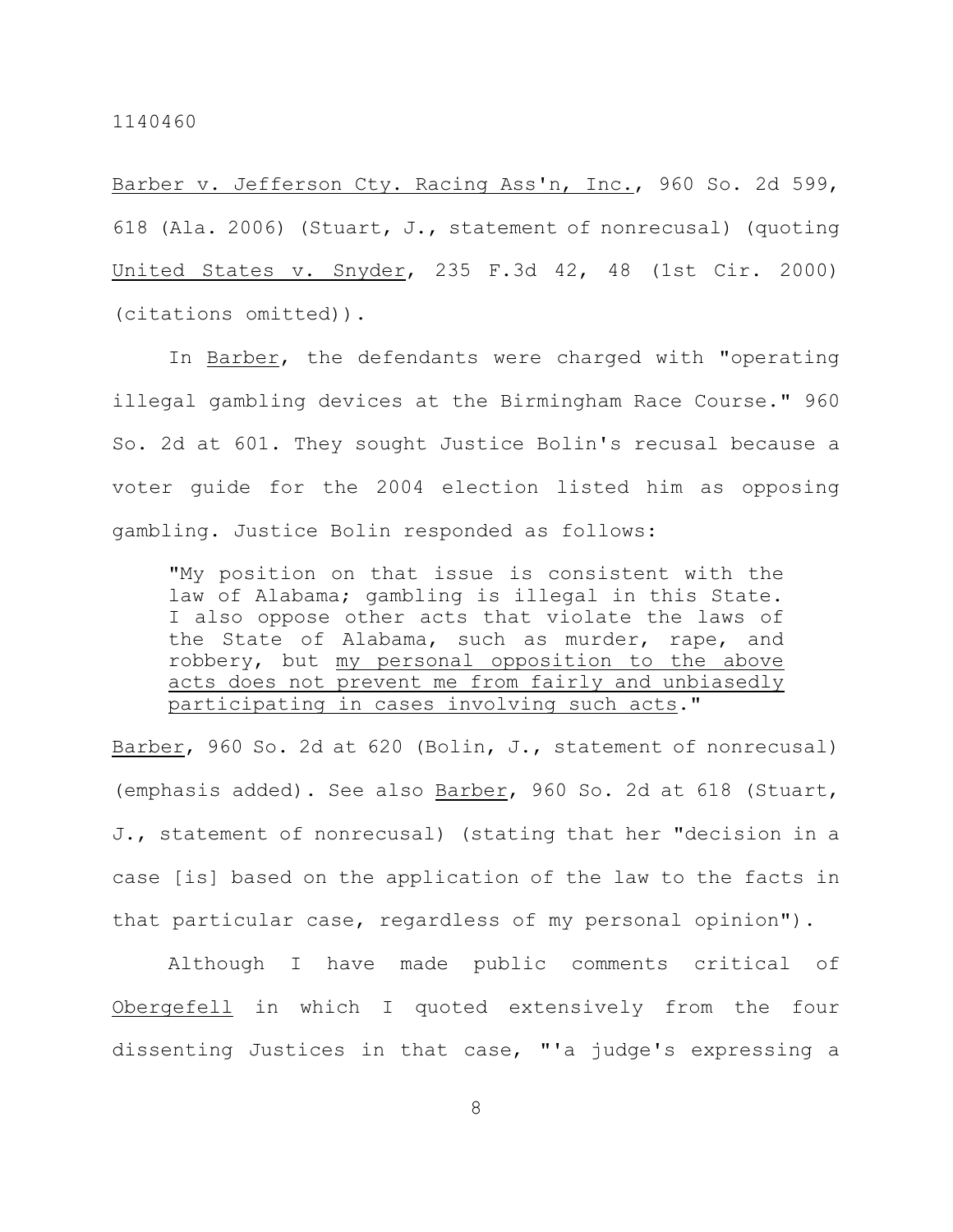viewpoint on a legal issue is generally not deemed to be disqualifying in and of itself; this is usually true without regard to where such judicial views are expressed, and even if they are expressed somewhat prematurely or harshly.'" Ex parte Ted's Game Enters., 893 So. 2d 376, 392 (Ala. 2004) (See, J., statement of nonrecusal) (quoting Richard E. Flamm, Judicial Disqualification § 10.7 (1996)). Most noteworthy, I have not publicly commented on the question whether this Court is bound to follow Obergefell or on the effect of Obergefell on this Court's March 3, 2015, order. $1$ 

Furthermore, my job as Chief Justice requires me to participate in every case in which I am qualified to sit.

"By establishing a Supreme Court consisting of nine Justices, Alabama law presumes that those Justices have something of value to contribute to the resolution of a case. Consequently, when a Justice recuses himself or herself unnecessarily, the recusal deprives the parties and the public of the benefit of the Justice's participation and the Justice fails to do the job he or she was elected to do."

Jones v. Kassouf & Co., 949 So. 2d 136, 145 (Ala. 2006)

 ${}^{1}$ By contrast, Supreme Court Justice Ruth Bader Ginsburg presided at a same-sex wedding while Obergefell was pending before the Supreme Court, thus demonstrating her view of the merits of that very case. Maureen Dowd, Presiding at Same-Sex Wedding, Ruth Bader Ginsburg Emphasizes the Word "Constitution," New York Times, May 18, 2015.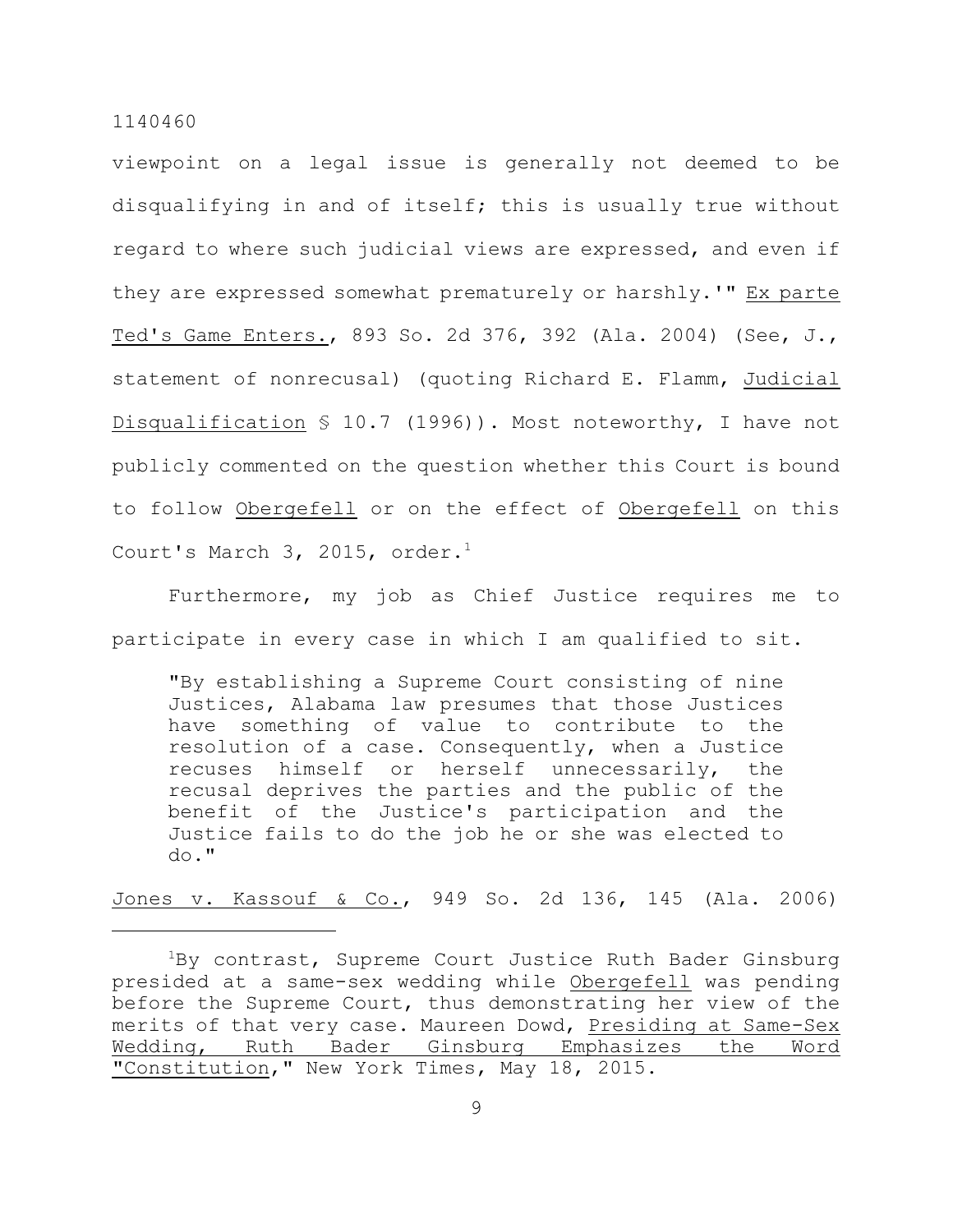(Parker, J., statement of nonrecusal). Even when issues are difficult and controversial, a judge must decide. "It is a judge's duty to decide all cases within his jurisdiction that are brought before him, including controversial cases that arouse the most intense feelings in the litigants." Pierson v. Ray, 386 U.S. 547, 554 (1967). See also Federated Guar. Life Ins. Co. v. Bragg, 393 So. 2d 1386, 1389 (Ala. 1981) (stating that "'it is the duty of the judge to adjudicate the decisive issues involved in the controversy ... and to make binding declarations concerning such issues, thus putting the controversy to rest'" (quoting 26 C.J.S. Declaratory Judgments § 161 (1956))); McGough v. McGough, 47 Ala. App. 223, 226, 252 So. 2d 646, 648-49 (Ala. Civ. App. 1970) ("If a judge is not disqualified or incompetent under statute, constitution or common law, it is his duty to sit, a duty which he cannot delegate or repudiate.").

Because it is a judge's duty to decide cases, a judge may participate in a case after initially not sitting if the issues that prompted that abstention have changed. A recent case illustrates the application of this procedure. The petition for a writ of certiorari in American Broadcasting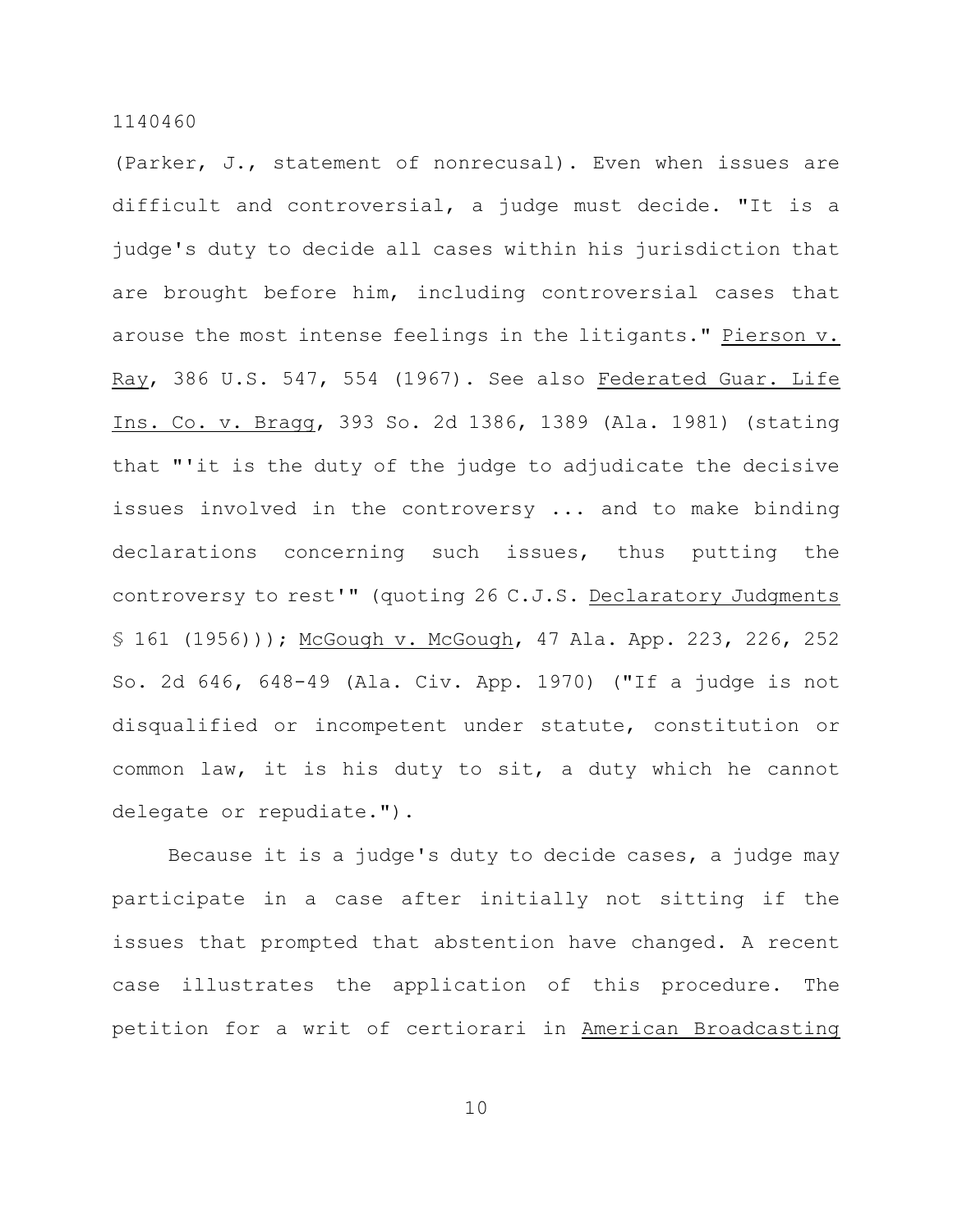Cos. v. Aereo, Inc., 573 U.S. , 134 S. Ct. 2498 (2014), according to the Supreme Court docket sheet, was filed October 11, 2013. The Court granted the petition on January 10, 2014. The docket sheet contains a notation that Justice Alito did not participate in the decision to grant certiorari. On March 3, 2014, the Court denied a motion to intervene. The docket sheet shows that Justice Alito did not participate in that decision either. Under the date of April 16, 2014, however, the docket sheet states: "Justice Alito is no longer recused in this case." Justice Alito participated in the oral argument on April 22 and dissented when the opinion was released on June 25. Thus, in Aereo, Justice Alito recused himself and then unrecused himself. The same scenario played out in Stoneridge Investment Partners LLC v. Scientific-Atlanta, Inc., 552 U.S. 148 (2008). Chief Justice Roberts, who did not vote on the decision to grant certiorari on March 26, 2007, "unrecused" himself on September 20 in time to participate in the oral argument on October 9 and in the final decision.<sup>2</sup>

 $2$ The docket sheets for Aereo (No. 13-461) and Scientific-Atlanta (No. 06-43) can be found on the Supreme Court Web site. See http://www.supremecourt.gov. Copies of those docket sheets printed from the Web site are available in the case file of the clerk of the Alabama Supreme Court.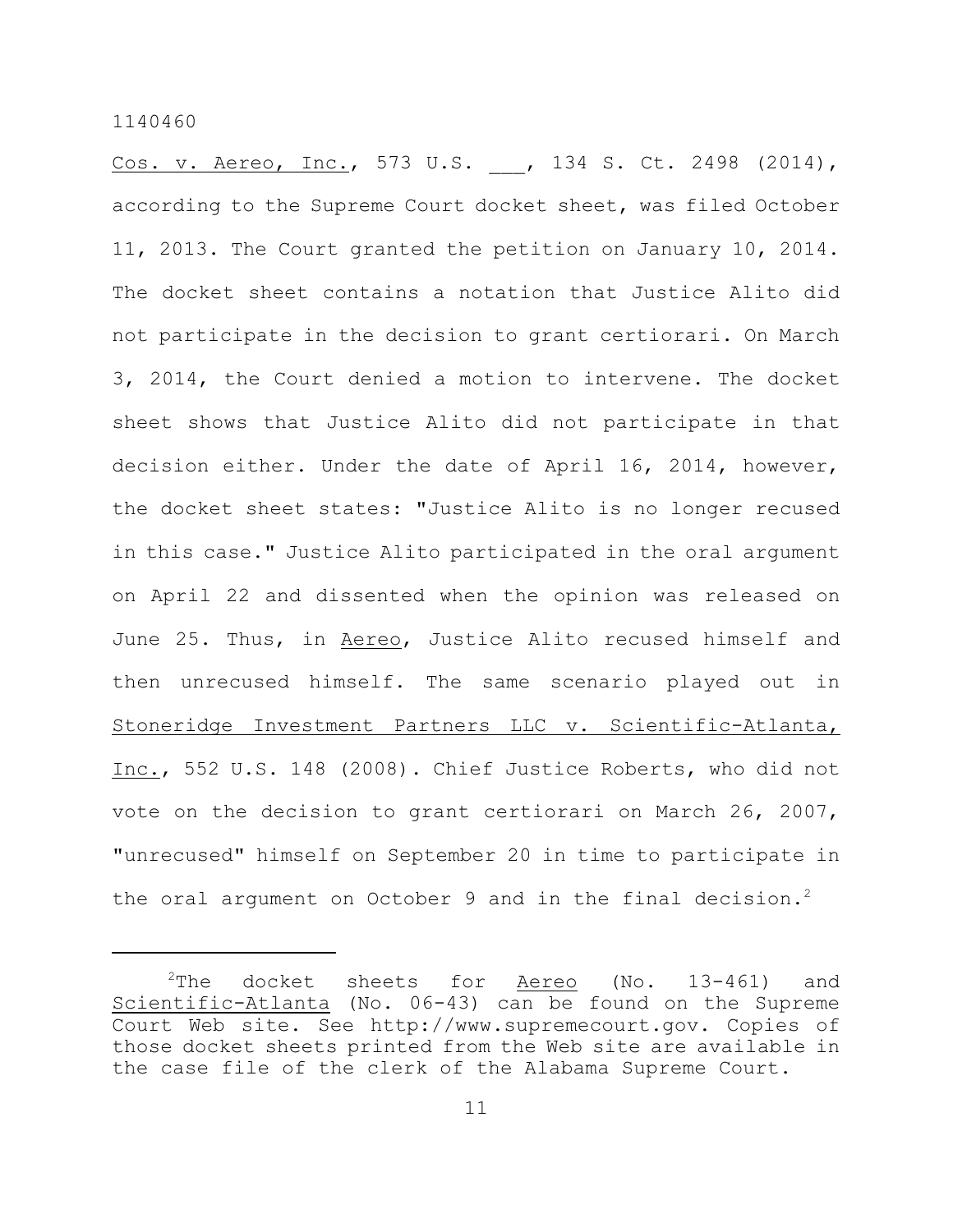As explained above, I abstained from voting in this case to avoid sitting in review of my own administrative order. Because that order is no longer at issue in this case, I may appropriately sit on the case to review a different issue. A federal court noted that in certain instances a trial judge who had disqualified himself "could resume direction or even decide the issues. ... But the reason for resuming control should be more than a second reflection on the same facts which the trial judge considered originally disqualified him." Stringer v. United States, 233 F.2d 947, 948 n.2 (9th Cir. 1956). The relevant facts in this case are not the same because my administrative order is no longer at issue, having been superseded by orders of the entire Court.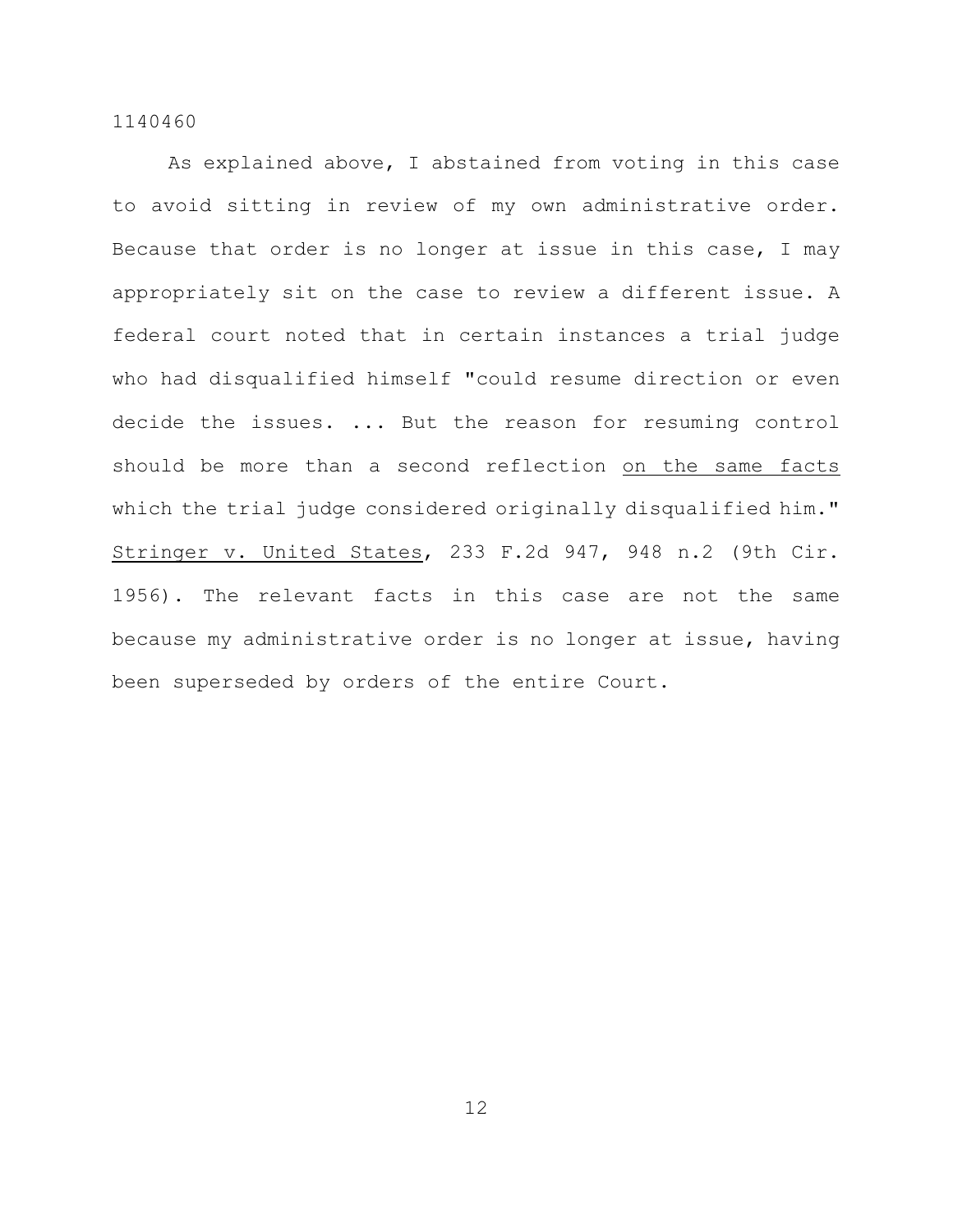MOORE, Chief Justice (concurring specially).

On June 26, 2015, by a bare 5-4 majority, the United States Supreme Court declared that all states must now recognize a fundamental right to "same-sex marriage." Obergefell v. Hodges, 576 U.S. , 135 S. Ct. 2584 (2015). Because the Alabama Supreme Court had previously issued orders in this case directing the probate judges of this State not to issue marriage licenses to couples of the same sex, the Court requested briefing on the effect of Obergefell on those orders. See Ex parte State ex rel. Alabama Policy Inst., [Ms. 1140460, March 3, March 10, & March 12, 2015] So. 3d (Ala. 2015). Today this Court by order dismisses all pending motions and petitions and issues the certificate of judgment in this case. That action does not disturb the existing March orders in this case or the Court's holding therein that the Sanctity of Marriage Amendment, art. I, § 36.03, Ala. Const. 1901, and the Alabama Marriage Protection Act, § 30-1-9, Ala. Code 1975, are constitutional. Therefore, and for the reasons stated below, I concur with the order.

In particular, I agree with the Chief Justice of the United States Supreme Court, John Roberts, and with Associate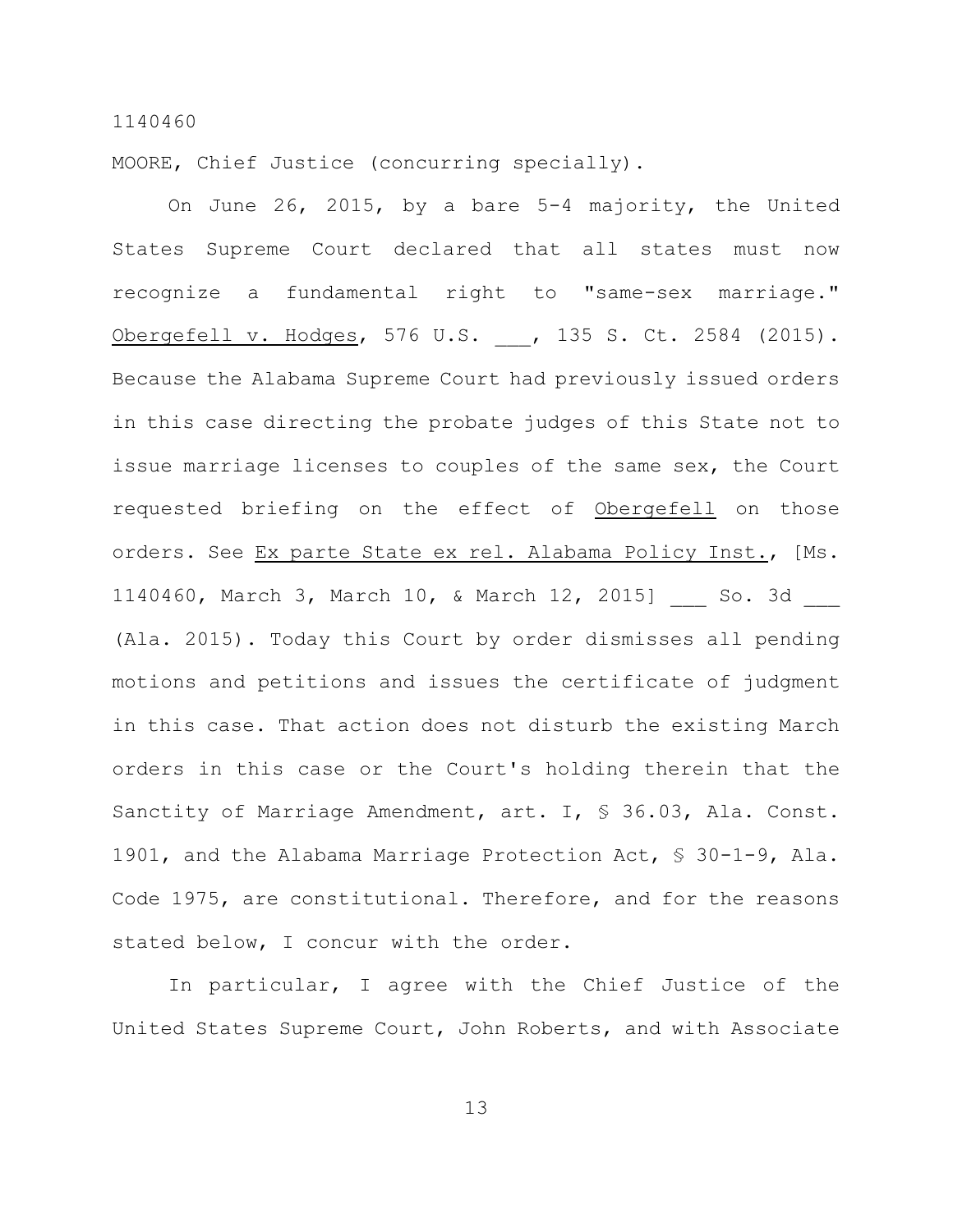Justices Antonin Scalia, Clarence Thomas, and Samuel Alito, that the majority opinion in Obergefell has no basis in the law, history, or tradition of this country. Obergefell is an unconstitutional exercise of judicial authority that usurps the legislative prerogative of the states to regulate their own domestic policy. Additionally, Obergefell seriously jeopardizes the religious liberty guaranteed by the First Amendment to the United States Constitution.

# I. Amending the United States Constitution by Judicial Fiat

Based upon arguments of "love," "commitment," and "equal dignity" for same-sex couples, five lawyers, as Chief Justice Roberts so aptly describes the Obergefell majority, have declared a new social policy for the entire country. As the Chief Justice and Associate Justices Scalia, Thomas, and Alito eloquently and accurately demonstrate in their dissents, the majority opinion in Obergefell is an act of raw power with no ascertainable foundation in the Constitution itself. The majority presumed to legislate for the entire country under the guise of interpreting the Constitution.

A. Amending the Constitution in Violation of Article V In reality, the Obergefell majority presumes to amend the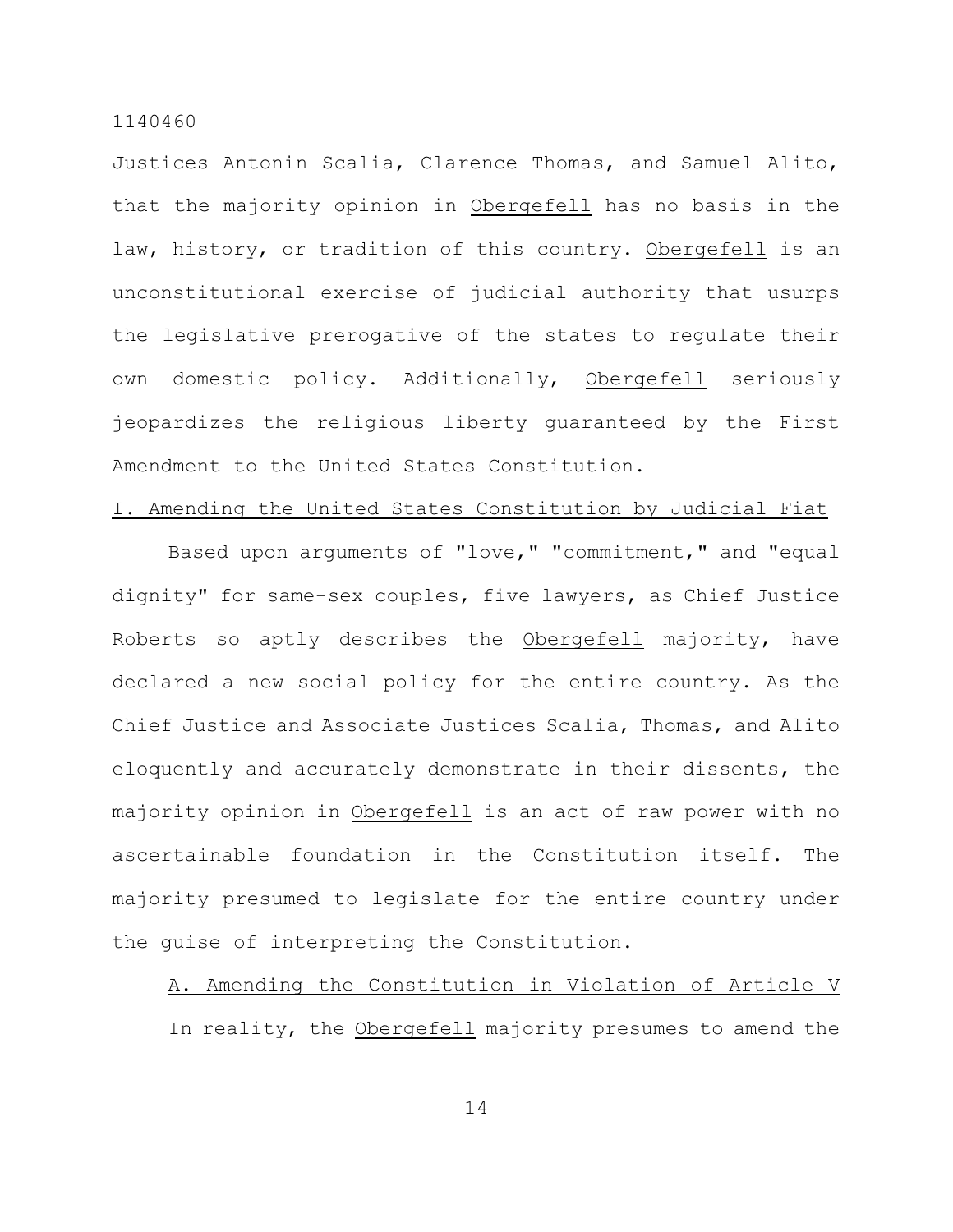United States Constitution to create a right stated nowhere therein. That is a lawless act. The Constitution in Article V provides the only means for amending its provisions:

"The Congress, whenever two thirds of both Houses shall deem it necessary, shall propose Amendments to this Constitution, or, on the Application of the Legislatures of two thirds of the several States, shall call a Convention for proposing Amendments, which, in either Case, shall be valid to all Intents and Purposes, as Part of this Constitution, when ratified by the Legislatures of three fourths of the several States, or by Conventions in three fourths thereof ...."

U.S. Const., art. V (emphasis added). The amendment process requires the ratification of three-quarters of the states, not a mere 5 out of 9 Justices on the Supreme Court. The Obergefell majority states that the Founders anticipated that the Constitution might require alteration. Employing Justice Anthony Kennedy's signature rhetoric, the opinion states:

"The nature of injustice is that we may not always see it in our own times. The generations that wrote and ratified the Bill of Rights and the Fourteenth Amendment did not presume to know the extent of freedom in all of its dimensions, and so they entrusted to future generations a charter protecting the right of all persons to enjoy liberty as we learn its meaning."

576 U.S. at \_\_\_, 135 S. Ct. at 2598. I submit that our Founders knew a lot more about freedom than this passage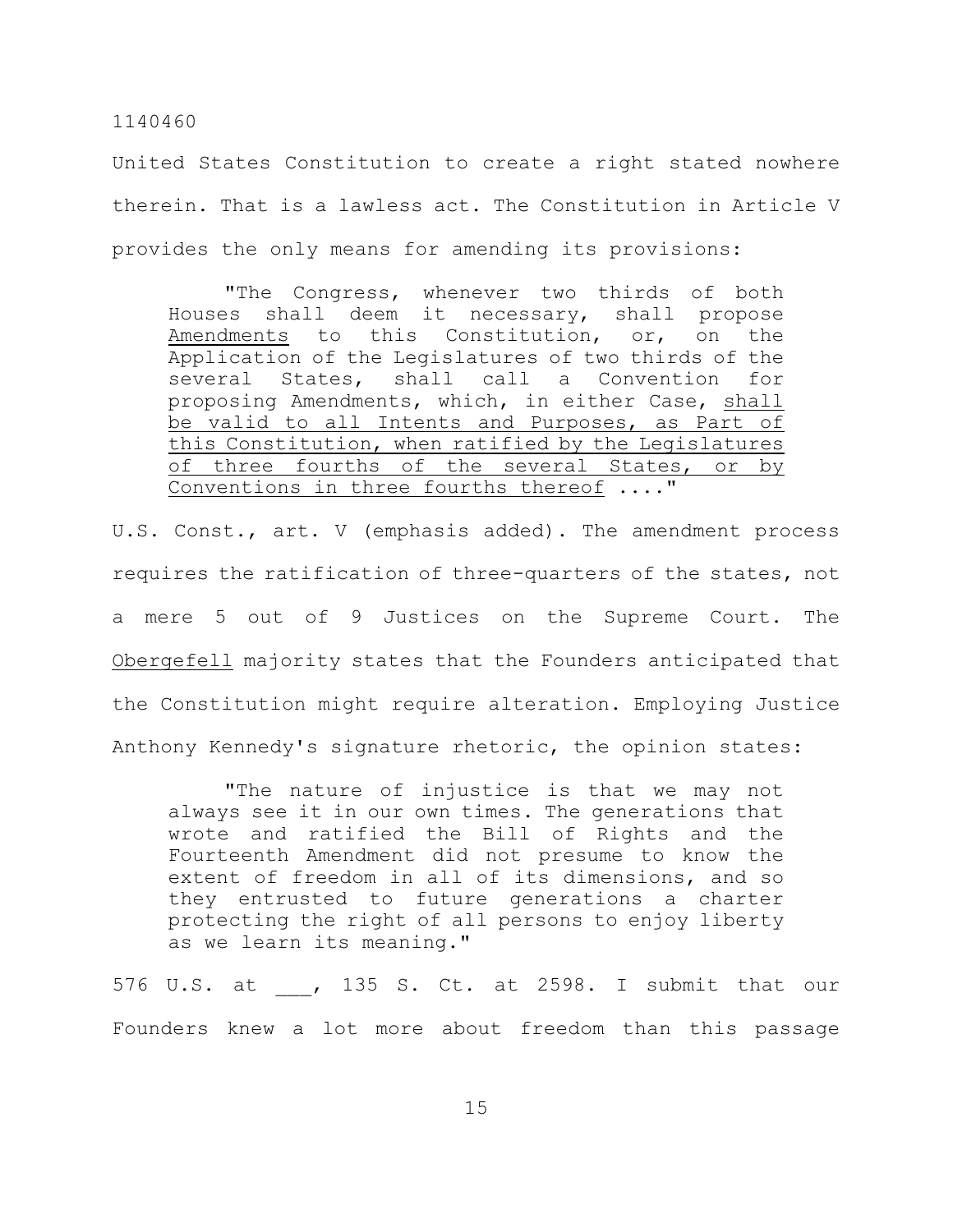indicates. They secured the freedoms we enjoy, not in judicial decrees of newly discovered rights, but in the Constitution and amendments thereto. That a majority of the Court may identify an "injustice" that merits constitutional correction does not dispense with the means the Constitution has provided in Article V for its own amendment.

Although the Court could suggest that the Constitution would benefit from a particular amendment, the Court does not possess the authority to insert the amendment into the Constitution by the vehicle of a Court opinion and then to demand compliance with it. In 1965 Justice Hugo Black, in a critique of such judicial activism, commented on the Court's discovery of a heretofore unknown constitutional right for married couples to use contraception -- a right supposedly found in the "penumbra" of the Bill of Rights. He stated:

"The Constitution makers knew the need for change and provided for it. Amendments suggested by the people's elected representatives can be submitted to the people or their selected agents for ratification. That method of change was good for our Fathers, and being somewhat old-fashioned I must add it is good enough for me."

Griswold v. Connecticut, 381 U.S. 479, 522 (1965) (Black, J., dissenting). In 1983, Brevard Hand, the Chief Judge of the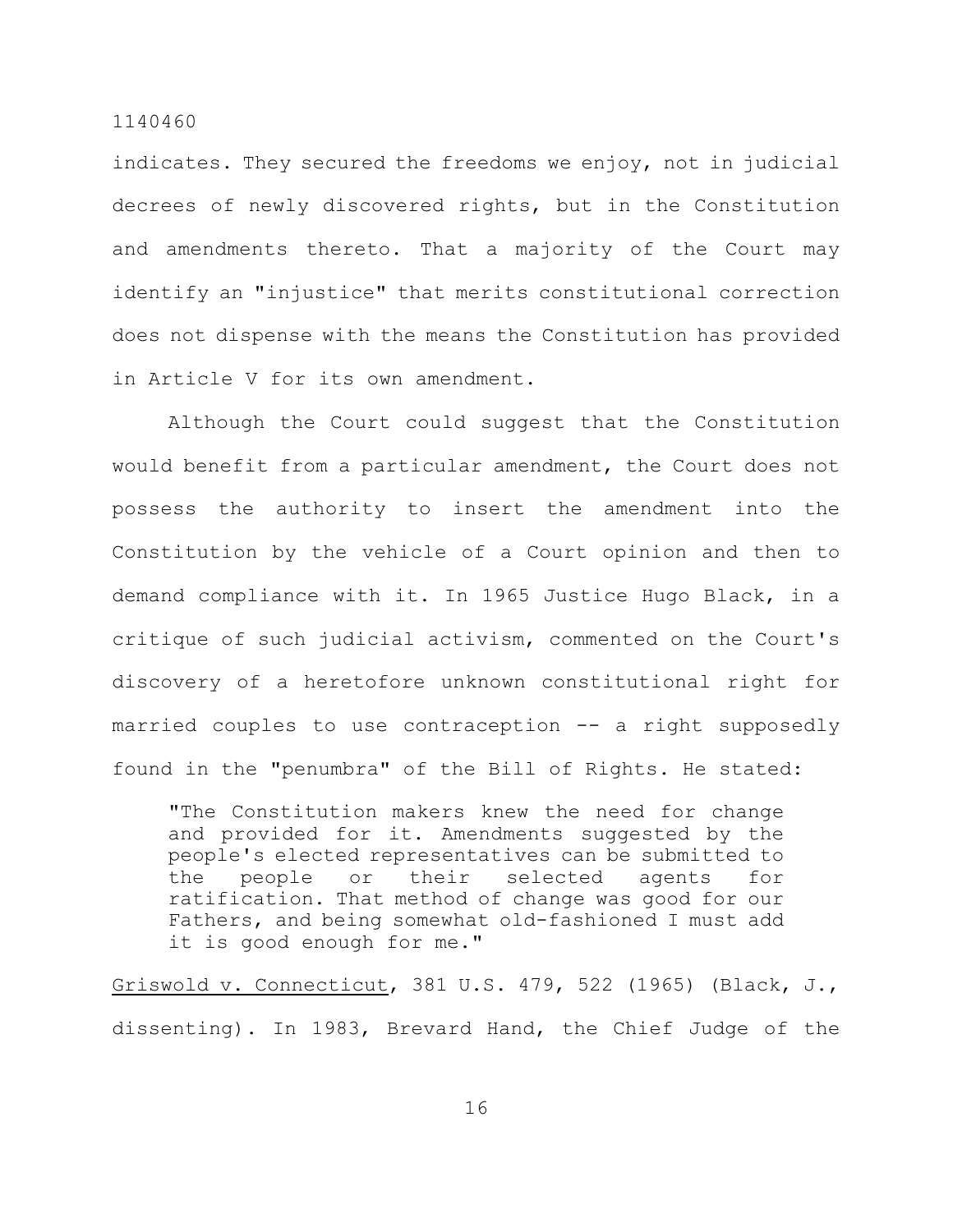United States District Court for the Southern District of Alabama, stated: "Amendment through judicial fiat is both unconstitutional and illegal. Amendment through judicial fiat breeds disrespect for the law, and it undermines the very basic notion that this country is governed by laws and not by men." Jaffree v. Board of Sch. Comm'rs of Mobile Cty., 554 F. Supp. 1104, 1126 (S.D. Ala. 1983), rev'd Jaffree v. Wallace, 705 F.2d 1526 (11th Cir. 1983). George Washington warned against attempts to usurp the Article V revision process:

"If, in the opinion of the people, the distribution or modification of the constitutional powers be in any particular wrong, let it be corrected by an amendment in the way, which the constitution designates. But let there be no change by usurpation; for, though this, in one instance, may be the instrument of good, it is the customary weapon by which free governments are destroyed."

Farewell Address (September 17, 1796), 12 The Writings of George Washington 226 (Jared Sparks ed., 1838) (emphasis added).

Novel departures from the text of the Constitution by the Court are customarily accompanied by pretentious language employed to conceal the illegitimacy of its actions. Justice Scalia in his Obergefell dissent refers to this abandonment of "disciplined legal reasoning" as a descent into "the mystical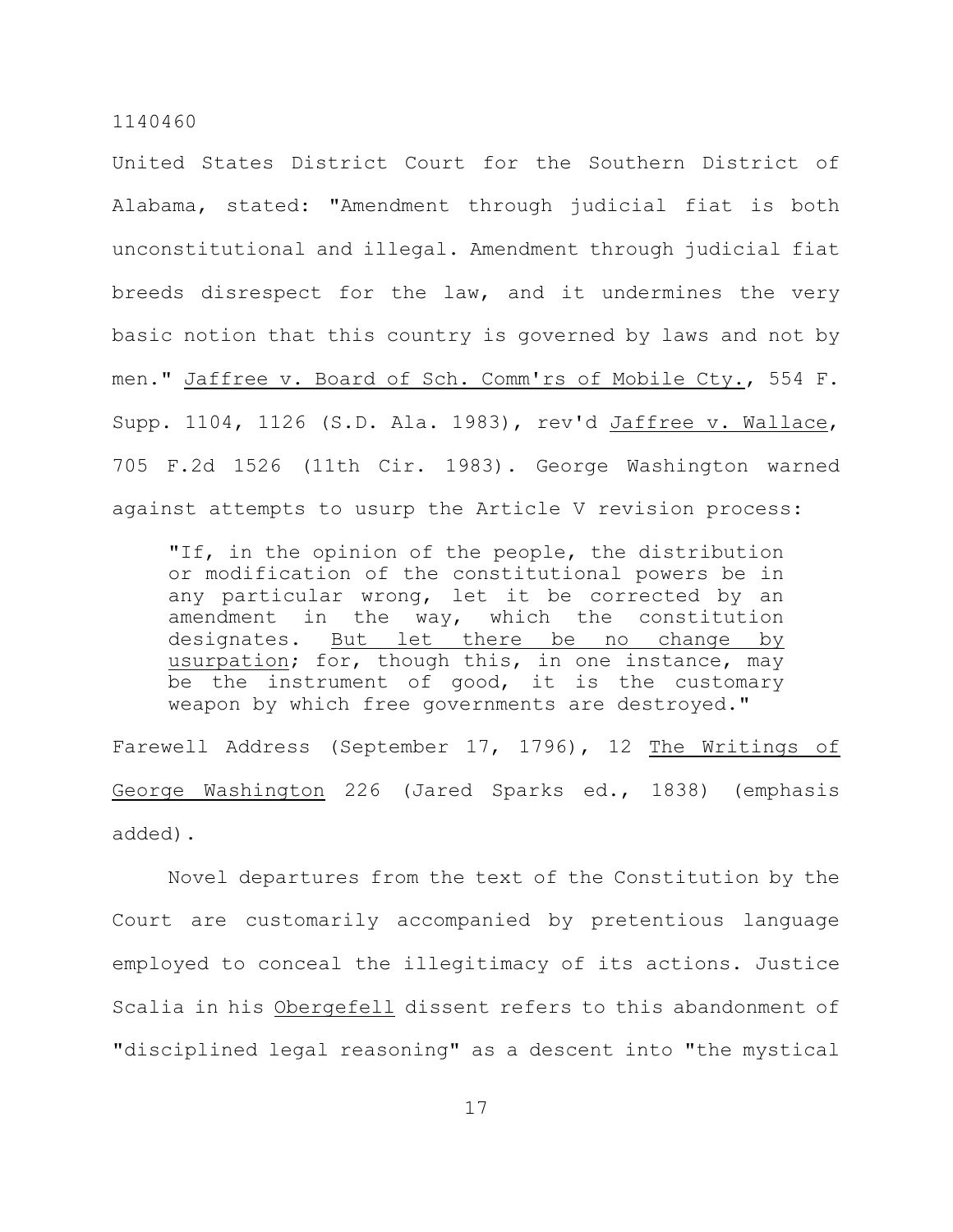aphorisms of the fortune cookie." 576 U.S. at n.22, 135 S. Ct. at 2630 n.22. Among some of the more ostentatious phrases used in the majority opinion that might be more suitable to a romance novel are the following:

- "Marriage responds to the universal fear that a lonely person might call out only to find no one there." 576 U.S. at , 135 S. Ct. at 2600.
- The "hope [of homosexuals] is not to be condemned to live in loneliness, excluded from one of civilization's oldest institutions." 576 U.S. at , 135 S. Ct. at 2608.
- "A truthful statement by same-sex couples of what was in their hearts had to remain unspoken." 576 U.S. at , 135 S. Ct. at 2596.

The opinion appeals more to emotion than law, reminding one of the 1974 song "Feelings" by Morris Albert, which begins: "Feelings, nothing more than feelings ...." The Court's opinion speaks repeatedly of homosexuals being humiliated, demeaned, and denied "equal dignity" by a state's refusal to issue them marriage licenses. The majority seeks to invoke the grief, sorrow, and compassion associated with a Greek tragedy. Riding a tidal wave of emotion, the ensuing tears and pathos then suffice to fertilize a new constitutional right nowhere mentioned in the Constitution itself.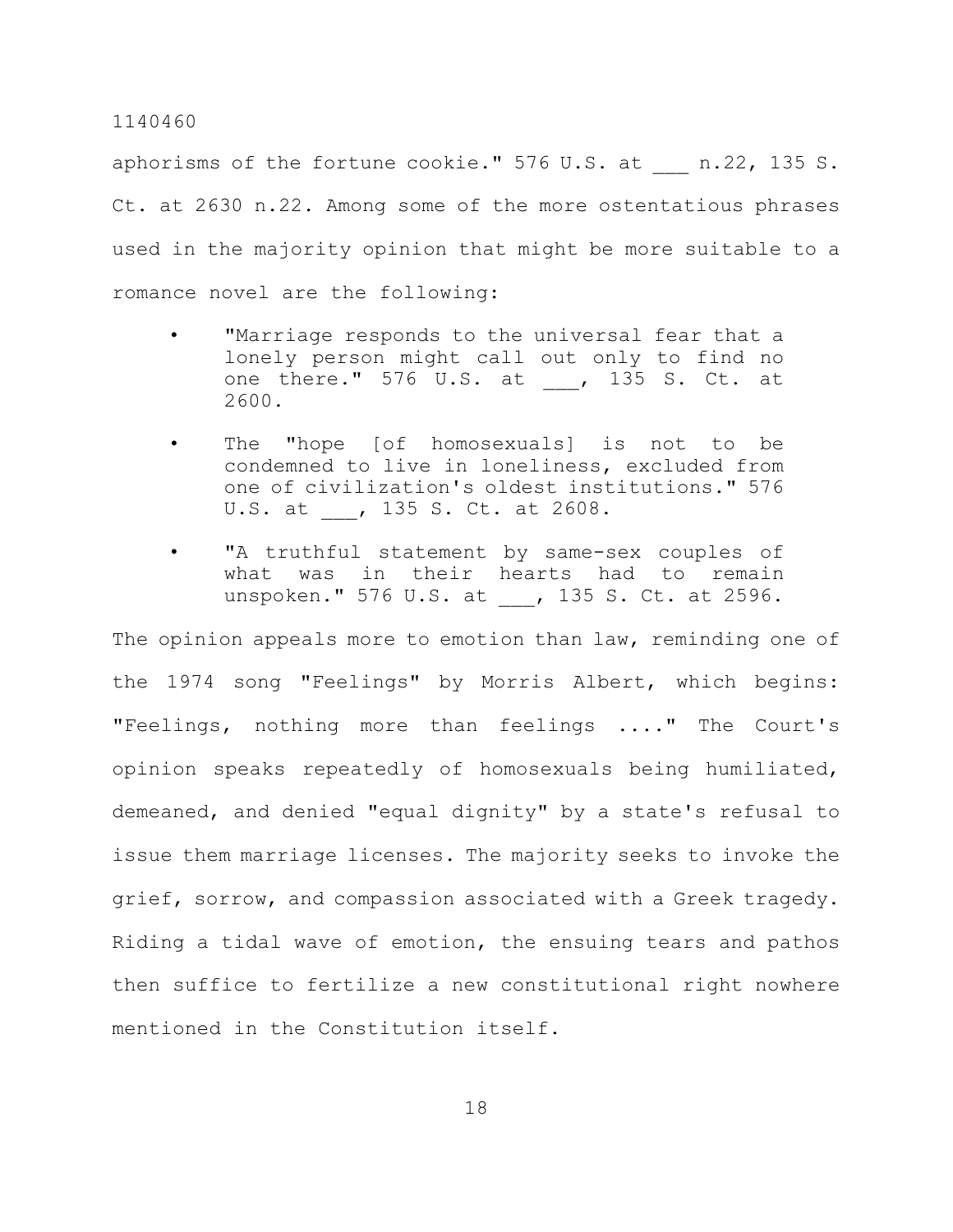Abandoning the role of interpreting the written Constitution, the majority has instead decided to become the supposed "voice" of the people, discerning the people's sentiments and updating the document accordingly. The function of keeping the Constitution up with the times, however, has not been delegated to the Court -- or to Congress or the President; that function is reserved to the states under Article V. Alexander Hamilton stated: "Until the people have, by some solemn and authoritative act, annulled or changed the established form, it is binding upon themselves collectively, as well as individually; and no presumption, or even knowledge, of their sentiments, can warrant their representatives in a departure from it, prior to such an act." The Federalist No. 78, at 527-28 (Alexander Hamilton) (Jacob E. Cooke ed., 1961). Obergefell is a clear example of such "presumption." Consider the following quotations from the majority opinion:

- "When new insight reveals discord between the Constitution's central protections and a received legal stricture, a claim to liberty must be addressed." 576 U.S. at \_\_\_, 135 S. Ct. at 2598 (emphasis added).
- "The limitation of marriage to opposite-sex couples may long have seemed natural and just, but its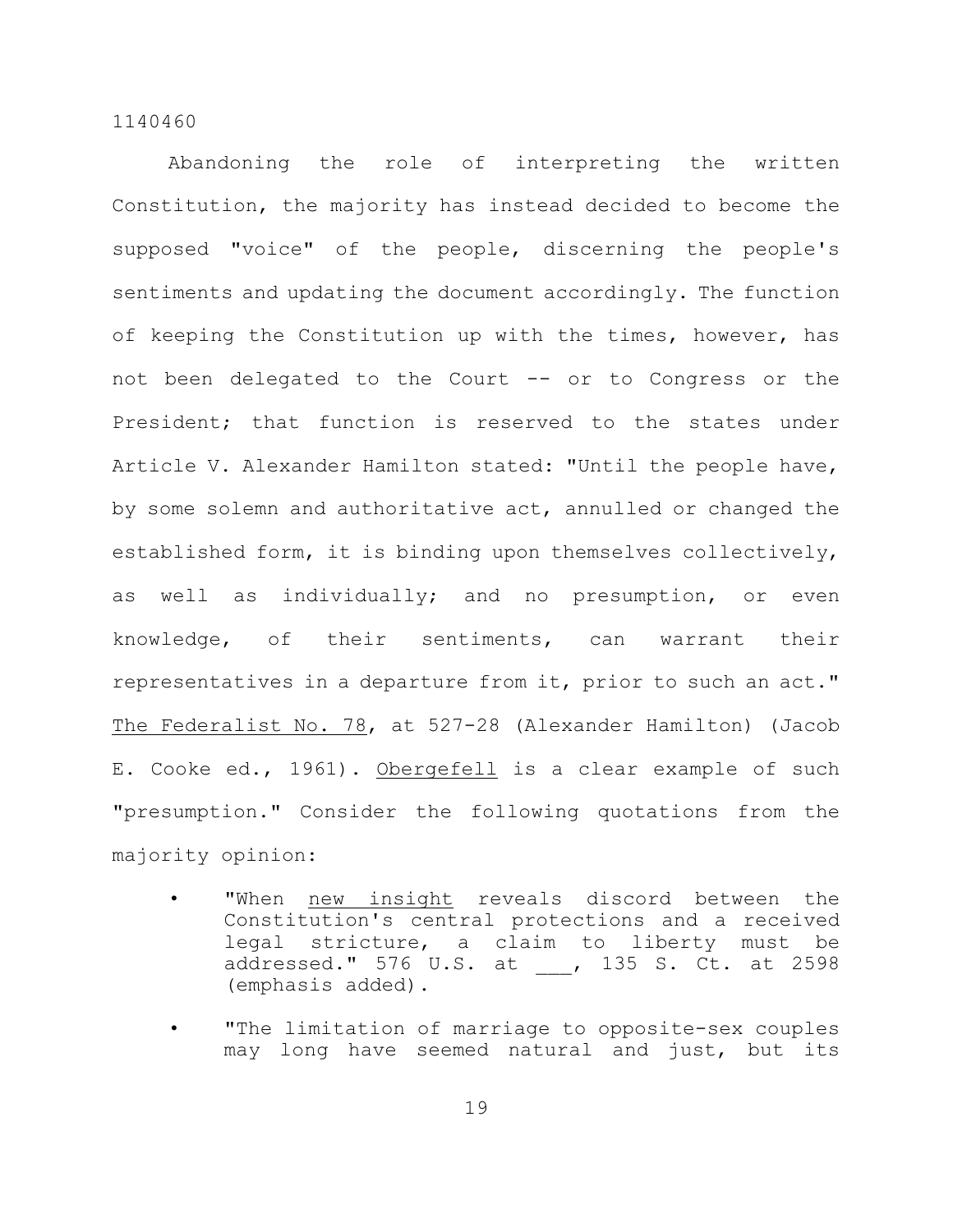inconsistency with the central meaning of the fundamental right to marry is now manifest." 576 U.S. at  $\blacksquare$ , 135 S. Ct. at 2602 (emphasis added).

- "[Rights] rise, too, from a better informed understanding of how constitutional imperatives define a liberty that remains urgent in our own era." 576 U.S. at , 135 S. Ct. at 2602 (emphasis added).
- "[N]ew insights and societal understandings can reveal unjustified inequality within our most fundamental institutions that once passed unnoticed and unchallenged."  $576$  U.S. at  $\frac{1}{2}$ , 135 S. Ct. at 2603 (emphasis added).
- "The generations that wrote and ratified the Bill of Rights and the Fourteenth Amendment ... entrusted to future generations a charter protecting the right of all persons to enjoy liberty as we learn its meaning." 576 U.S. at , 135 S. Ct. at 2598 (emphasis added).

An updating of the Constitution based on new insights and better informed societal understandings that are now manifest as we learn its meaning must arise solely from a "solemn and authoritative act" of the people pursuant to Article V, not from judicial innovation based on a "presumption, or even knowledge, of their sentiments." The Federalist No. 78.

# B. The True Meaning of Liberty

The Obergefell majority's theory of constitutional law also overlooks the reality that the purpose of law is to restrain behavior for the public good.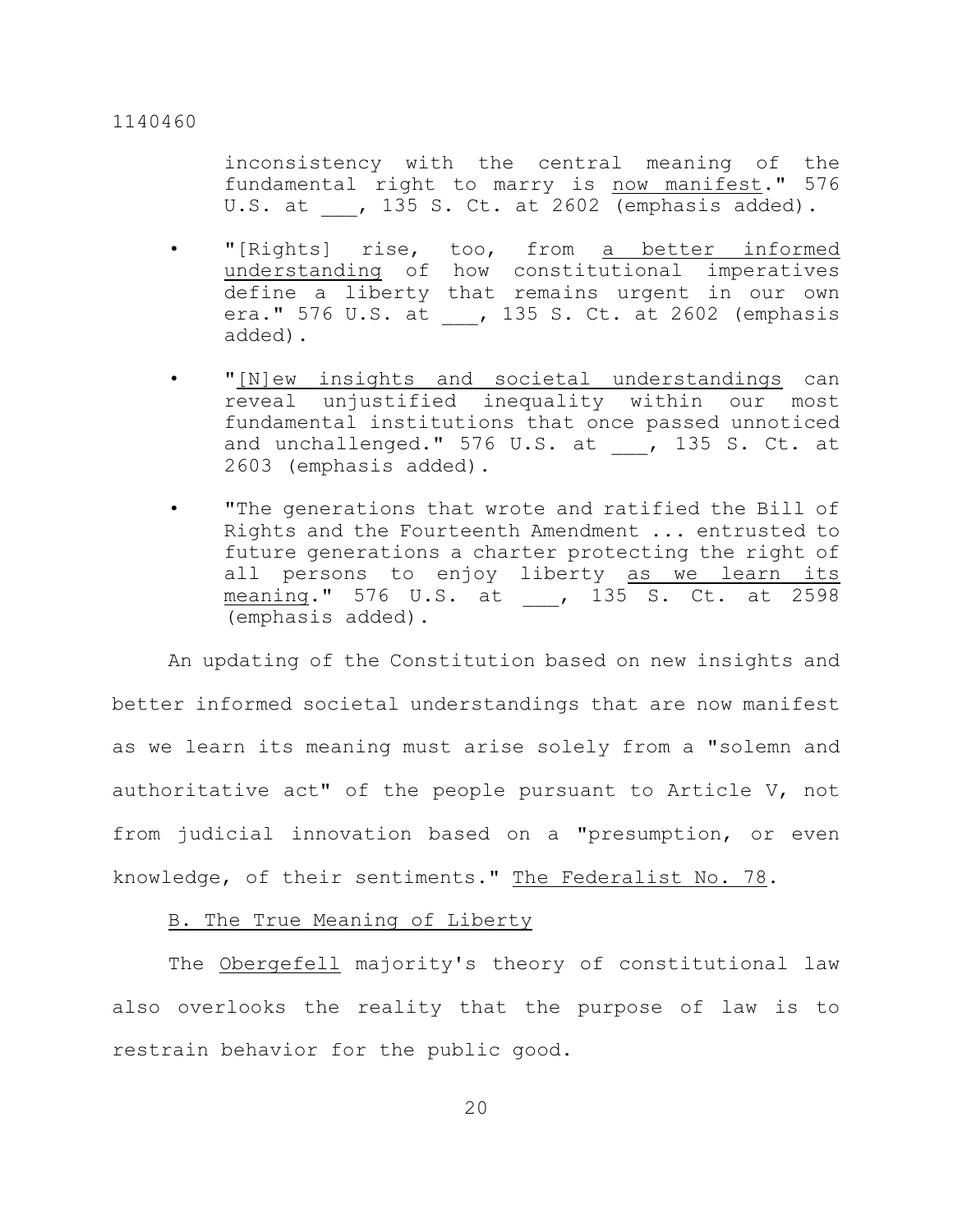"[T]he liberty secured by the Constitution of the United States to every person within its jurisdiction does not import an absolute right in each person to be, at all times and in all circumstances, wholly freed from restraint. There are manifold restraints to which every person is necessarily subject for the common good."

# Jacobson v. Massachusetts, 197 U.S. 11, 26 (1905).

Throughout the majority opinion Justice Kennedy speaks of the "dignity" of marriage and blatantly asserts that "[t]here is dignity in the bond between two men or two women who seek to marry." 576 U.S. at  $\phantom{i}$ , 135 S. Ct. at 2599. Historically, consummation of a marriage always involved an act of sexual intimacy that was dignified in the eyes of the law. An act of sexual intimacy between two men or two women, by contrast, was considered "an infamous crime against nature" and a "disgrace to human nature." 4 William Blackstone, Commentaries on the Laws of England \*215. Homosexuals who seek the dignity of marriage must first forsake the sexual habits that disqualify them from admission to that hallowed institution. Surely more dignity attaches to participation in a fundamental institution on the terms it prescribes than to an attempt to wrest its definition to serve inordinate lusts that demean its historic dignity. A "disgrace to human nature" cannot be cured by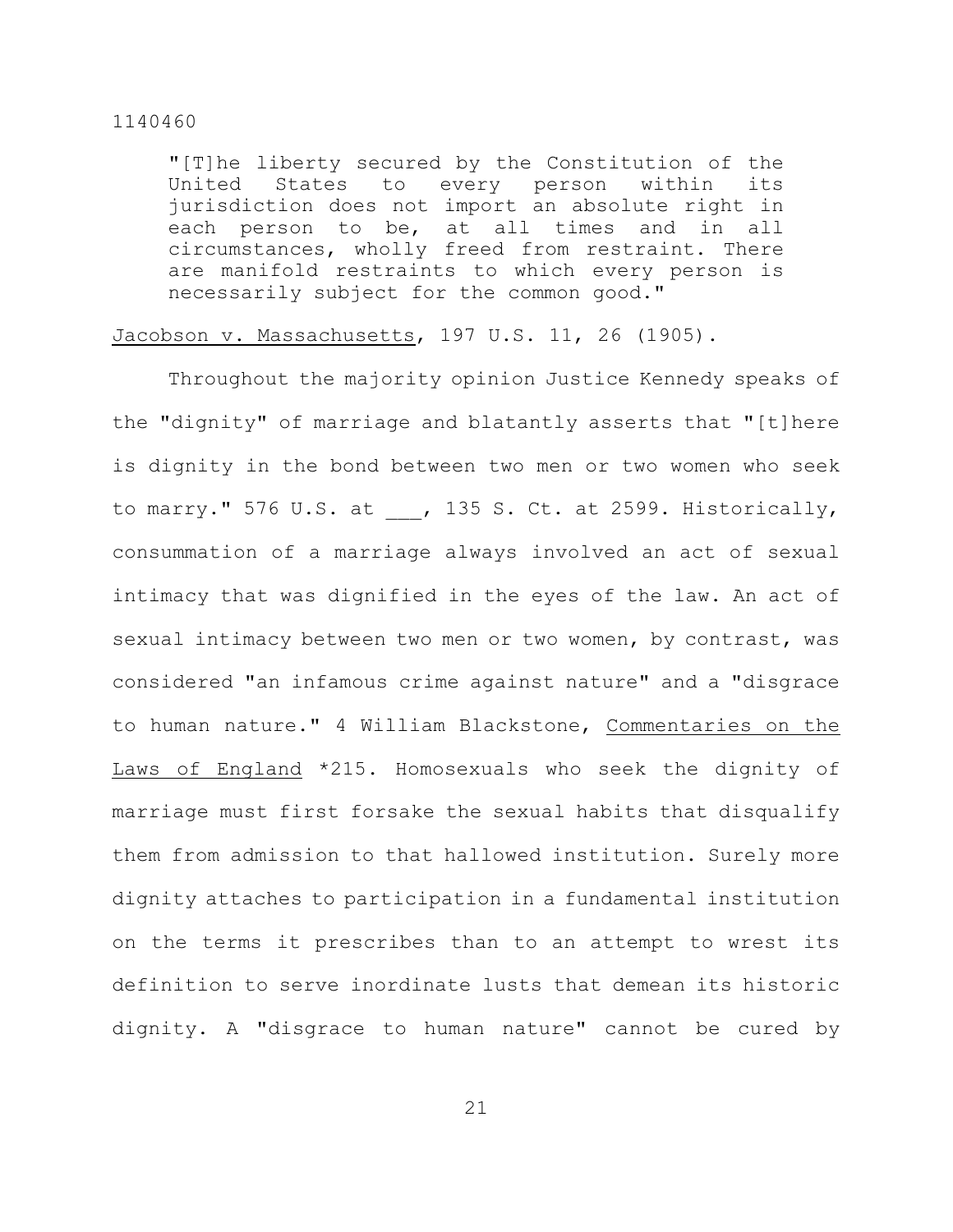stripping the institution of holy matrimony of its inherent dignity and redefining it to give social approval to behaviors unsuited to its high station. Sodomy has never been and never will be an act by which a marriage can be consummated.

The Declaration of Independence identifies the source of "liberty" under the American system of government:

"We hold these truths to be self-evident, that all men are created equal, that they are endowed by their Creator with certain unalienable Rights, that among these are Life, Liberty and the pursuit of Happiness.--That to secure these rights, Governments are instituted among Men, deriving their just powers from the consent of the governed ...."

The Declaration of Independence para. 2 (U.S.  $1776$ ).<sup>3</sup> "Liberty," an unalienable right, is an endowment of the Creator. "The God who gave us life gave us liberty at the same time ...." Thomas Jefferson, A Summary View of the Rights of British America, at 23 (1774). Government exists to secure that right. Because liberty is a gift of God, it must be exercised in conformity with the laws of nature and of

 $3$ The United States Code, "the official codification of the general and permanent laws of the United States," includes the Declaration of Independence in the section entitled "The Organic Laws of the United States of America." See Black's Law Dictionary 1274 (10th ed. 2014) (defining "organic law" as "[t]he body of laws (as in a constitution) that define and establish a government").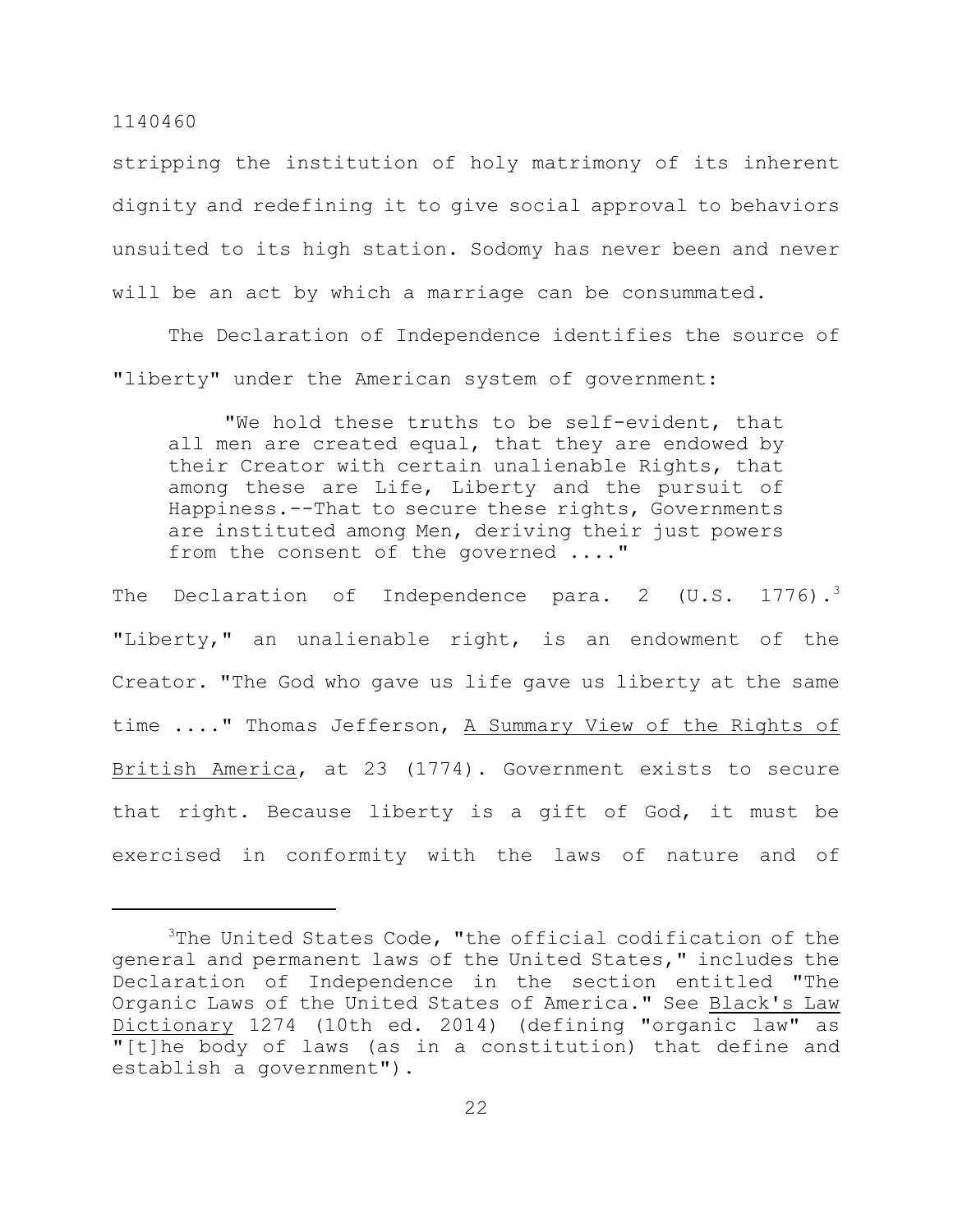nature's God. "[T]he natural liberty of mankind ... consists properly in a power of acting as one thinks fit, without any restraint or control, unless by the law of nature ...." 1 Blackstone, Commentaries \*121 (emphasis added).

Liberty in the American system of government is not the right to define one's own reality in defiance of the Creator. The libertarian creed of unbridled self-definition is capsulized in Justice Kennedy's oft-quoted statement: "At the heart of liberty is the right to define one's own concept of existence, of meaning, of the universe, and of the mystery of human life." Planned Parenthood of Southeastern Pa. v. Casey, 505 U.S. 833, 851 (1992). But the human being, as a dependent creature, is not at liberty to redefine reality; instead, as the Declaration of Independence states, a human being is bound to recognize that the rights to life, liberty, and the pursuit of happiness are endowed by God. Those rights are not subject to a redefinition that rejects the natural order God has created.

"Man, considered as a creature, must necessarily be subject to the laws of his creator, for he is entirely a dependent being." 1 Blackstone, Commentaries \*39. Part of that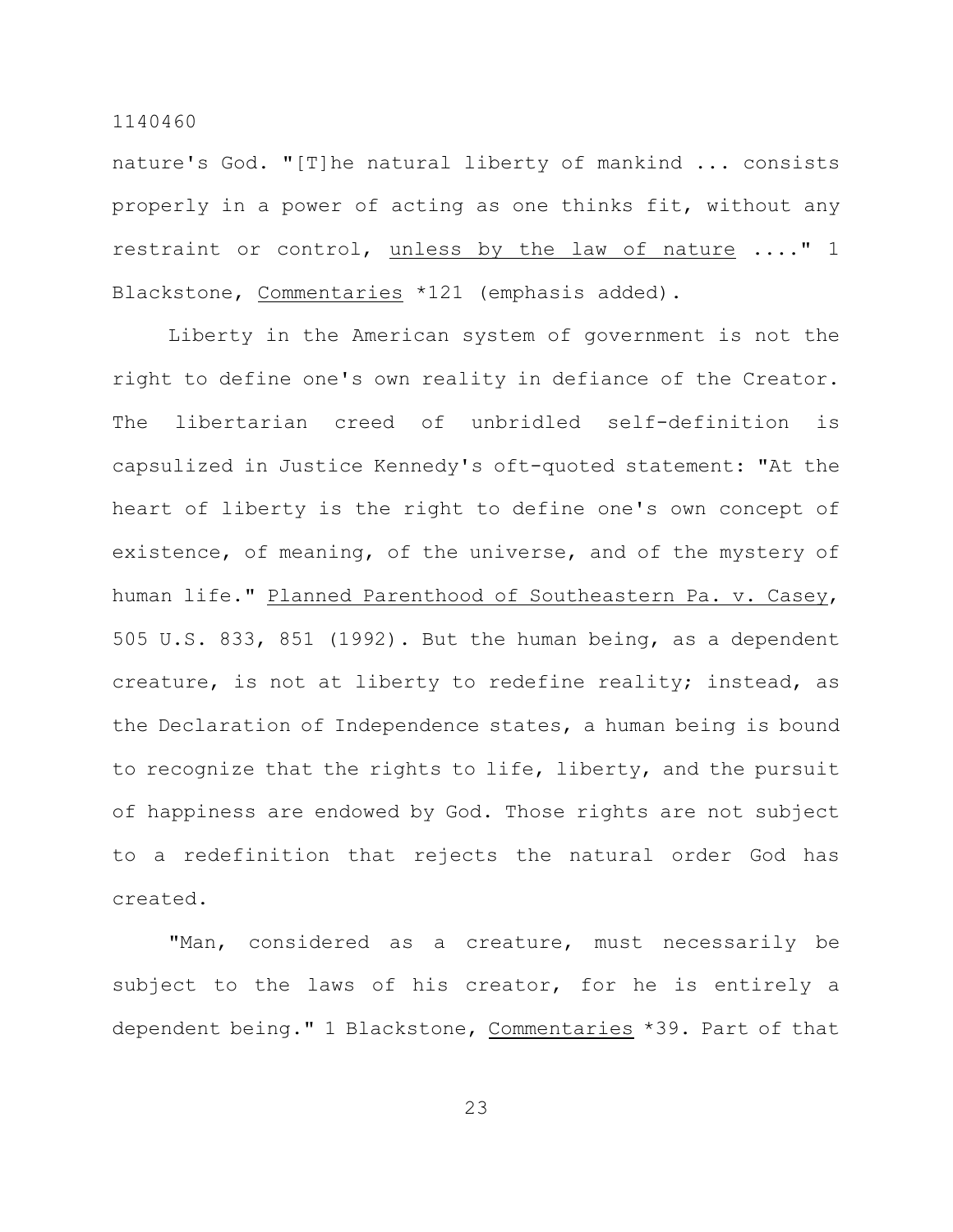natural order is the institution of marriage as the union of a man and a woman. "Therefore shall a man leave his father and his mother, and shall cleave unto his wife: and they shall be one flesh." Genesis 2:24. The Obergefell majority's false definition of marriage arises, in great part, from its false definition of liberty. Separating man from his Creator, the majority plunges the human soul into a wasteland of meaninglessness where every man defines his own anarchic reality. In that godless world nothing has meaning or consequence except as the human being desires. Man then becomes the creator of his own reality rather than a subject of the Creator of the Declaration. See Romans 1:25 (identifying those "[w]ho changed the truth of God into a lie, and worshipped and served the creature more than the Creator").

This false notion of liberty, which permeates the majority opinion in Obergefell, is the ultimate fallacy upon which it rests. In a world with God left out, the moral boundaries of Scripture disappear, and man's corrupt desires are given full rein. The end of this experiment in anarchic liberty is yet to be seen. The great sufferers will be the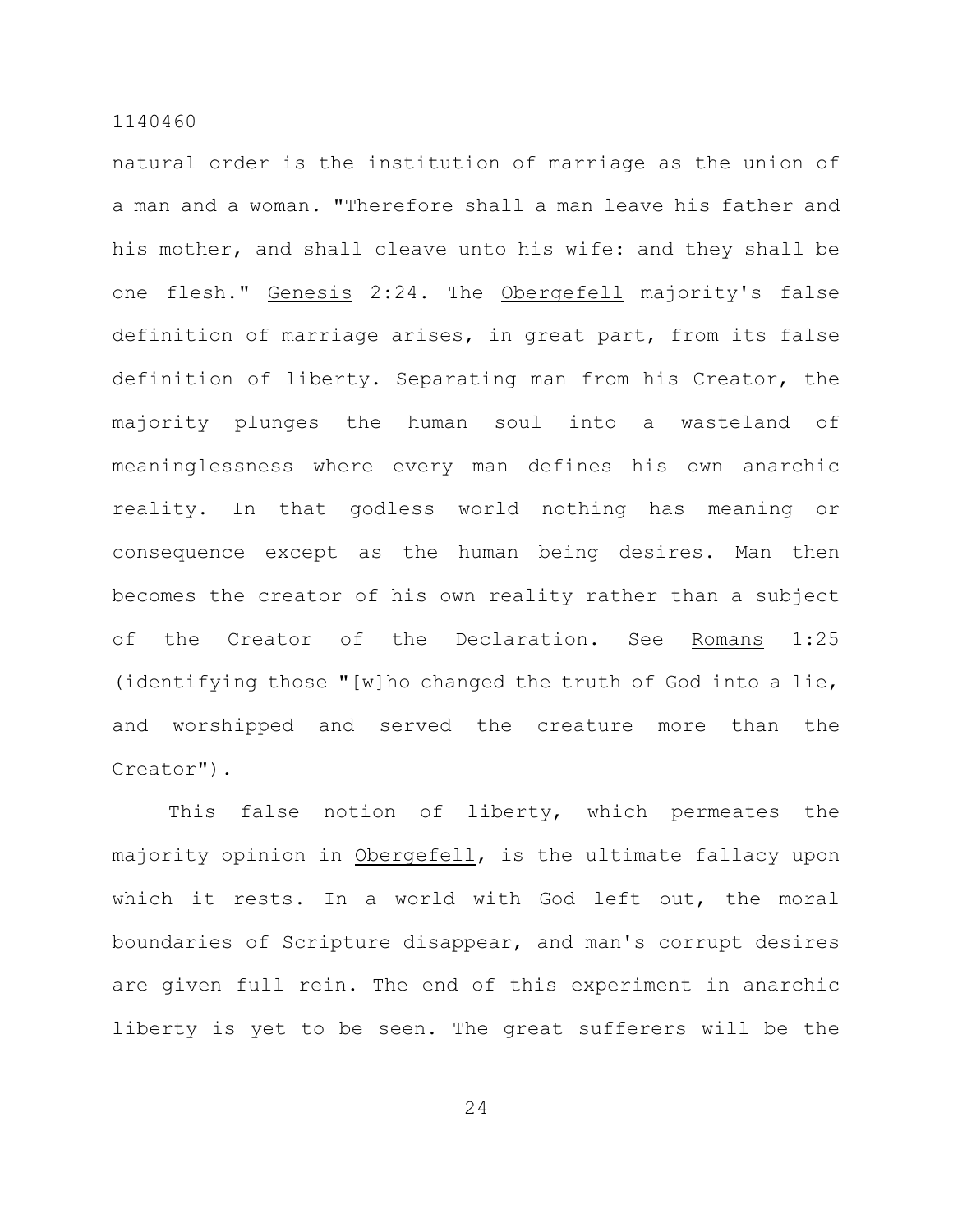children -- deprived of either a paternal or a maternal presence -- who are raised in unnatural families that contradict the created order. A political scientist states: "'[T]he traditional family, the embodiment and expression of the "laws of nature and of nature's God," as the foundation of a free society, has become merely one of many "alternative lifestyles." ... A free people who succumbs to such a teaching cannot long endure.'" Samuel H. Dresner, Can Families Survive in Pagan America? 99 (1995) (quoting Harry V. Jaffa, Homosexuality and the Natural Law 38 (1990)). As Thomas Jefferson stated:

"And can the liberties of a nation be thought secure when we have removed their only firm basis, a conviction in the minds of the people that these liberties are the gift of God? That they are not to be violated but with his wrath? Indeed, I tremble for my country when I reflect that God is just; that his justice cannot sleep forever ...."

"Notes on the State of Virginia" (1787), in 8 The Writings of Thomas Jefferson 404 (H.A. Washington ed., 1854).

# C. Abuse of the Fourteenth Amendment

The invocation of "equal dignity" to justify the invention of a heretofore unknown constitutional right is just another judicial mantra to rationalize the invalidation of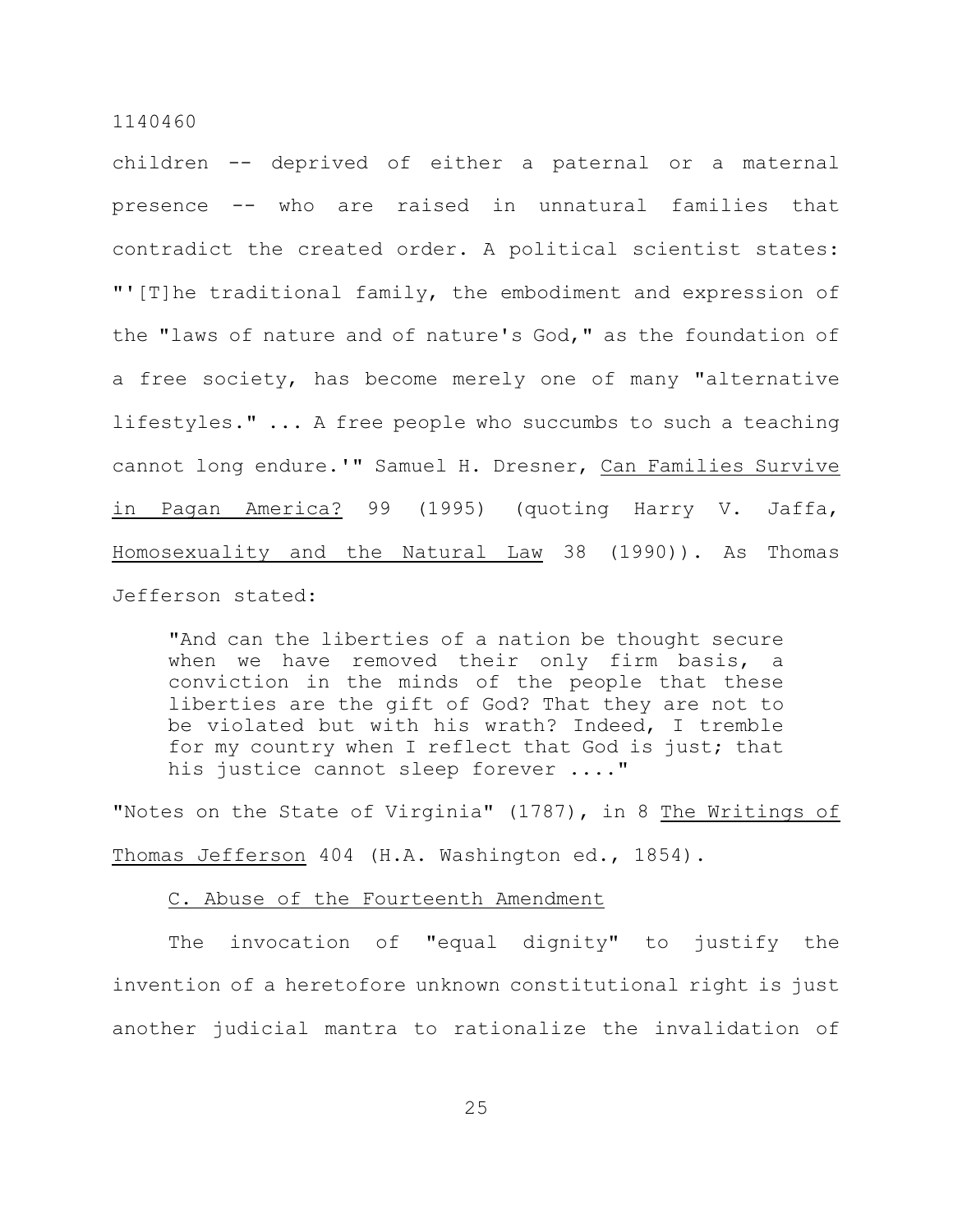state laws that offend the policy preferences of a five-person majority. The notion of "equal dignity," as this Court recently stated, "is a legal proxy for invalidating laws federal judges do not like, even though no actual constitutional infirmity exists." Ex parte State ex rel. Alabama Policy Institute [Ms. 1140460, March 3, 2015] So. 3d , (Ala. 2015) ("API"). Justice Black once stated: "There is ... no express constitutional language granting judicial power to invalidate every state law of every kind deemed 'unreasonable' or contrary to the Court's notion of civilized decencies ...." Rochin v. California, 342 U.S. 165, 176 (1952) (Black, J., concurring). In 1930, in the waning days of his judicial career, Justice Oliver Wendell Holmes expressed his alarm at the elastic qualities the Supreme Court had ascribed to the Fourteenth Amendment to satisfy the Court's desire to exercise plenary supervision over state legislation: "I cannot believe that the [Fourteenth] Amendment was intended to give us carte blanche to embody our economic or moral beliefs in its prohibitions." Baldwin v. Missouri, 281 U.S. 586, 595 (1930) (Holmes, J., dissenting).

As late as 1986, the United States Supreme Court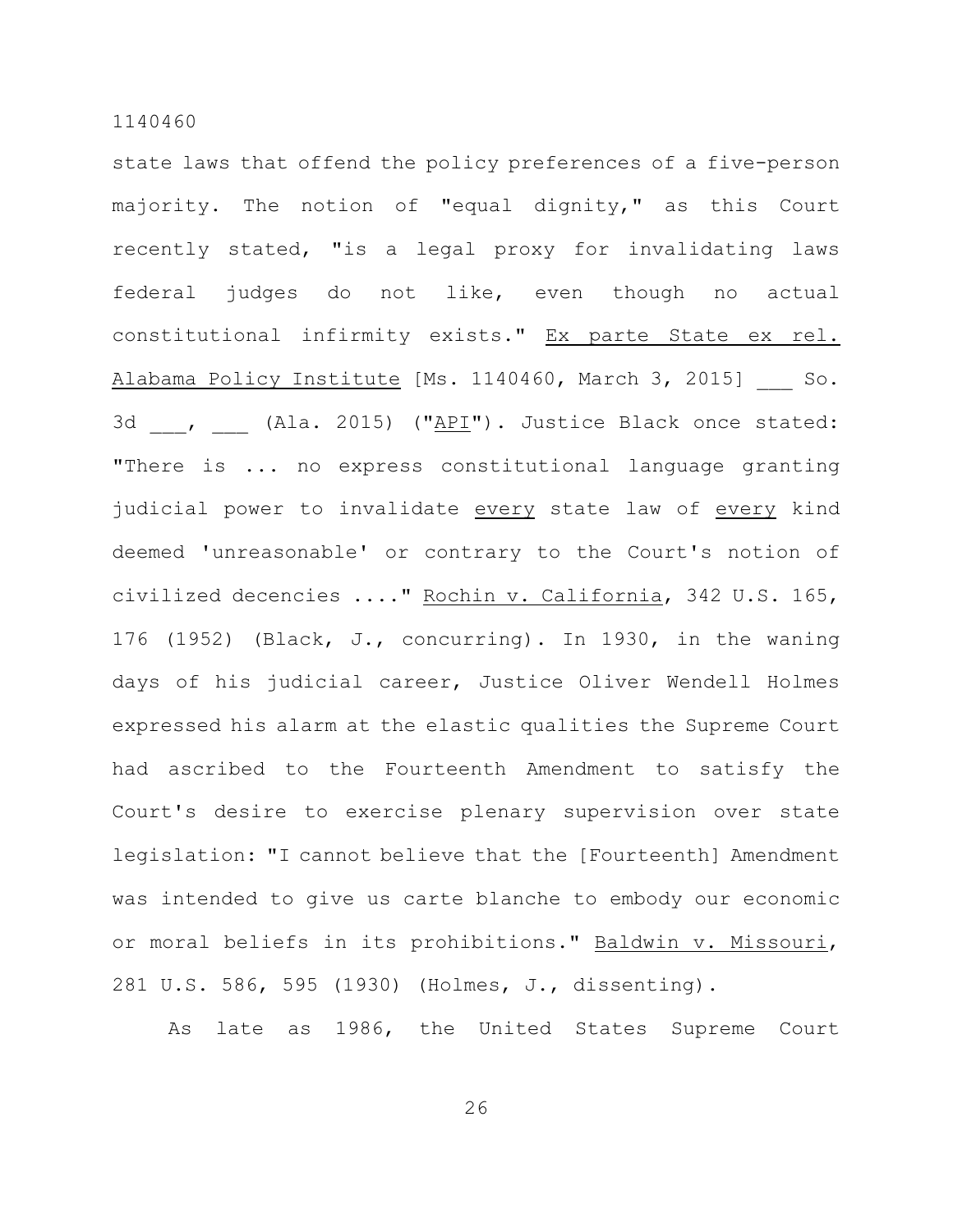specifically declared:

"There should be, therefore, great resistance to expand the substantive reach of [the Due Process Clauses of the Fifth and Fourteenth Amendments], particularly if it requires redefining the category of rights deemed to be fundamental. Otherwise, the Judiciary necessarily takes to itself further authority to govern the country without express constitutional authority. The claimed right pressed on us today falls far short of overcoming this resistance."

Bowers v. Hardwick, 478 U.S. 186, 195 (1986), overruled by Lawrence v. Texas, 539 U.S. 558 (2003). The "claimed right" of which the Court spoke in Bowers was the "right" to commit sodomy. Although the Court in 1986 adamantly refused to recognize any such right in the United States Constitution, the Lawrence v. Texas opinion did just that 17 years later. Nevertheless, the Supreme Court's admonition in 1986 that expanding the substantive reach of the Fifth and Fourteenth Amendments to redefine fundamental rights like marriage would give the Court "further authority to govern the country without express constitutional authority," 478 U.S. at 195, is still true and can clearly be seen in Obergefell.

The "fundamental right" to marriage the Supreme Court has invoked in previous cases always involved the right of a man and a woman to marry. Loving v. Virginia, 388 U.S. 1 (1967),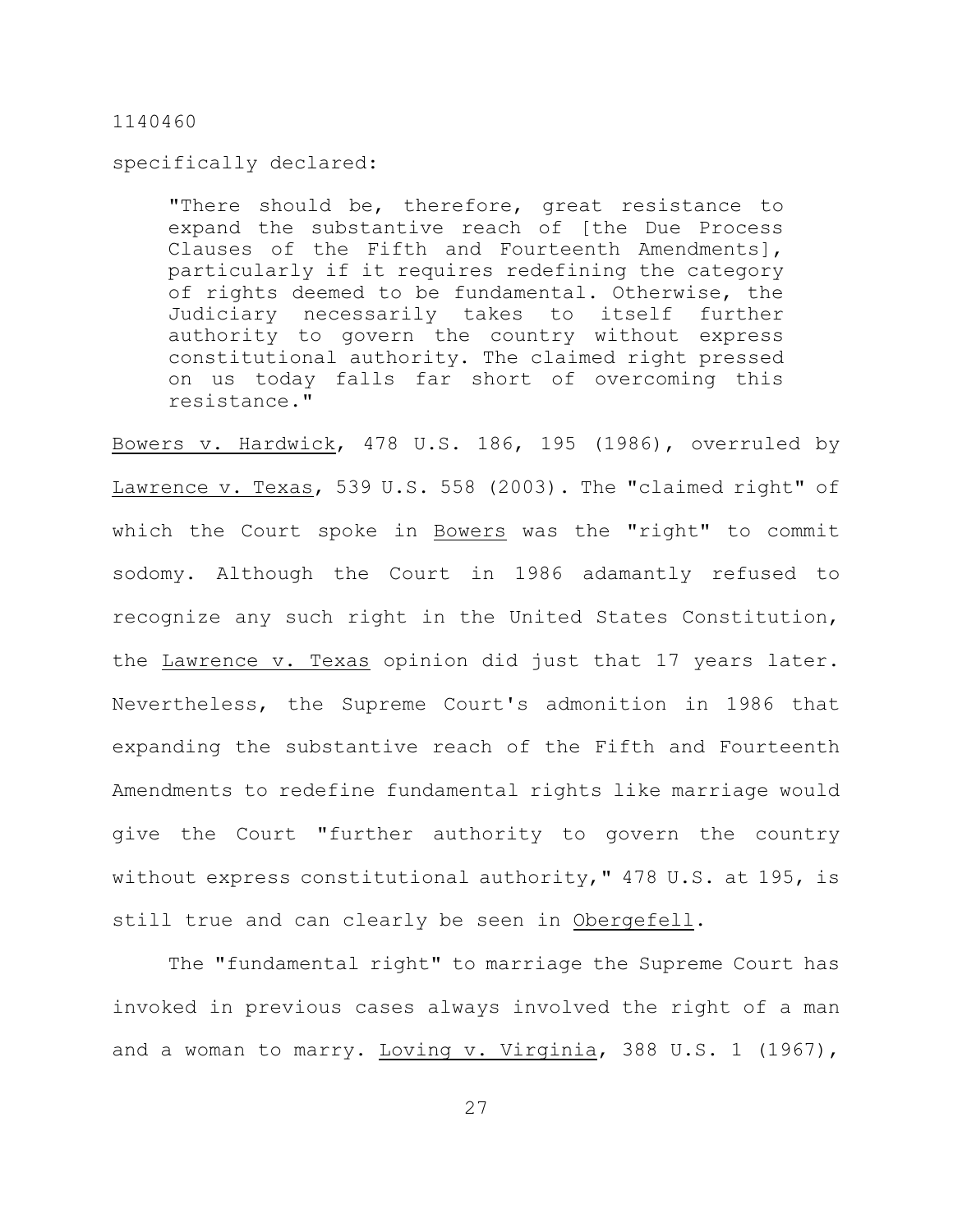cited as a precedent for constitutional review of state marriage laws by the Obergefell majority, 576 U.S. at , 135 S. Ct. at 2598-99, did not change this fact, but only removed a race-based barrier to participation in that institution. No one doubts that the Fourteenth Amendment was designed to remove such civil disabilities. Equally indisputable is that the states that ratified the Fourteenth Amendment in 1868 did not remotely intend to empower the federal courts to redefine marriage to include same-sex marriage.

The majority opinion in Obergefell represents the culmination of a change in our form of government from one of three separate-but-equal branches to one in which the judicial branch now exercises the power of the legislative branch. $^4$ President George Washington asserted that this "spirit of encroachment tends to consolidate the powers of all the departments in one, and thus to create, whatever the form of government, a real despotism." Farewell Address, at 226. And thus by the weapon of judicial usurpation, free government is destroyed.

<sup>&</sup>lt;sup>4</sup>Sir William Blackstone described as an "aristocracy" that form of government in which the sovereign power "is lodged in a council, composed of select members." 1 Commentaries \*49.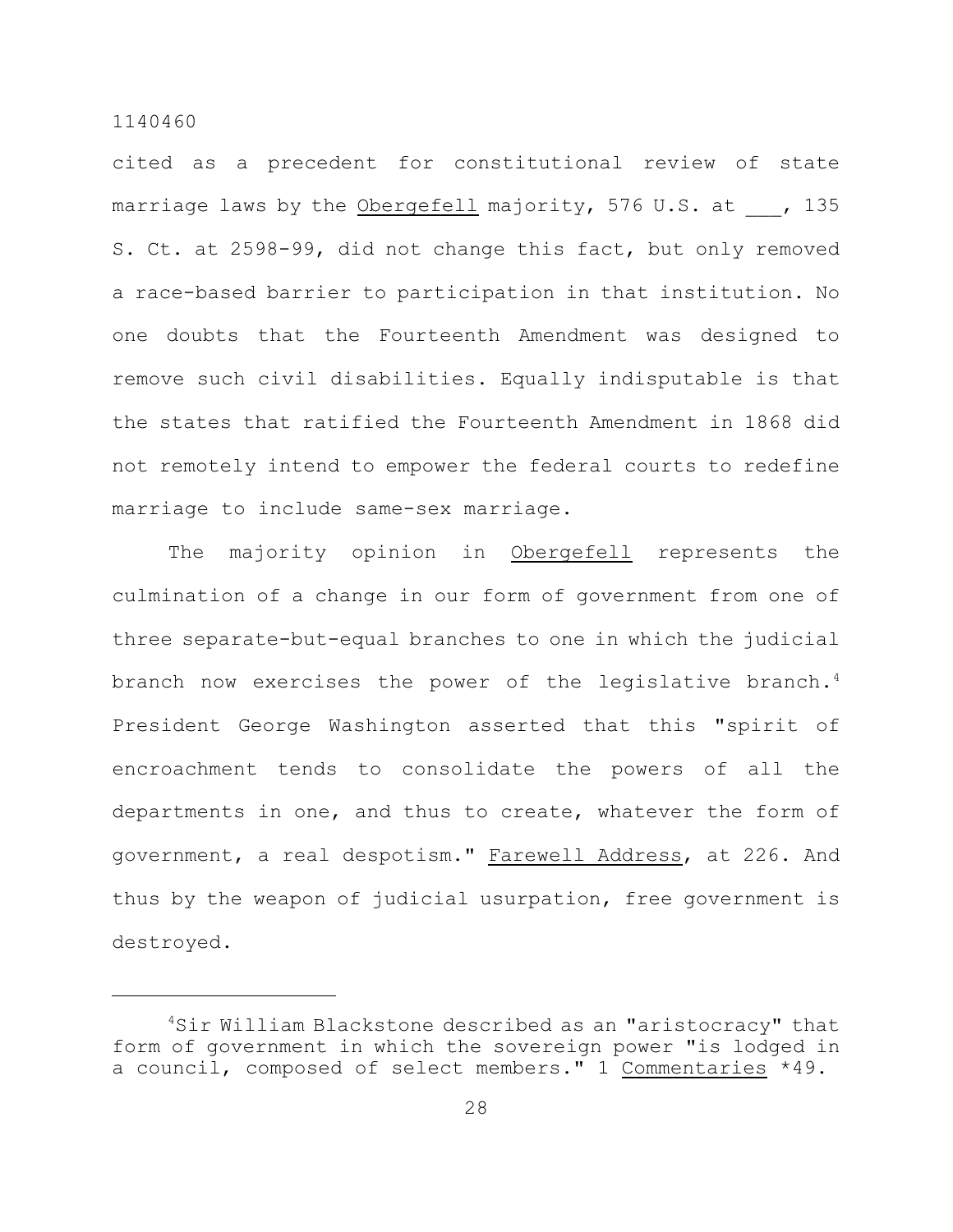The Constitution limits the power of the federal government in order to protect the right of the people to govern themselves. See U.S. Const. amends. IX & X. $^5$  In his criticism of the Court's invention of a constitutional right to bring contraceptive devices into the marital chamber, Justice Potter Stewart stated:

"If, as I should surely hope, the law before us does not reflect the standards of the people of Connecticut, the people of Connecticut can freely exercise their true Ninth and Tenth Amendment rights to persuade their elected representatives to repeal it. That is the constitutional way to take this law off the books."

Griswold, 381 U.S. at 531 (Stewart, J., dissenting). The Obergefell majority, presuming to know better than the people themselves how to order the fundamental domestic institution of society, has usurped the legislative prerogatives of the people contrary to the Ninth and Tenth Amendments.

# II. The Dissenters' Critique

The four dissenters in Obergefell convincingly detail the illegitimacy of the majority opinion.

 $5$ "The enumeration in the Constitution, of certain rights, shall not be construed to deny or disparage others retained by the people." U.S. Const. amend IX. "The powers not delegated to the United States by the Constitution, nor prohibited by it to the States, are reserved to the States respectively, or to the people." U.S. Const. amend X.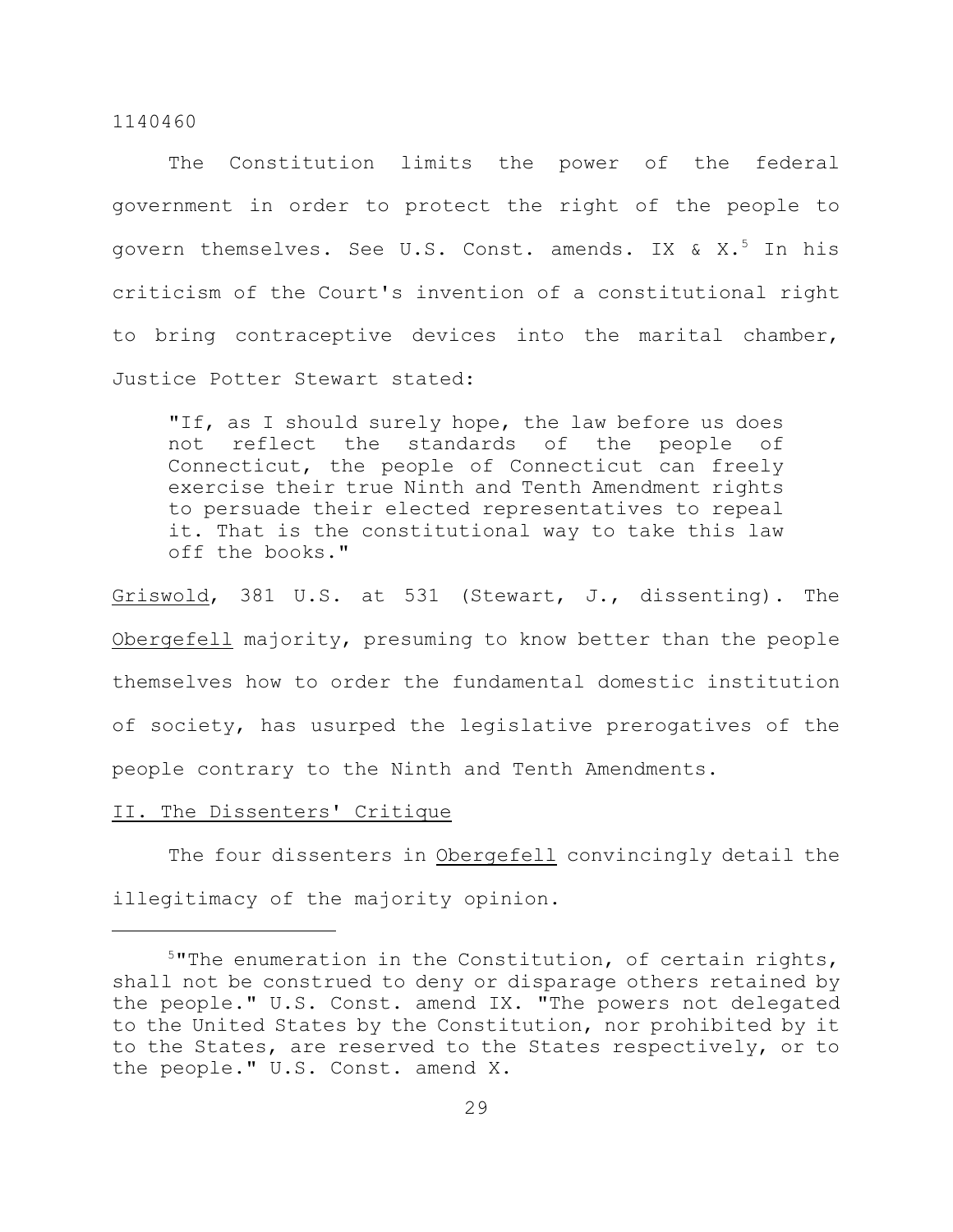# A. Chief Justice Roberts

The Chief Justice describes the pretended judicial acts of the majority as a form of theft. "Five lawyers have ... enacted their own vision of marriage as a matter of constitutional law. Stealing this issue from the people will for many cast a cloud over same-sex marriage ...." 576 U.S. at , 135 S. Ct. at 2612 (emphasis added). He states flatly: "The right [the majority] announces has no basis in the Constitution or this Court's precedent." Id. He accuses the majority of "order[ing] the transformation of a social institution that has formed the basis of human society for millennia" based on "its desire to remake society according to its own 'new insight' into 'the nature of injustice.'" Id. In short, the majority acts not as a court of law but as a band of social revolutionaries. The Chief Justice, amazed at this presumption, exclaims: "Just who do we think we are?" Id.

The Chief Justice underscores the serious consequences of acquiescence to the majority's assumption of illegitimate power. The majority, he states, "seizes for itself a question the Constitution leaves to the people." 576 U.S. at , 135 S. Ct. at 2612. The real issue, he explains, "is about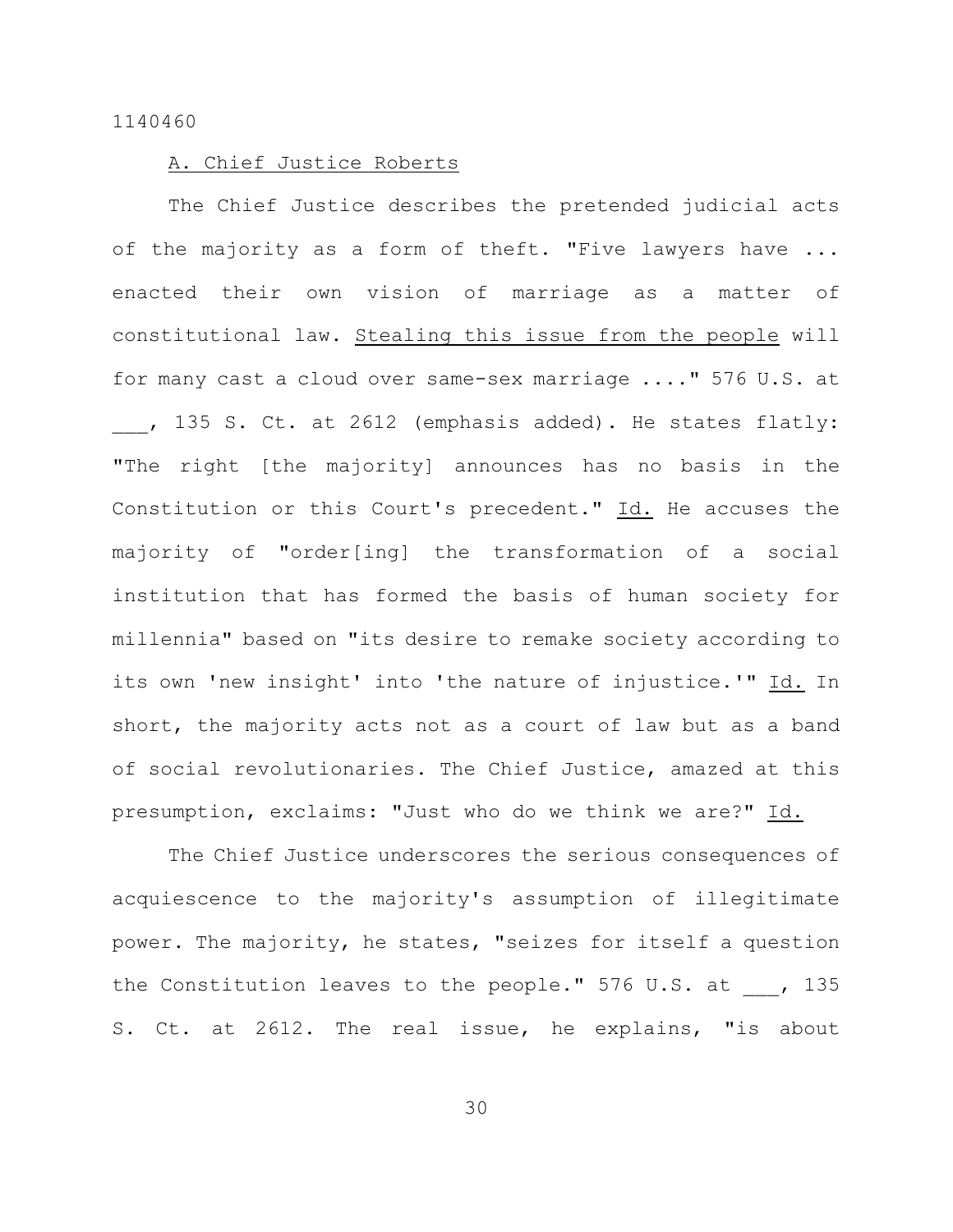whether, in our democratic republic, that decision [regarding] the definition of marriage] should rest with the people acting through their elected representatives, or with five lawyers who happen to hold commissions authorizing them to resolve legal disputes according to law." Id. He also points out that all previous decisions of the Supreme Court that treated marriage as a fundamental right rested on "the core structure of marriage as the union between a man and a woman." 576 U.S. at , 135 S. Ct. at 2614.

"[T]he majority's approach," states the Chief Justice, "has no basis in principle or tradition except for the unprincipled tradition of judicial policymaking." 576 U.S. at , 135 S. Ct. at 2616. Thus, "the majority's position [is] indefensible as a matter of constitutional law." Id. In support of this point, the Chief Justice draws on Justice Benjamin Curtis's dissent in Dred Scott v. Sandford, 60 U.S. (19 How.) 393 (1857). Remonstrating against the Dred Scott majority's novel effort at enforcing a pax judicatus on the slavery issue, Justice Curtis warned that, when the "'fixed rules which govern the interpretation of laws [are] abandoned, and the theoretical opinions of individuals are allowed to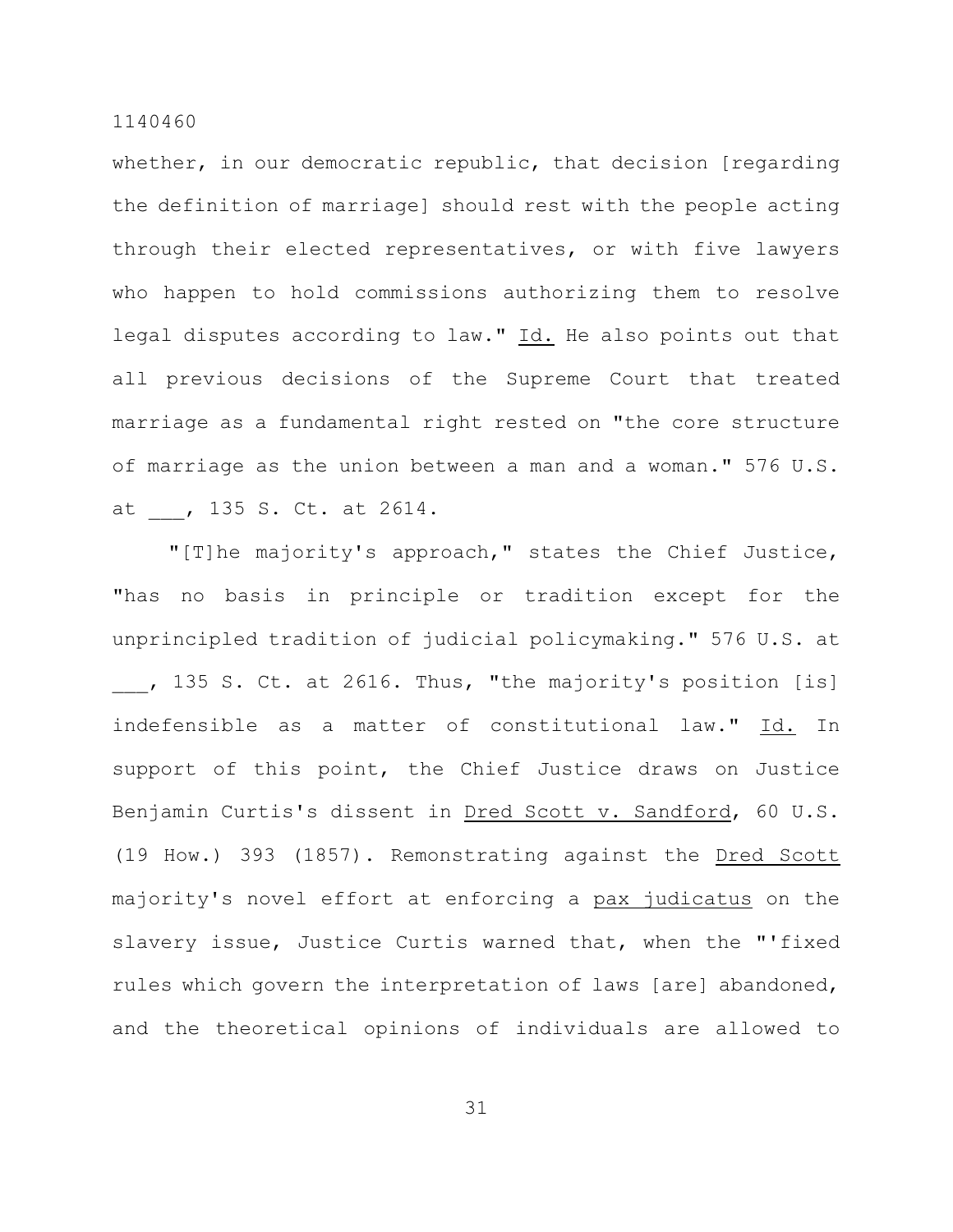control'" the meaning of the Constitution, "'we have no longer a Constitution; we are under the government of individual men, who for the time being have power to declare what the Constitution is, according to their own views of what it ought to mean.'" 576 U.S. at , 135 S. Ct. at 2617 (quoting Dred Scott, 60 U.S. (19 How.) at 621).

The Chief Justice's quotation of Justice Curtis's Dred Scott dissent merits serious consideration. If acquiescence to Obergefell indicates that "we have no longer a Constitution," then the legitimacy of Obergefell is subject to grave doubt. If five Justices of the Supreme Court may at will redefine the Constitution according to their own policy preferences, the mechanism of judicial review, designed originally to protect the rights of the people from runaway legislatures, has morphed into the right of five lawyers to rule the people without their consent.

By employing the Constitution as a license to create social policy for the nation, the Court, states the Chief Justice, becomes "a legislative chamber." 576 U.S. at , 135 S. Ct. at 2617 (quoting Learned Hand, The Bill of Rights, The Oliver Wendell Holmes Lectures, 1958 42 (1977)). Are the true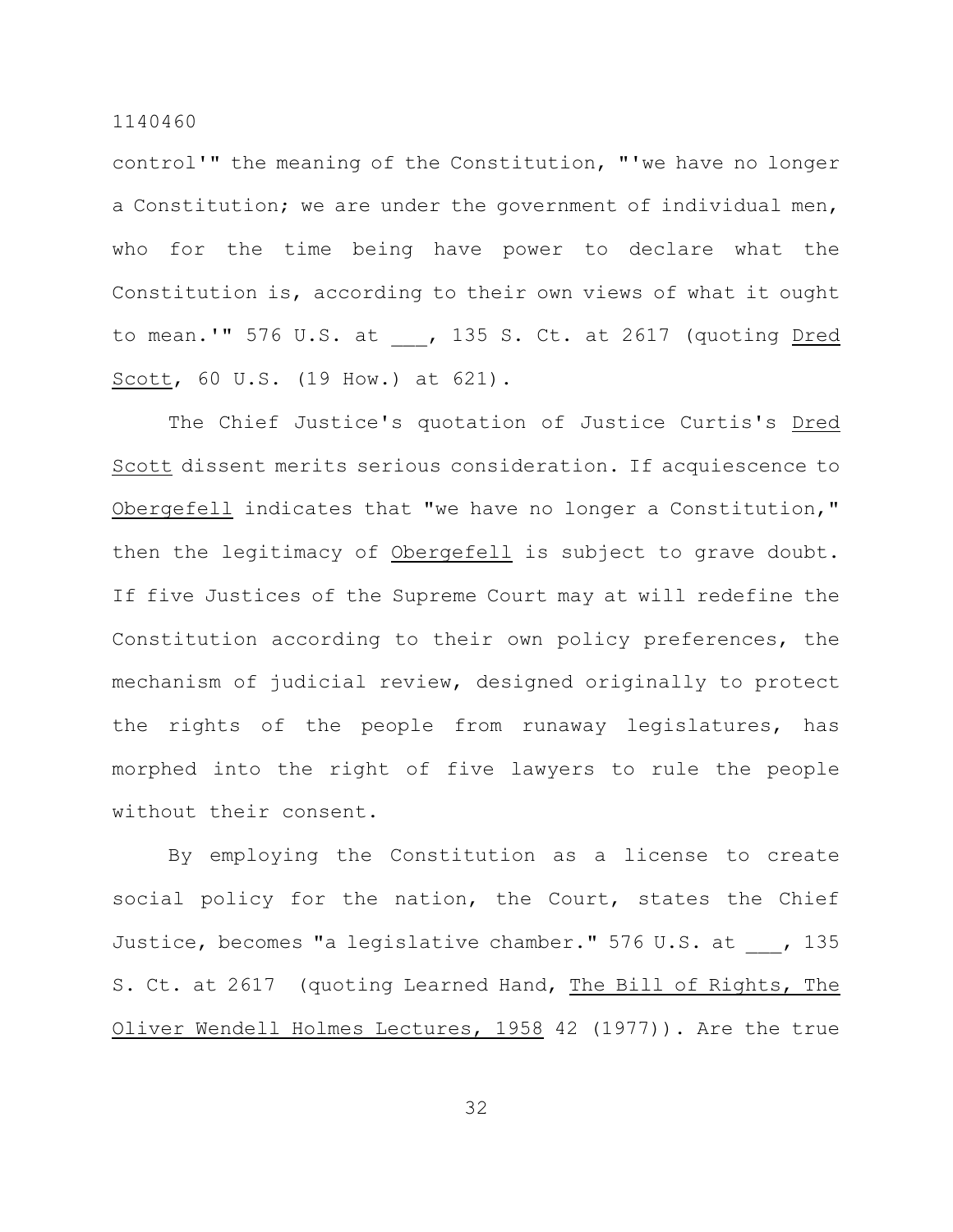legislative bodies of this country obligated to respect such a usurpation of their own prerogatives? The Chief Justice quotes Justice Byron White as follows: "'The Judiciary, including this Court, is the most vulnerable and comes nearest to illegitimacy when it deals with judge-made constitutional law having little or no cognizable roots in the language or even the design of the Constitution.'" 576 U.S. at , 135 S. Ct. at 2618 (quoting Moore v. City of East Cleveland, 431 U.S. 494, 544 (1977) (White, J., dissenting)).  $6$  Such is the reality of the majority opinion in Obergefell.

Other concerns, states Chief Justice Roberts, appear in the wake of the majority's "freewheeling notion of individual autonomy." 576 U.S. at , 135 S. Ct. at 2621. If the opinion reflects no more than "naked policy preferences," id., with no basis in the Constitution, what is to restrain the Court from inventing other new "liberties" the majority may imagine? The Chief Justice sees nothing in the majority opinion that would be incompatible with the declaration of a constitutional right to polygamy. The majority, he states, "offers no reason at all

 $6$ This warning was quoted virtually verbatim in Justice White's majority opinion in Bowers v. Hardwick, 478 U.S. 186, 194 (1986).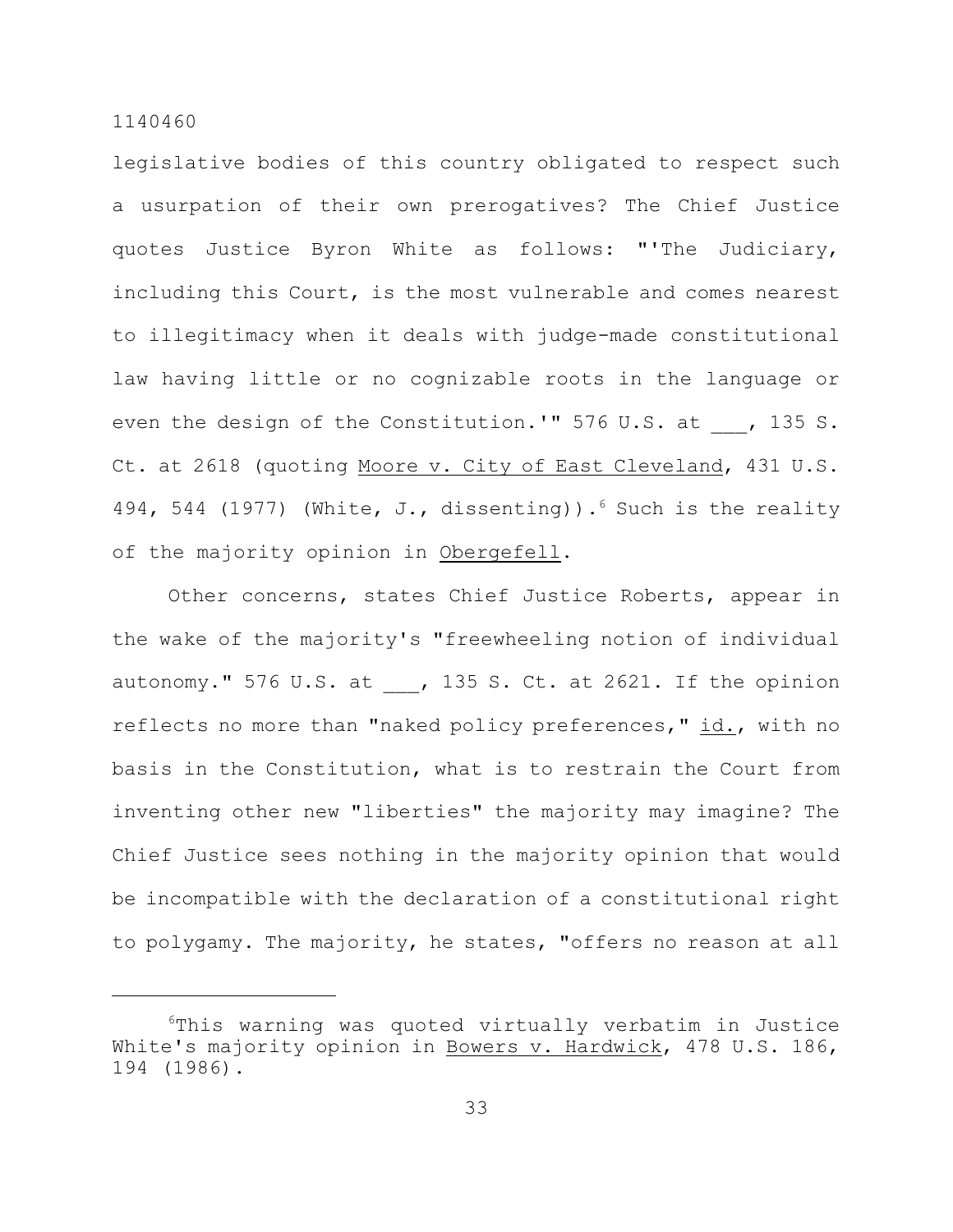why the two-person element of the core definition of marriage may be preserved while the man-woman element may not." 576 U.S. at , 135 S. Ct. at 2621. Polygamy, he notes, has more of a tradition in the world's cultures than same-sex marriage. "If the majority is willing to take the big leap, it is hard to see how it can say no to the shorter one." Id. Indeed, as the Chief Justice warns, the plenary power the majority asserts to redefine the fundamental institutions of society offers no assurance that it will not give birth to yet further attacks on the social order.

The majority ostensibly relies on the Due Process Clause of the Fourteenth Amendment to justify its mandate for an unprecedented social revolution. But, as the Chief Justice states: "The majority's understanding of due process lays out a tantalizing vision of the future for Members of this Court: If an unvarying social institution enduring over all of recorded history cannot inhibit judicial policymaking, what can?" 576 U.S. at , 135 S. Ct. at 2622. Noting that the majority's actions are "dangerous for the rule of law," id., the Chief Justice states that by undermining respect for the Court's judgments, the majority draws into question the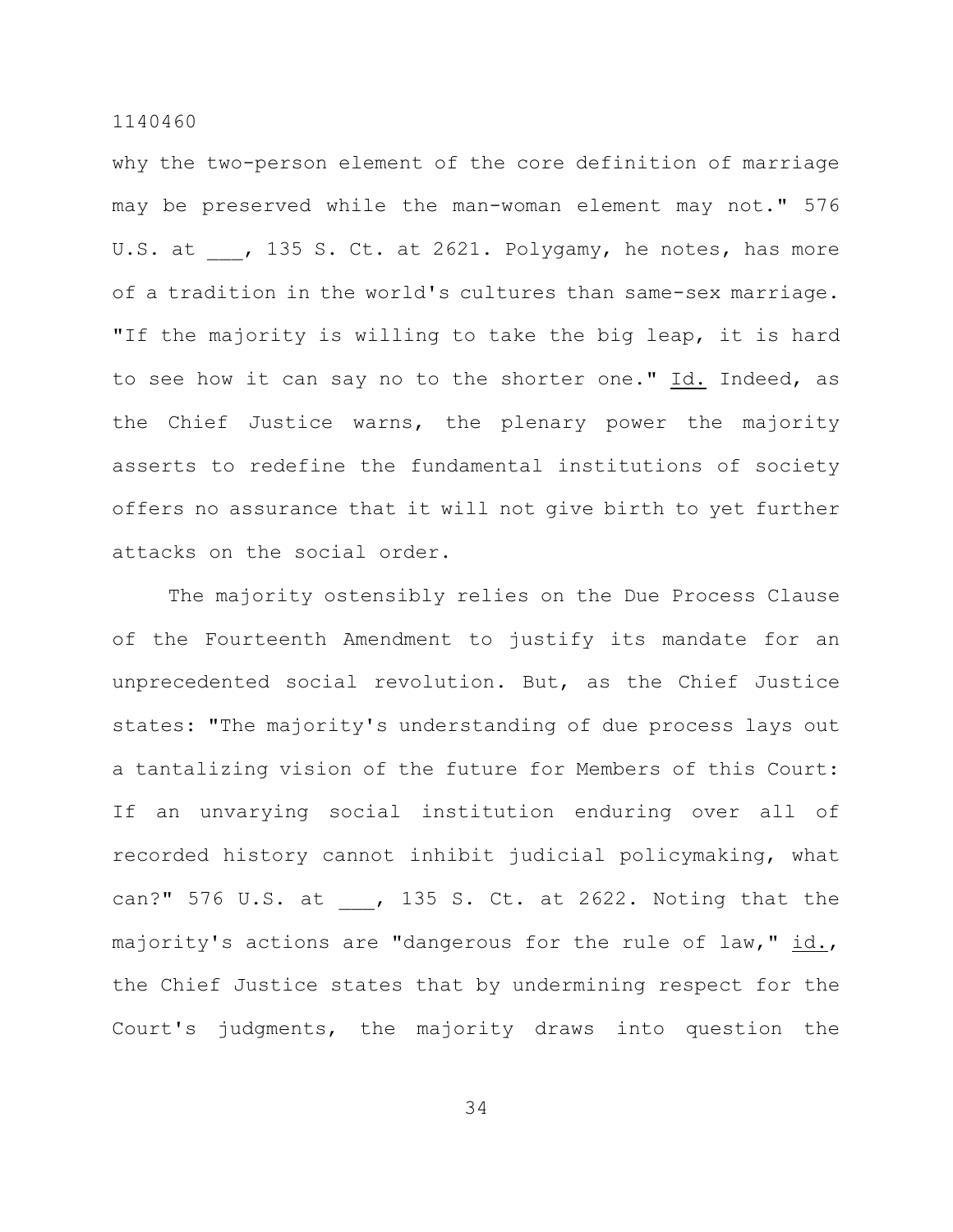Court's legitimacy. Decrying "the majority's extravagant conception of judicial supremacy," 576 U.S. at , 135 S. Ct. at 2624, he notes its absence of humility or restraint. "Over and over," he states, "the majority exalts the role of the judiciary in delivering social change." Id.

"Those who founded our country would not recognize the majority's conception of the judicial role. They after all risked their lives and fortunes for the precious right to govern themselves. They would never have imagined yielding that right on a question of social policy to unaccountable and unelected judges."

# Id.

If, as the Chief Justice demonstrates, a governing majority of the Supreme Court has departed from the vision of the Founders, are the rest of us also required to depart from the founding principles of this republic? Or should we adhere to the principles of representative government -- government by the people -- and repudiate the judicial majority that orders otherwise? The Chief Justice emphasizes that the majority's actions have no basis in law: "Neither petitioners nor the majority cites a single case or other legal source providing any basis for such a constitutional right [to samesex marriage]. None exists ...." 576 U.S. at , 135 S. Ct.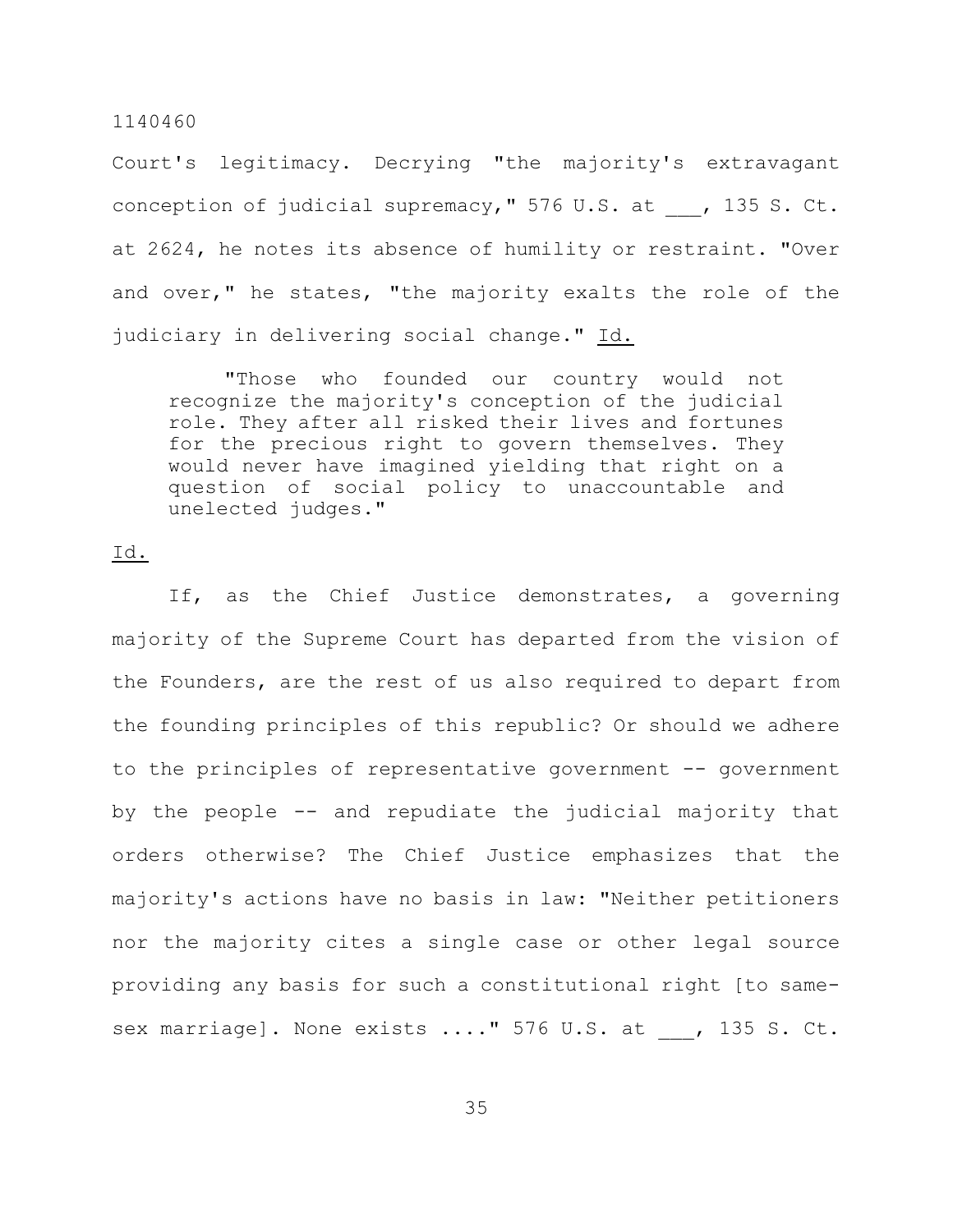at 2619. Contemplating the role of the Constitution in the opinion of the majority, he concludes: "It had nothing to do with it." 576 U.S. at , 135 S. Ct. at 2626. If, as the Chief Justice asserts, the opinion of the majority is not based on the Constitution, do state judges have any obligation to obey that ruling? Does not their first duty lie to the Constitution? Otherwise, as Justice Curtis stated in his Dred Scott dissent, "we have no longer a Constitution; we are under the government of individual men, who for the time being have power to declare what the Constitution is, according to their own views of what it ought to mean." 60 U.S. (19 How.) at 621.

#### B. Justice Scalia

Justice Scalia, who joined in full the dissent of Chief Justice Roberts, echoes the theme of a threat to our republican form of government. He notes the demise of constitutional government in the ashes of the majority's opinion razing the institution of marriage. "Today's decree says that my Ruler, and the Ruler of 320 million Americans coast-to-coast, is a majority of the nine lawyers on the Supreme Court." 576 U.S. at , 135 S. Ct. at 2627. Justice Scalia underscores this point: "This practice of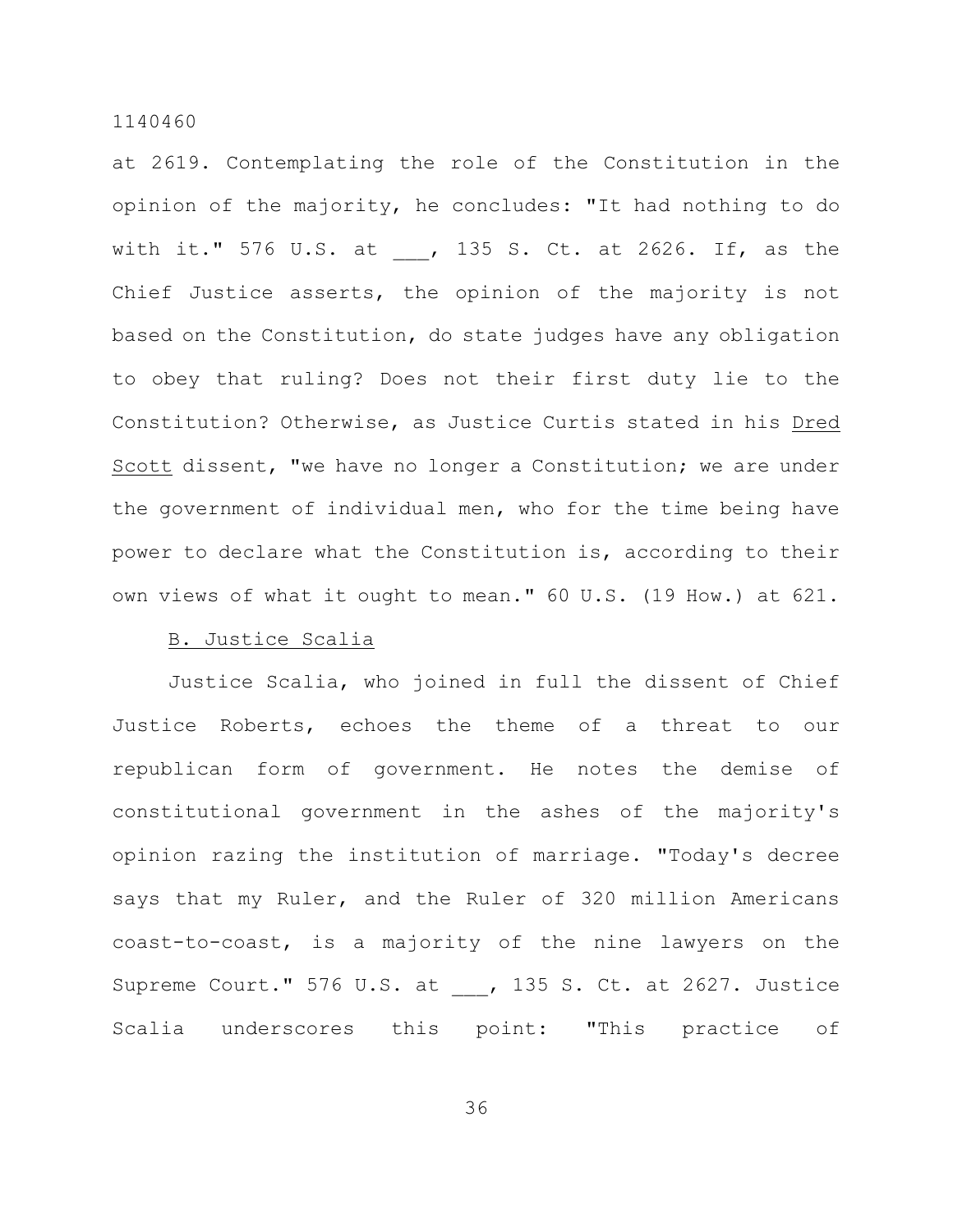constitutional revision by an unelected committee of nine ... robs the People of the most important liberty they asserted in the Declaration of Independence and won in the Revolution of 1776: the freedom to govern themselves." 576 U.S. at , 135 S. Ct. at 2627 (emphasis added).

The opinion of the majority, he further states, "lacks even a thin veneer of law." 576 U.S. at , 135 S. Ct. at 2628. Thus, "[t]he naked judicial claim to legislative - indeed, super-legislative -- power [is] fundamentally at odds with our system of government," and "makes the People subordinate to a committee of nine unelected lawyers." 576 U.S. at , 135 S. Ct. at 2629. Contending that the majority opinion lacks legal legitimacy, he terms it "a social upheaval," i.e., a social revolution. Id. The right to change the form of government in this country belongs to the people themselves through the amendment process, not to judicial oligarchs. Justice Scalia describes the majority's ruling as a "judicial Putsch." Id. A "putsch" is "a secretly plotted and suddenly executed attempt to overthrow a government." Merriam-Webster's Collegiate Dictionary 1013 (11th ed. 2009). The word is most commonly associated with Adolf Hitler's 1923 attempt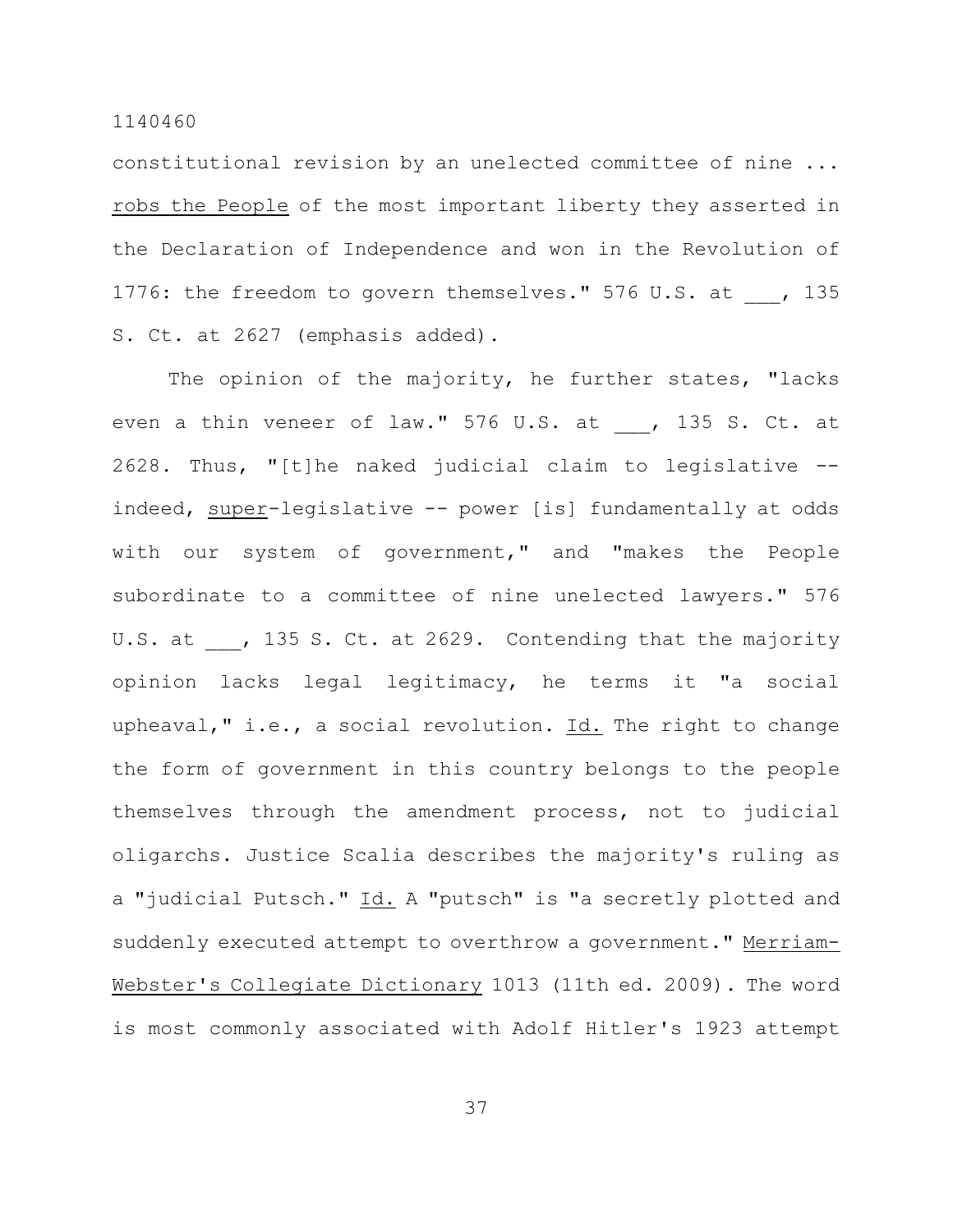to seize power in Germany. Justice Scalia's use of this term underscores the revolutionary nature of the majority's presumptive exercise of judicial power to remake the social order.

Justice Scalia concludes that "to allow the policy question of same-sex marriage to be considered and resolved by a select, patrician, highly unrepresentative panel of nine is to violate a principle even more fundamental than no taxation without representation: no social transformation without representation." 576 U.S. at \_\_\_, 135 S. Ct. at 2629 (emphasis added). Justice Scalia's estimation that the majority's social revolution is a more outrageous abuse of power than the events that immediately triggered the American Revolution is very sobering. The judiciary, he states, "'must ultimately depend upon the aid of the executive arm' and the States, 'even for the efficacy of its judgments.'" 576 U.S. at , 135 S. Ct. at 2631 (quoting The Federalist No. 78, at 522-23 (Alexander Hamilton) (J. Cooke ed., 1961)). He thus intimates that the refusal of the states to recognize the legitimacy of the Obergefell decision, "one that is unabashedly based not on law," would be a healthy reminder of the Court's "impotence"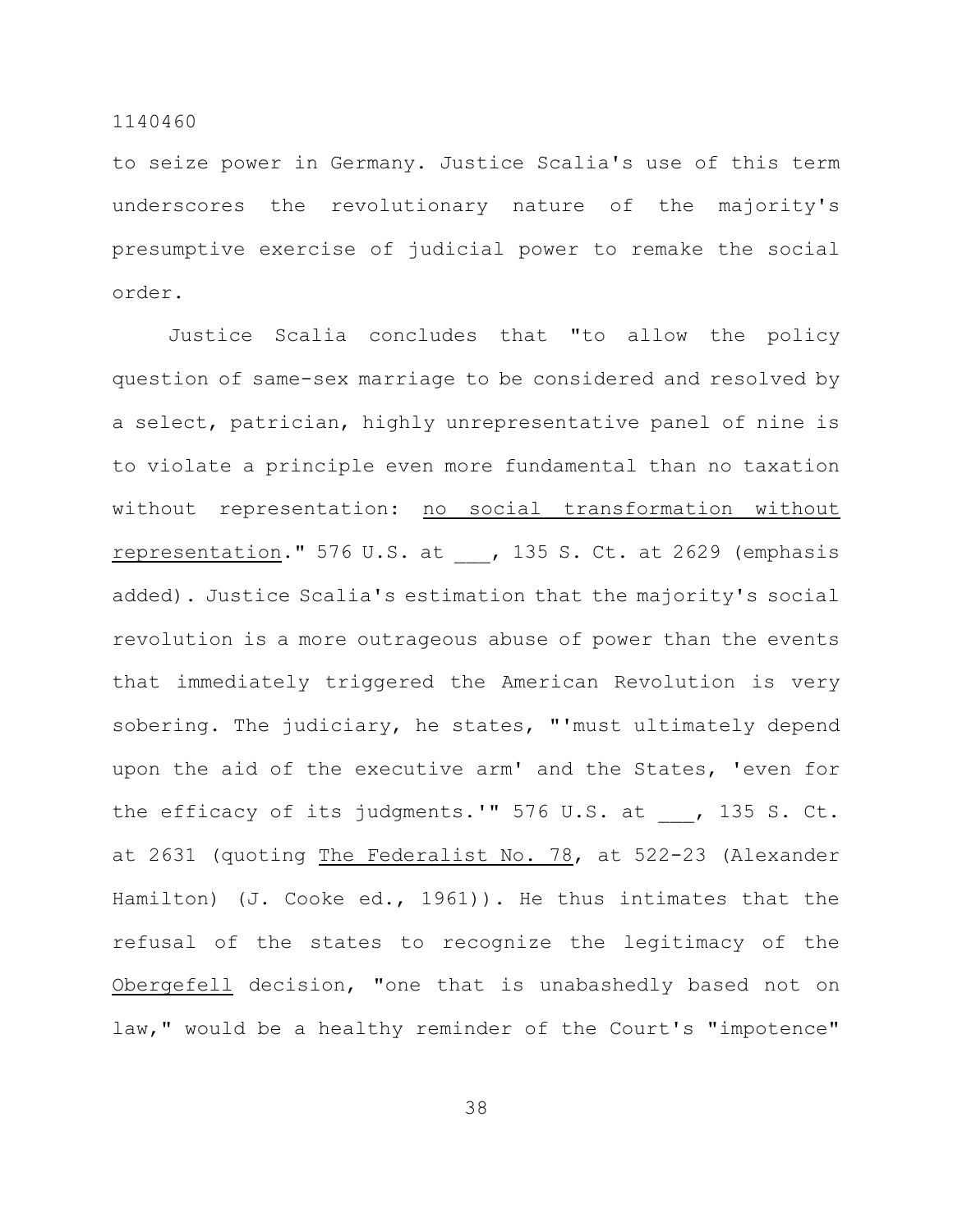in the face of a refusal to acquiesce to its systematic destruction of popular government. 576 U.S. at , 135 S. Ct. at  $2631.7$ 

# C. Justice Thomas

Justice Thomas adds his analysis to the fusillade of criticism of the majority opinion. He attacks in particular the invocation of the doctrine of "substantive due process" that allows the Court to invent new rights out of the word "liberty" in the Due Process Clause. Like Chief Justice Roberts and Justice Scalia, he sounds the alarm at this rending of the fabric of our country: "By straying from the text of the Constitution, substantive due process exalts judges at the expense of the People from whom they derive their authority." 576 U.S. at , 135 S. Ct. at 2631. He

 $1$ In a concurring opinion Justice Shaw states that a judge who "cannot abide by a controlling decision of a higher court" should resign. So. 3d at . In support of this assertion, he quotes from an article in which Justice Scalia criticized Justices on the Supreme Court who let their personal views of the morality of the death penalty override constitutional and state law to the contrary. Antonin Scalia, God's Justice and Ours, 2002 First Things 123 (May 2002). In Obergefell, a majority of five Justices supplanted state marriage laws with no authority whatsoever in the Constitution. Under Justice Scalia's logic, the Justices who elevated Obergefell above the Constitution they swore to uphold should themselves resign, and not state judges who uphold that sacred document.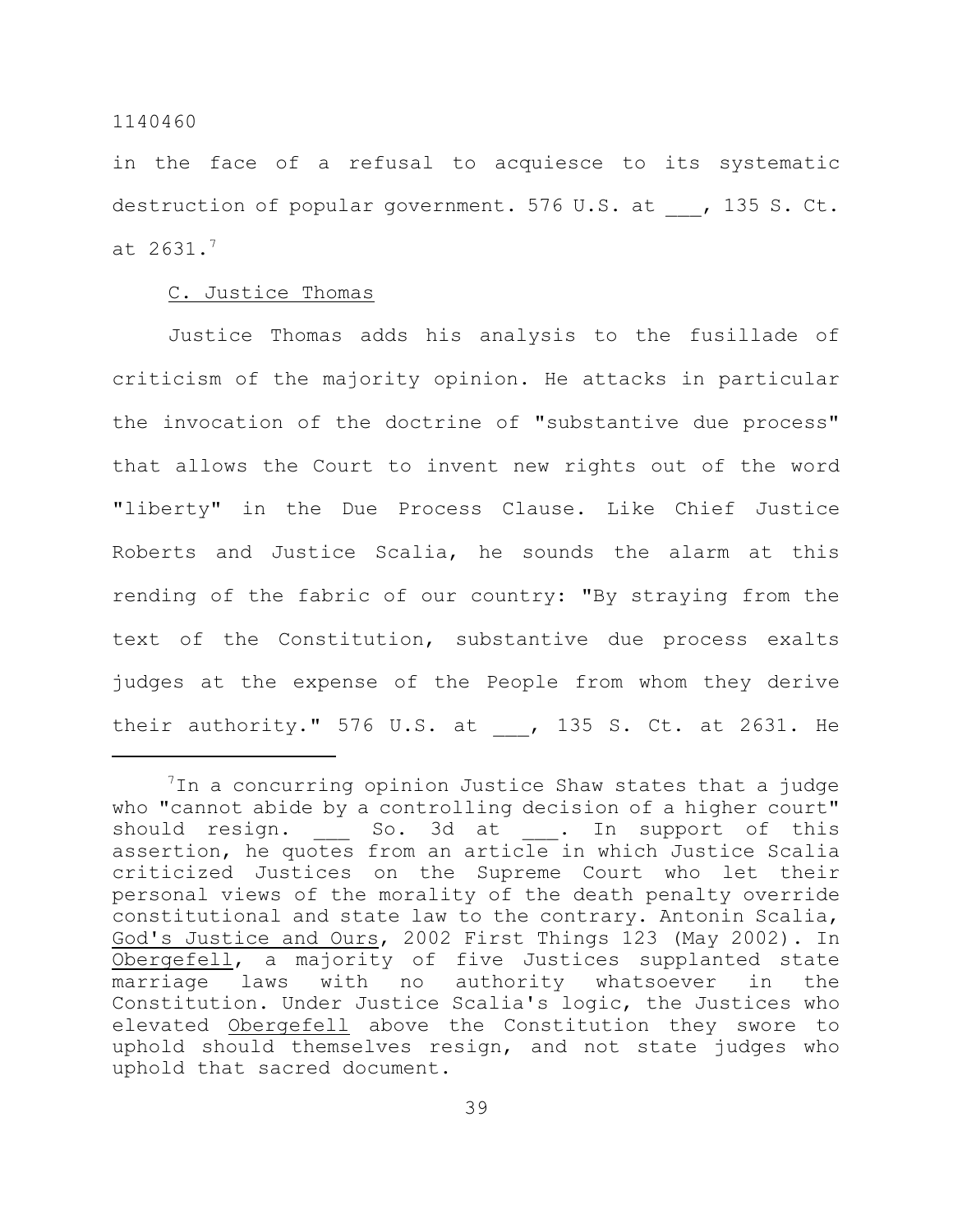notes that this expansive and "imaginary" use of the Due Process Clause "wip[es] out with a stroke of the keyboard the results of the political process in over 30 States." 576 U.S. at , 135 S. Ct. at 2632 and n.1. The entitlement to a marriage license with the accompanying government benefits, he notes, is inconsistent with the historic meaning of "liberty" as a "freedom from physical restraint." 576 U.S. at , 135 S. Ct. at 2633. Neither the Founders nor the authors of the Fourteenth Amendment considered that the right not to be deprived of liberty without due process of law encompassed a positive entitlement to governmental benefits. "In the American legal tradition, liberty has long been understood as individual freedom from governmental action, not as a right to a particular governmental entitlement." 576 U.S. at , 135 S. Ct. at 2634. Thus, "receiving governmental recognition and benefits has nothing to do with any understanding of 'liberty' that the Framers would have recognized." 576 U.S. at , 135 S. Ct. at 2636.

# D. Justice Alito

Justice Alito notes that the majority's definition of "liberty" has "a distinctively postmodern meaning" in which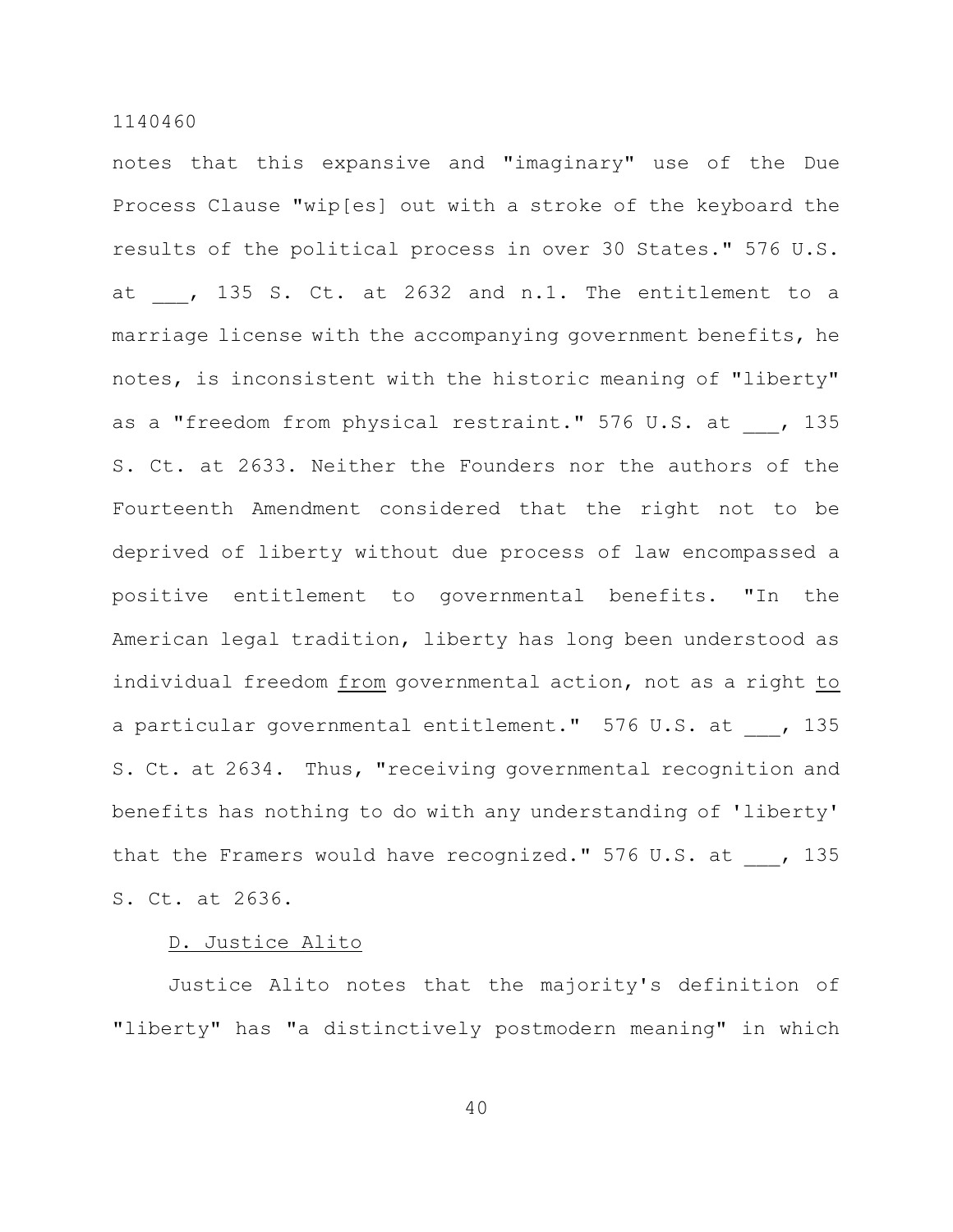"five unelected Justices ... impos[e] their personal vision of liberty upon the American people." 576 U.S. at , 135 S. Ct. at 2640. He recognizes that the fundamental purpose of marriage historically has been to provide for the welfare of children and not merely to contribute to the well-being of adults. The rising rate of out-of-wedlock pregnancy has contributed to the decay of marriage by fraying the tie between marriage and procreation. <sup>8</sup> 576 U.S. at , 135 S. Ct. at 2641. Many states legitimately worry that abandoning the traditional definition "may contribute to marriage's further decay." 576 U.S. at , 135 S. Ct. at 2642. Thus, "[it] is far beyond the outer reaches of this Court's authority to say that a State may not adhere to the understanding of marriage that has long prevailed ... all around the globe." Id.

Justice Alito, like the other dissenters, points out that the majority has created a constitutional right out of thin air:

 ${}^{8}$ By constitutionalizing attacks on the procreative core of marriage, the Supreme Court has greatly contributed to the erosion of this institution. See Griswold v. Connecticut, 381 U.S. 479 (1965), and Eisenstadt v. Baird, 405 U.S. 438 (1972) (contraception); Roe v. Wade, 410 U.S. 113 (1973), and Planned Parenthood of Southeastern Pa. v. Casey, 505 U.S. 833 (1992) (abortion).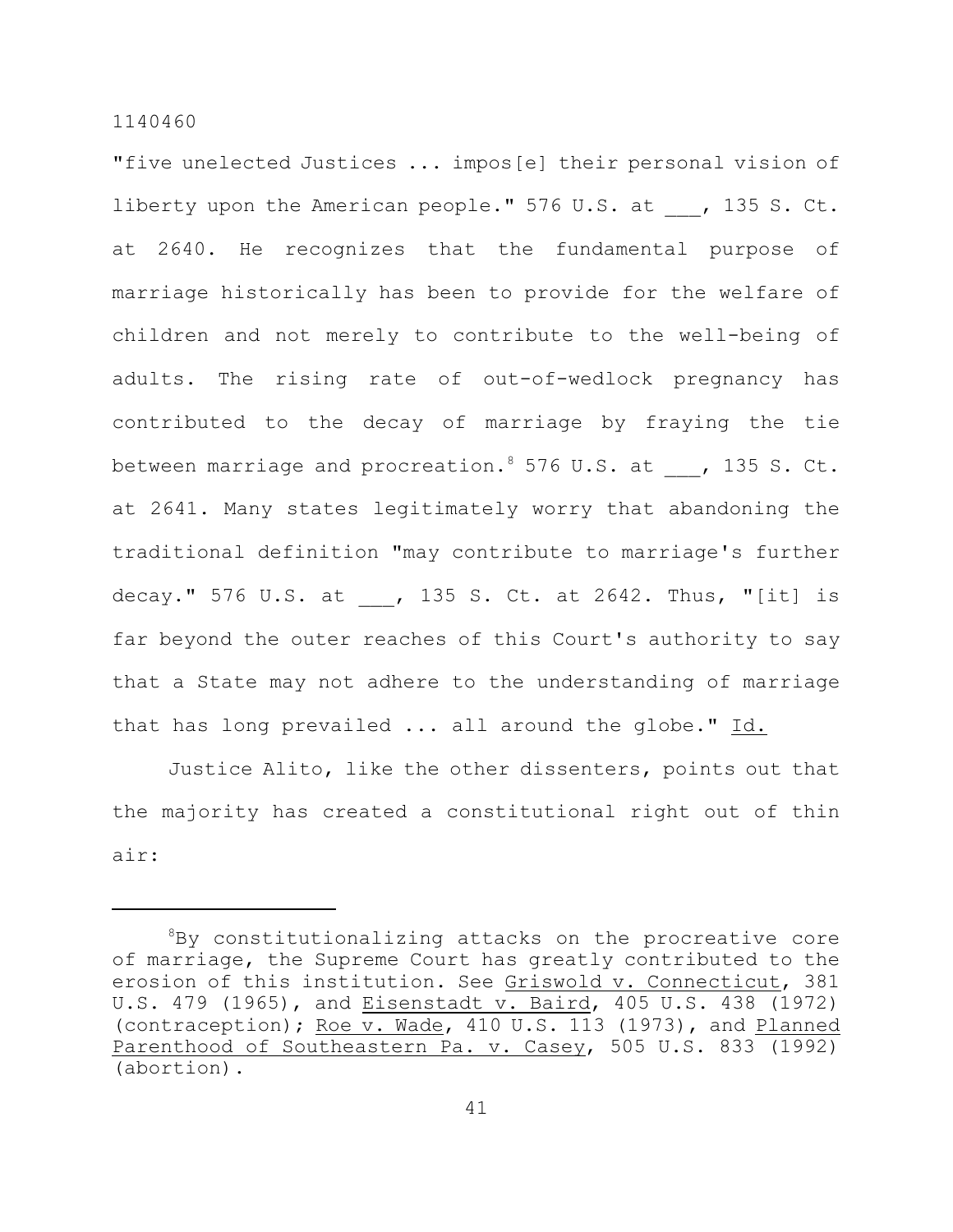"'[T]he Constitution simply does not speak to the issue of same-sex marriage. In our system of government, ultimate sovereignty rests with the people, and the people have the right to control their own destiny. Any change on a question so fundamental should be made by the people through their elected officials.'"

576 U.S. at , 135 S. Ct. at 2642 (quoting United States v. Windsor, 570 U.S. \_\_\_, \_\_\_, 133 S. Ct. 2675, 2716 (2013) (Alito, J., dissenting)). In harmony with his dissenting colleagues, Justice Alito asserts that "[t]oday's decision usurps the constitutional right of the people to decide whether to keep or alter the traditional understanding of marriage." 576 U.S. at , 135 S. Ct. at 2642.

"If a bare majority of Justices can invent a new right and impose that right on the rest of the country, the only real limit on what future majorities will be able to do is their own sense of what those with political power and cultural influence are willing to tolerate. ...

"Today's decision shows that decades of attempts to restrain this Court's abuse of its authority have failed. ... What it evidences is the deep and perhaps irremediable corruption of our legal culture's conception of constitutional interpretation."

576 U.S. at , 135 S. Ct. at 2643

# E. Summing Up Obergefell: An Unlawful and Illegitimate Decision

The dissenting Justices have accurately described in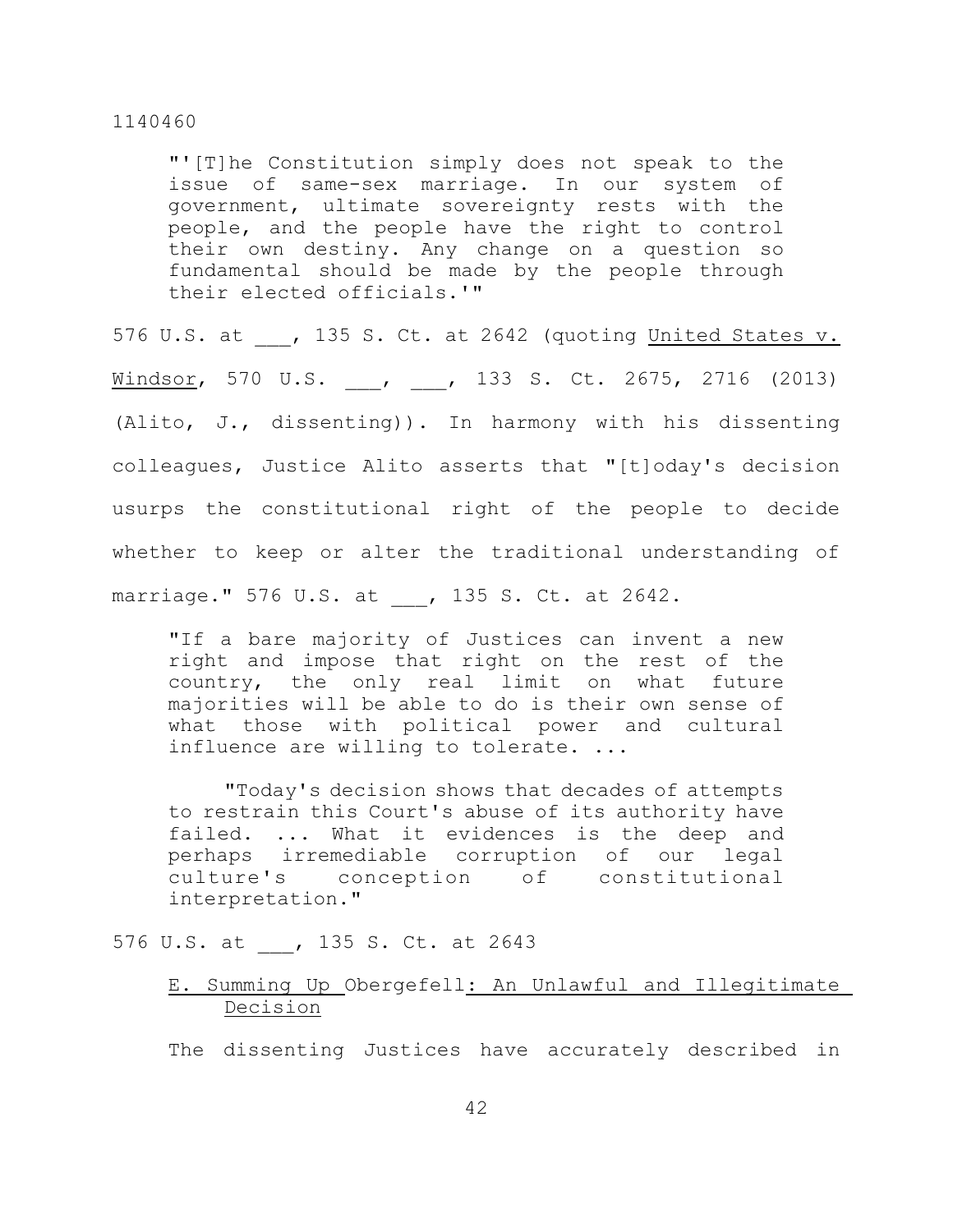detail the illegitimacy of the majority's decision in Obergefell. Their criticisms go far beyond mere disagreement with the philosophical and public-policy arguments upon which the majority opinion relies. Instead, the dissenting Justices employ strong language and vivid metaphors to portray the seriousness of the majority's bold attack on the foundations of representative government and the collateral damage to religious liberty.

Their language is stirring and forthright:

Chief Justice Roberts portrays the majority as thieves who are "stealing" the marriage issue from the people. Justice Scalia uses a similar metaphor, stating that the majority "robs the People of ... the freedom to govern themselves." These metaphors identify the essence of the majority's actions: an illegal displacement and usurpation of the democratic process. Chief Justice Roberts accuses the majority of imposing "naked policy preferences" that have "no basis in the Constitution." Accordingly, the majority's "extravagant conception of judicial supremacy" is "dangerous for the rule of law." The unmistakable theme that emerges from these critiques is lawlessness. A body whose reason for being is to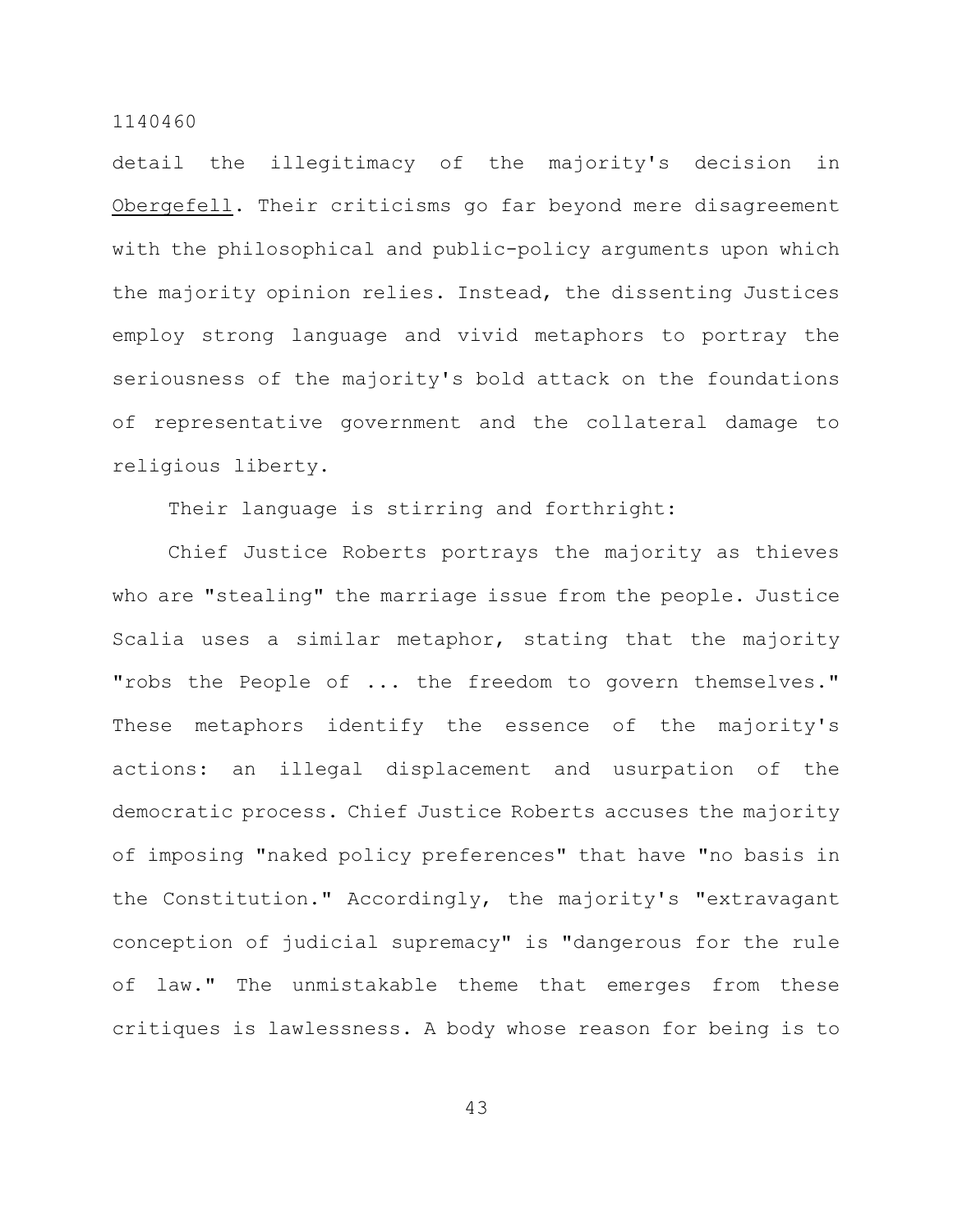apply the law has instead forsaken the law for a lawless imposition of the latest postmodern assault on the natural order. The majority are judges in name only, having in fact forsaken the judicial role to engage in "remaking society" and transforming -- without legal authority -- the most fundamental social institution.

Justice Scalia also emphasizes the revolutionary character of the majority's assault on the social order -elevating the "crime against nature" into the equivalent of holy matrimony.<sup>9</sup> This decision, "unabashedly not based on law," represents a "social upheaval" and a "judicial Putsch." Justice Alito sounds the same themes. The Court has not unwittingly tread into forbidden territory; instead, it has acted "far beyond the outer reaches" of its authority, boldly trampling the right of the people "to control their own destiny."

# III. The Precursors to Obergefell

For the last 50 years, the Supreme Court has consistently misused the Fourteenth Amendment to destroy state laws that

 $9$ The Bible likens marriage to the relationship between Christ and the church. Ephesians 5:22-27. The Obergefell majority creates an unnatural form of marriage whose participants delight in "vile affections." Romans 1:26.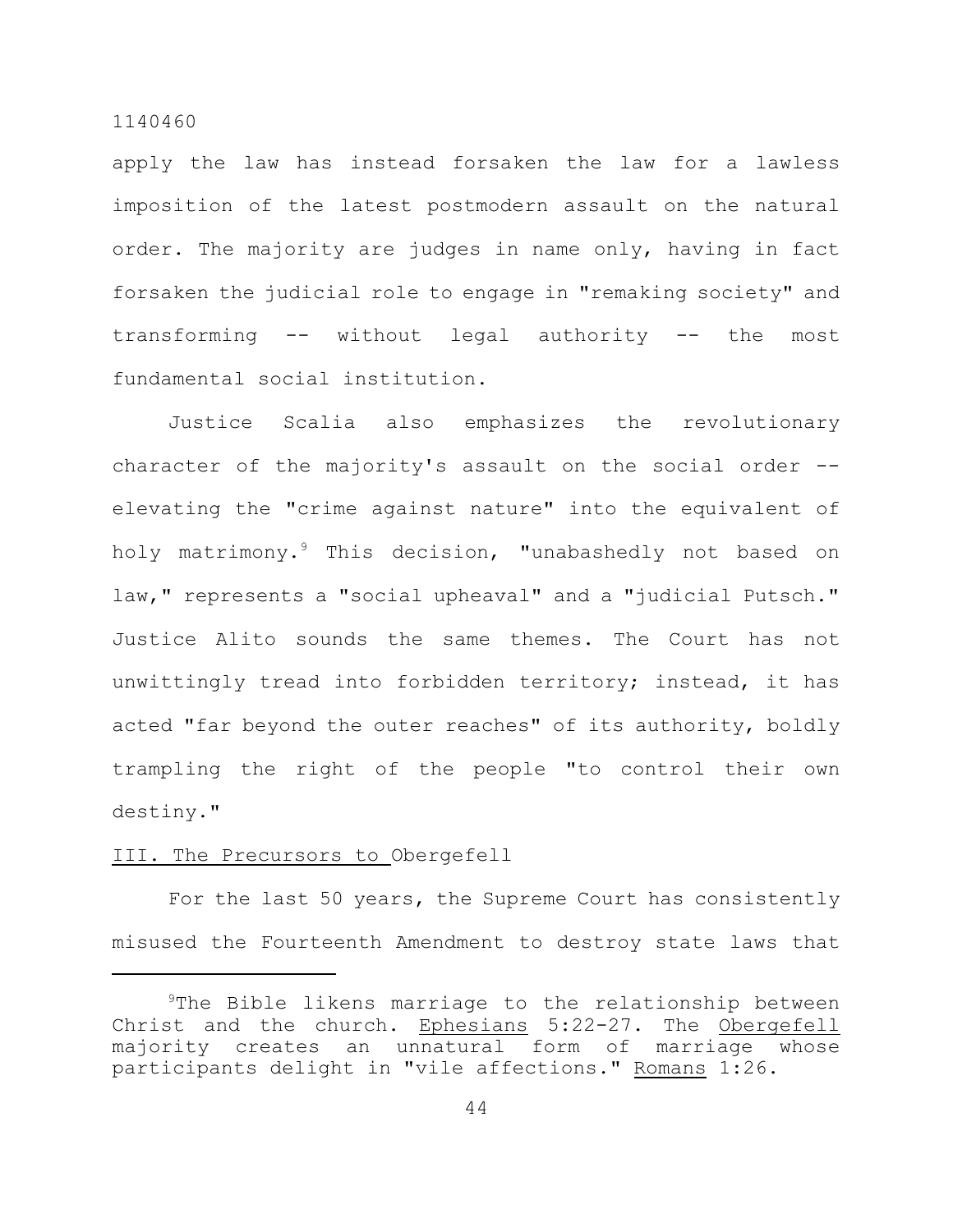protect the marital relation and its offspring. Obergefell is the latest fruit of this corrupt tree. Matthew 7:17-18.

In Griswold v. Connecticut, 381 U.S. 479 (1965), the Court found in "penumbras, formed by emanations" from the "specific guarantees in the Bill of Rights," a right of "privacy" for married couples to use contraceptives. Id. at 484. That opinion, explained a dissenter, "prevents state legislatures from passing any law deemed by this Court to interfere with 'privacy.'" Id. at 510 n.1 (Black, J. dissenting). By holding unconstitutional a law that was not forbidden by a specific provision of the Constitution, the Court quietly assumed the power to negate any state legislation of which it disapproved. As Justice Black stated:

"[N]o provision of the Constitution ... either expressly or impliedly vests power in this Court to sit as a supervisory agency over acts of duly constituted legislative bodies and set aside their laws because of the Court's belief that the legislative policies adopted are unreasonable, unwise, arbitrary, capricious or irrational. The adoption of such a loose, flexible, uncontrolled standard for holding laws unconstitutional, if ever it is finally achieved, will amount to a great unconstitutional shift of power to the courts which I believe and am constrained to say will be bad for the courts and worse for the country. Subjecting federal and state laws to such an unrestrained and unrestrainable judicial control as to the wisdom of legislative enactments would, I fear, jeopardize the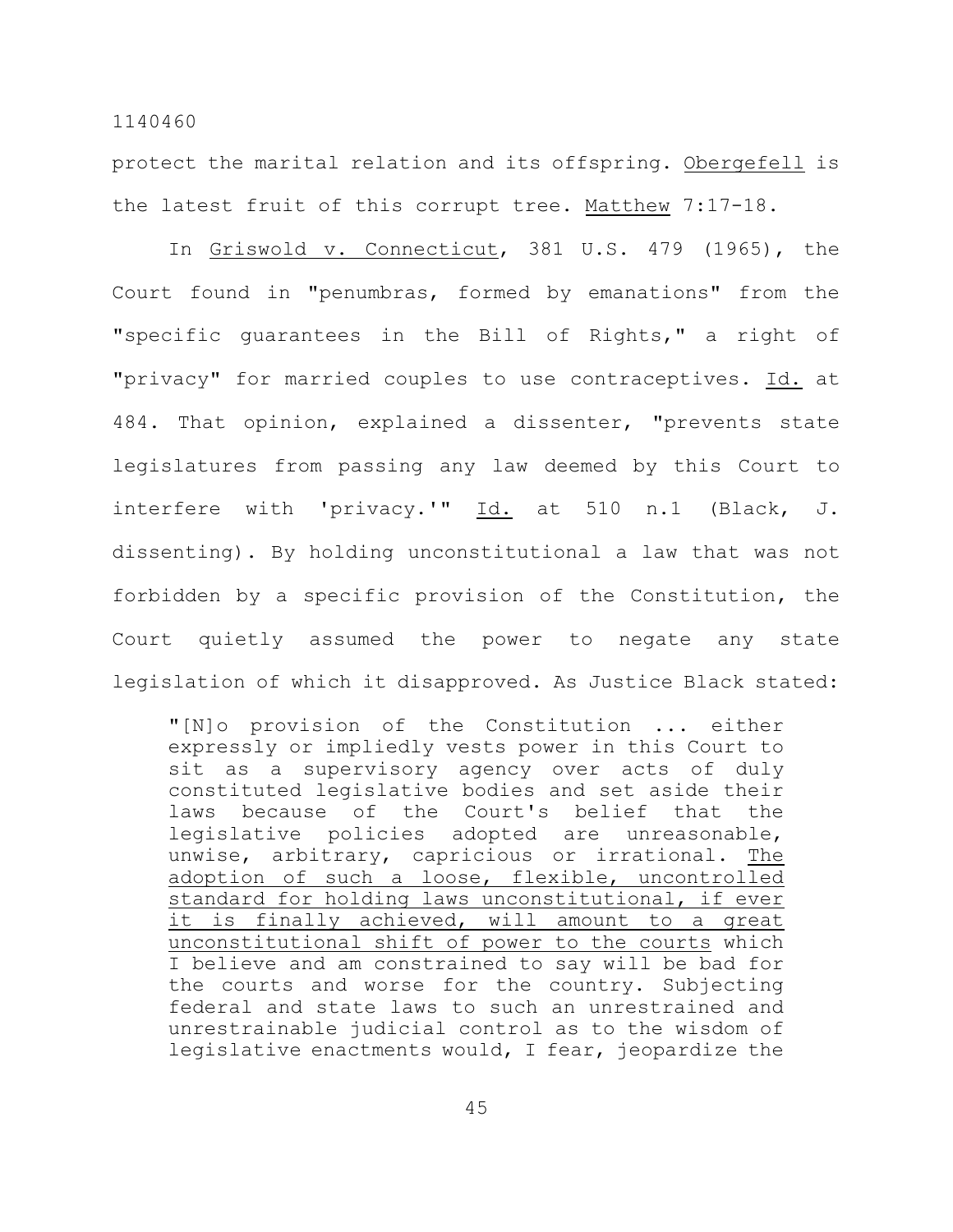separation of governmental powers that the Framers set up and at the same time threaten to take away much of the power of States to govern themselves which the Constitution plainly intended them to have."

381 U.S. at 520-21 (Black, J., dissenting) (emphasis added).

Speaking 50 years before the issuance of the majority opinion in Obergefell, Justice Black presciently anticipated its reasoning:

"I realize that many good and able men have eloquently spoken and written, sometimes in rhapsodical strains, about the duty of this Court to keep the Constitution in tune with the times. The idea is that the Constitution must be changed from time to time and that this Court is charged with a duty to make those changes."

381 U.S. at  $522.^{10}$  Assuredly, Justice Black would not have agreed with Justice Kennedy's grandiloquent "nature-ofinjustice" passage and his invocation of the right of the Court to draw limitless new rights out of the bottomless depths of the Due Process Clause "as we learn its meaning."<sup>11</sup>

 $10$ Justice Black is describing this philosophy, not agreeing with it. "For myself, I must with all deference reject that philosophy." Griswold, 381 U.S. at 522 (Black, J., dissenting).

 $11$ Justice Holmes referred to this tendency of the Court to discover constitutional novelties in the Fourteenth Amendment as "evoking a constitutional prohibition from the void of 'due process of law.'" Baldwin v. Missouri, 281 U.S. 586, 596 (1930) (Holmes, J., dissenting).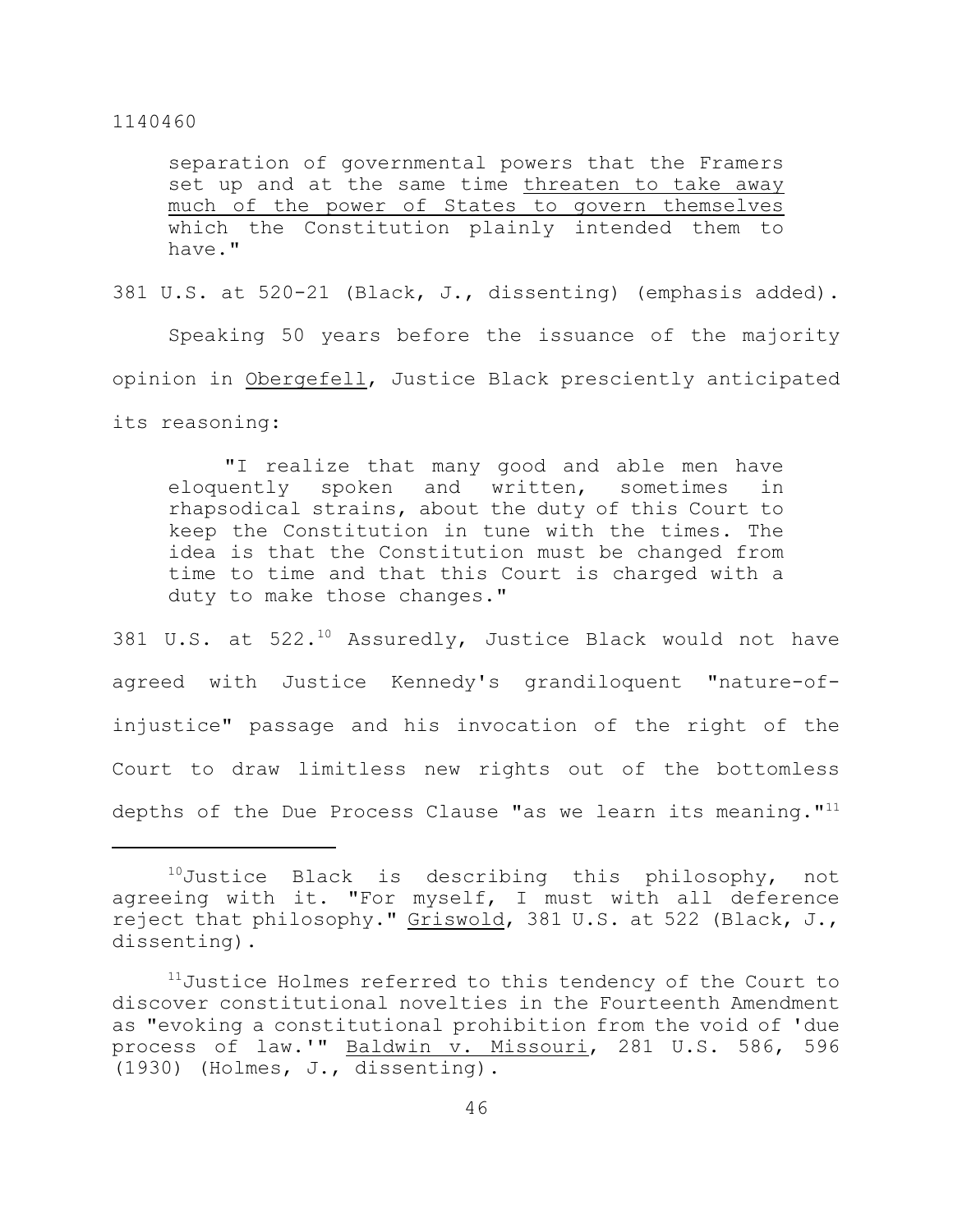Truly, the less basis the majority has for its innovations upon the Constitution, the grander is the language employed to justify them, as if high-blown rhetoric could compensate for the absence of constitutional substance.

Griswold was the first car on the illicit and unconstitutional train that led from contraception to abortion and then on to sodomy and same-sex marriage. In 1972, the Court extended the penumbral right of contraception to the unmarried, deconstructing the union of husband and wife that infused Griswold into merely "an association of two individuals." Eisenstadt v. Baird, 405 U.S. 438, 453 (1972). "If the right of privacy means anything, it is the right of the individual, married or single, to be free from unwarranted governmental intrusion into matters so fundamentally affecting a person as the decision whether to bear or beget a child." 405 U.S. at 453. Venturing beyond "the sacred precincts of marital bedrooms," Griswold, 381 U.S. at 485, the Court anointed with constitutional protection the use of contraceptive devices by the unmarried, setting its seal of approval upon fornication. And if anyone found the extension of Griswold to the unmarried to be less than convincing, the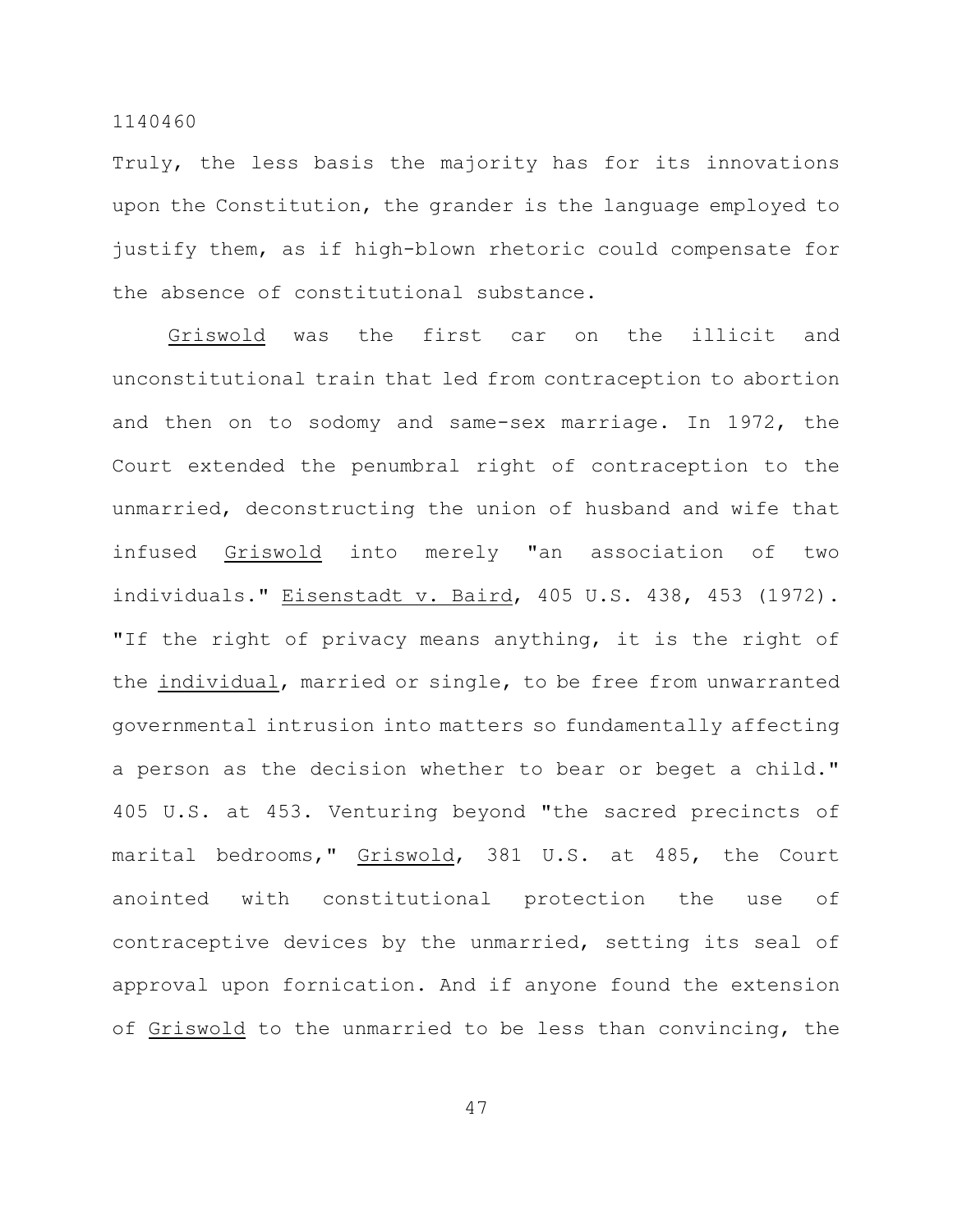Court had ready at hand an additional rationale: Allowing the use of such devices by the married, but not the unmarried, violated the Equal Protection Clause. The married and the unmarried, the Court amazingly held, were "similarly situated" in regard to contraceptive use. Thus, "the State could not, consistently with the Equal Protection Clause, outlaw distribution to unmarried but not to married persons." Eisenstadt, 405 U.S. at 454. See John Hart Ely, The Wages of Crying Wolf, A Comment on Roe v. Wade, 82 Yale L.J. 920, 929 n.68 (1973) (commenting on "the Eisenstadt Court's obviously strained performance respecting the Equal Protection Clause"). $^{12}$ 

 $12$ One may reasonably surmise that in the era of fears about a population explosion, the Court felt that its duty to limit the reproduction of the masses superseded any fealty to the text of the Constitution. Eisenstadt represented the Court's first sustained assault on sexual morality and laid the groundwork for future decisions that were consistent with a policy of reducing population growth, either through abortion (killing the conceived) or homosexuality (promoting nonreproductive sexuality). In a 2009 interview, Justice Ruth Bader Ginsburg stated: "Frankly I had thought that at the time Roe was decided, there was concern about population growth and particularly growth in populations that we don't want to have too many of." Emily Bazelon, The Place of Women on the Court, New York Times Magazine (July 7, 2009).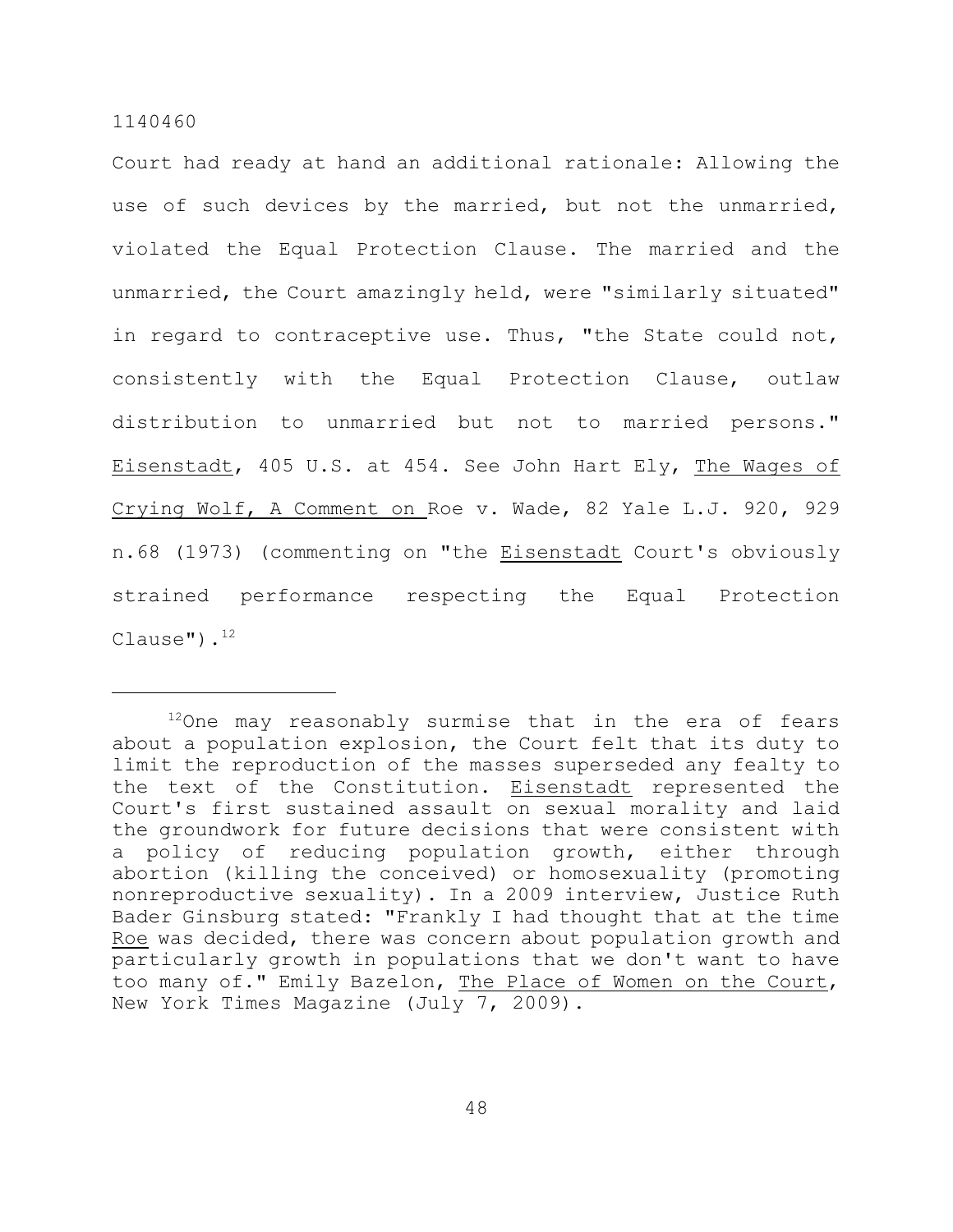Chief Justice Warren Burger dissented. Seeing nothing in the Fourteenth Amendment that prohibited a state from regulating the distribution of contraceptives, he noted that the Court had "seriously invade[d] the constitutional prerogatives of the States" and "passed beyond the penumbras of the specific guarantees into the uncircumscribed area of personal predilections." 405 U.S. at 467, 472 (Burger, C.J., dissenting).

In Carey v. Population Services International, 431 U.S. 678 (1977), the Court took a further step down the road of immorality by crowning with constitutional dignity not only the general provision of contraceptives to minors but also the requirement that they be available over the counter. Thus saith the Due Process Clause. Justice William Rehnquist mused on the likely reaction of those who fought the Revolutionary War to establish the Bill of Rights and the Civil War to enact the Fourteenth Amendment:

"If those responsible for these Amendments, by feats of valor or efforts of draftsmanship, could have lived to know that their efforts had enshrined in the Constitution the right of commercial vendors of contraceptives to peddle them to unmarried minors through such means as window displays and vending machines located in the men's room of truck stops, notwithstanding the considered judgment of the New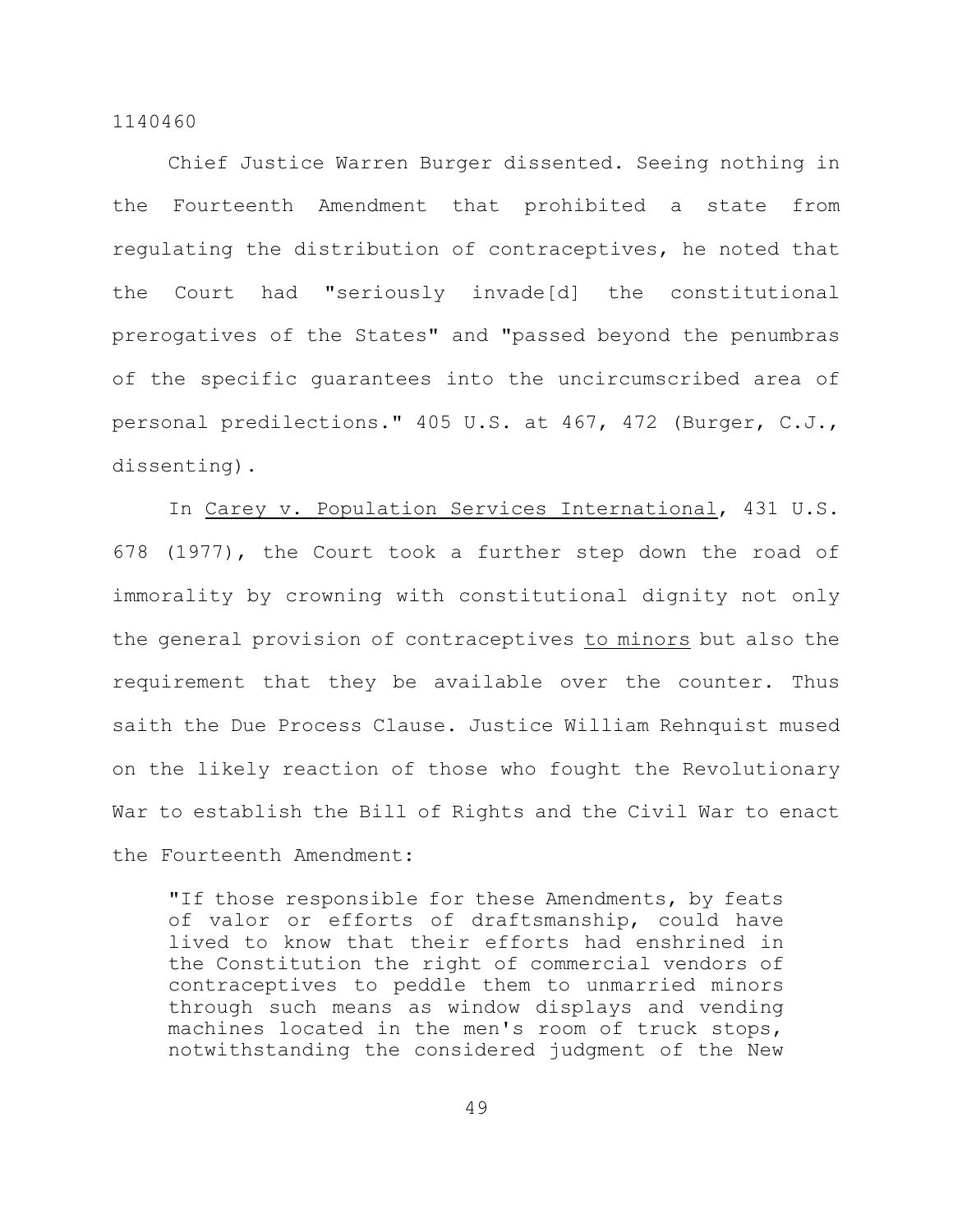York Legislature to the contrary, it is not difficult to imagine their reaction."

431 U.S. at 717 (Rehnquist, J., dissenting). Declining to engage in detailed analysis of the majority's patently "indefensible result," Justice Rehnquist explained that "no logic chopping can possibly make the fallacy of the result more obvious." 431 U.S. at 718.

Having served the sexual revolution in the area of contraception, the Court then made constitutional the taking of the life of an unborn child. In Roe v. Wade, 410 U.S. 113 (1973), as it did in Griswold and Eisenstadt, and later in Carey, the Court tackled the difficulty of rationalizing the creation of a new constitutional right that had no colorable basis in the Constitution. The Court ultimately asserted that the right to privacy, "whether it be founded in the Fourteenth Amendment's concept of personal liberty ... or ... in the Ninth Amendment's reservation of rights to the people, is broad enough to encompass a woman's decision whether or not to terminate her pregnancy." Roe, 410 U.S. at 153.

Justice Stewart, concurring, 410 U.S. at 167-71, suggested abandoning the effort to cobble together "right-ofprivacy" emanations from the Bill of Rights and instead urged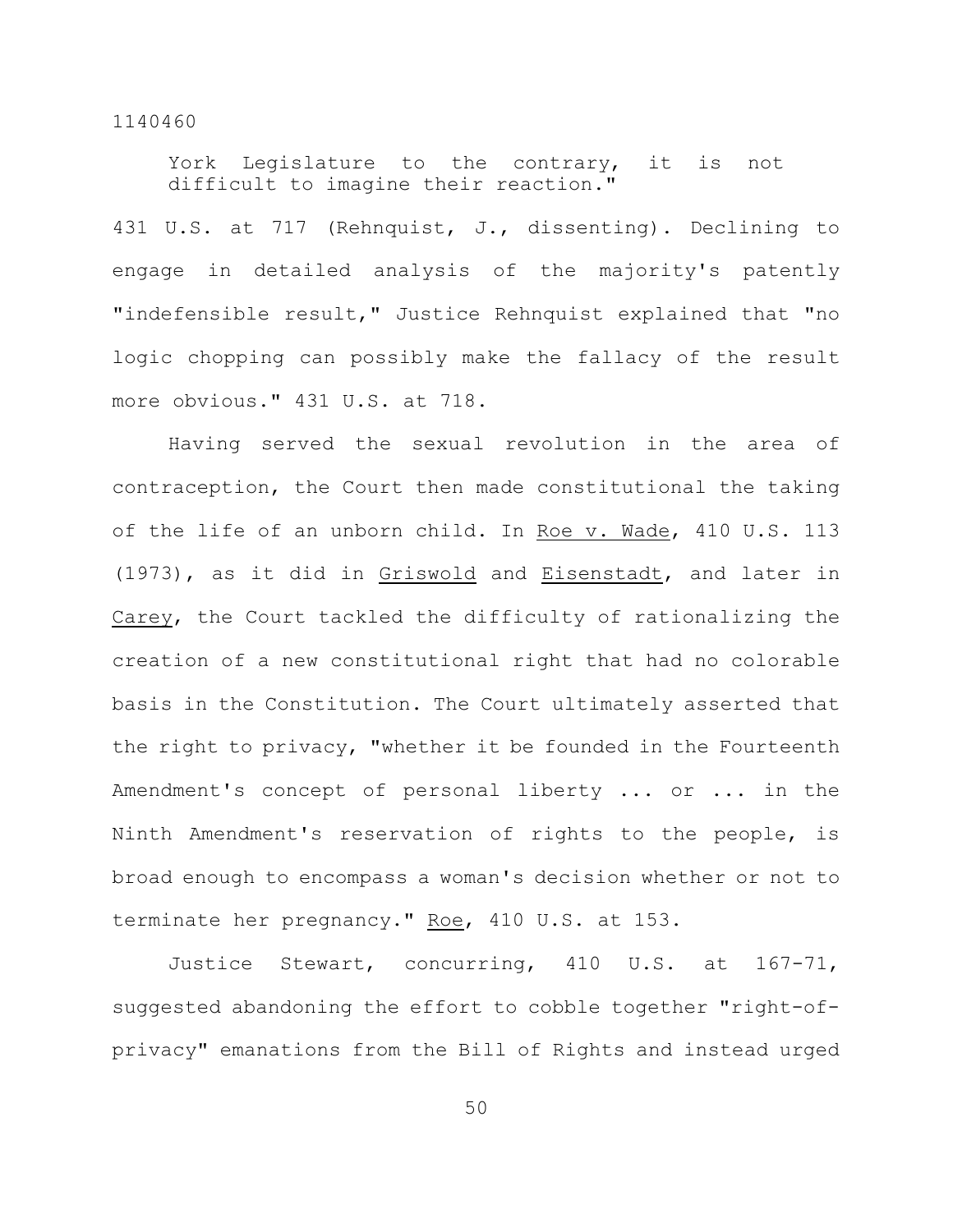sole reliance on the word "liberty" in the Due Process Clause, an infinitely malleable term that has enabled the Court to generate custom-designed constitutional rights. Justice Rehnquist in dissent stated that Roe "partakes more of judicial legislation than it does of a determination of the intent of the drafters of the Fourteenth Amendment." 410 U.S. at 174. "To reach its result," he added, "the Court necessarily has had to find within the scope of the Fourteenth Amendment a right that was apparently completely unknown to the drafters of the Amendment." Id. Justice White, writing in the companion case to Roe, agreed: "I find nothing in the language or history of the Constitution to support the Court's judgment." Doe v. Bolton, 410 U.S. 179, 221 (1973) (White, J., dissenting). As one commentator observed: "What is frightening about Roe is that this super-protected right is not inferable from the language of the Constitution," Ely, Mages, at 935, and "is not constitutional law and gives almost no sense of an obligation to try to be." Id. at 947.

Obergefell is but the latest example of the Court's creation of constitutional rights out of thin air in service of the immorality of the sexual revolution. Like Roe,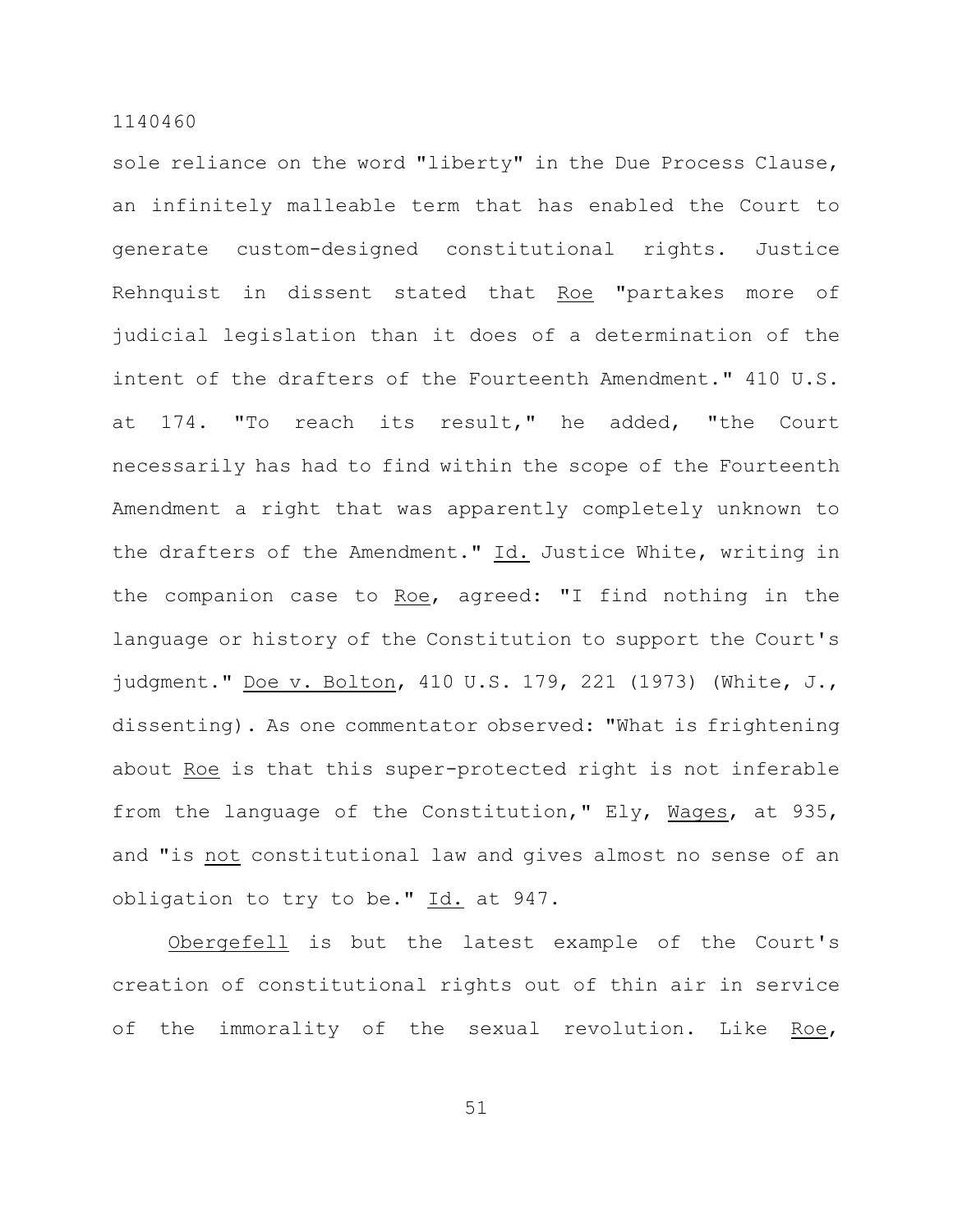Obergefell is no more than "an exercise of raw judicial power ... an improvident and extravagant exercise of the power of judicial review that the Constitution extends to this Court." Doe, 410 U.S. at 222 (White, J., dissenting).

The incorporation of the sexual revolution into the Constitution continued in Lawrence v. Texas, 539 U.S. 558 (2003), which used the Fourteenth Amendment to find a right to commit sodomy that the high court had specifically rejected only 17 years earlier in Bowers v. Hardwick, 478 U.S. 186 (1986). Citing as "authority" Griswold, Eisenstadt, Roe, and Carey -- a gallery of constitutional absurdities -- the Court stated that "our laws and traditions in the past half century" "show an emerging awareness that liberty gives substantial protection to adult persons in deciding how to conduct their private lives in matters pertaining to sex." Lawrence, 539 U.S. at  $571-72.^{13}$  Thus, the Court relied on a series of

 $13$ "By placing a premium on 'recent cases' rather than the language of the Constitution, the Court makes it dangerously simple for future Courts, using the technique of interpretation, to operate as a 'continuing Constitutional convention.'" Coleman v. Alabama, 399 U.S. 1, 22-23 (1970) (Burger, C.J., dissenting). As two scholars have noted, "[E]stablishing a tradition through reliance on Supreme Court cases is bootstrapping." Nelson Lund & John O. McGinnis, Lawrence v. Texas and Judicial Hubris, 102 Mich. L. Rev. 1555, 1610 (2004).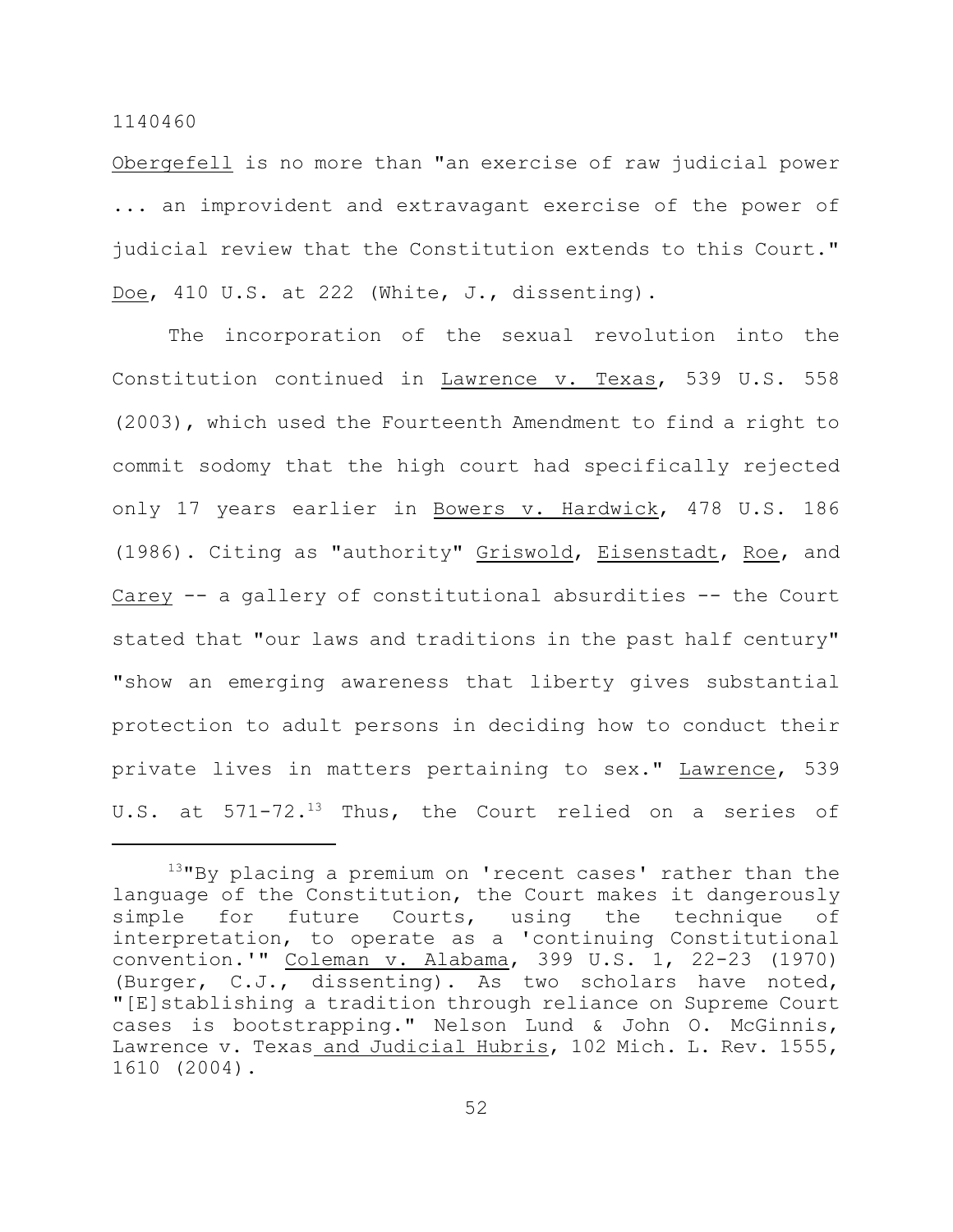malformed decisions to justify yet another bizarre departure from moral sanity -- and all in defiance of the right of the people to govern themselves.

In language similar to that used in Obergefell, Justice Kennedy, the author of the majority opinion in Lawrence, stated:

"Had those who drew and ratified the Due Process Clauses of the Fifth Amendment or the Fourteenth Amendment known the components of liberty in its manifold possibilities, they might have been more specific. They did not presume to have this insight. They knew times can blind us to certain truths and later generations can see that laws once thought necessary and proper in fact serve only to oppress. As the Constitution endures, persons in every generation can invoke its principles in their own search for greater freedom."

Lawrence, 539 U.S. at 578-79. Justice Kennedy unfortunately omitted the key consideration highlighted by Justice Black in his Griswold dissent: Amendments to the Constitution are the business of the people pursuant to Article V; they are not the business of the Court under Article III. Truth may not always be clearly seen, but the majority's reasoning should not blind us to the reality that the Court seems determined to alter this nation's organic law.

Justice Scalia, dissenting in Lawrence, criticized the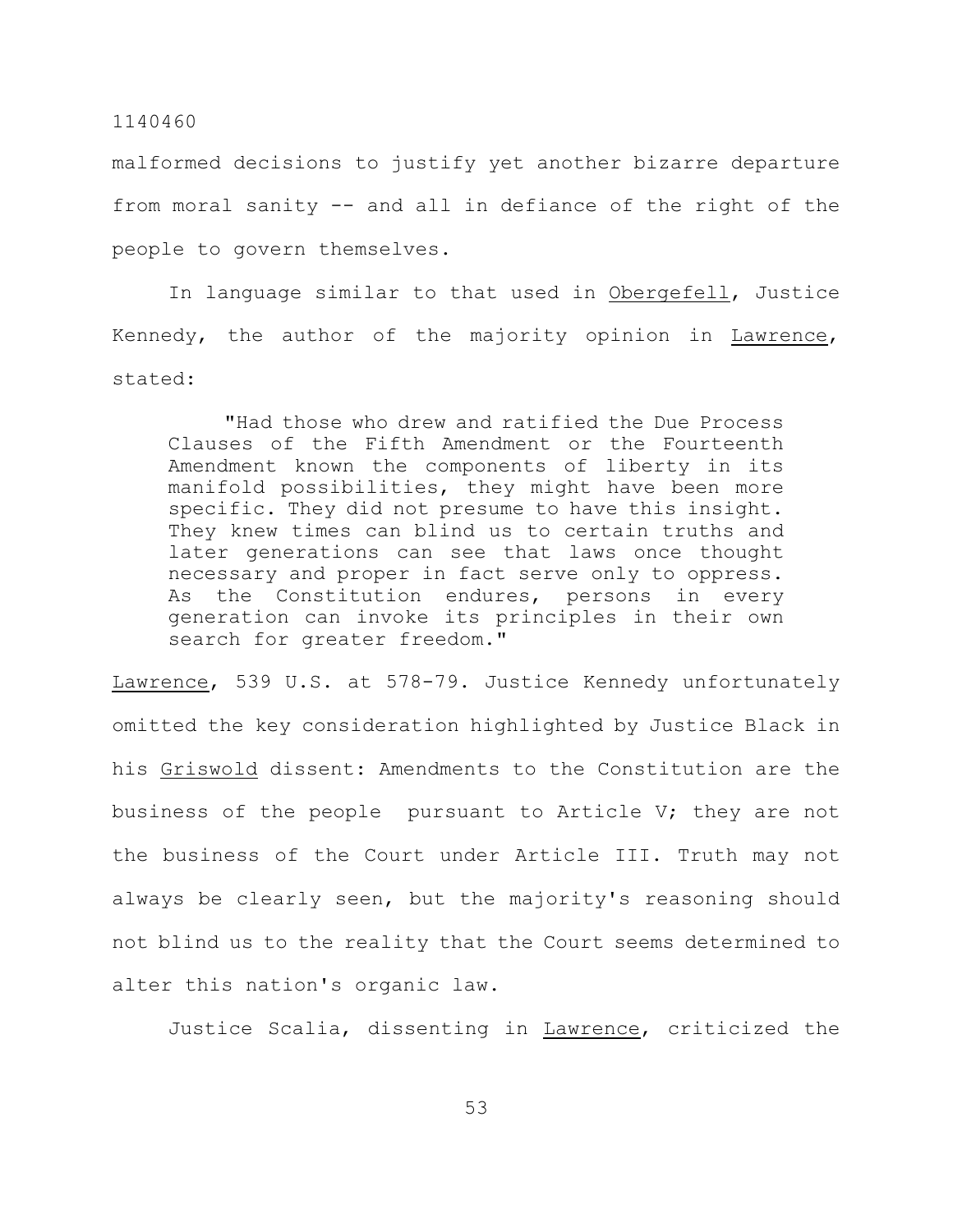Court's discovery of yet another sexual-freedom right in the Constitution: "What Texas has chosen to do is well within the range of traditional democratic action, and its hand should not be stayed through the invention of a brand-new 'constitutional right' by a Court that is impatient of democratic change." 539 U.S. at 603 (Scalia, J., dissenting). He also exposed the fallacy in Justice Kennedy's "search-forgreater freedom" passage:

"It is indeed true that 'later generations can see that laws once thought necessary and proper in fact serve only to oppress' ...; and when that happens, later generations can repeal those laws. But it is the premise of our system that those judgments are to be made by the people, and not imposed by a governing caste that knows best."

539 U.S. at 603-04 (emphasis added).

The Obergefell case is but the latest in "a history of repeated injuries and usurpations." Declaration of Independence para. 2. Among the "long train of abuses and usurpations" cited in the Declaration of Independence was Parliament "declaring themselves invested with power to legislate for us in all cases whatsoever." Id. Obergefell is the culmination, beginning with Griswold in 1965, of 50 years of judicial usurpation of the right of the people to govern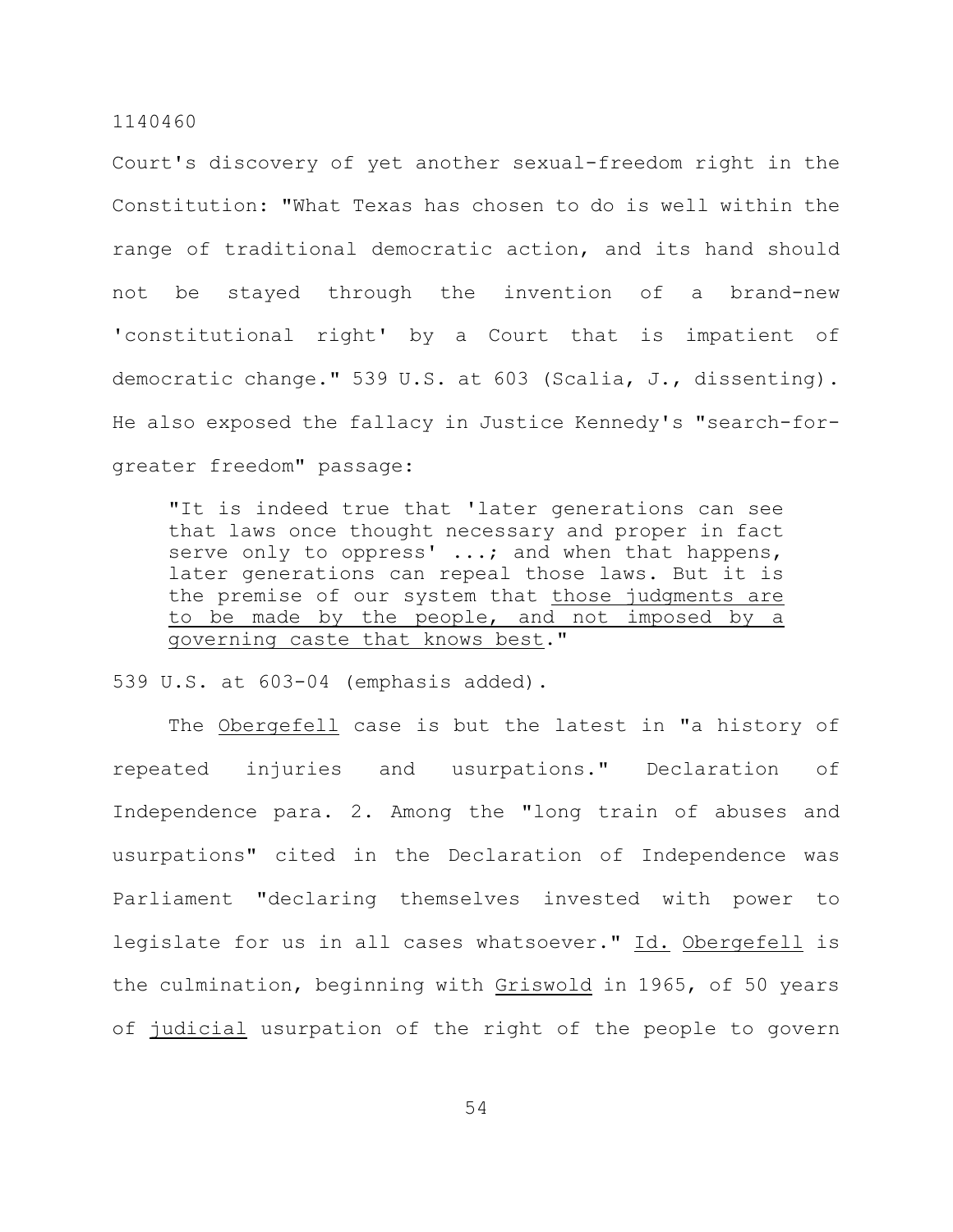themselves and, in particular, of the states to protect from attack "the idea of the family, as consisting in and springing from the union for life of one man and one woman in the holy estate of matrimony." Murphy v. Ramsey, 114 U.S. 15, 45 (1885).

### IV. The Unavoidable Collision with Religious Liberty

Religious liberty is the gift of God. The Virginia Act for Establishing Religious Freedom (1786), authored by Thomas Jefferson and considered one of his more notable achievements, begins:

"Whereas Almighty God hath created the mind free; that all attempts to influence it by temporal punishments or burthens, or by civil incapacitations, tend only to beget habits of hypocrisy and meanness, and are a departure from the plan of the Holy author of our religion, who being Lord both of body and mind, yet chose not to propagate it by coercions on either, as was in his Almighty power to do ...."

12 William Waller Hening, The Statutes at Large, Being a Collection of All the Laws of Virginia, from the First Session of the Legislature in the Year 1619, at 84 (Richmond 1823) ("12 Hening, Statutes"). The Virginia Act then explains that to allow a "civil magistrate to intrude his powers into the field of opinion and to restrain the profession or propagation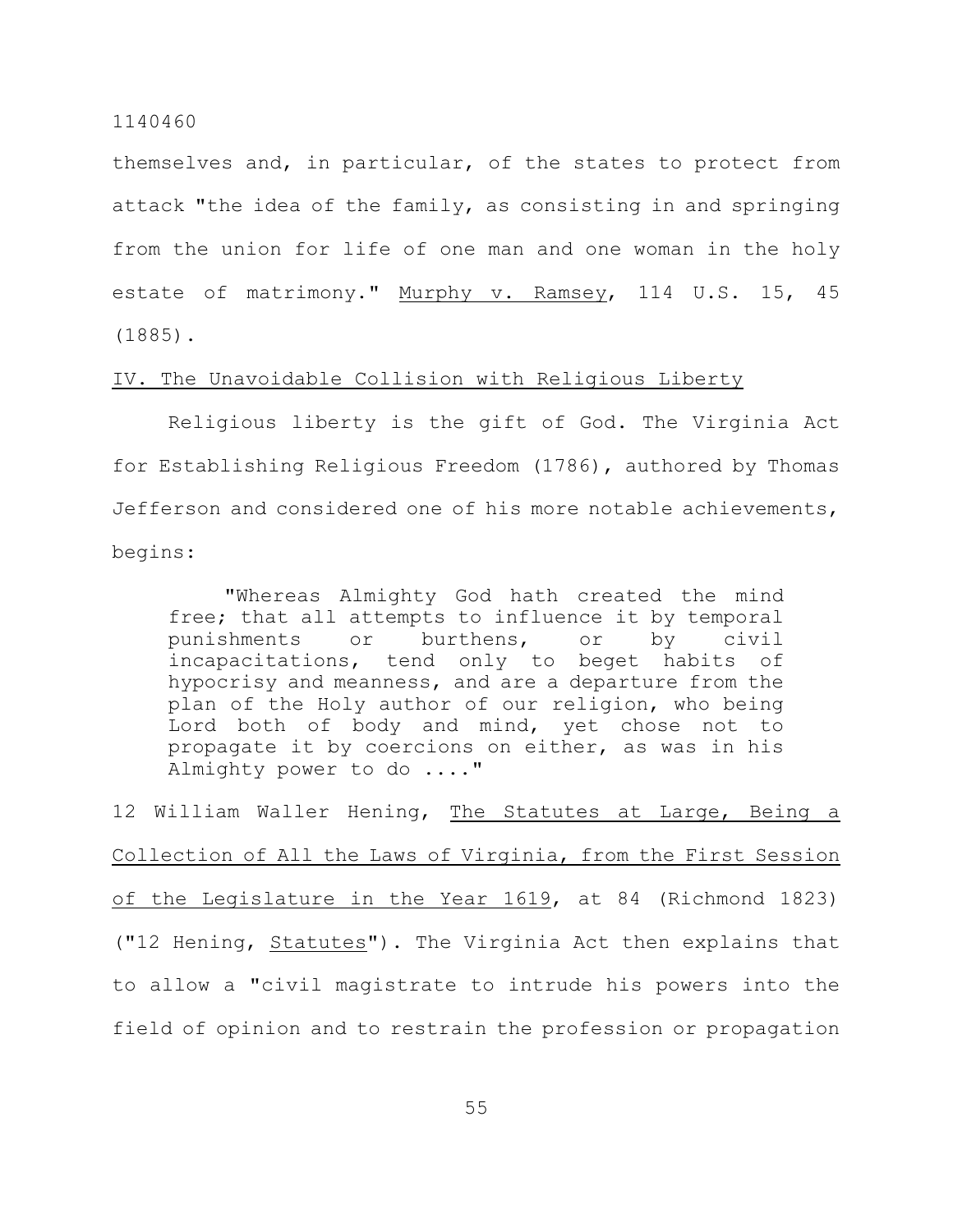of principles on supposition of their ill tendency is a dangerous fallacy, which at once destroys all religious liberty." 12 Hening, Statutes, at 85 (emphasis added).

The definition of marriage as the union of one man and one woman has existed for millennia and has never been considered an "ill tendency." By contrast, the Court's attempt to redefine marriage is "a dangerous fallacy which at once destroys all religious liberty." As Justice Thomas explained in his dissent in Obergefell: "The Court's decision today is at odds not only with the Constitution but with the principles upon which our Nation was built." 576 U.S. at , 135 S. Ct. at 2631. Further, "the majority's decision threatens the religious liberty our Nation has long sought to protect." 576 U.S. at , 135 S. Ct. at 2638.

In former times, the Court showed greater respect for God's gift of religious freedom and deliberated more seriously on the subject. Upholding the denial of an application for citizenship based on conscientious objection to military service, Justice George Sutherland, writing for the Court, stated: "We are a Christian people according to one another the equal right of religious freedom, and acknowledging with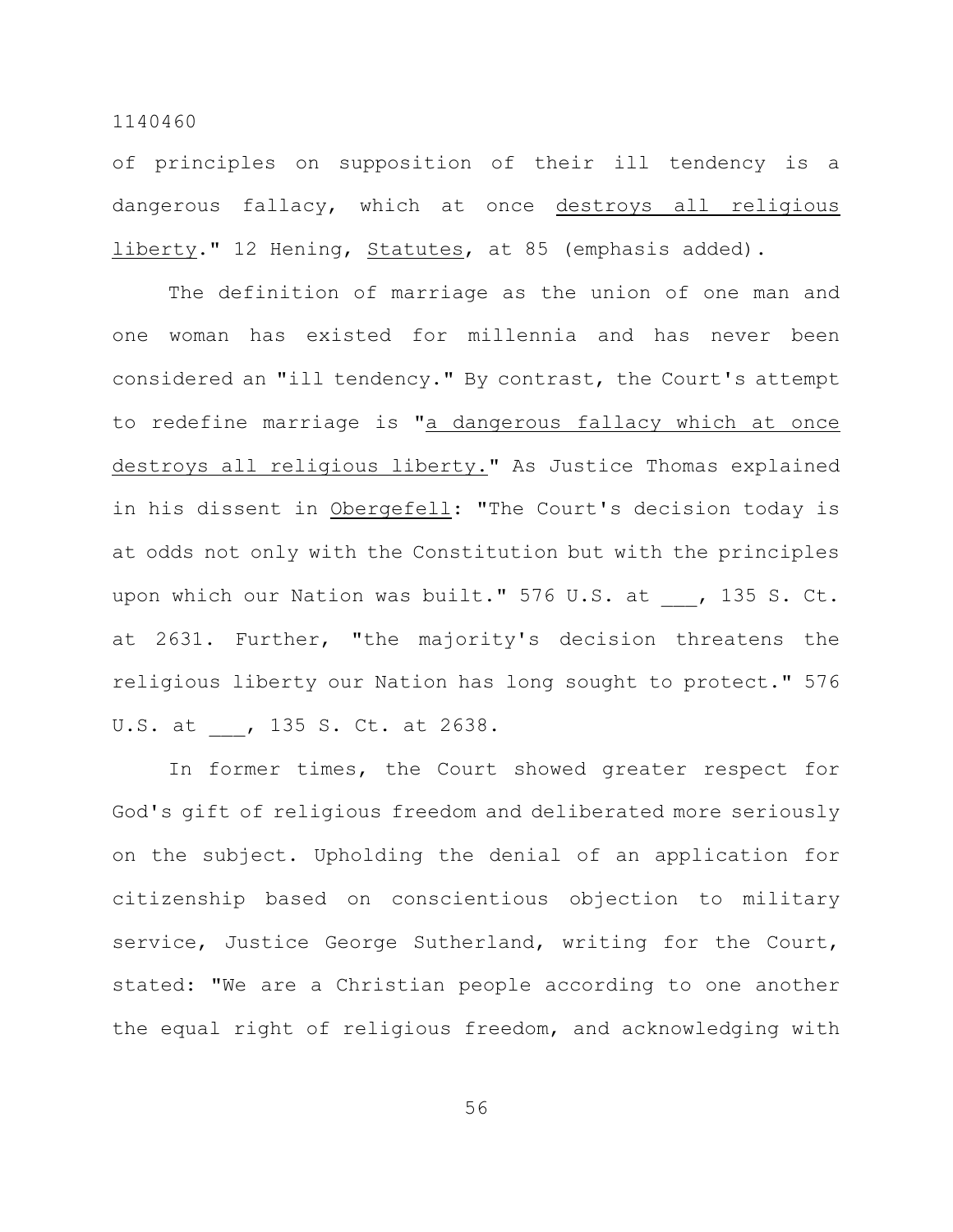reverence the duty of obedience to the will of God." United States v. Macintosh, 283 U.S. 605, 625 (1931). In a dissent joined by three of his brethren, Chief Justice Charles Evans Hughes noted that the oath to uphold the Constitution administered to legislators and "all executive and judicial Officers," U.S. Const., art. VI, ¶ 3, was similar to the naturalization oath. Yet the constitutional oath had not been regarded "as requiring one to promise to put allegiance to temporal power above what is sincerely believed to be one's duty of obedience to God." Macintosh, 283 U.S. at 630 (Hughes, C.J., dissenting).

Chief Justice Hughes recognized the serious issues presented when governmental power clashes with individual conscience:

"[W]ith many of our worthy citizens it would be a most heart-searching question if they were asked whether they would promise to obey a law believed to be in conflict with religious duty. Many of their most honored exemplars in the past have been willing to suffer imprisonment or even death rather than to make such a promise."

283 U.S. at 631. Chief Justice Hughes further explained:

"The essence of religion is belief in a relation to God involving duties superior to those arising from any human relation. ... One cannot speak of religious liberty, with proper appreciation of its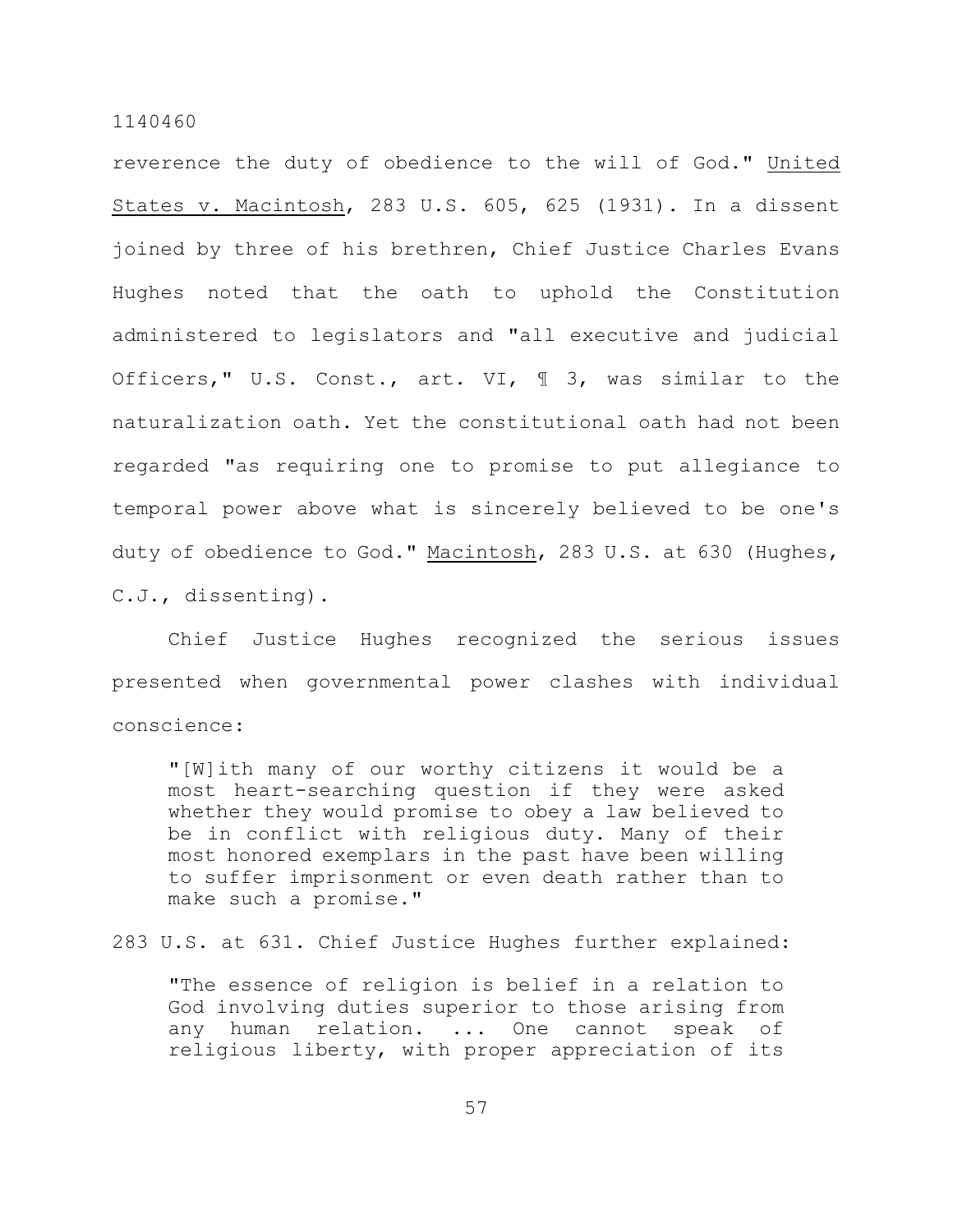essential and historic significance, without assuming the existence of a belief in supreme allegiance to the will of God."

Macintosh, 283 U.S. at 633-34. The Obergefell majority, conspicuously overlooking the "essential and historic significance" of the connection between religious liberty and "supreme allegiance to the will of God," failed to appreciate the seriousness of imposing a new sexual-revolution mandate that requires Alabama public officials to disobey the will of God.

Fifteen years after Macintosh was decided, the Court adopted the reasoning of Chief Justice Hughes in his Macintosh dissent. Justice William O. Douglas, writing for the Court, stated:

"The victory for freedom of thought recorded in our Bill of Rights recognizes that in the domain of conscience there is a moral power higher than the State. Throughout the ages, men have suffered death rather than subordinate their allegiance to God to the authority of the State. Freedom of religion guaranteed by the First Amendment is the product of that struggle."

Girouard v. United States, 328 U.S. 61, 68 (1946). The Obergefell majority gives scant consideration to these concerns, even though they were presented by amici curiae. See, e.g., brief of amicus curiae Agudath Israel of America,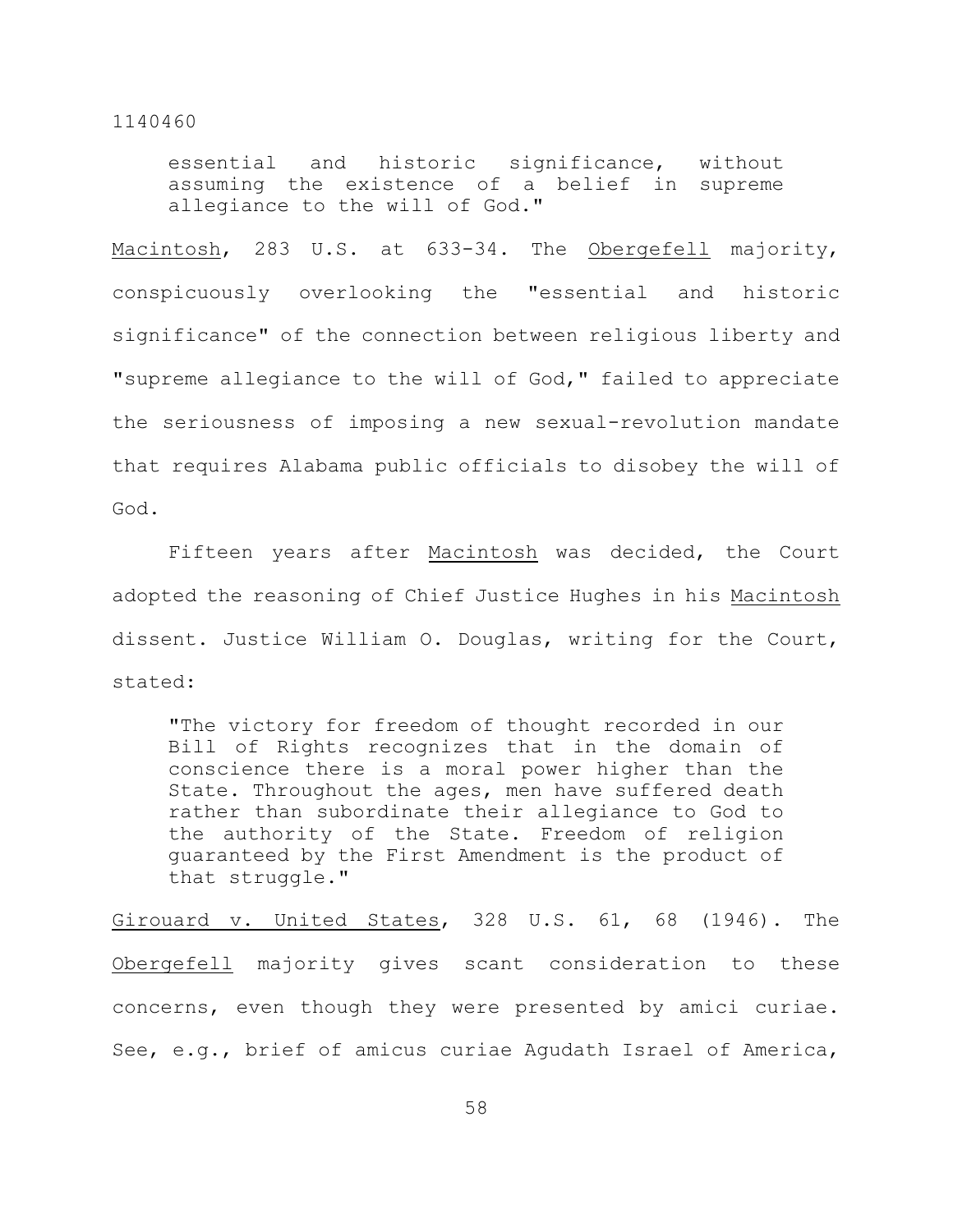at 17 ("The recognition of same-sex marriage poses a threat to the liberty of religious organizations and individuals whose faith prevents them from acting in accordance with that recognition."); brief of amici curiae the General Conference of Seventh-Day Adventists and the Becket Fund for Religious Liberty, at 36 (stating that "adopting same-sex marriage will have significant negative effects on the ability of religious conscientious objectors to participate fully in society").

In the following passage the Obergefell majority vainly attempts to deflect attention from its egregious assault on religious liberty:

"Finally, it must be emphasized that religions, and those who adhere to religious doctrines, may continue to advocate with utmost, sincere conviction that, by divine precepts, same-sex marriage should not be condoned. The First Amendment insures that religious organizations and persons are given proper protection as they seek to teach the principles that are so fulfilling and so central to their lives and faiths, and to their own deep aspirations to continue the family structure they have long revered."

576 U.S. at , 135 S. Ct. at 2607 (emphasis added). Religious liberty, however, is about more than just "teaching" and "advocating" views of marriage. The majority condescendingly approves religious speech against same-sex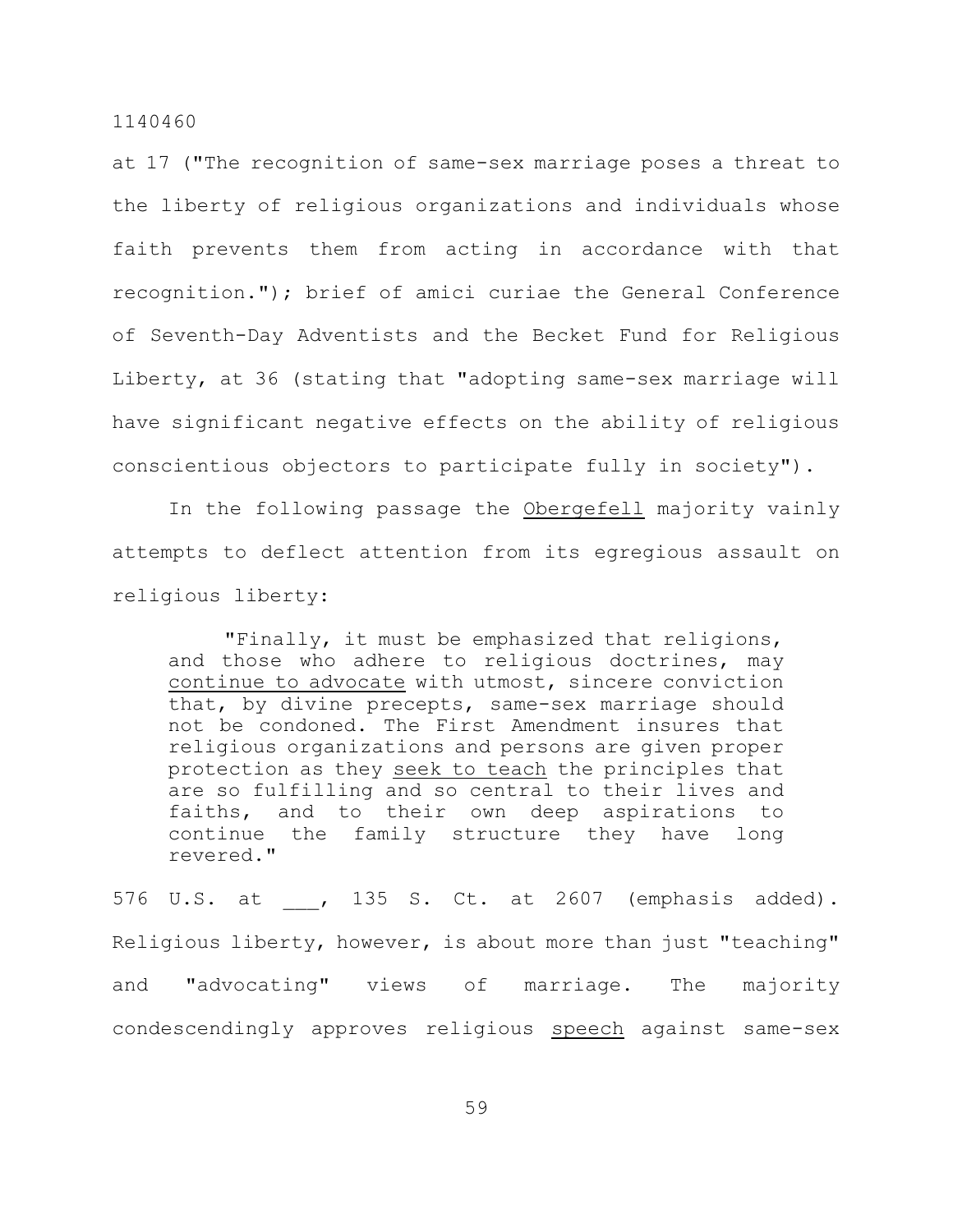marriage but not religious practice in conformity with those beliefs. As Chief Justice Roberts states in his dissent: "The First Amendment guarantees ... the freedom to 'exercise' religion. Ominously, this is not a word the majority uses." 576 U.S. at , 135 S. Ct. at 2625. Justice Thomas similarly notes that religious liberty "is about freedom of action in matters of religion generally," not merely a right to speak and teach. 576 U.S. at , 135 S. Ct. at 2638.

The seemingly unnecessary affirmation of a right to speak and teach one's faith conceals an unstated implication that such speech is to have no practical effect on public policy. As Justice Alito comments: "I assume that those who cling to old beliefs will be able to whisper their thoughts in the recesses of their homes, but if they repeat those views in public, they will risk being labeled as bigots and treated as such by governments, employers, and schools." 576 U.S. at , 135 S. Ct. at 2642-43. Chief Justice Roberts states:

"Hard questions arise when people of faith exercise religion in ways that may be seen to conflict with the new right to same-sex marriage - when, for example, a religious college provides married student housing only to opposite-sex married couples, or a religious adoption agency declines to place children with same-sex married couples. ... Unfortunately, people of faith can take no comfort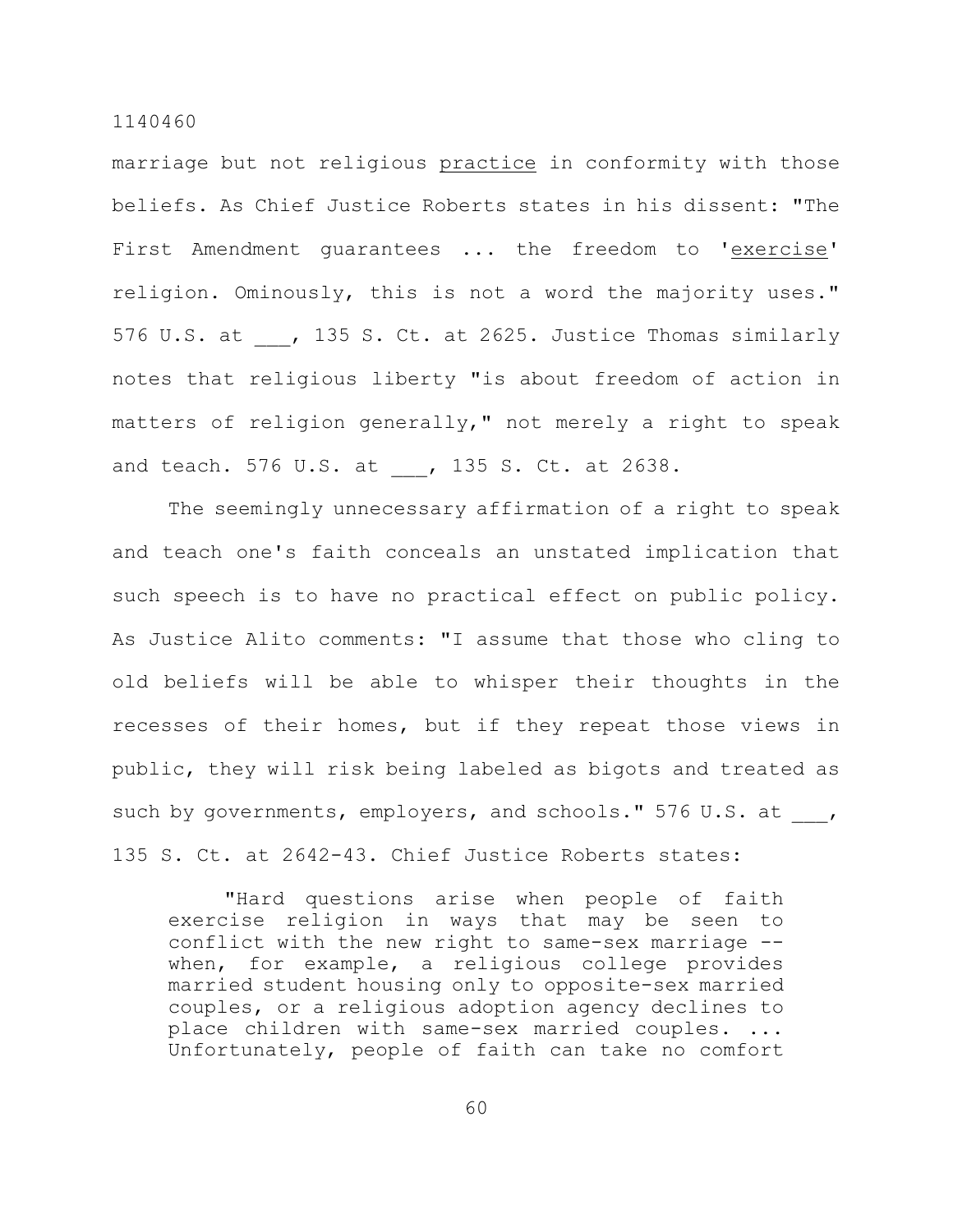in the treatment they receive from the majority today."

576 U.S. at \_\_\_, 135 S. Ct. at 2625-26. Justice Alito concludes: "By imposing its own views on the entire country, the majority facilitates the marginalization of the many Americans who have traditional ideas." 576 U.S. at , 135 S. Ct. at 2643.

Significantly, Obergefell is a more serious threat to religious liberty than the contraception and abortion decisions. Although Roe granted the mother immunity from prosecution for hiring an abortionist to kill her unborn child, Roe did not compel any medical professional, who conscientiously opposed the practice, to participate in an abortion. In 1973, in the wake of Roe, Congress passed the Church Amendments, which protect individuals and entities who receive certain federal funding from participating in abortion or sterilization procedures contrary to their "religious beliefs or moral convictions." 42 U.S.C. § 300a-7. Subsequent federal laws confirmed or expanded this protection. See Jody Feder, Cong. Research Serv., RS21428, The History and Effect of Abortion Conscience Laws (2005). Most states have adopted similar conscience-clause legislation. "[Forty-five] states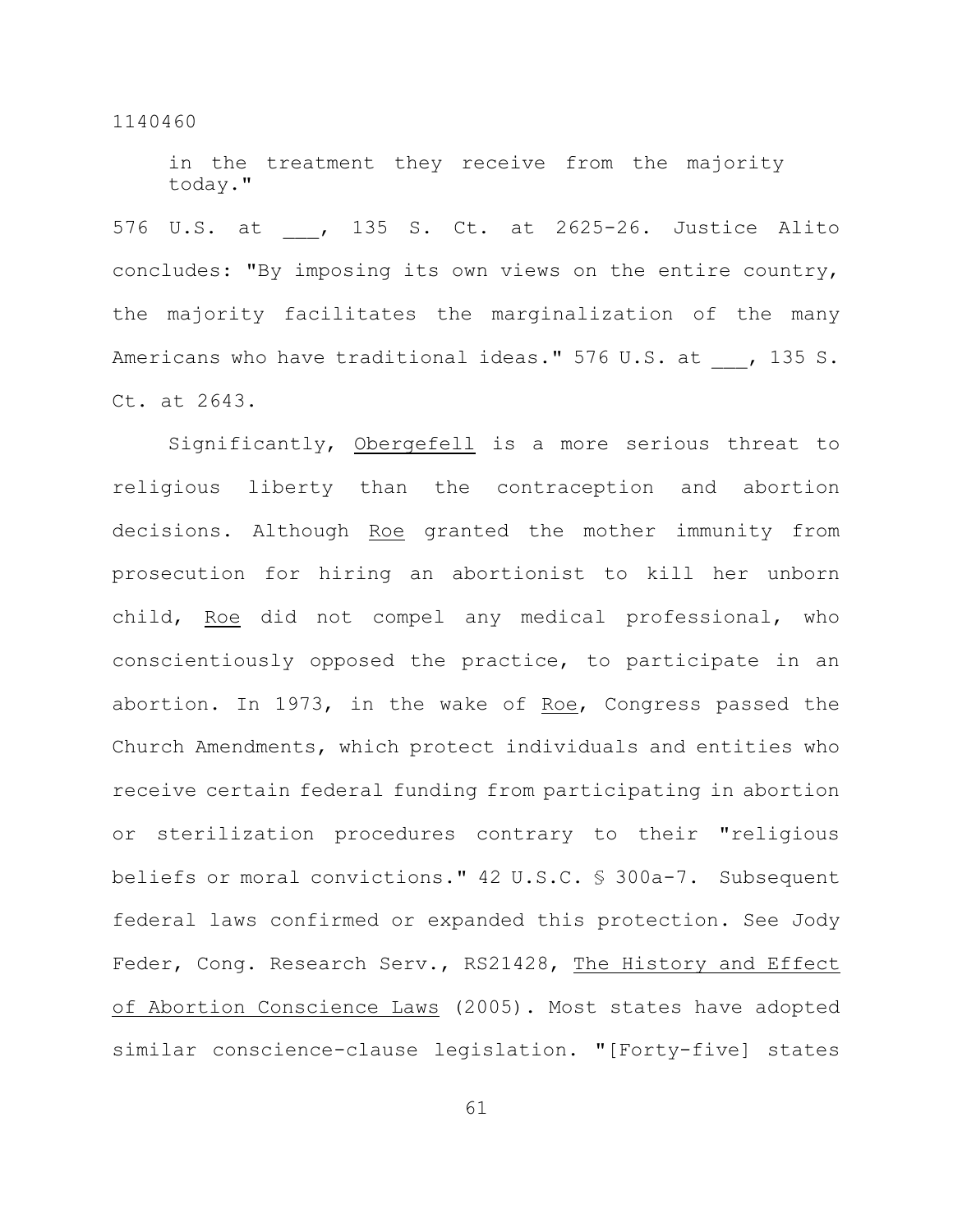allow some health care providers to refuse to provide abortion services." Guttmacher Institute, State Policies in Brief: Refusing to Provide Health Services (July 1, 2015).<sup>14</sup>

Obergefell promises to breach the legal protections that have shielded believers from participating in acts hostile to their faith. As Chief Justice Roberts points out, the Obergefell majority piously declaims that people of faith may believe what they want and seek to persuade others, but it says nary a word about them practicing or exercising their faith as the Free Exercise Clause provides. A leading scholar of the Religion Clause states: "A right to believe a religion, but no right to act on its teachings, would be a hollow right indeed. Belief without practice was the conception of religious liberty that Oliver Cromwell offered to the Catholics of Ireland." Douglas Laycock, Religious Liberty and the Culture Wars, 2014 U. Ill. L. Rev. 839, 841 (2014). Cromwell stated that he would "'meddle not with any man's conscience,'" but that Catholics would not be permitted to say the mass. Id. at 841 n.3 (quoting Christopher Hill, God's

<sup>14</sup><http://www.guttmacher.org/statecenter>/spibs/spib RPHS.pdf. (On the date this special writing was released, this information could be found at the preceding Web address.)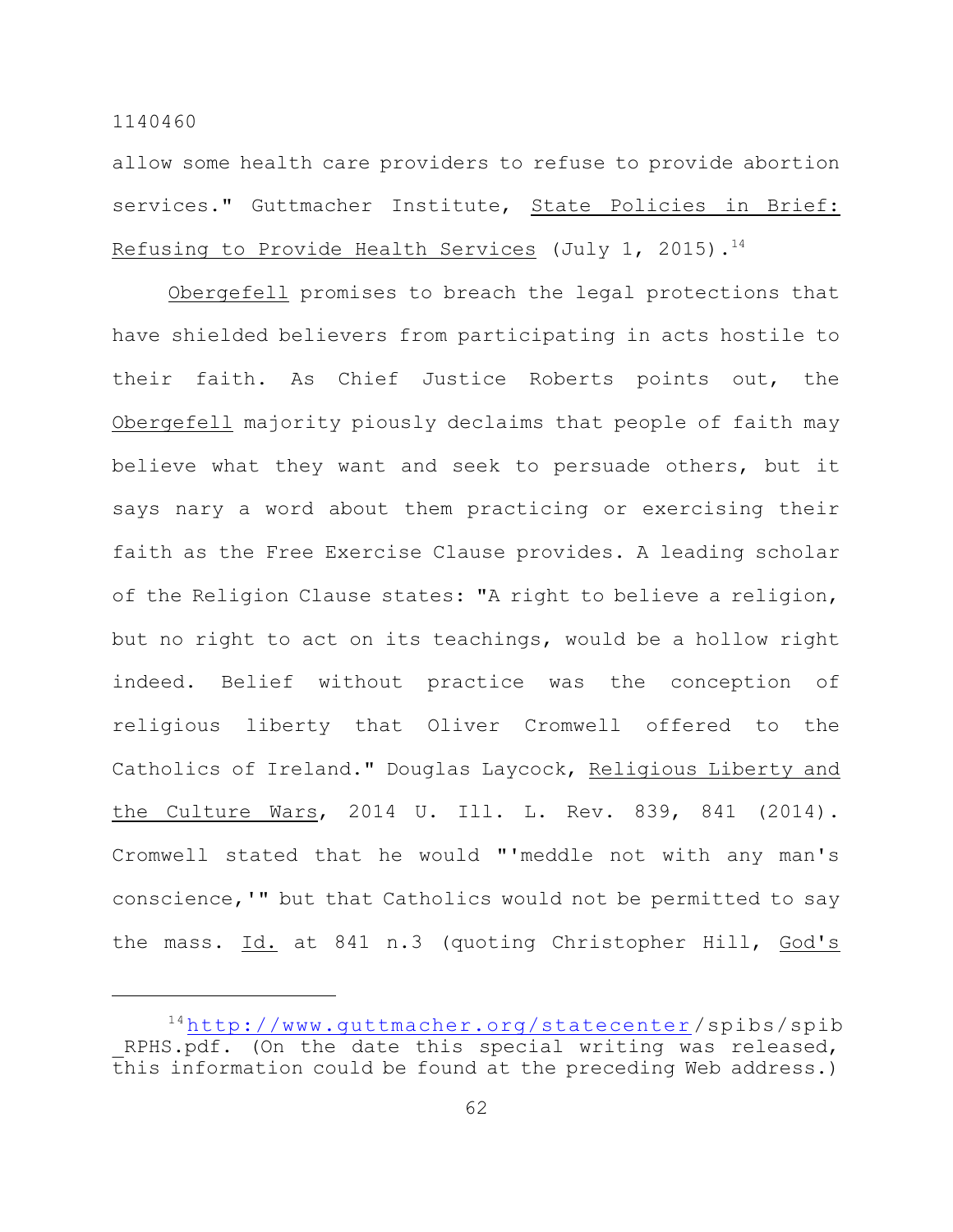Englishmen: Oliver Cromwell and the English Revolution 121 (1970)).

Because the issuance of marriage licenses is a state function, the individuals in this State whose conscience rights are implicated by Obergefell and any implementing orders are the probate judges and their staffs. The "must issue" order of the federal district court in Mobile potentially requires those probate judges who conscientiously object to issuing faux marriage licenses to violate their consciences or suffer civil penalties of fines and contempt. See Strawser v. Strange, 105 F. Supp. 3d 1323 (S.D. Ala. 2015). Justice Thomas in his dissent spoke of these looming enforcement measures as "civil restraints" with "potentially ruinous consequences." 576 U.S. at , 135 S. Ct. at 2638-39. In his "Emergency Petition for Declaratory Judgment and/or Protective Order," Probate Judge Nick Williams echoed that concern, stating: "This Court must act to prevent the imprisonment and financial ruin of this state's probate judges who maintain fidelity to their oath of office and their faith."

Probate Judge John E. Enslen, realigned as a relator,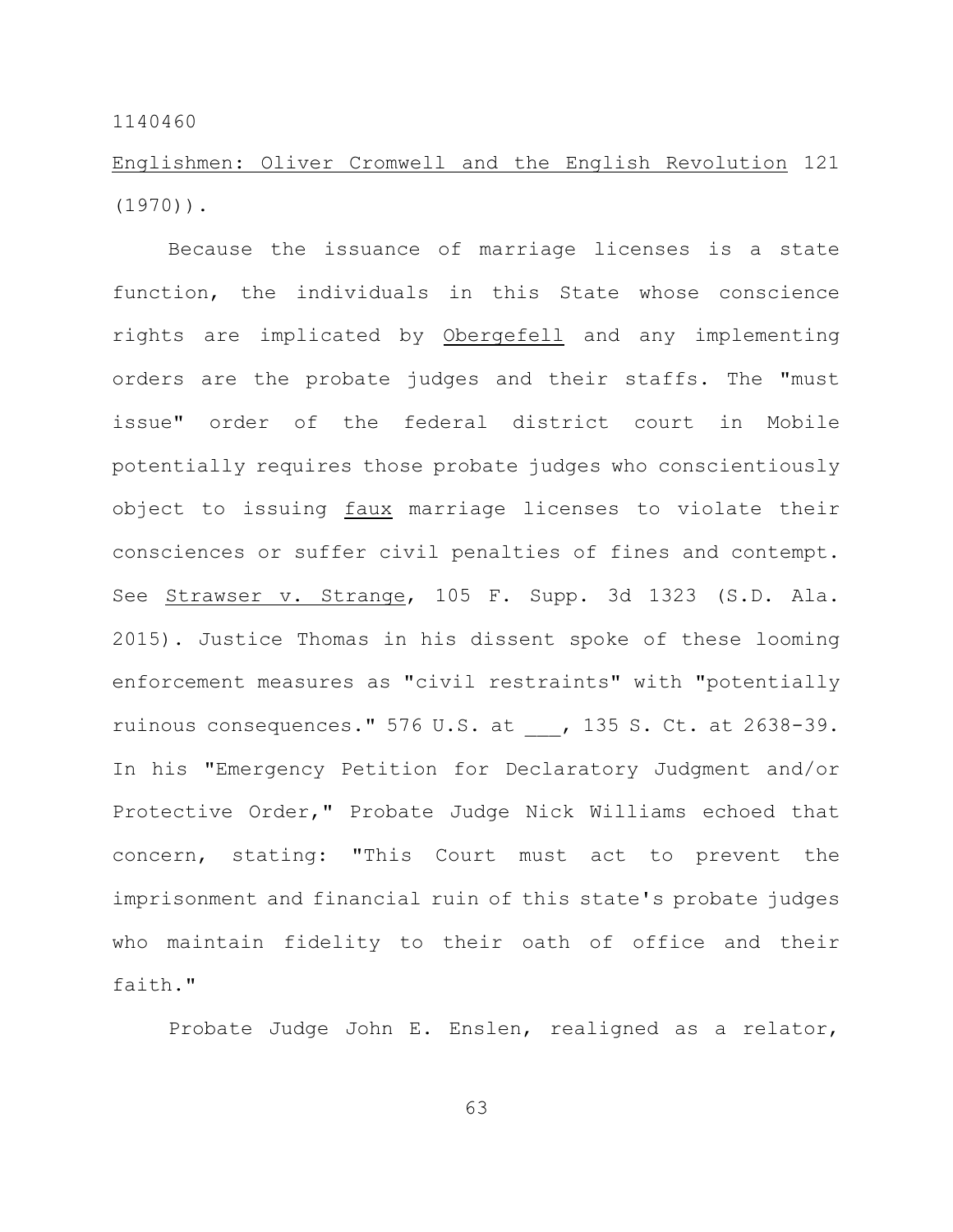adopted in full Judge Williams's emergency filing and requested from this Court a forthright statement that Obergefell will not be allowed to impair his First Amendment rights under the Free Exercise Clause. He stated:

"I, the undersigned, possess the following sincere religious beliefs which I hold sacred. I seek from this Court a pronouncement of the full range of available legal protections for my First Amendment Rights relating to my following sincerely held religious beliefs:

"I believe that marriage was created by the Divine Creator of all mankind to be the sanctuary for the procreative act, regardless of whether or not said act results in the birth of children.

"I believe that our Divine Creator, by revelations to his chosen prophets throughout the ages, has instructed and commanded mankind, who are his spiritual offspring, to abstain from procreative activities and pseudo-procreative activities of any type outside of the bounds of a natural marriage between a man and a woman. I believe that the complementary anatomy of the male and female body is a tactical revelation of that truth from our Divine Creator.

"I believe that authentic marriage is a natural child-creating and natural child-rearing institution. I believe that as an institution, marriage should not be, and never has been, about satisfying the emotional needs of adults, and that marriage should not be reduced to a mere symbol of social inclusion.

"I believe that over time the adverse ramifications and consequences of ignoring the foregoing Divine mandate will be irreversibly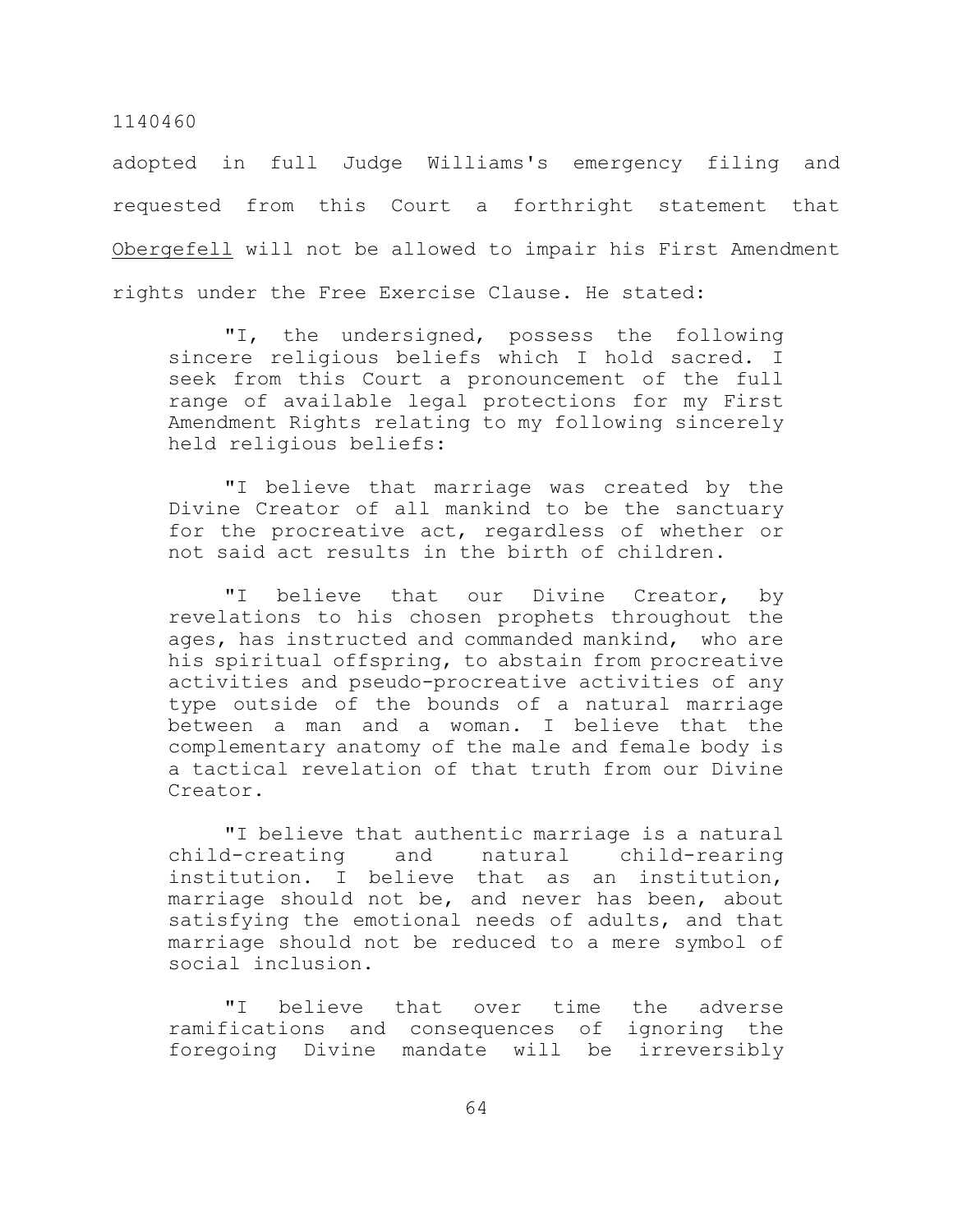profound. I believe that children are this nation's most important asset, and that our laws should foster the ideal family life where biological parents rear their children, and our laws should make exceptions only where absolutely necessary due to unavoidable circumstances.

"I believe that homosexuality is not an immutable physical or biological character trait disconnected from one's moral agency or ability to choose one's course of personal conduct and behavior.

"I respectfully request this court to uphold my First Amendment Rights and thereby protect me from diversified litigious attacks against my rights to believe, teach, practice, share, and live my sincere religious beliefs, both in the public square and elsewhere. Unlike the new right of sodomy-based marriage, those First Amendment Rights were foundational to the original establishment of this nation, indeed conditional to the original establishment of this nation, and have priority over other rights newly created by federal judicial fiat."

As Judge Enslen explains, the Free Exercise Clause, an express constitutional provision, logically takes precedence over a pretended constitutional right formulated from whole cloth by "five lawyers," as Chief Justice Roberts termed them, Obergefell, 576 U.S. at , 135 S. Ct. at 2612, 2624 (Roberts, C.J., dissenting), who have embarked on an unauthorized frolic in the field of public policy.

The Virginia Act for Establishing Religious Freedom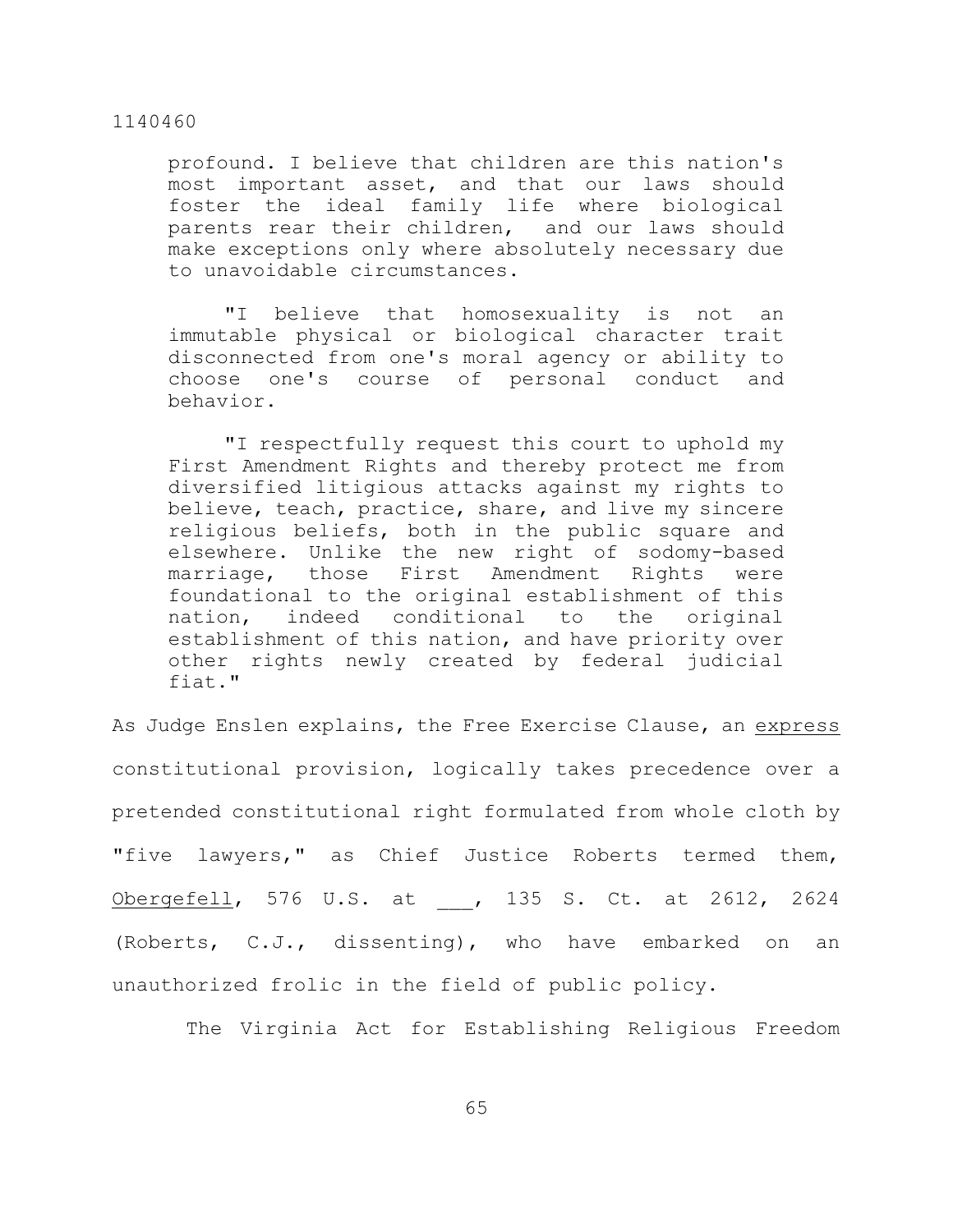further explained:

"[T]he proscribing any citizen as unworthy the public confidence by laying upon him an incapacity of being called to offices of trust and emolument, unless he profess or renounce this or that religious opinion, is depriving him injuriously of those privileges and advantages to which in common with his fellow-citizens he has a natural right ...."

12 Hening, Statutes, at 85. If the natural tendency of Obergefell is to mandate that no citizen with religious scruples against same-sex marriage can hold the office of probate judge in Alabama, then that citizen has been deprived of "those privileges and advantages to which in common with his fellow-citizens he has a natural right."

After the ruling in Obergefell was announced, the entire staff of a Tennessee County Clerk's Office resigned to avoid violating their Christian convictions. A county clerk in Mississippi likewise resigned rather than issue marriage licenses to same-sex couples. Nicole Hensley, Entire Tennessee County Clerk Staff Resigns over Supreme Court's Gay Marriage Decision, N.Y. Daily News, July 4, 2015.<sup>15</sup> Here in Alabama some probate judges stopped issuing all marriage licenses. In

<sup>15</sup><http://www.nydailynews.com/news/national/>tenn-countyclerk-staff-resigns-gay-marriage-ruling-article-1.2281567. (On the date this special writing was released, this information could be found at the preceding Web address.)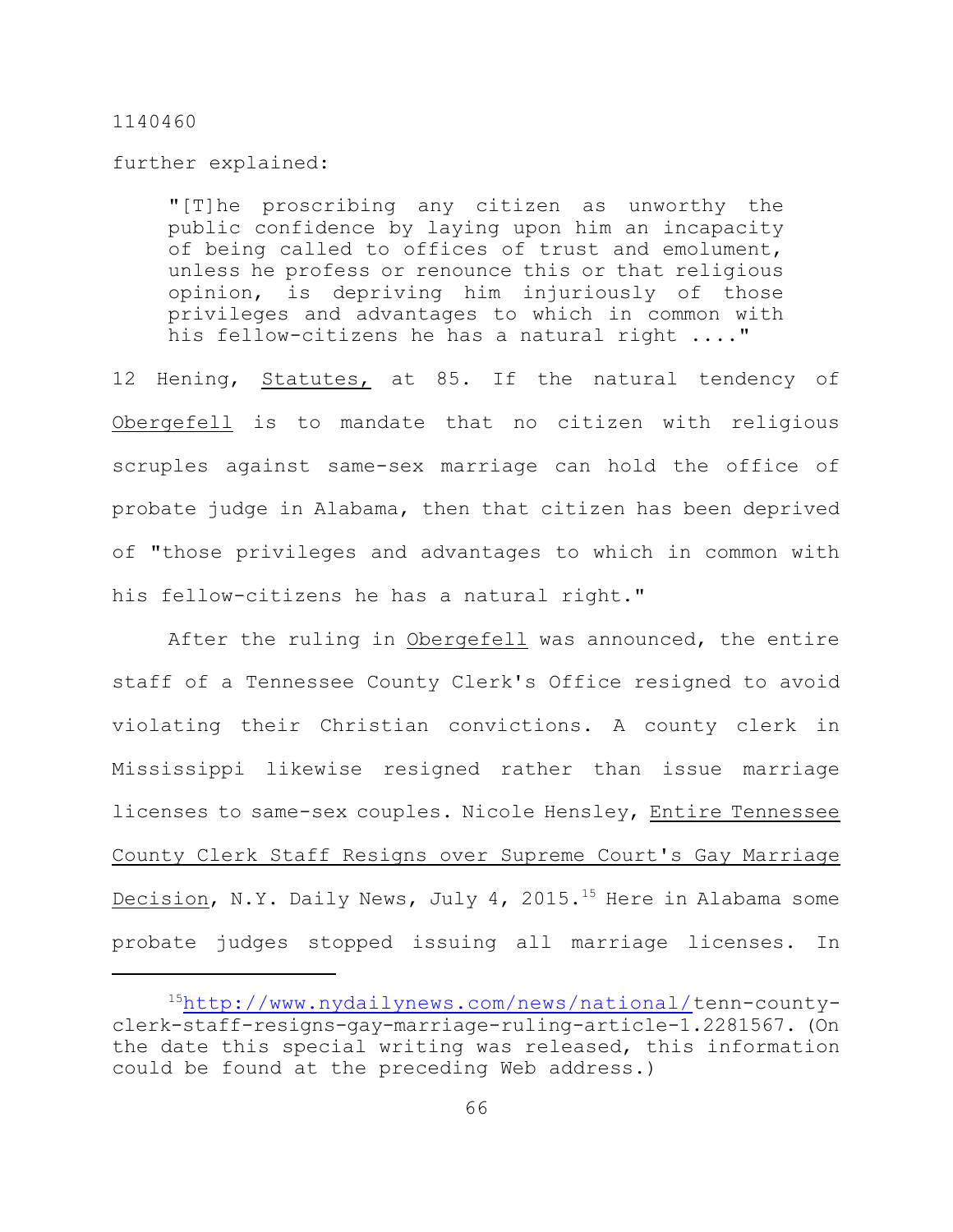Kentucky a county clerk, who decided in the wake of Obergefell to cease issuing all marriage licenses, was ordered by a federal district judge to issue marriage licenses to same-sex couples in violation of her religious principles. Miller v. Davis (No. 15-44-DLB, Aug 12, 2015) (E.D. Ky. 2015). A chaplain at a Kentucky Juvenile Detention Center, after 12 years of ministering to juveniles, was banned from the facility because he would not agree to abide by a regulation that prohibits mentioning that homosexuality is a sin. Todd Starnes, The Christian Purge has Begun: Chaplains Banned from Preaching that Homosexuality is a Sin, FoxNews.com, Aug. 11. 2015.<sup>16</sup>

As James Madison stated in 1785:

"[I]t is proper to take alarm at the first experiment on our liberties. We hold this prudent jealousy to be the first duty of Citizens, and one of the noblest characteristics of the late Revolution. The free men of America did not wait till usurped power had strengthened itself by exercise, and entangled the question in precedents. They saw all the consequences in the principle, and they avoided the consequences by denying the principle."

 $16$ [http: //www.foxnews.com/opinion/2015/08/11/chaplains](http://www.foxnews.com/opinion/2015/08/11/chaplains-)banned-from-preaching-that-homosexuality-is-sin.html. (On the date this special writing was released, this information could be found at the preceding Web address.)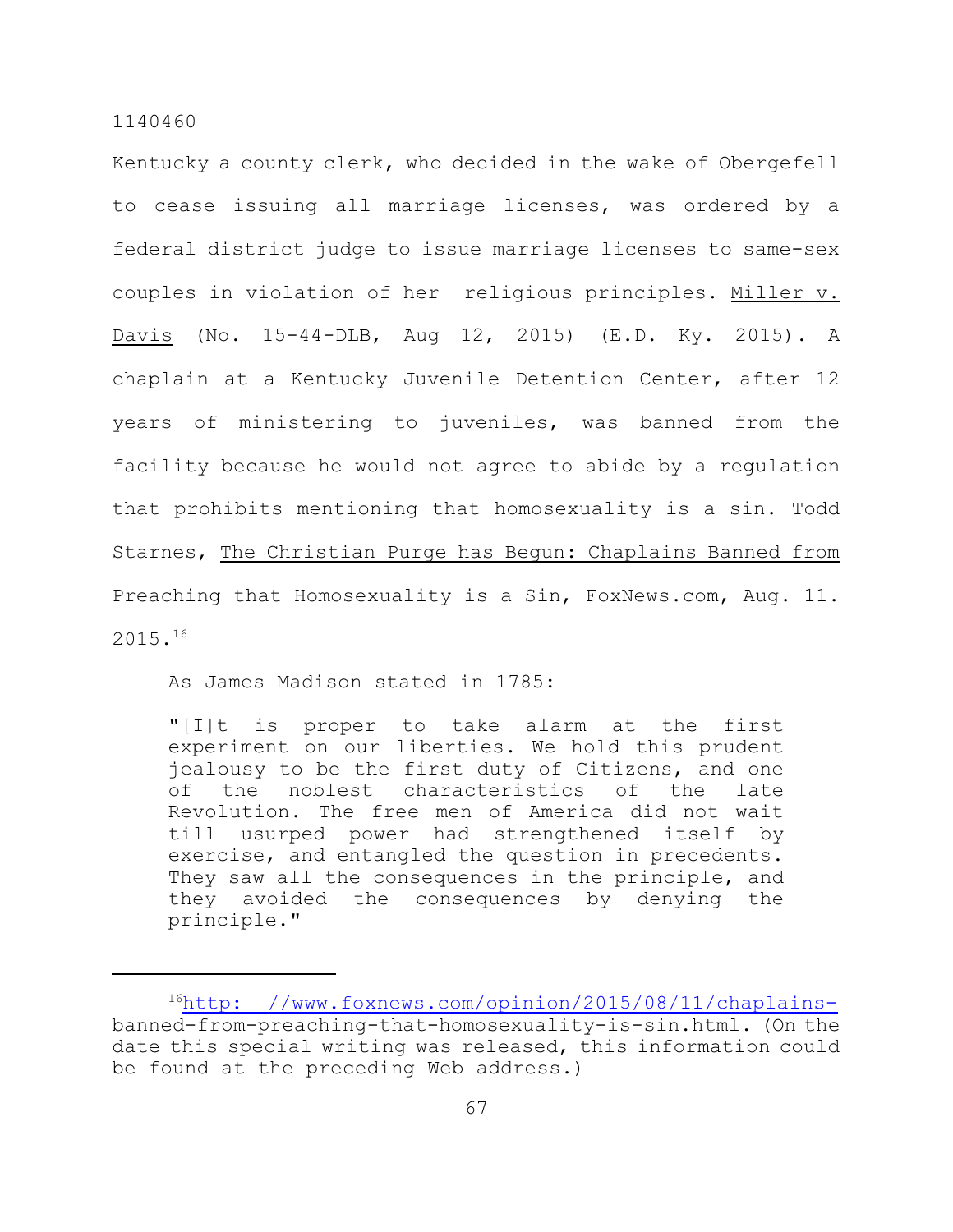"A Memorial and Remonstrance," in 1 Letters and Other Writings of James Madison 163 (1865) ("Letters and Writings"). Joining a decision to repudiate the Fugitive Slave Act, Justice Abram Smith of the Wisconsin Supreme Court expressed similar sentiments: "It is much safer to resist unauthorized and unconstitutional power, at its very commencement, when it can be done by constitutional means, than to wait until the evil is so deeply and firmly rooted that the only remedy is revolution." In re Booth, 3 Wis. 157, 201 n.a1 (1854) (Smith, J., concurring), rev'd sub nom. Abelman v. Booth, 62 U.S. 506  $(1858)$ .<sup>17</sup>

Foreseeing the dire consequences for religious freedom in the principle that same-sex marriage must be given equal stature with holy matrimony and foreseeing the inevitable pressure to compel religious institutions, businesses, and practitioners of professions to conform to that unreality, it would be imprudent to wait for the onset of these persecutions, to stand idle until Obergefell's "usurped power had strengthened itself by exercise, and entangled the

 $17$ Booth was an abolitionist whom federal authorities charged with assisting in the escape of a captured fugitive slave. The Wisconsin Supreme Court affirmed the issuance of a writ of habeas corpus to release Booth from federal custody.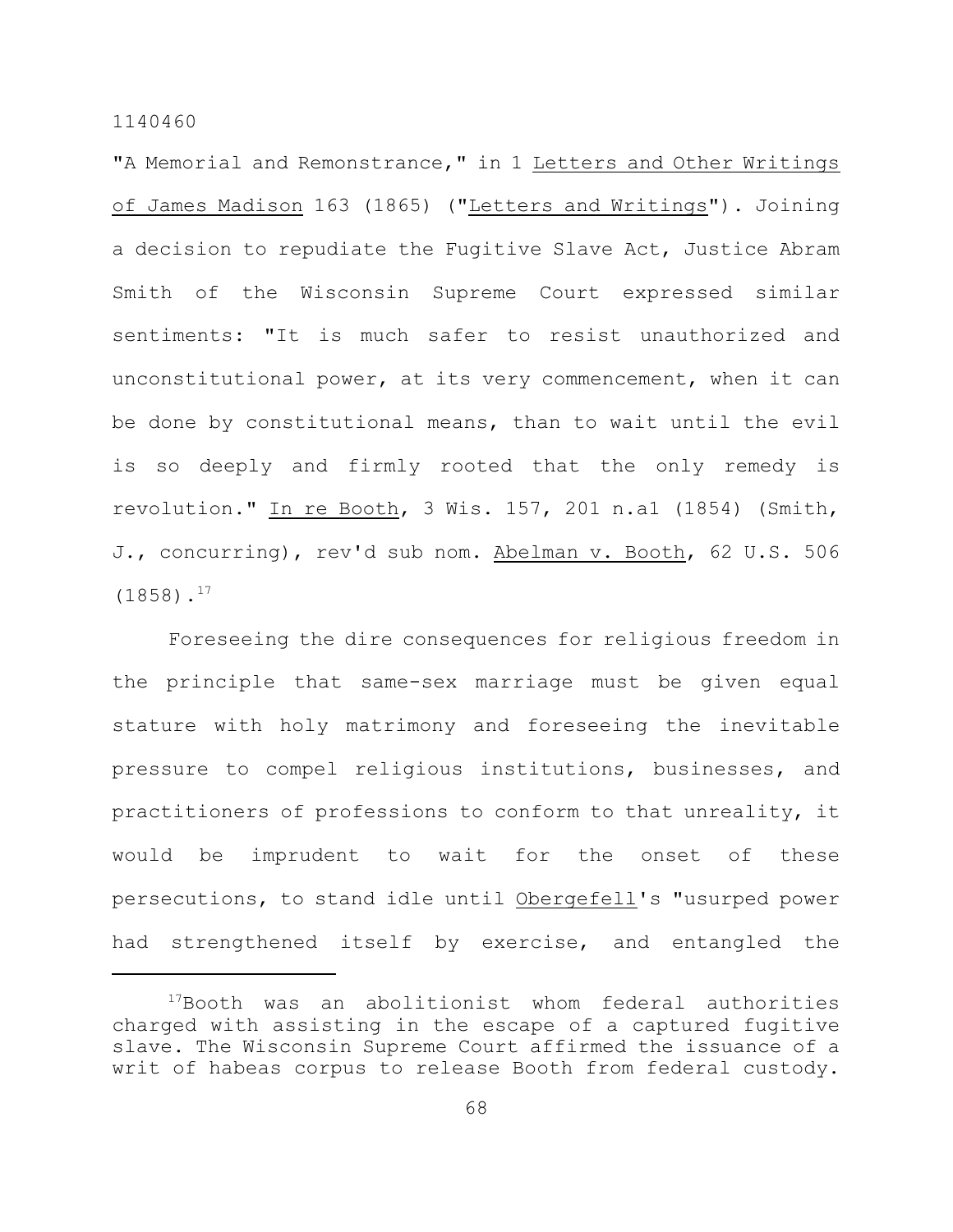question in precedents." Rather "the axe [must be] laid unto the root of the trees," Matthew 3:10, and the consequence avoided by denying the principle. To allow a simple majority of the United States Supreme Court to "create" a constitutional right that destroys the religious liberty guaranteed by the First Amendment violates not only common sense but also our duty to the Constitution.

### V. The Supreme Law of the Land

Less than two weeks after Obergefell was released, the Louisiana Supreme Court relied on it to determine that the Louisiana law defining marriage as the union of a man and a woman could no longer be enforced. Costanza v. Caldwell, 167 So. 3d 619 (La. 2015). The Louisiana court stated that United States Supreme Court opinions "'must be obeyed in order to maintain the law in its majesty of final decision.'" Id. at 621 (quoting State v. Nichols, 216 La. 622, 633, 44 So. 2d 318, 321 (1950)). One Justice concurred but only because "I am constrained to follow the rule of law set forth by a majority of the nine lawyers appointed to the United States Supreme Court." 167 So. 3d at 622 (Knoll, J., additionally concurring) (emphasis added). That Justice vigorously expressed her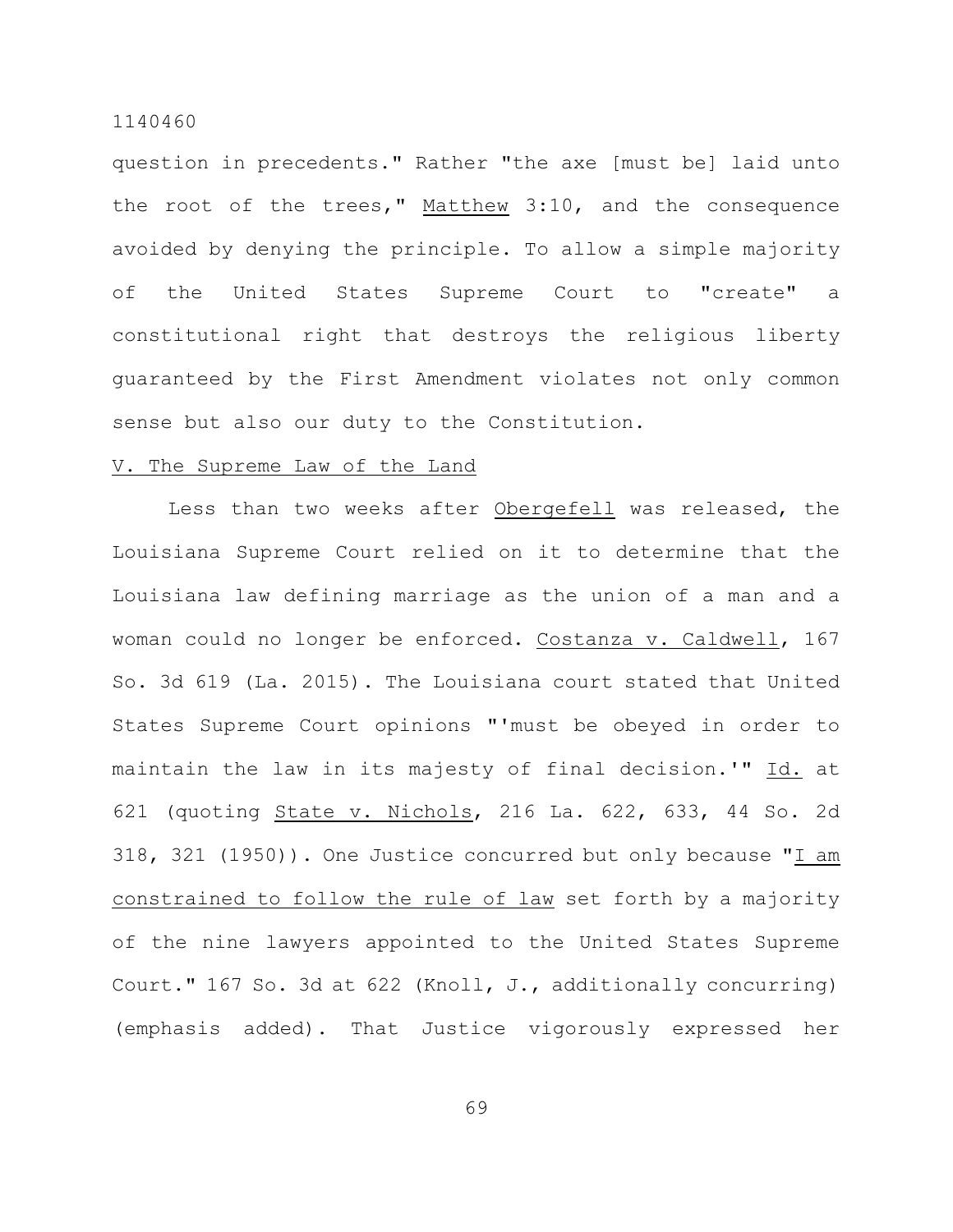disagreement:

"This is not a constitutionally-mandated decision, but a super-legislative imposition of the majority's will over the solemn expression of the people evidenced in their state constitutional definitions of marriage.

"Moreover, the five unelected judges' declaration that the right to marry whomever one chooses is a fundamental right is a mockery of those rights explicitly enumerated in our Bill of Rights. Simply stated, it is a legal fiction imposed upon the entirety of this nation because these five people think it should be. ...

"It is a sad day in America when five lawyers beholden to none and appointed for life can rob the people of their democratic process .... I wholeheartedly disagree and find that, rather than a triumph of constitutionalism, the opinion of these five lawyers is an utter travesty as is my constrained adherence to their 'law of the land' enacted not by the will of the American people but by five judicial activists."

Id. (emphasis added).

I appreciate this Justice's critique of Obergefell, which parallels those of its four dissenters. Although this critique is devastating, I disagree with the conclusion that the "rule of law" requires judges to follow as the "law of the land" a precedent that is "a super-legislative imposition," "a mockery," "a legal fiction," and "an utter travesty."<sup>18</sup>

 $18$ One Justice indeed dissented outright and stated: "Marriage is not only for the parties. Its purpose is to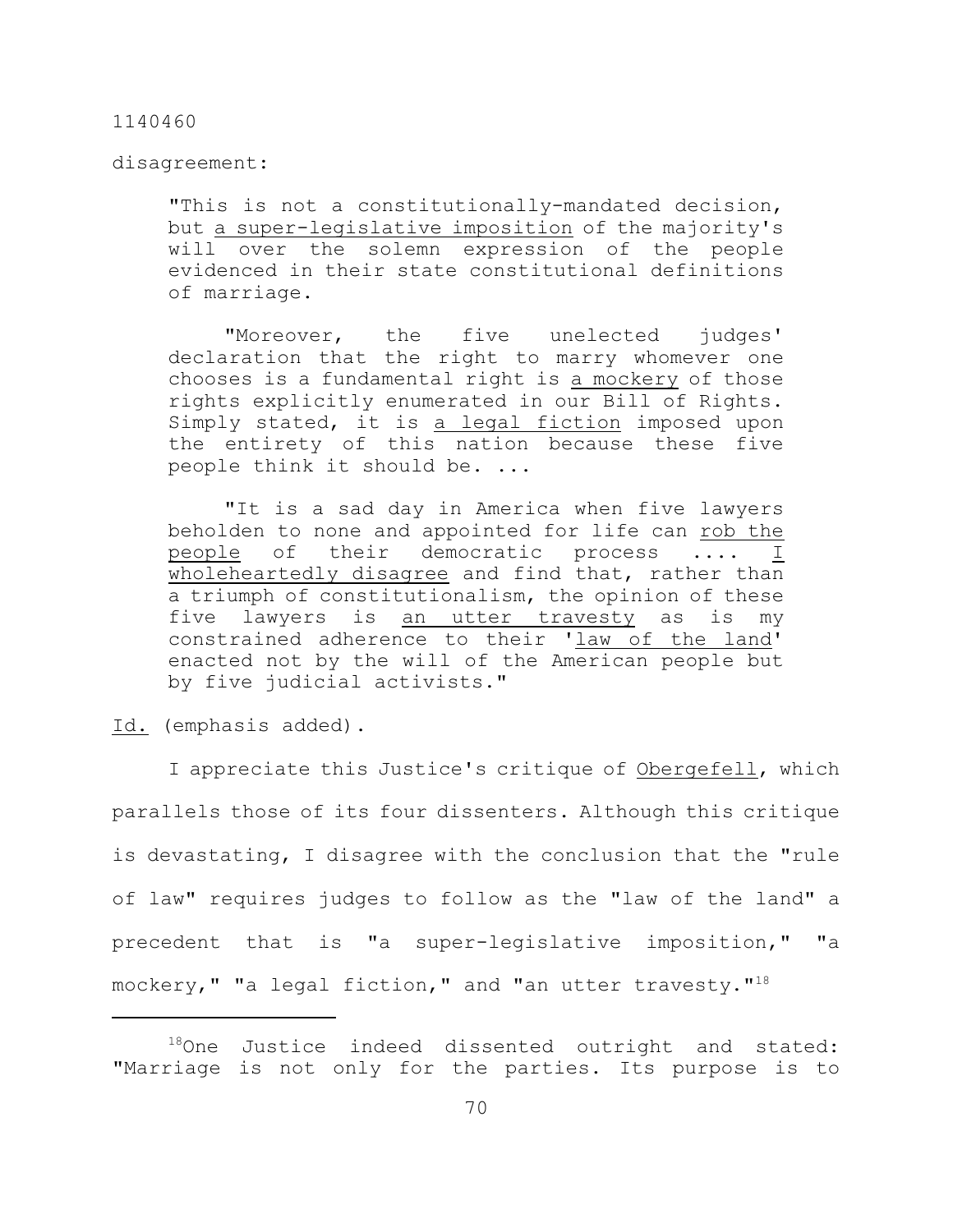# A. Do Supreme Court Decisions Automatically Become the "Law of the Land"?

Does an opinion of the United States Supreme Court, like Obergefell, which blatantly affronts the Constitution, automatically become the "rule of law" and the "law of the land?" Sir William Blackstone's Commentaries on the Laws of England became the "manual of almost every student of law in the United States"<sup>19</sup> during this nation's formative years. Blackstone stated that "the law, and the opinion of the judge are not always convertible terms, or one and the same thing; since it sometimes may happen that the judge may mistake the law." 1 Commentaries \*71. Blackstone understood that judges may make mistakes, but in Obergefell, according to the forceful dissents, the majority did not merely make a mistake of law, but instead judged not by the law, but by their own will. As Alexander Hamilton stated: "[I]f [the courts] should be disposed to exercise WILL instead of JUDGMENT, the

provide children with a safe and stable environment in which to grow. It is the epitome of civilization. Its definition cannot be changed by legalisms." Costanza, 167 So. 3d at 624 (Hughes, J., dissenting).

 $^{19}$ James Iredell's Charge to the Grand Jury, Case of Fries, 9 Fed. Cas. 826, no. 5, 126 (C.C.D. Pa. 1799). Iredell served as a Justice of the United States Supreme Court from 1790 to 1799.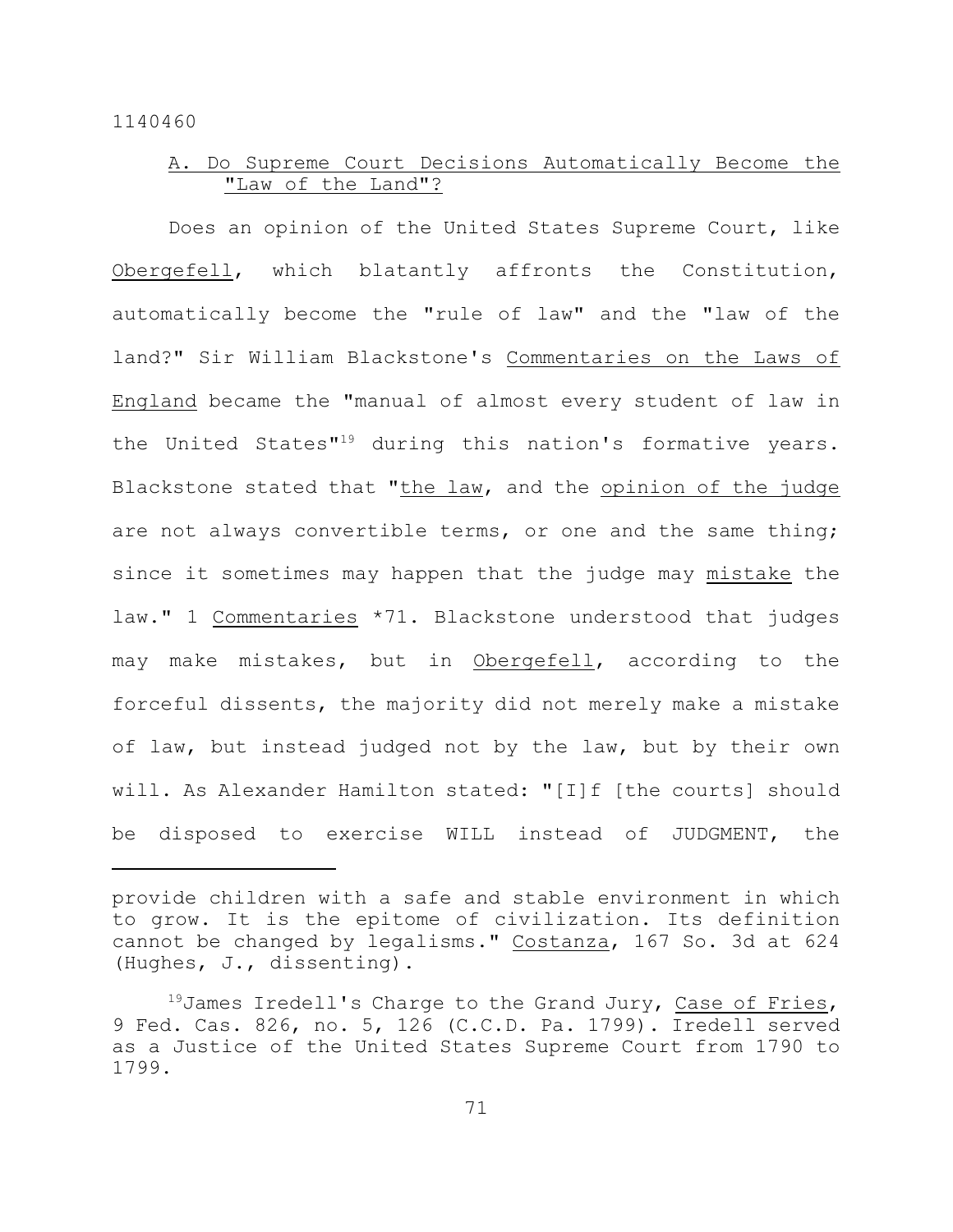consequence would equally be the substitution of their pleasure to that of the legislative body." The Federalist No. 78, at 526.

Article VI, ¶ 2, of the United States Constitution defines "the supreme law of the land."

"This Constitution, and the Laws of the United States which shall be made in Pursuance thereof; and all Treaties made, or which shall be made, under the Authority of the United States, shall be the supreme Law of the Land; and the Judges in every State shall be bound thereby, any Thing in the Constitution or the Laws of any State to the Contrary notwithstanding."

By the plain language of Article VI, state judges are bound to obedience to the Constitution, laws made in pursuance thereof, and treaties made under the authority of the United States, not to the opinions of the United States Supreme Court.<sup>20</sup> Justice Joseph Story stated: "In the ordinary use of language it will hardly be contended that the decisions of Courts constitute laws. They are, at most, only evidence of what the laws are; and are not of themselves laws." Swift v. Tyson, 41

 $20$ "Senators and Representatives [of the United States], and the Members of the several State Legislatures, and all executive and judicial Officers, both of the United States and of the several States, shall be bound by Oath or Affirmation to support this Constitution." U.S. Const., art. VI, 1 3 (emphasis added).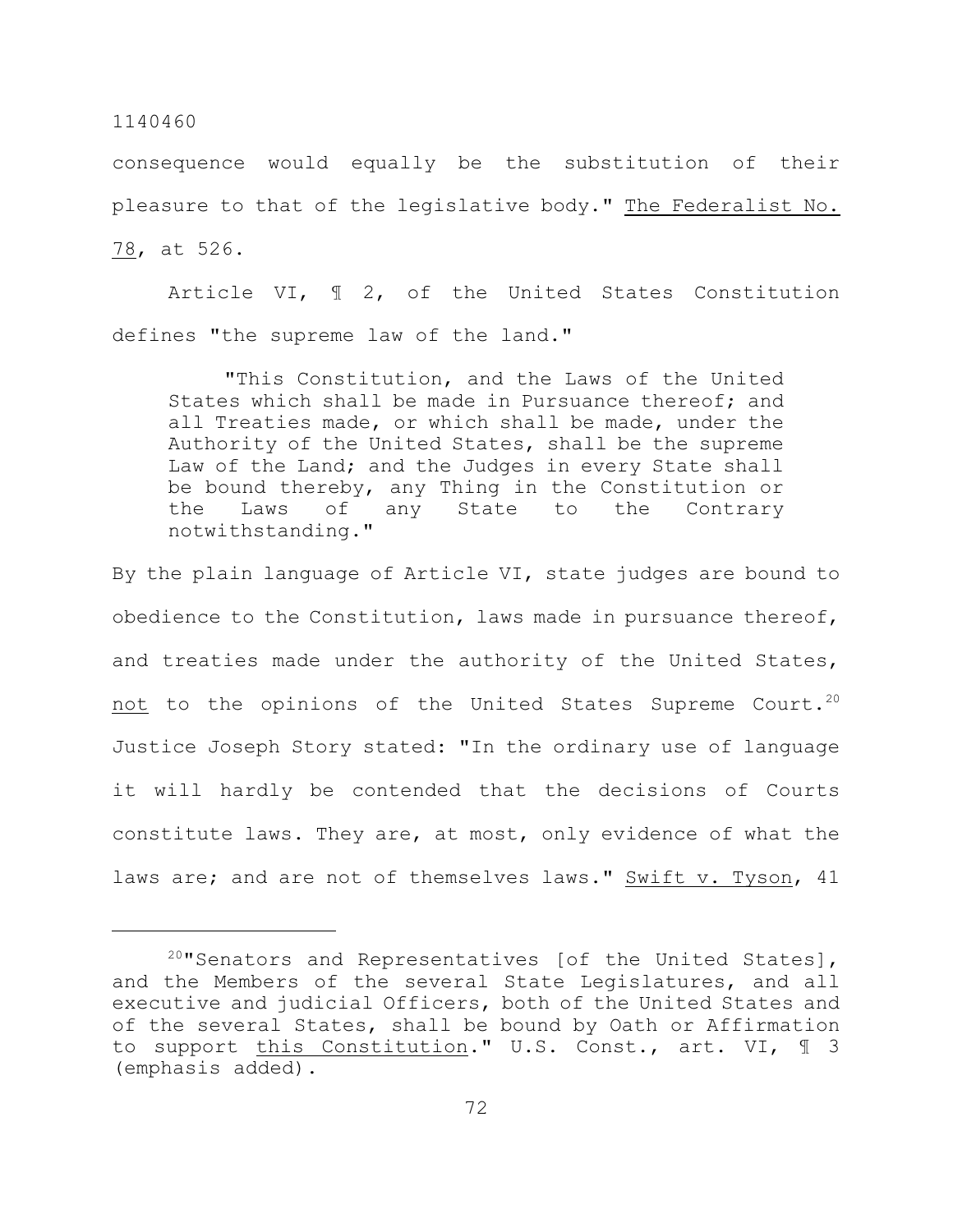U.S. (16 Pet.) 1, 18 (1842), overruled by Erie R.R. v. Tompkins, 304 U.S. 64 (1938).

Alexander Hamilton, surely an authority on the Constitution, responding to arguments that the Supremacy Clause would allow the new national government to trample on the rights of the states, put the matter very plainly: "If a number of political societies enter into a larger political society," he wrote, "the laws which the latter may enact, pursuant to the powers intrusted to it by its constitution, must necessarily be supreme over those societies, and the individuals of whom they are composed." The Federalist No. 33, at 207 (Alexander Hamilton) (Jacob E. Cooke ed., 1961) (emphasis added). But if those powers were abused, the corresponding laws were not supreme.

"But it will not follow from this doctrine that acts of the large society which are not pursuant to its constitutional powers but which are invasions of the residuary authorities of the smaller societies will become the supreme law of the land. These will be merely acts of usurpation and will deserve to be treated as such."

Id. Hamilton emphasized: "It will not, I presume, have escaped observation, that [the Supremacy Clause] expressly confines this supremacy to laws made pursuant to the constitution ...."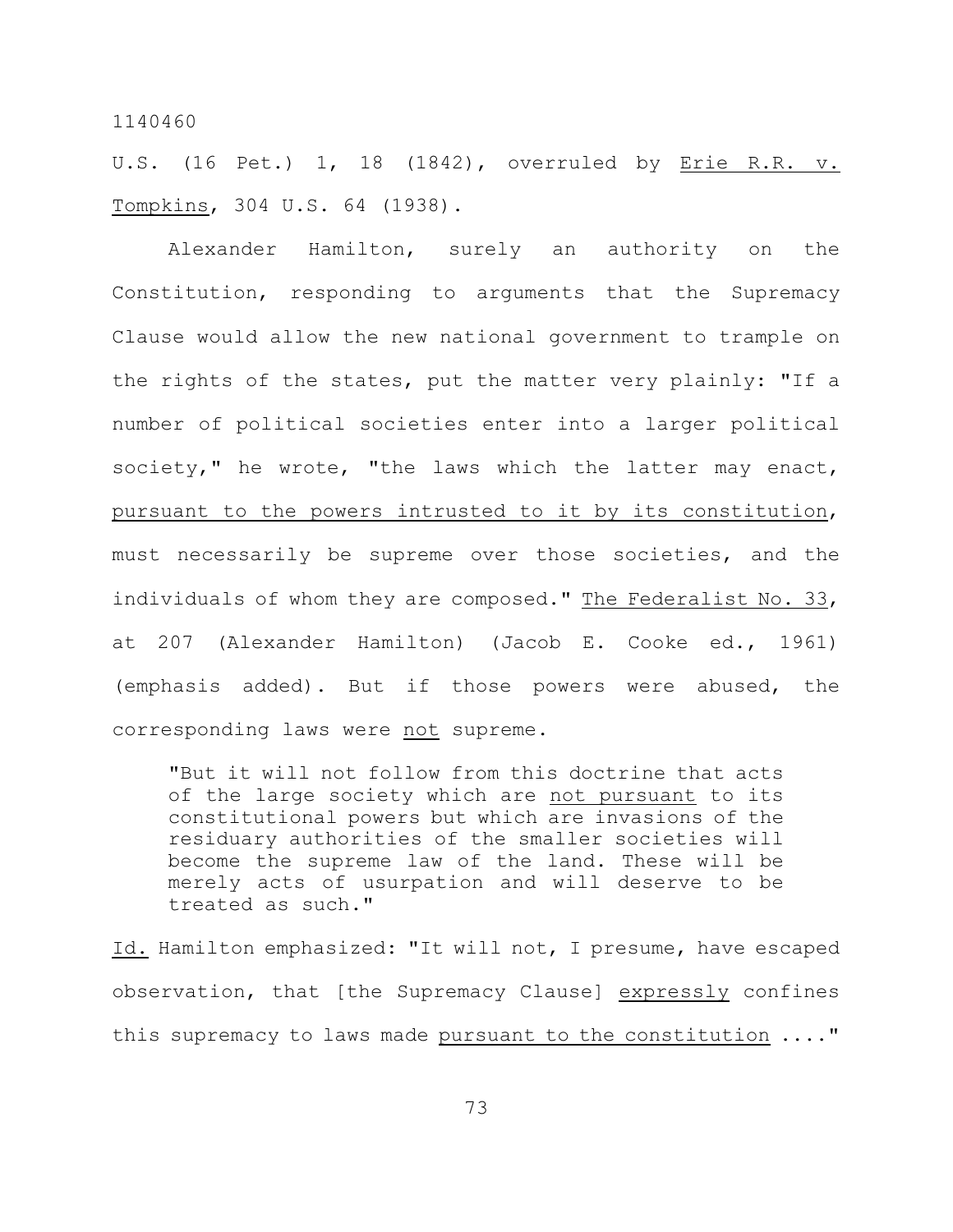Id. Thus, in the plainest terms and employing emphasis, Hamilton declared that acts of the federal government that invade the reserved rights of the states are "acts of usurpation" that deserve to be treated as such. Such acts "would not be the supreme law of the land, but an usurpation of power not granted by the Constitution." The Federalist No. 33, at 208.

The Supremacy Clause, quite obviously, by this chain of reasoning, does not give the United States Supreme Court or any other agency of the federal government the authority to make its every declaration by that very fact the supreme law of the land. If the Court's edicts do not arise from powers delegated to the federal government in the Constitution, they are to be treated not as the supreme law of the land but as mere usurpation. Hamilton offered an example of an invasion of the reserved powers of the states that is very close to the pretense of authority set forth in the opinion of the Obergefell majority.

"Suppose by some forced constructions of its authority (which indeed cannot easily be imagined) the Federal Legislature should attempt to vary the law of descent in any State; would it not be evident that in making such an attempt it had exceeded its jurisdiction and infringed upon that of the State?"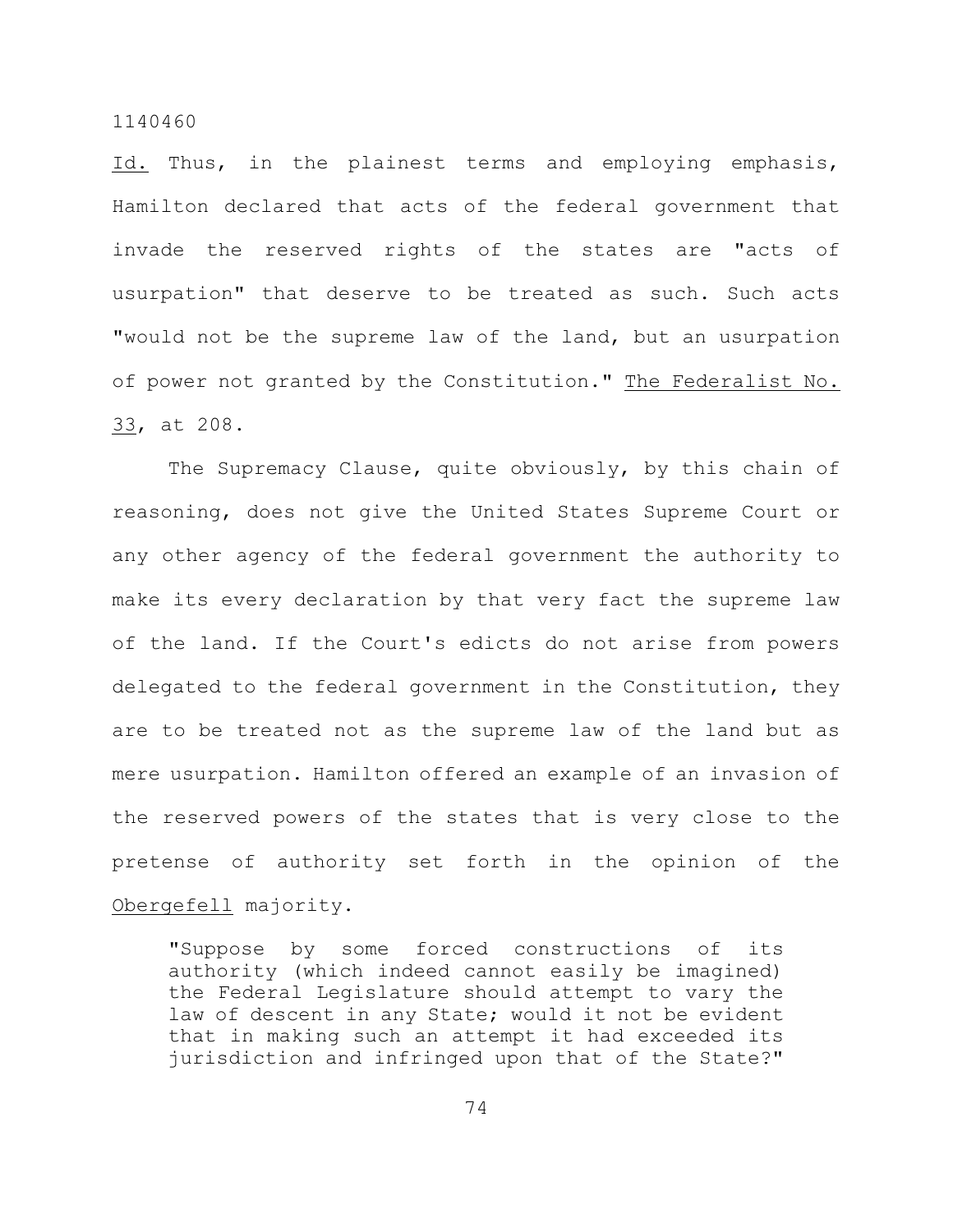The Federalist No. 33, at 206. The laws of inheritance are inseparable from those laws that define the family and in particular the marital relationship. Writing in 1788, over two centuries before Obergefell, Hamilton understandably could not easily imagine the "forced constructions" of federal authority in that case that altered the very definition of marriage. But his example from the law of descent, intended to illustrate an absurdity, makes it clear that Obergefell is an act of usurpation that "will deserve to be treated as such."

Nevertheless, so as not to be misunderstood, I emphasize that judges are ordinarily obligated to regard the opinions of the high court as valid precedent that should be followed. Blackstone eloquently stated the general rule that judges are to follow precedent:

"For it is an established rule to abide by former precedents, where the same points come again in litigation: as well to keep the scale of justice even and steady, and not liable to waver with every new judge's opinion; as also because the law in that case being solemnly declared and determined, what before was uncertain, and perhaps indifferent, has now become a permanent rule, which it is not in the breast of any subsequent judge to alter or vary from, according to his private sentiments: he being sworn to determine not according to his own private judgments, but according to the known laws and customs of the land; not delegated to pronounce a new law, but to maintain and expound the old one."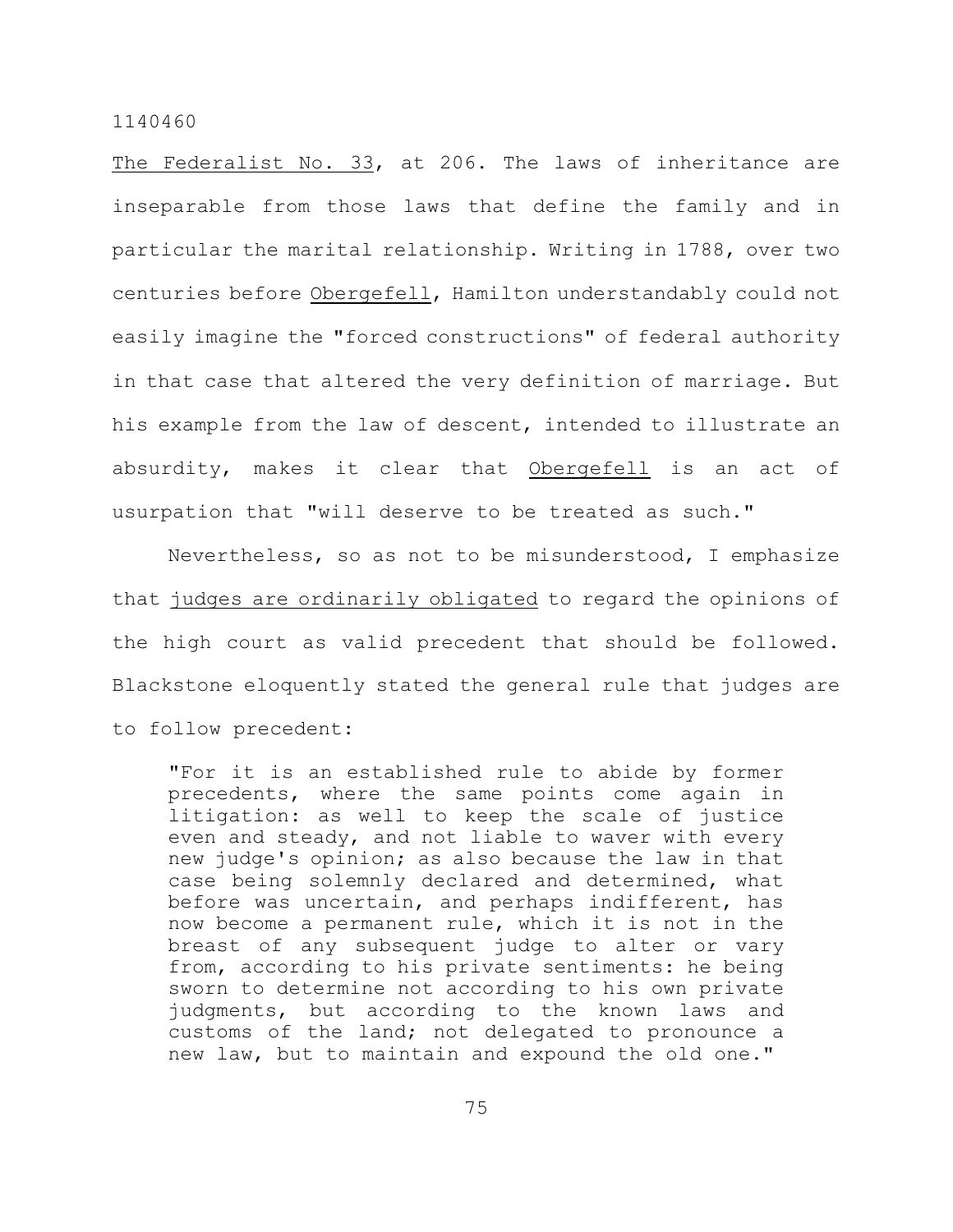1 Commentaries \*69. But he also stated a vital exception to that rule.

"Yet this rule admits of exception, where the former determination is most evidently contrary to reason; much more if it be contrary to the divine law. But even in such cases the subsequent judges do not pretend to make a new law, but to vindicate the old one from misrepresentation. For if it be found that the former decision is manifestly absurd or unjust, it is declared, not that such a sentence was bad law, but that it was not law ...."

Id. \*69-70 (some emphasis added). Thus, if precedents are "manifestly absurd or unjust," "contrary to reason," or "contrary to the divine law," they are not to be followed.

Applying Blackstone's analysis, which is compatible with that of Hamilton, one must conclude that the Obergefell opinion is manifestly absurd and unjust, as demonstrated convincingly by the four dissenting Justices in Obergefell and the writings of two Justices of the Louisiana Supreme Court in Costanza. Basing its opinion upon a supposed fundamental right that has no history or tradition in our country,  $21$  the opinion of the Obergefell majority is "contrary to reason" as well as "contrary to the divine law." See Murphy v. Ramsey, 114 U.S.

<sup>&</sup>lt;sup>21</sup>See <u>Windsor v. United States</u>, 699 F.3d 169, 188 (2d Cir. 2012), aff'd, 570 U.S. , 133 S. Ct. 2675 (2013) (noting that "same-sex marriage is unknown to history and tradition").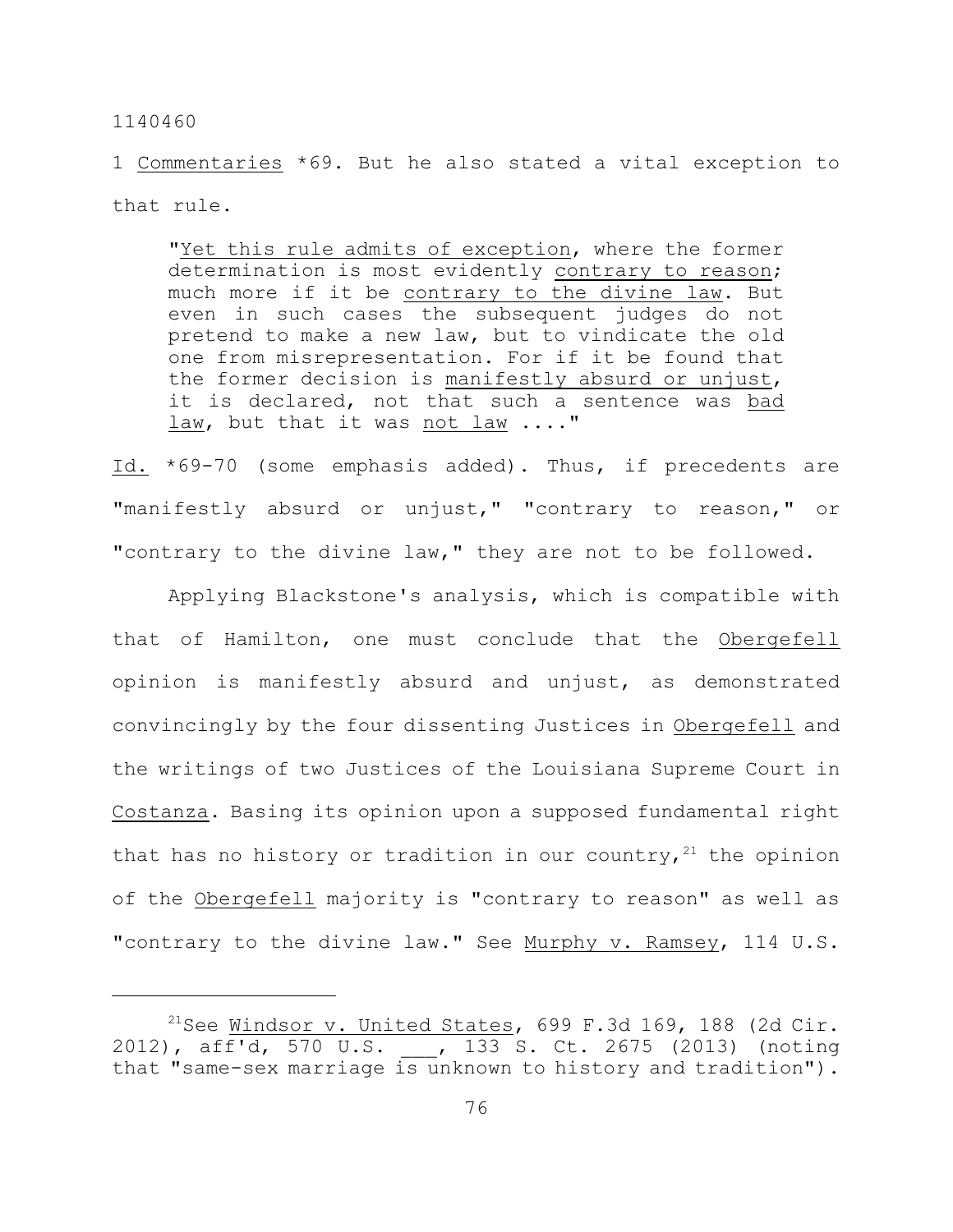at 45 (defining "the idea of the family, as consisting in and springing from the union for life of one man and one woman in the holy estate of matrimony" (emphasis added)); Smith v. Smith, 141 Ala. 590, 592, 37 So. 638, 638 (1904) (describing marriage as a "sacred relation"); Goodrich v. Goodrich, 44 Ala. 670, 675 (1870) (quoting a treatise for the proposition that "'"[t]he relation of marriage is founded on the will of God, and the nature of man"'" (quoted in API, So. 3d at )).<sup>22</sup> The <u>Obergefell</u> opinion, being manifestly absurd and unjust and contrary to reason and divine law, is not entitled to precedential value.

# B. The Military Analogy: The Duty to Disregard Illegal Orders

I took my first oath to support the Constitution of the United States in 1965 at the United States Military Academy on the banks of the Hudson River at West Point, New York. On this very site General George Washington defended the northwest territory against British invasion during the Revolutionary War. I repeated that oath many times during my military

 $22$ "Therefore shall a man leave his father and his mother, and shall cleave unto his wife: and they shall be one flesh." Genesis 2:24. "Marriage is honourable in all, and the bed undefiled: but whoremongers and adulterers God will judge." Hebrews 13:4.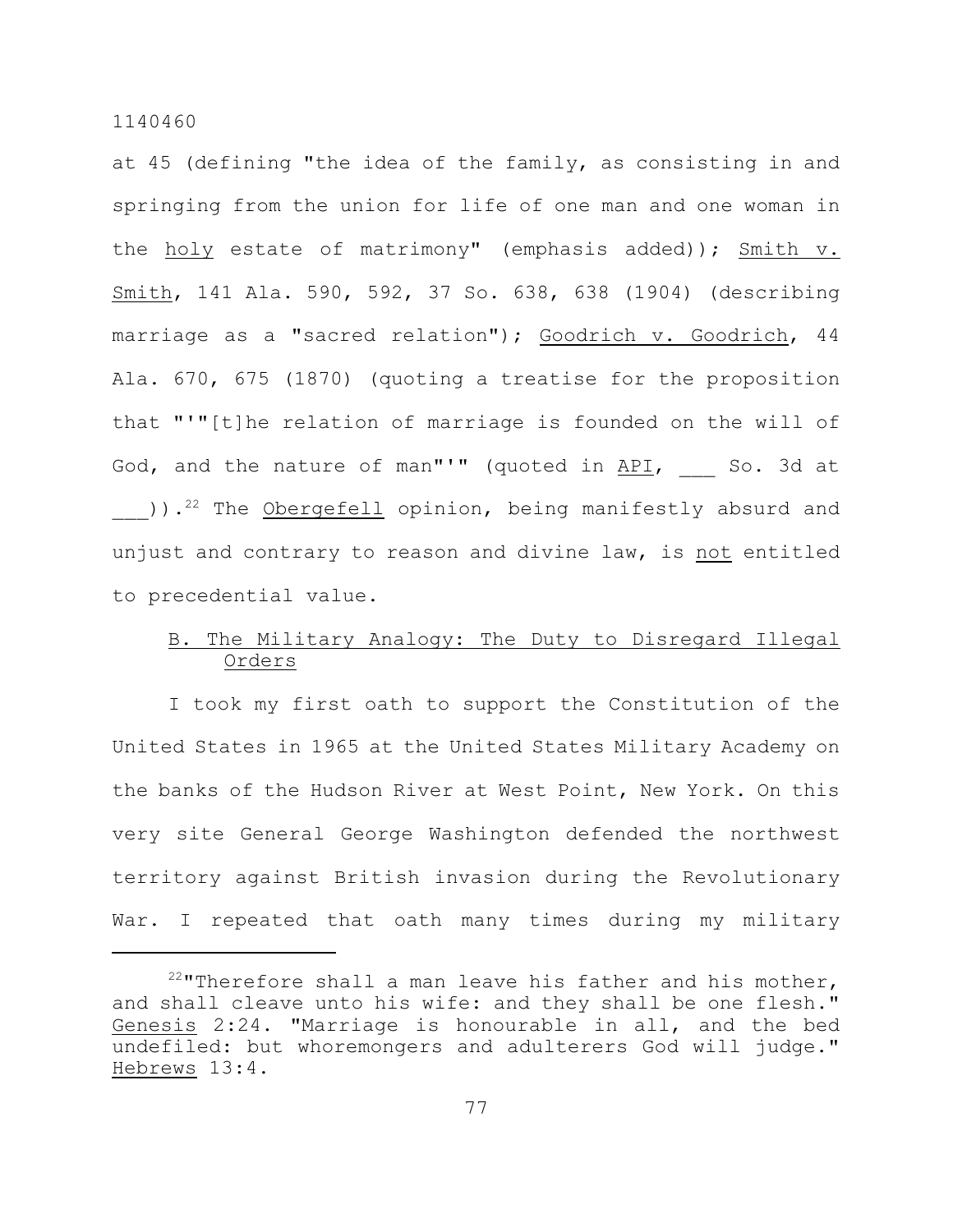service in Western Europe, Vietnam, and locations in the continental United States. Following my military service and upon graduation from the University of Alabama School of Law, I again took an oath to "uphold and support" the United States Constitution. As a private practitioner, deputy district attorney, circuit judge, and Chief Justice of the Alabama Supreme Court on two separate occasions, I took that oath and have administered it to other Judges, Justices, Governors, and State and local officials. In both civilian and military life the oath of loyalty to the Constitution is of paramount importance.

Although the United States military depends for its effectiveness on obedience to the chain of command, the principle that a subordinate has a duty to resist illegal orders is also well established. The duty to obey the orders of a superior is absolute "unless the accused knew the orders to be unlawful or a person of ordinary sense and understanding would have known the orders to be unlawful." United States Manual for Courts-Martial, Part II Rules for Courts-Martial, Chapter IX, Rule 916(d) ("Obedience to orders"). The oath I took as a cadet at the United States Military Academy at West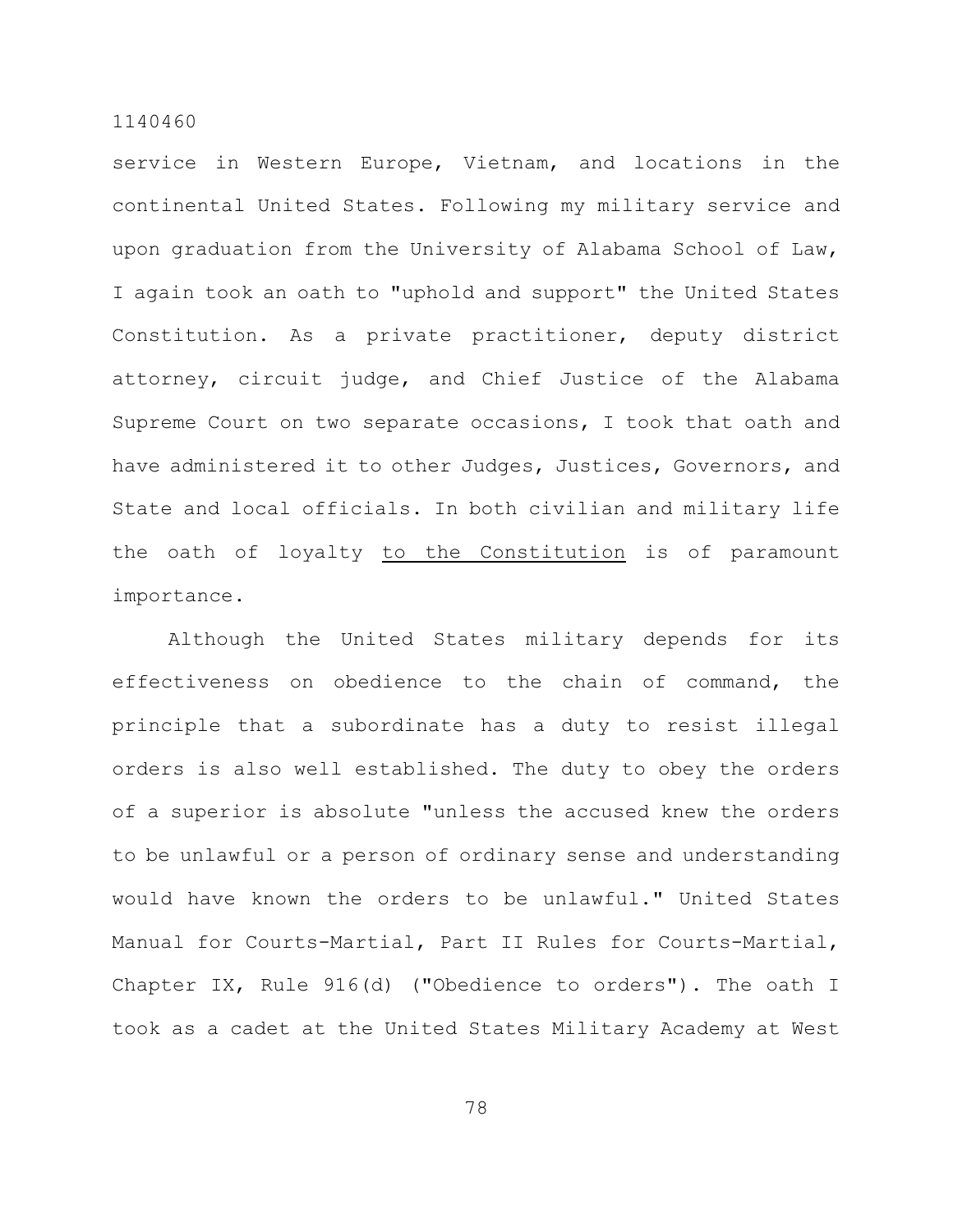Point stated, in part, "that I will at all times obey the legal orders of my superior officers, and the Uniform Code of Military Justice." 57 Bugle Notes, at 5 (1965) (emphasis added). Later, as a company commander in Vietnam, I knew the importance of following orders. The success or failure of a mission and the lives of others depended on strict adherence to the chain of command. The principle of obedience to superior orders is also crucial to the proper functioning of a court system. Nevertheless, the principle of obedience to superior officers is based on the premise that the order given is a lawful one.

At his court-martial, Lt. William Calley, a unit commander at My Lai in Vietnam who was convicted of killing 22 innocent civilians, defended himself by claiming that he was following the orders of his superior, Captain Ernest Medina. The military tribunal that considered Lt. Calley's appeal rejected his superior-order defense on the ground that the order he claimed to be following was clearly unlawful. Even if Lt. Calley had acted in obedience to orders, "he would nevertheless not automatically be entitled to acquittal. Not every order is exonerating". United States v. Calley, 46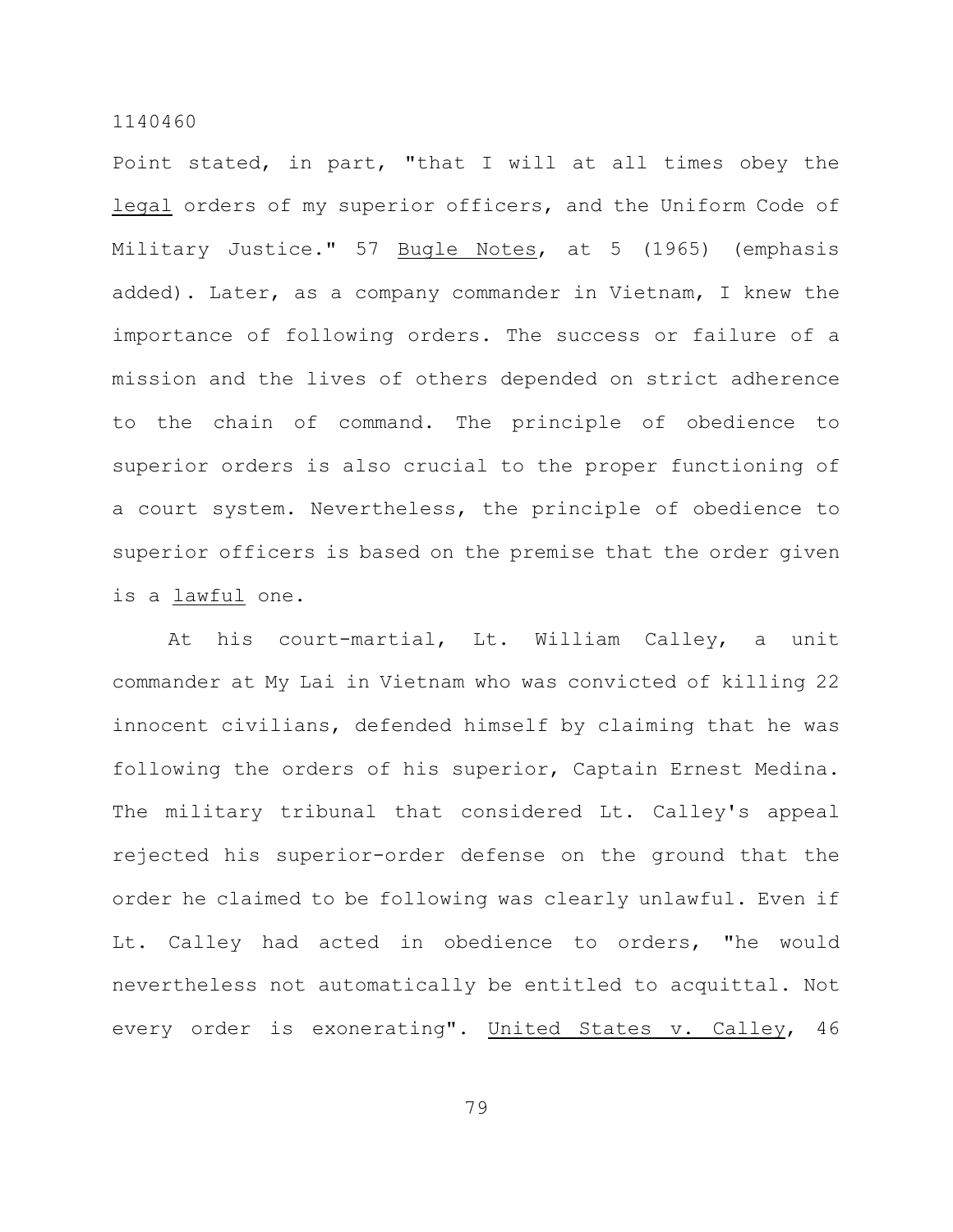C.M.R. 1131, 1183 (1973). "Military effectiveness depends upon obedience to orders. On the other hand the obedience of a soldier is not the obedience of an automaton. A soldier is a reasoning agent, obliged to respond, not as a machine, but as a person." United States v. Calley, 48 C.M.R. 19, 26 (1973) (emphasis added).

> "'[T]he only exceptions recognized to the rule of obedience are cases of orders so manifestly beyond the legal power or discretion of the commander as to admit of no rational doubt of their unlawfulness ....

> "'Except in such instances of palpable illegality, which must be of rare occurrence, the inferior should presume that the order was lawful and authorized and obey it accordingly ....'"

Calley, 48 C.M.R. at 28 (quoting William Winthrop, Military Law and Precedents 296-97 (2d ed. 1920 Reprint) (emphasis added)).

The same principle, engraved on a plaque at Constitution Corner at West Point, states: "Our American Code of Military Obedience requires that, should orders and the law ever conflict, our officers must obey the law. Many other nations have adopted our principle of loyalty to the basic law." Lt. Calley's conviction confirmed that the basic law remained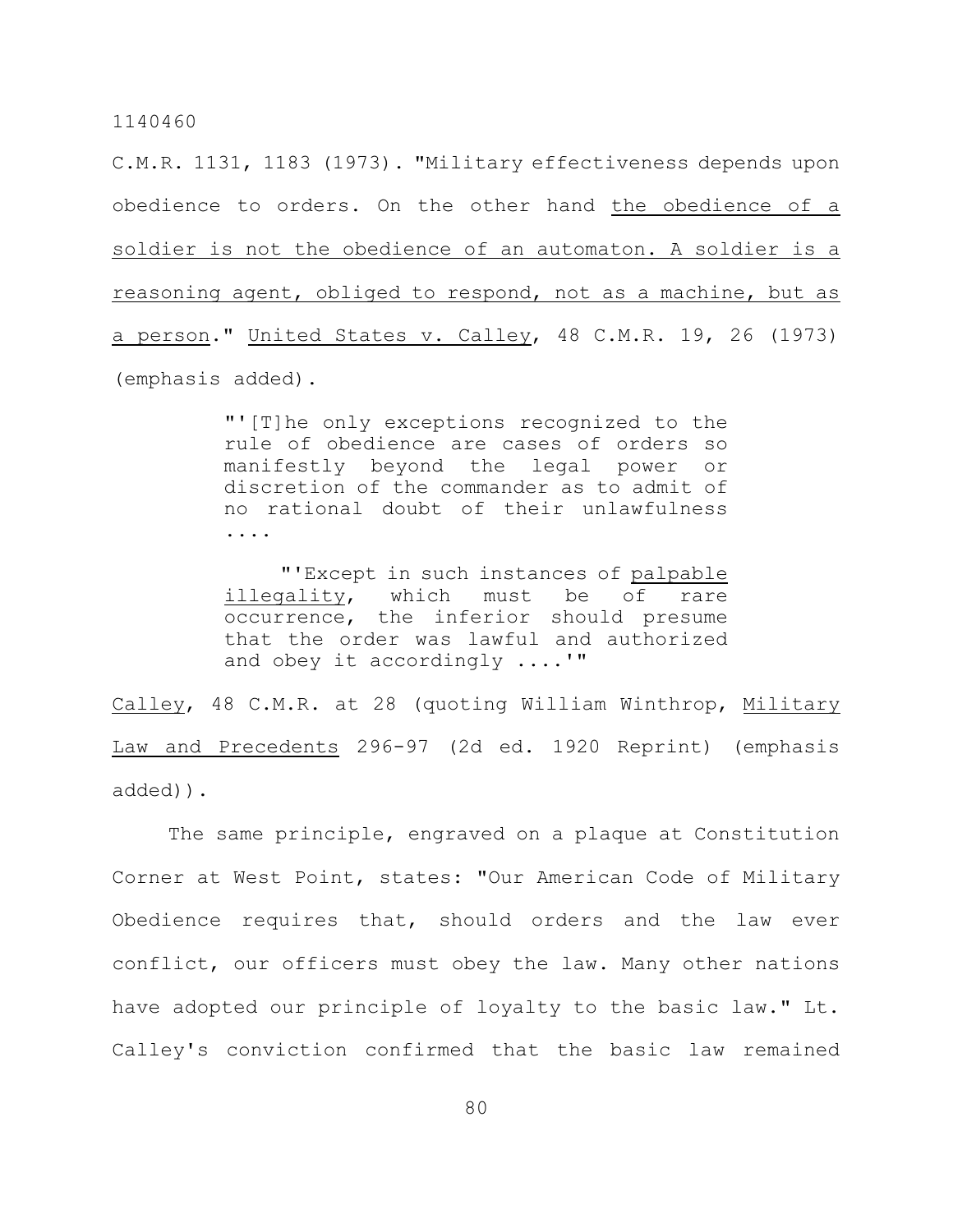intact. The same plaque in Constitution Corner reiterates this point even more emphatically: "The United States boldly broke with the ancient military custom of swearing loyalty to a leader. Article VI required that American Officers thereafter swear loyalty to our basic law, the Constitution."

Over 150 years ago, Justice Abram Smith of the Wisconsin Supreme Court, addressing the Fugitive Slave Act, 9 Stat. 462, expressed the same sentiment. Acknowledging his oath of loyalty under Article VI to uphold the Constitution, Justice Smith stated that "the duty of the [states] to watch closely and resist firmly every encroachment of the [federal government] becomes every day more and more imperative, and the official oath of the functionaries of the states becomes more and more significant." In re Booth, 3 Wis. 1, 24 (Smith, J.). Justice Smith recognized that state judges have a duty to resist unconstitutional federal usurpations of power:

"But believing as I do, that every state officer who is required to take an oath to support the Constitution of the United States as well as of his own state, was designedly placed by the federal constitution itself as a sentinel to guard the outposts as well as the citadel of the great principles and rights which it was intended to declare, secure and perpetuate, I cannot shrink from the discharge of the duty now devolved upon me. I know well its consequences, and appreciate fully the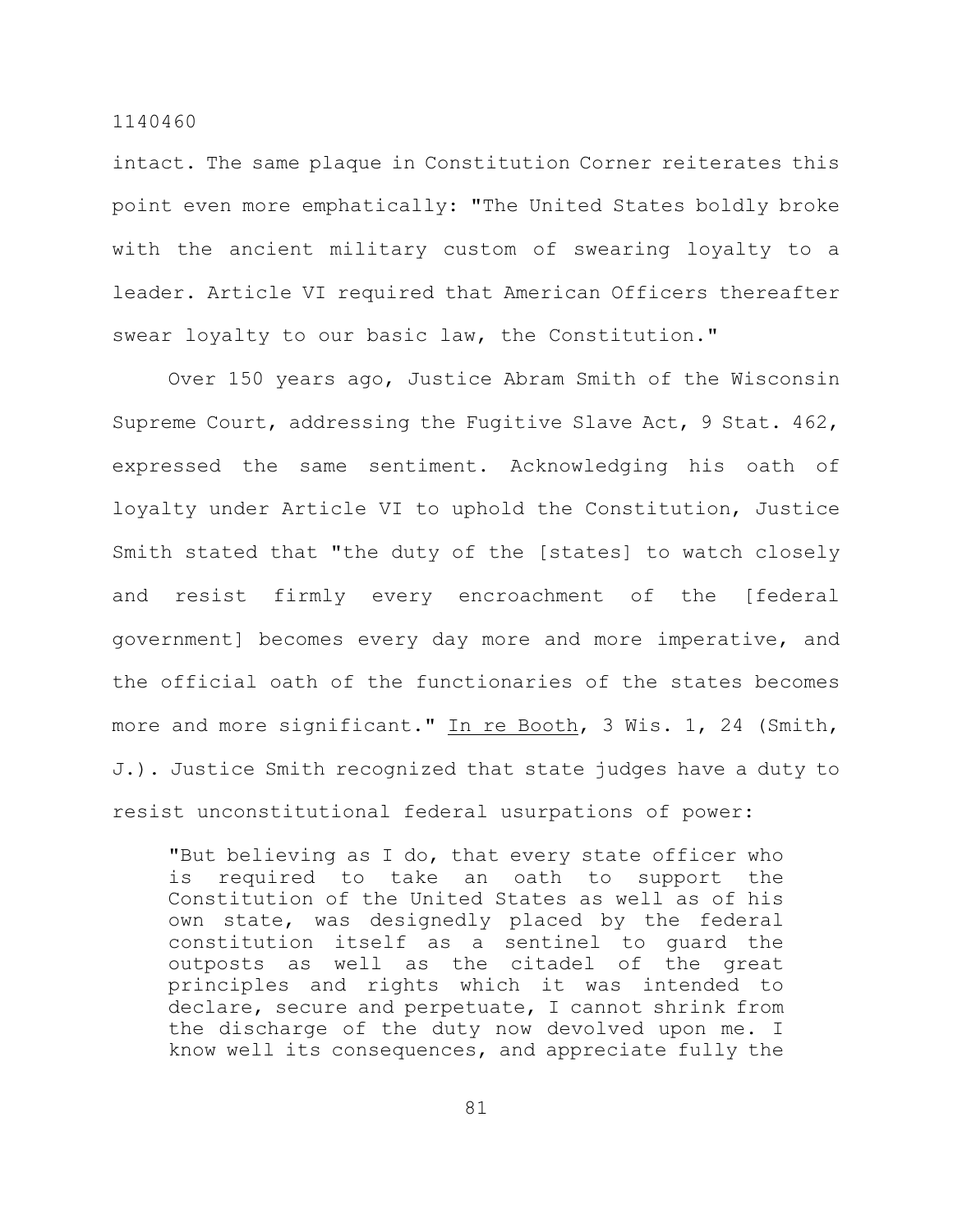criticism to which I may be subjected. But I believe most sincerely and solemnly that the last hope of free, representative and responsible government rests upon the state sovereignties and fidelity of state officers to their double allegiance, to the state and federal government; and so believing, I cannot hesitate in performing a clear, an indispensable duty."

In re Booth, 3 Wis. at 22-23. President Andrew Jackson made the same point: "Each public officer who takes an oath to support the Constitution swears that he will support it as he understands it, and not as it is understood by others." "Veto Message, July 10, 1832," 3 A Compilation of the Messages & Papers of the Presidents 1145 (James D. Richardson ed., 1897).

If, as an individual who is sworn to uphold and support the United States Constitution, I were to place a court opinion that manifestly and palpably violates the United States Constitution above my loyalty to that Constitution, I would betray my oath and blatantly disregard the Constitution I am sworn to uphold. Acquiescence on my part to acts of "palpable illegality" would be an admission that we are governed by the rule of man and not by the rule of law. Simply put, the Justices of the Supreme Court, like every American soldier, are under the Constitution, not above it. James Madison warned that "the judicial department, also, may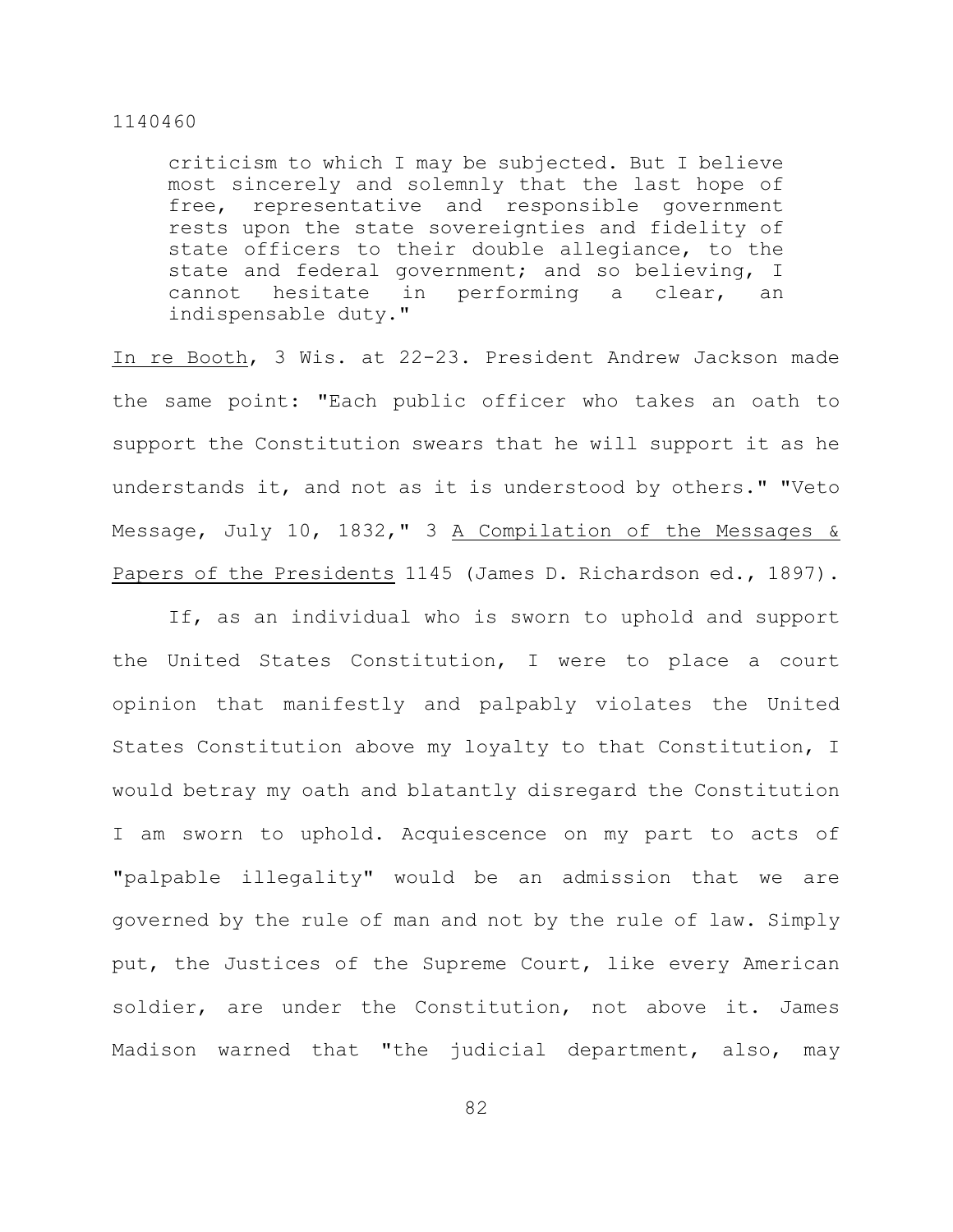exercise or sanction dangerous powers beyond the grant of the Constitution." Madison's Report on the Virginia Resolutions, in 4 Debates in the Several State Conventions on the Adoption of the Federal Constitution 549 (Jonathan Elliot ed., 1836) (hereinafter "Elliot's Debates"). As Chief Justice John Marshall explained in Marbury v. Madison, 5 U.S. (1 Cranch) 137, 179-80 (1803): "[T]he framers of the constitution contemplated that instrument, as a rule for the government of courts, as well as of the legislature. Why otherwise does it direct the judges to take an oath to support it?" One scholar plainly states: "The courts are constitutional agents, and as such occupy an inferior position to the Constitution itself." Edward J. Erler, Sowing the Wind: Judicial Oligarchy and the Legacy of Brown v. Board of Education, 8 Harv. J.L. & Pub. Pol'y 399, 408 (1985).

In the Dred Scott case, "the Court invalidated the Missouri Compromise on the ground that legislation restricting the institution of slavery violated the implied right of slaveholders." Obergefell, 576 U.S. at , 135 S. Ct. at 2616 (Roberts, C.J., dissenting) (citing Dred Scott v. Sandford, 60 U.S. (19 How.) 393 (1857)). The Court's holding that blacks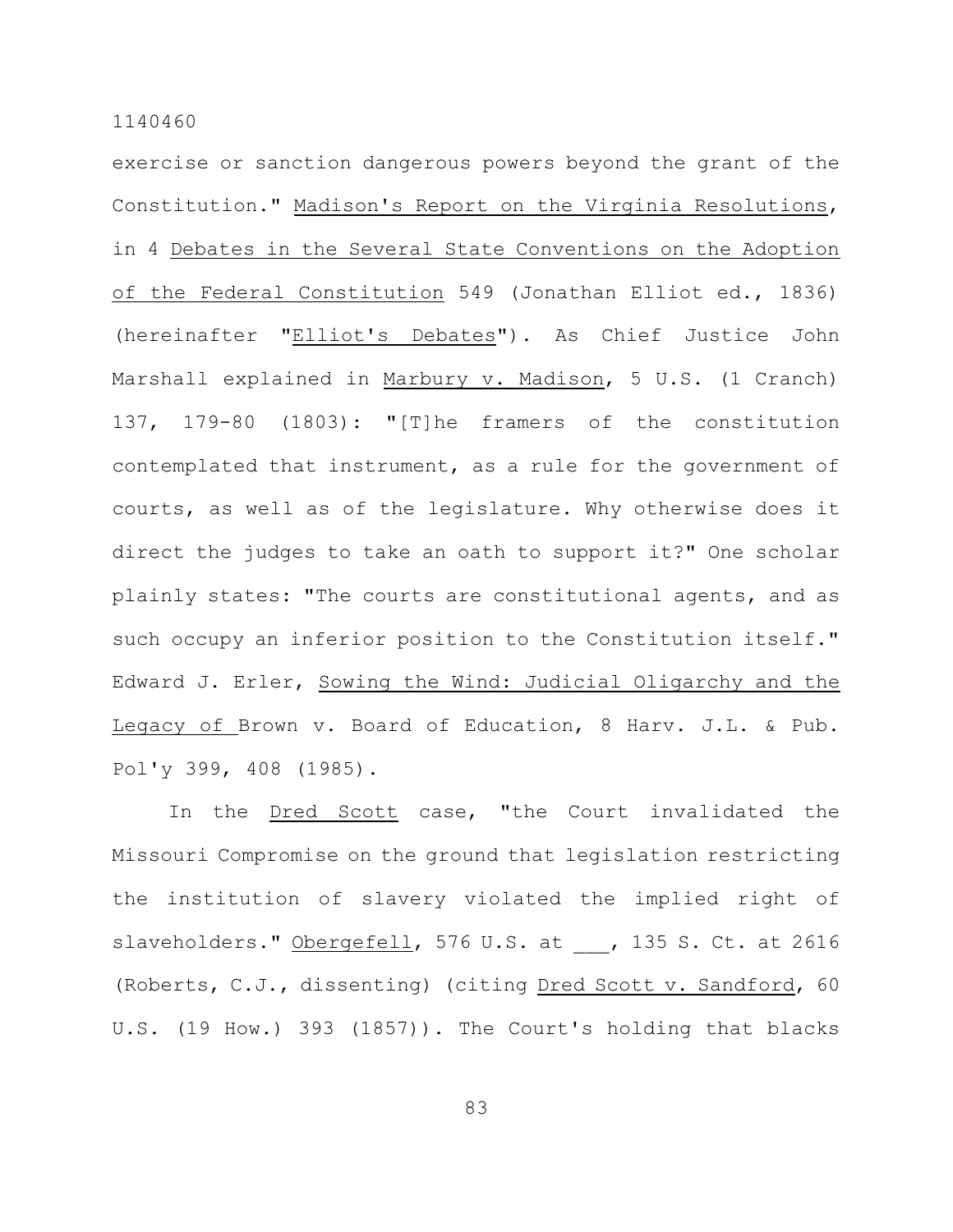could not be American citizens certainly was absurd and unjust, but no less so than the holding in Obergefell that "marriage" can now be defined as the union of two persons of the same gender.

# C. Abraham Lincoln and the Limits of Judicial Power

In his First Inaugural Address, President Abraham Lincoln stated that the "evil effect" of an erroneous Supreme Court decision is bearable because the effects are limited to that one case:

"I do not forget the position assumed by some that constitutional questions are to be decided by the Supreme Court, nor do I deny that such decisions must be binding in any case upon the parties to a suit as to the object of that suit, while they are also entitled to very high respect and consideration in all parallel cases by all other departments of the Government. And while it is obviously possible that such decision may be erroneous in any given case, still the evil effect following it, being limited to that particular case, with the chance that it may be overruled and never become a precedent for other cases, can better be borne than could the evils of a different practice."

Letters and Addresses of Abraham Lincoln 195-96 (H.W. Bell ed., 1903) (emphasis added). The idea that Supreme Court decisions instantly become the "law of the land," however, he considered to be not only erroneous, but also dangerous to free government: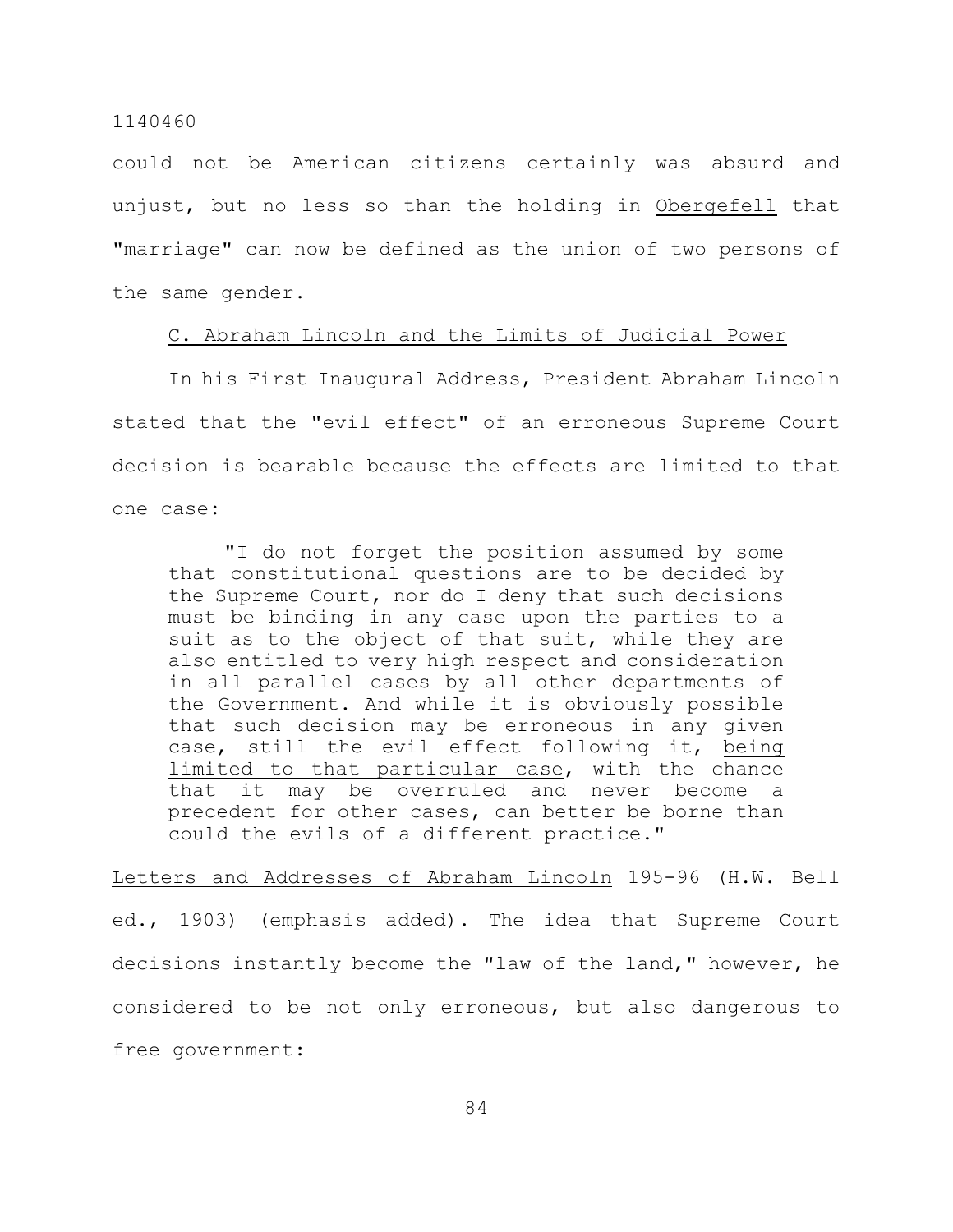"At the same time, the candid citizen must confess that if the policy of the Government upon vital questions affecting the whole people is to be irrevocably fixed by decisions of the Supreme Court, the instant they are made in ordinary litigation between parties in personal actions the people will have ceased to be their own rulers, having to that extent practically resigned their Government into the hands of that eminent tribunal."

Id. at 196 (emphasis added).

Unless, as Lincoln taught, the "evil effect" of Obergefell is limited to the parties in that case, the people "have ceased to be their own rulers," having surrendered their government into the hands of a majority on the United States Supreme Court. As Justice Scalia states: "Today's decree says that my Ruler, and the Ruler of 320 million Americans coast-to-coast, is a majority of the nine lawyers on the Supreme Court." 576 U.S. at , 135 S. Ct. at 2627. Justice Ruth Bader Ginsburg, one of that majority, was quoted in a subsequent interview as candidly admitting that the Supreme Court in Obergefell intended to make or "establish" the law. The report of the interview quotes her as stating: "The law that the Supreme Court establishes is the law that [judges, lawyers, and the public] must live by ...." Samantha Lachman & Ashley Alman, Ruth Bader Ginsburg Reflects on a Polarizing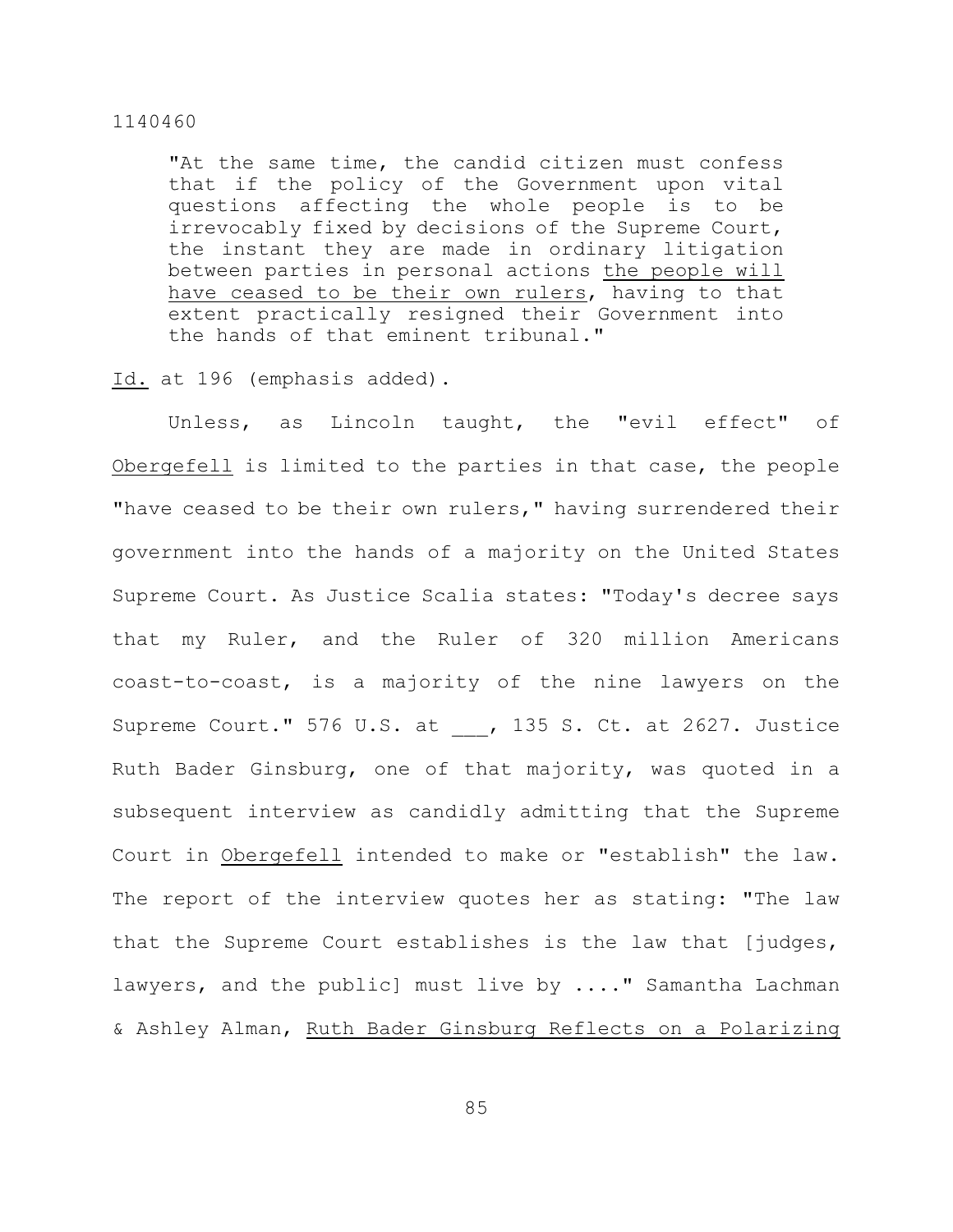Term One Month Out, HuffingtonPost.com (July 29, 2015).<sup>23</sup> But, as stated above, the Supreme Court does not make law. That power belongs to legislatures or to the formal processes for enacting and amending constitutions.

Indeed, the Supreme Court in recent history has emphasized Lincoln's observation that judicial power is the power to decide particular cases, not to make general law. As envisioned by the Constitution, "[t]he Judiciary would be, 'from the nature of its functions, ... the [department] least dangerous to the political rights of the constitution' ... because the binding effect of its acts was limited to particular cases and controversies." Plaut v. Spendthrift Farm, Inc., 514 U.S. 211, 223 (1995) (emphasis added) (quoting The Federalist No. 78, at 522). Indeed, Hamilton considered the judiciary to be the "least dangerous" branch and the damage caused by judicial overreaching to be inherently limited precisely because the impact of its decisions was confined to the case before it. "Thus, 'though individual oppression may now and then proceed from the courts of

<sup>23</sup><http://www.huffingtonpost.com/entry/ruth-bader->ginsburg -tk 55b97c68e4b0b8499b18536b. (On the date this special writing was released, this information could be found at the preceding Web address.)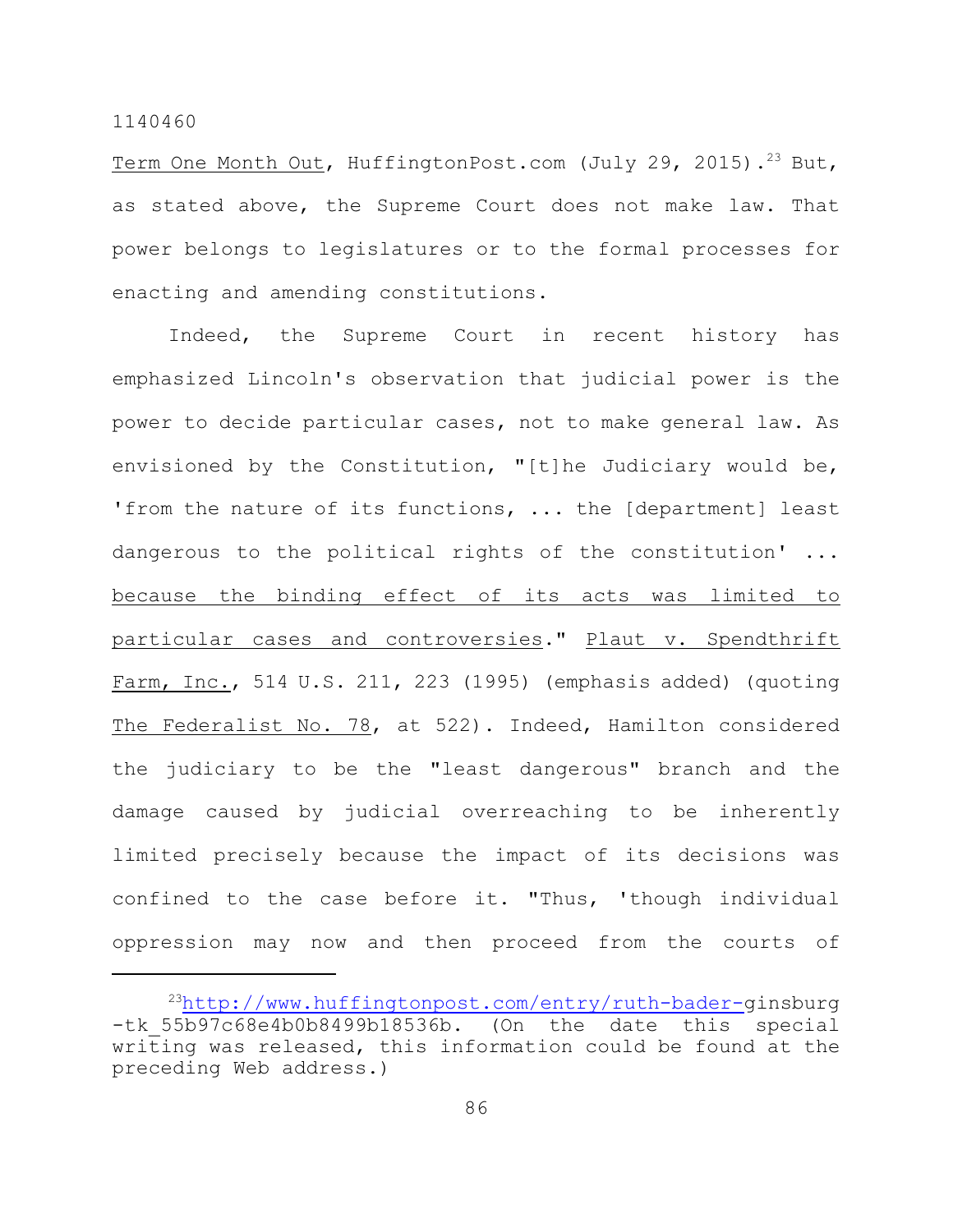justice, the general liberty of the people can never be endangered from that quarter: ... so long as the judiciary remains truly distinct from both the legislative and executive.'" Plaut, 514 U.S. at 223 (quoting The Federalist No. 78, at 523). The presumption of the Obergefell majority to legislate for the entire nation on a "vital question" by making a decision in a particular case is exactly the assumption of legislative power that Hamilton warned would endanger "the general liberty of the people" and Lincoln identified with the demise of self-government.

# D. The Fallacy of Judicial Supremacy

The general principle of blind adherence to United States Supreme Court opinions as "the law of the land" is a dangerous fallacy that is inconsistent with the United States Constitution.<sup>24</sup> Labeling such opinions as "the rule of law"

 $24$ Justice Shaw's concurrence reflects his errant judicial philosophy of blind adherence to an unlawful, illegitimate, and unconstitutional decision of the United States Supreme Court. Because Justice Shaw was the only Justice in this case who declined to affirm the validity of the Sanctity of Marriage Amendment and the Alabama Marriage Protection Act before the United States Supreme Court decision in Obergefell, and thereafter recommended to this Court that it take no further official action in this case, even after this Court requested further briefing from the parties, he is understandably upset that this Court now proceeds to act.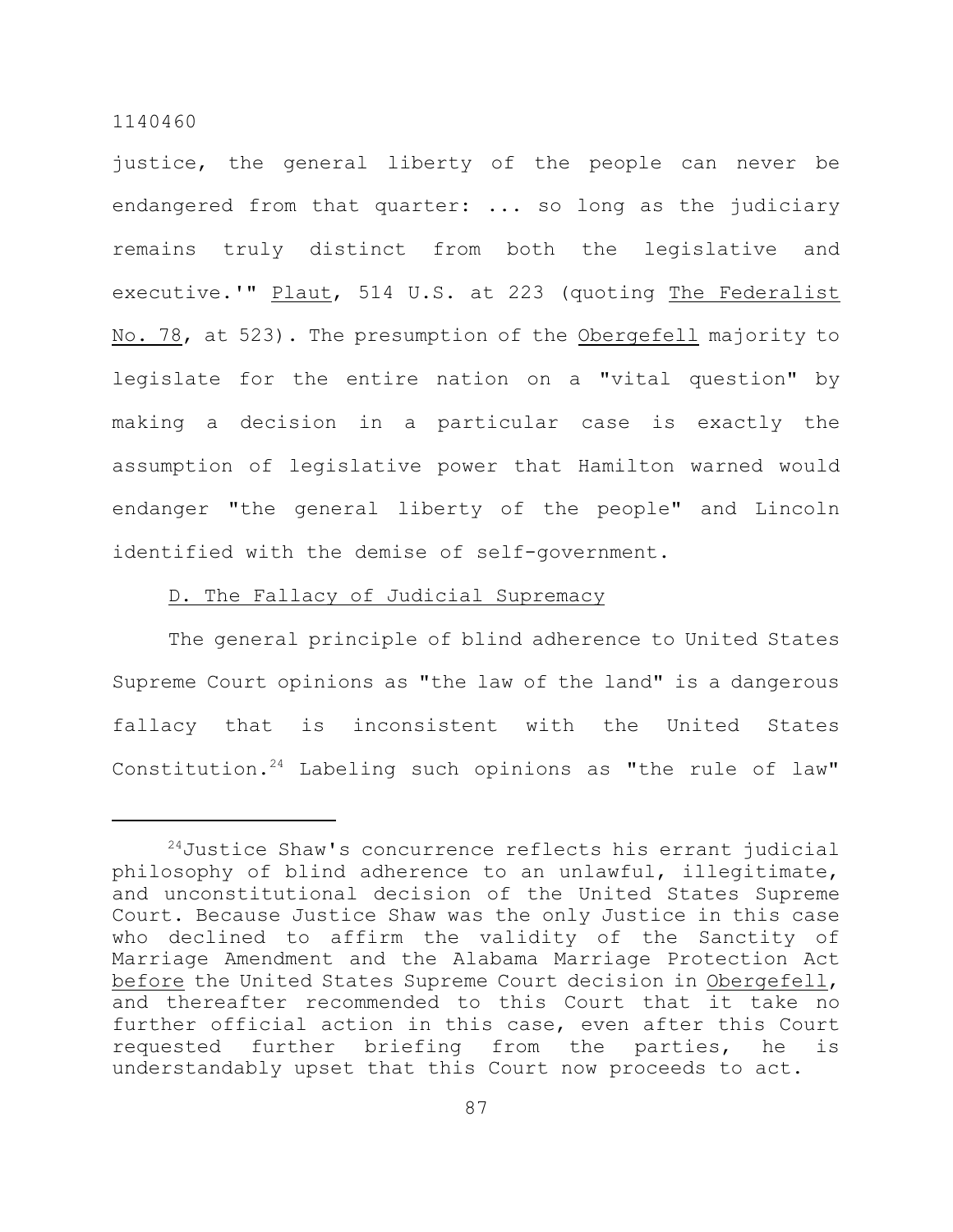confuses the law itself -- the Constitution -- with an opinion that purports to interpret that document.

Article VI, by its plain terms, binds "the judges in every state" to obedience to the Constitution itself, not to unconstitutional and illegitimate opinions of the United States Supreme Court. Just as the little boy in Hans Christian Andersen's tale pointed out that the Emperor, contrary to the assertions of his courtiers, was actually stark naked,  $25$  so also the "judges in every state" are entitled to examine Supreme Court opinions to see if they are clothed in the majesty of the law of the Constitution itself rather than in naked propositions of men with no cognizable covering from that document. As one political scientist observed: "[N]o fiction, however noble, can forever cloak a philosopher king with moral respectability. Soon or late, it seems, his nakedness appears; then we must begin again the struggle for law -- for government by something more suitable than the will of those who for the moment hold high office." Wallace Mendelson, Sex and the Singular Constitution: What Remains of Roe v. Wade?, 26 PS: Political Science and Politics 206, 208

 $^{25}$ "The Emperor's New Clothes," in The Annotated Hans Christian Andersen 3-16 (Maria Tatar ed., 2008).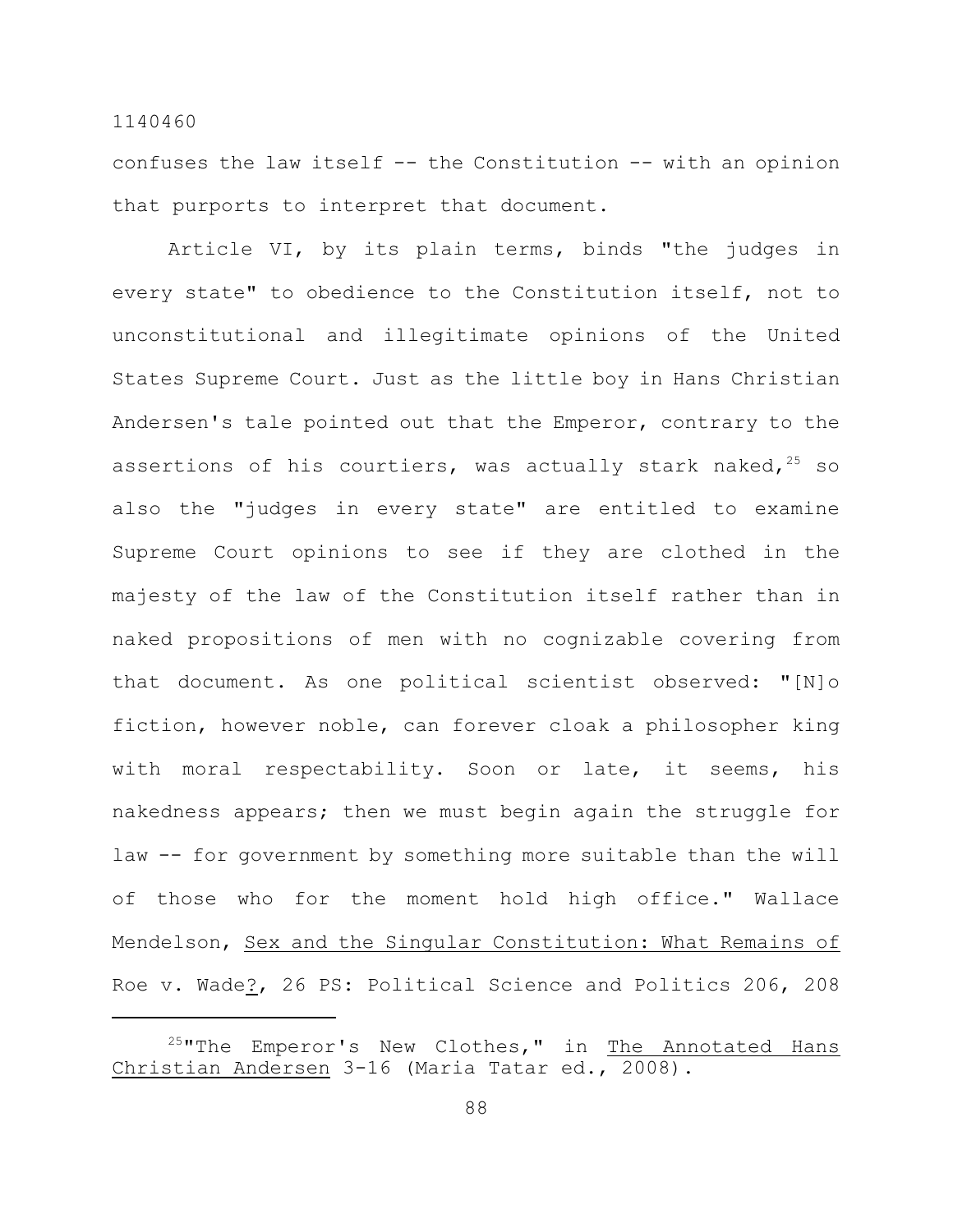(1993).

The proposition that judgments of the United States Supreme Court are to be obeyed unquestioningly by a lower court regardless of their nonadherence to the Constitution, is known as the doctrine of judicial supremacy. A Princeton professor explains: "Judicial supremacy largely consists of the ability of the Supreme Court to erase the distinction between its own opinions interpreting the Constitution and the actual Constitution itself." Keith E. Whittington, Political Foundations of Judicial Supremacy xi (2007). By this alchemy the Court becomes the Constitution, and the actual content of the written charter becomes irrelevant except as literary decoration for its opinions.<sup>26</sup> "The constitutional text itself often plays only a subordinate role [in deciding cases]." Henry Paul Monaghan, Supremacy Clause Textualism, 110 Columbia L. Rev. 731, 793 (2010). This miracle of transforming Court opinions into constitutional substance "supposes a kind of transubstantiation whereby the Court's opinion of the

 $^{26}$ Justice Abe Fortas, for example, according to one of his clerks, viewed legal analysis as a "necessary form of packaging that had to be provided for things he wanted to do." Laura Kalman, Abe Fortas: A Biography 271 (1990). After revising one memorandum, Fortas returned it to his clerk with the brief order: "Decorate it." Id. at 271-72.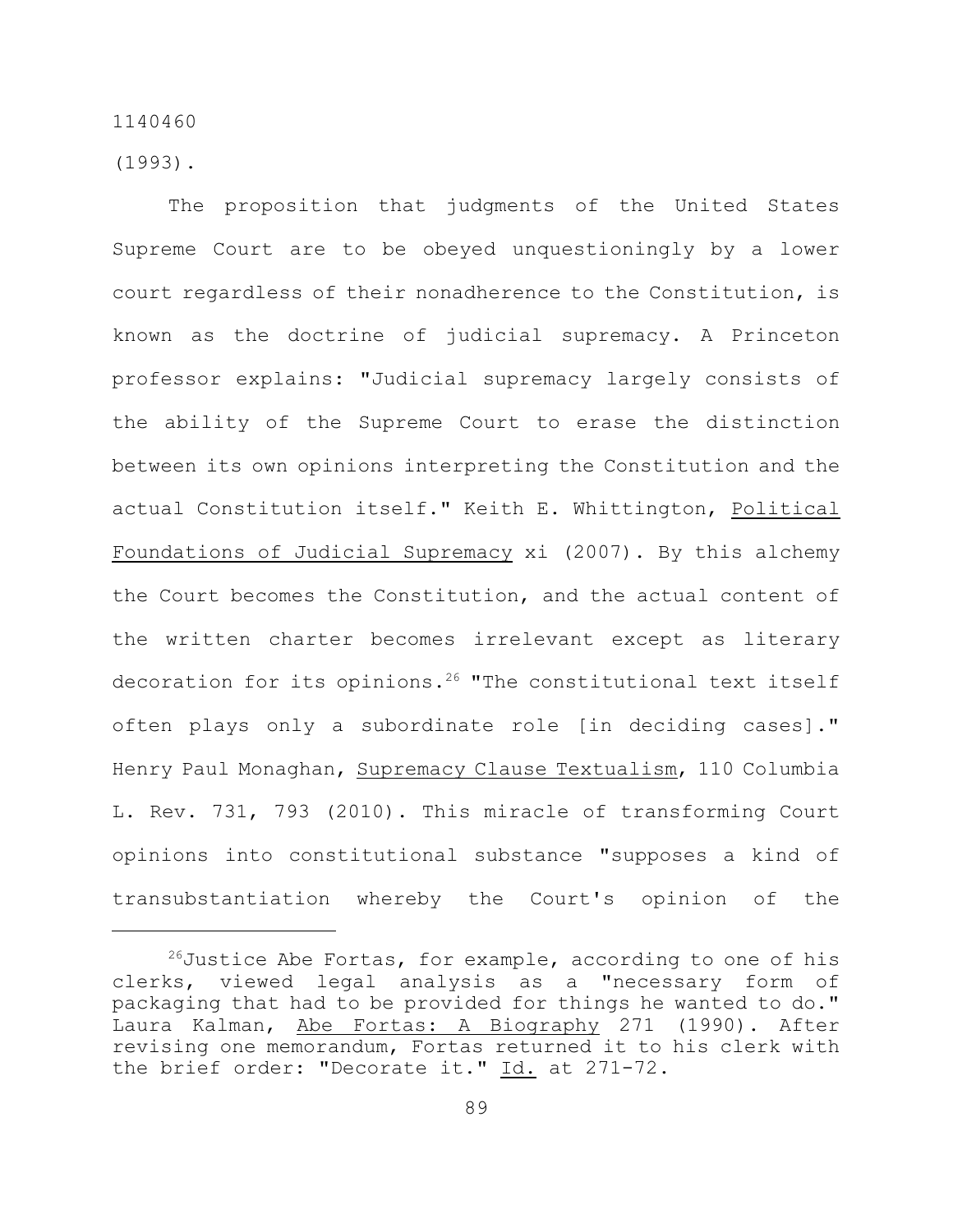Constitution ... becomes the very body and blood of the Constitution." Edward S. Corwin, Court Over Constitution 68 (1938). A political science professor states: "A formal constitutional oath to uphold the Constitution amounts, then, to an oath to follow the Court. This mirrors the subversion of the written Constitution: what began as a written fundamental law visible to all is translated into the ancient equivalent of legal french for the schooled few." George Thomas, The Madisonian Constitution 37 (2008).

Opinions of the Supreme Court that interpret the Constitution are, as Lincoln said, "entitled to very high respect and consideration," but only insofar as they are faithful to that document. In a case like Obergefell, the "evil effects" Lincoln described should be confined to the unfortunate defendants in that case. We must protect the institution of marriage from judicial subversion and maintain loyalty to the principles upon which our nation was founded. Justice Sandra Day O'Connor, the first woman on the United States Supreme Court, stated: "A nation that docilely and unthinkingly approved every Supreme Court decision as infallible and immutable would, I believe, have severely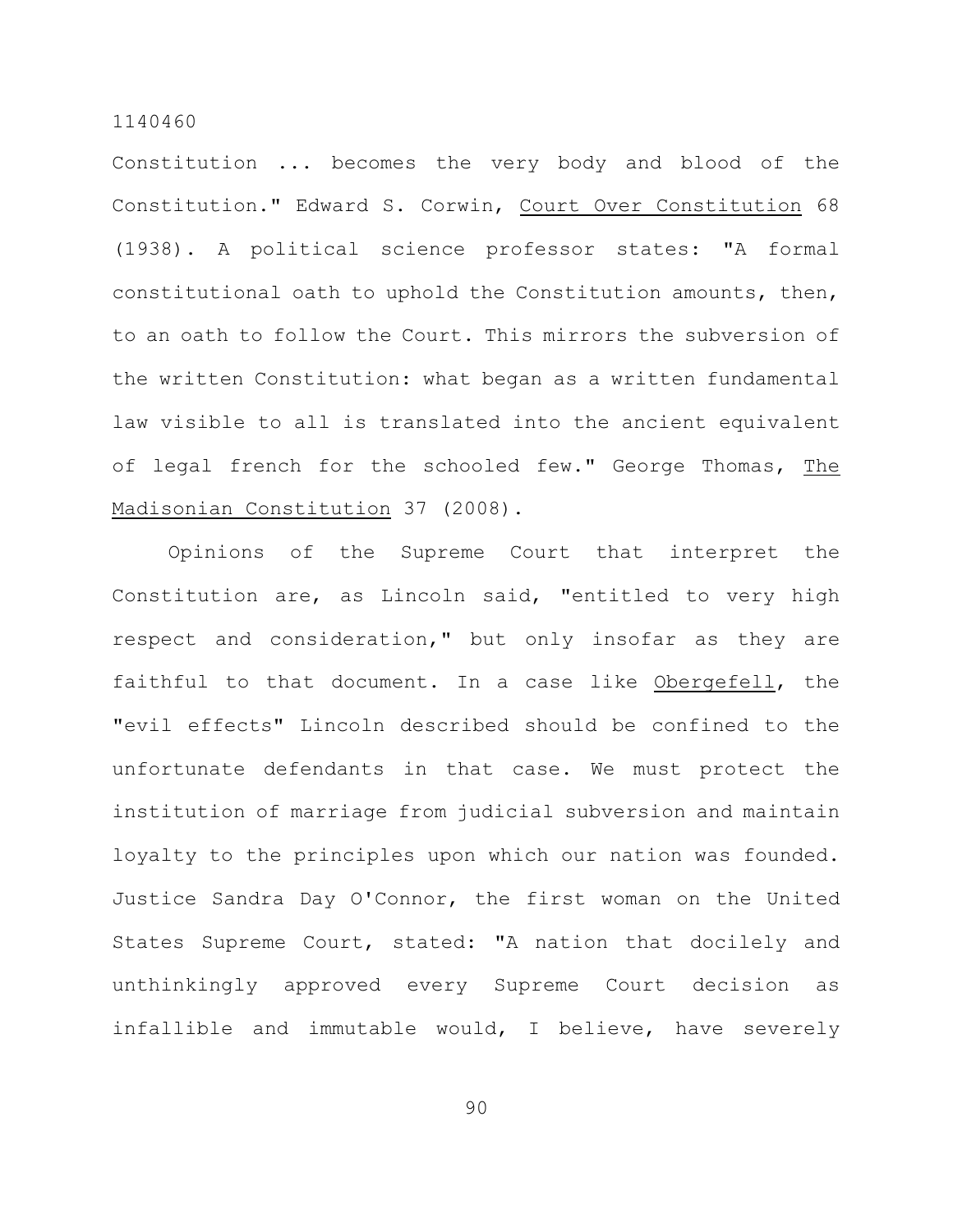disappointed our founders." The Majesty of the Law: Reflections of a Supreme Court Justice 45 (2003).

Finally, we should reject the conversion of our republican form of government into an aristocracy of nine lawyers. Speaking at the North Carolina ratification convention in 1788, James Iredell, soon to be a Supreme Court Justice, explained that the Guarantee Clause<sup>27</sup> was placed in the Constitution so that "no state should have a right to establish an aristocracy or monarchy." 4 Elliot's Debates, at 195. If the Guarantee Clause is offended by a state's abandoning representative government, how much more is it offended by the judicial branch of the national government imposing an aristocratic form of government on every state in the union? The colonists, we should remember, charged King George III with "altering fundamentally the Forms of our Governments." Declaration of Independence para. 2.

# E. Did Obergefell Automatically Abrogate the March 2015 Orders in this Case?

Lincoln taught that an order of the Supreme Court was limited to the parties in the case before the Court; beyond

 $27$ "The United States shall guarantee to every State in this Union a Republican Form of Government ...." U.S. Const., art. IV,  $\Im$  4.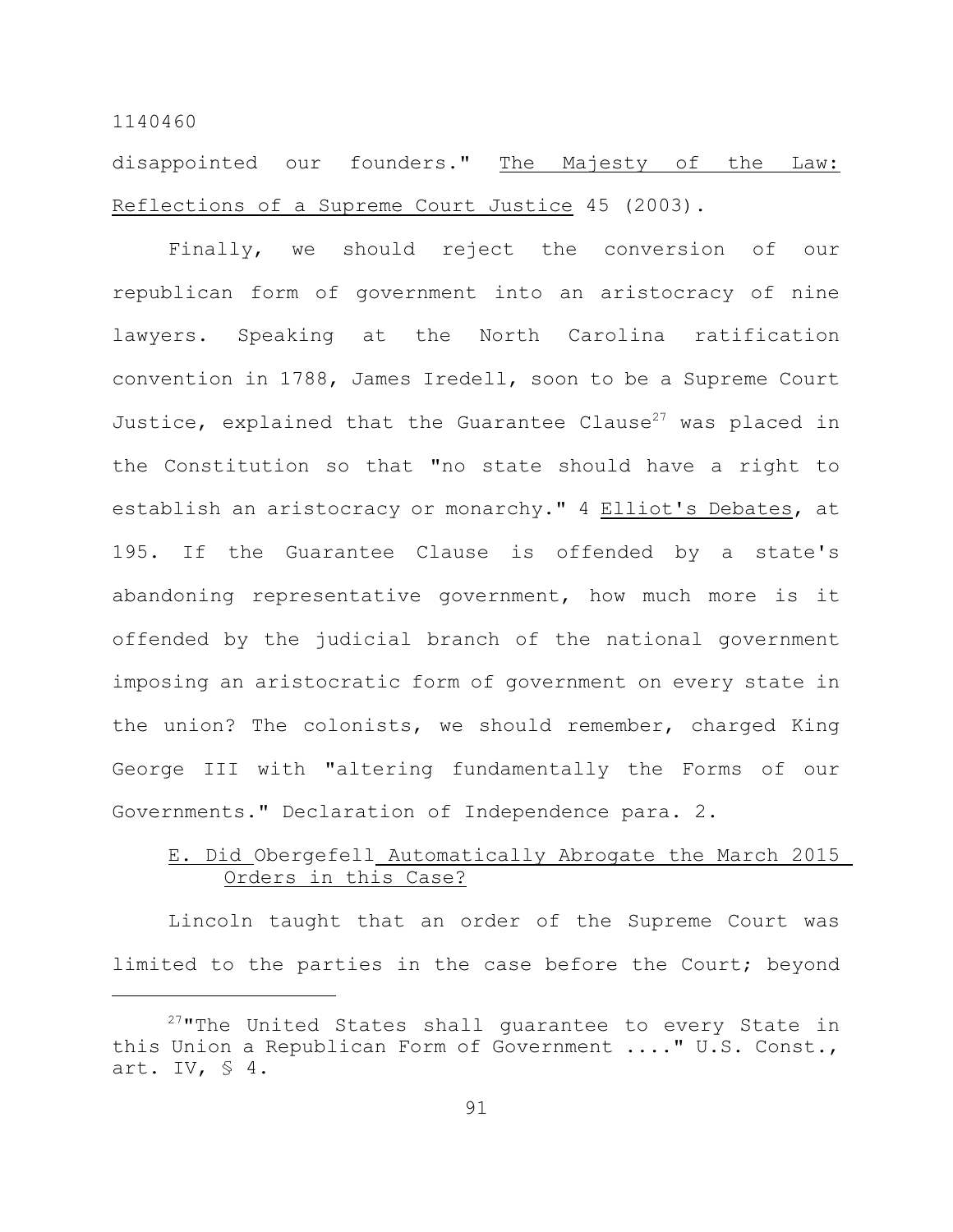that it served merely as precedent. He agreed that Dred Scott as a judicial judgment bound the parties to that case, but cautioned against granting it any broader scope. Likewise, following Lincoln's admonition, the ruling in Obergefell bound only the parties before the Court in that case.<sup>28</sup>

Some contend, however, that Obergefell, by its mere existence, abrogates the March 2015 orders in this case. Those orders, of course, were not the subject of review in Obergefell. On October 20, 2015, a panel of the United States Court of Appeals for the Eleventh Circuit summarily affirmed the order of the United States District Court for the Southern District of Alabama "requiring the issuance of marriage licenses to same-sex couples." Strawser v. State (No. 15- 12508-CC, Oct. 20, 2015) (11th Cir. 2015). "Since the filing

 $28$ Justice Shaw terms my arguments about the scope of federal court decisions "silly" and "nonsensical." So. 3d at . His comments demean the office he holds and diminish the dignity of this Court. He fails to distinguish between the scope of a federal court judgment and the precedential effect of a federal court opinion. The first is binding as to the parties; the latter is only precedent for future cases and is legitimately subject to skepticism if it lacks any basis in the Constitution. The doctrine of judicial supremacy, as propounded by Justice Shaw, would remove all moral responsibility from judges, whose sole duty would be to follow the orders of their superiors. Nuremberg has taught the perniciousness of such a doctrine.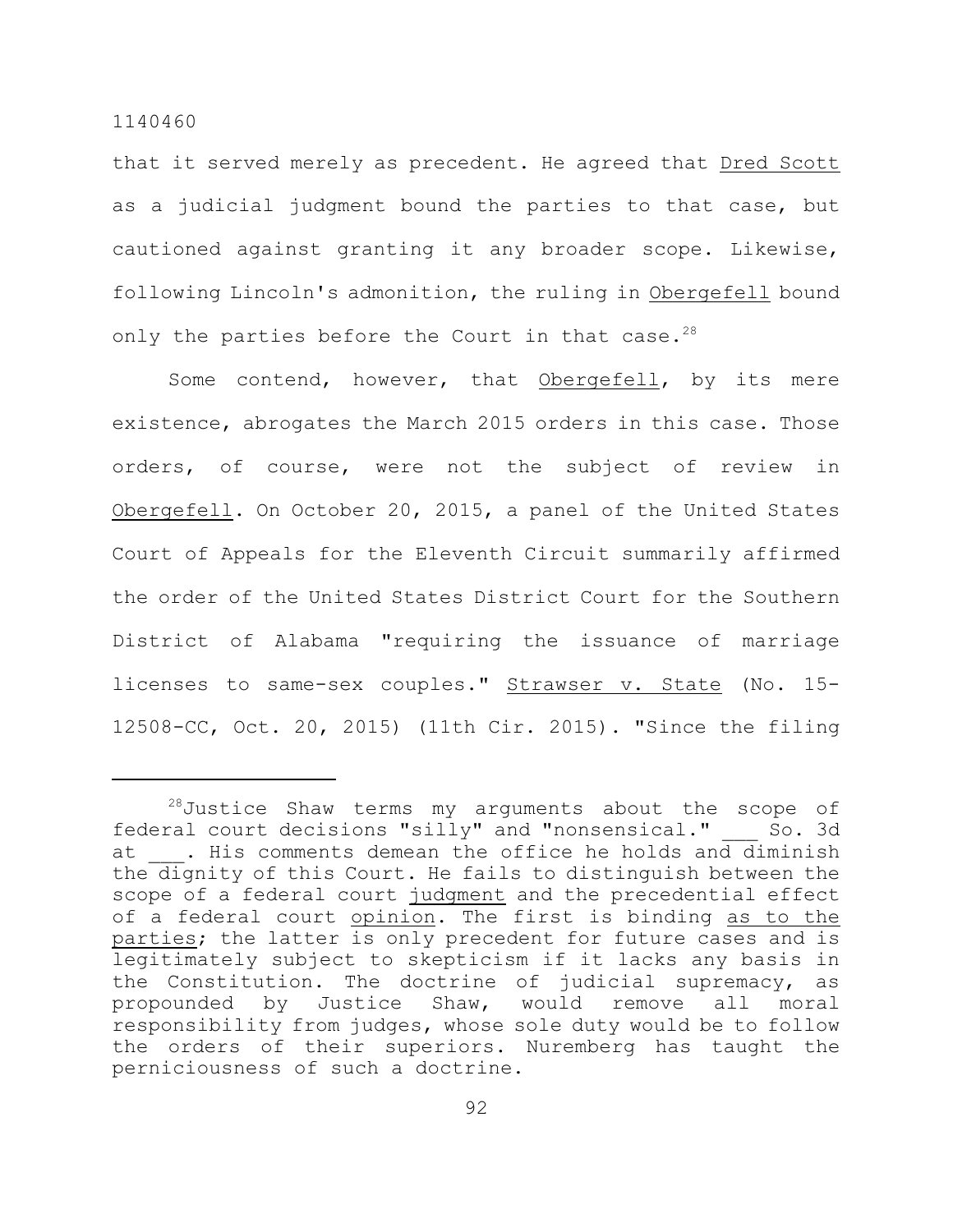of this appeal," the Eleventh Circuit stated, "the Alabama Supreme Court's order was abrogated by the Supreme Court's decision in Obergefell v. Hodges ...." Id. That conclusion is plainly wrong.

For example, the United States Court of Appeals for the Eighth Circuit recently ruled that Obergefell did not directly invalidate the marriage laws of states under its jurisdiction. Applying Obergefell as precedent, the Eighth Circuit rejected the Nebraska defendants' suggestion that Obergefell mooted the case. The Eighth Circuit stated: "The [Obergefell] Court invalidated laws in Michigan, Kentucky, Ohio, and Tennessee - not Nebraska." Waters v. Ricketts, 798 F.3d 682, 685 (8th Cir. 2015) (emphasis added). In two other cases the Eighth Circuit repeated its statement that Obergefell directly invalidated the laws of only the four states in the Sixth Circuit. See Jernigan v. Crane, 796 F.3d 976, 979 (8th Cir. 2015) ("not Arkansas"); Rosenbrahn v. Daugaard, 799 F.3d 918, 922 (8th Cir. 2015) ("not South Dakota"). The United States District Court for the District of Kansas was even more explicit: "'While Obergefell is clearly controlling Supreme Court precedent,' it 'did not directly strike down the provisions of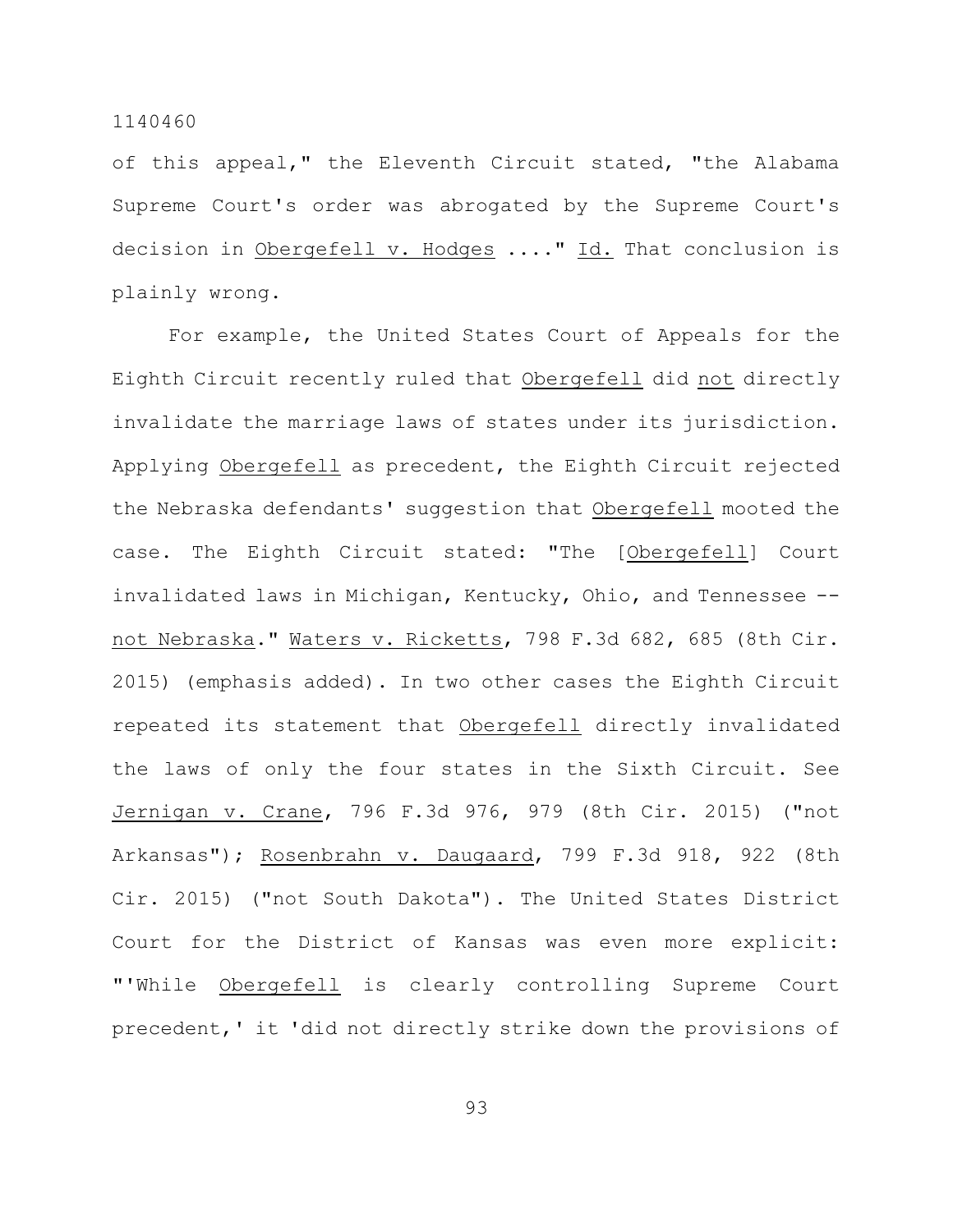the Kansas Constitution and statutes that bar the issuance of same-sex marriage licenses ....'" Marie v. Mosier, [No. 14–cv–02518–DDC–TJJ, August 10, 2015] \_\_\_ F. Supp. 3d \_\_\_ (D. Kan. 2015). Rejecting the Kansas defendants' claim that Obergefell mooted the case, the district court stated that "Obergefell did not rule on the Kansas plaintiffs' claims." Id.

The opinion of the Obergefell majority initially agreed with this analysis, holding that "the State laws challenged by Petitioners in these cases are now held invalid." 576 U.S. at , 135 S. Ct. at 2605 (emphasis added). Toward the end of its opinion, however, the majority presumed to make its edict apply to the entire nation. "The Court, in this decision, holds same-sex couples may exercise the fundamental right to marry in all States." 576 U.S. at , 135 S. Ct. at 2607 (emphasis added). But that holding is beyond its authority and should be regarded as dicta. As Lincoln observed in his first Inaugural Address and as Hamilton instructed in Federalist No. 78, a judicial decision is not a legislative enactment; it binds only the parties to the case. "Courts do not write legislation for members of the public at large; they frame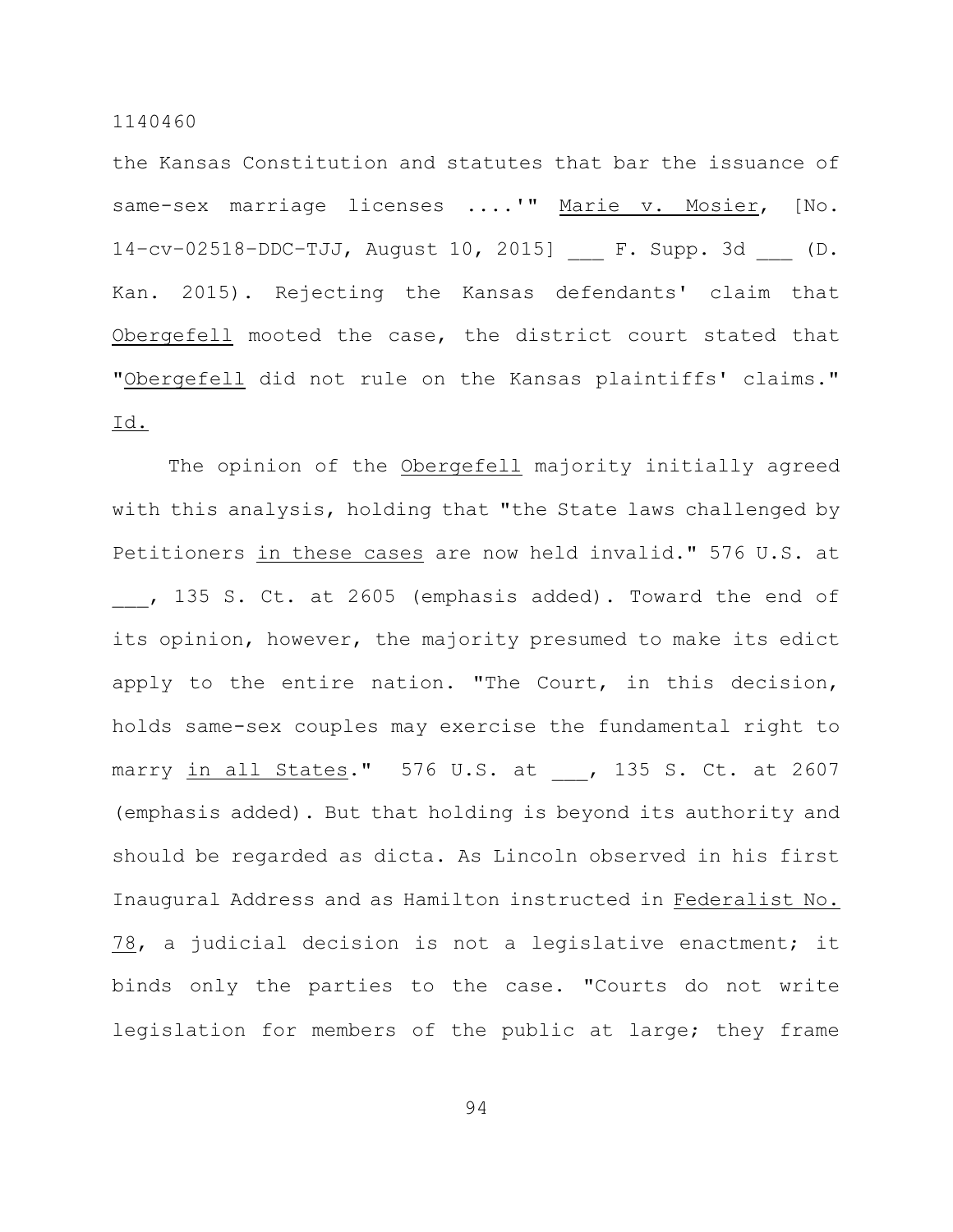decrees and judgments binding on the parties before them." Additive Controls & Measurement Sys. v. Flowdata, Inc., 96 F.3d 1390, 1394 (Fed. Cir. 1996). The Court had no jurisdiction to order nonparties to Obergefell to obey its judgment for they have not had an opportunity to appear and defend. "A judgment or decree among parties to a lawsuit resolves issues as among them, but it does not conclude the rights of strangers to those proceedings." Martin v. Wilks, 490 U.S. 755, 762 (1989). Judge Learned Hand stated:

"[N]o court can make a decree which will bind any one but a party; a court of equity is as much so limited as a court of law; it cannot lawfully enjoin the world at large, no matter how broadly it words its decree. If it assumes to do so, the decree is pro tanto brutum fulmen,  $[29]$  and the persons enjoined are free to ignore it. It is not vested with sovereign powers to declare conduct unlawful; its jurisdiction is limited to those over whom it gets personal service, and who therefore can have their day in court."

Alemite Mfg. Corp. v. Staff, 42 F.2d 832, 832-33 (2d Cir.

1930) (emphasis added).

Rule 65 of the Federal Rules of Civil Procedure, which governs the scope of the district court injunctions that were

 $29$ "Pro tanto brutum fulmen" means "to that extent," "an empty threat." Black's Law Dictionary 234, 1417 (10th ed. 2014).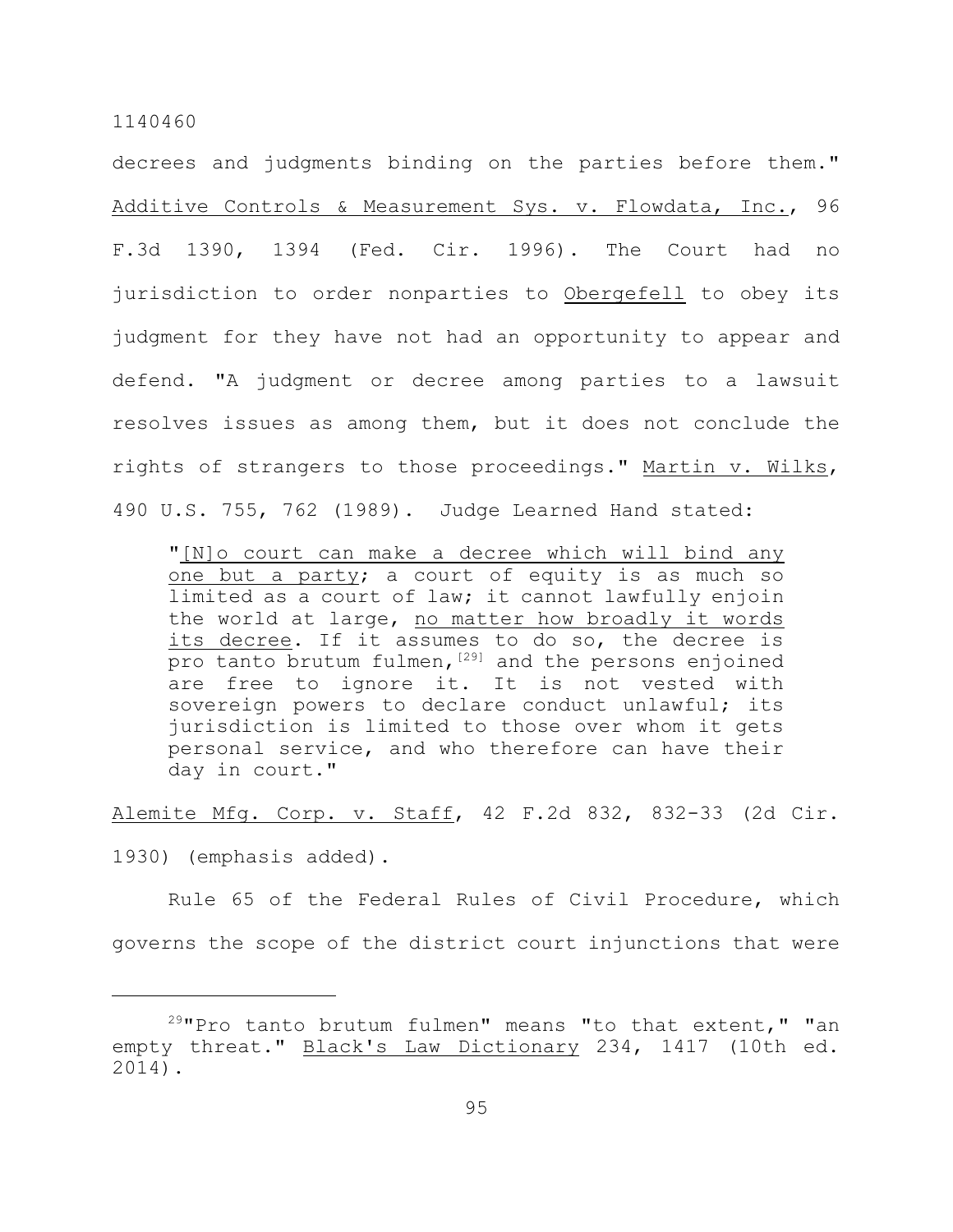under review in Obergefell, states, in part:

"(2) Persons Bound. The order binds only the following who receive actual notice of it personal service or otherwise:

"(A) the parties;

"(B) the parties' officers, agents, servants, employees, and attorneys; and

"(C) other persons who are in active concert or participation with anyone described in Rule 65(d)(2)(A) or (B)."

Rule 65(d)(2), Fed. R. Civ. P. (emphasis added). No Alabama probate judges were parties to Obergefell. Neither were they officers, agents, or servants of any of the defendants in those cases, or in active concert or participation with any of them. The Obergefell defendants were state officials in the four states in the jurisdiction of the United States Court of Appeals for the Sixth Circuit, namely Kentucky, Michigan, Ohio, and Tennessee. Needless to say, Alabama probate judges were not agents, servants, or employees of any of those state officials. Nor were they in "active concert or participation" with any of them. Thus, the judgment in Obergefell that reversed the Sixth Circuit's judgment does not constitute an order to Alabama probate judges.

Accordingly, the Eleventh Circuit was incorrect to hold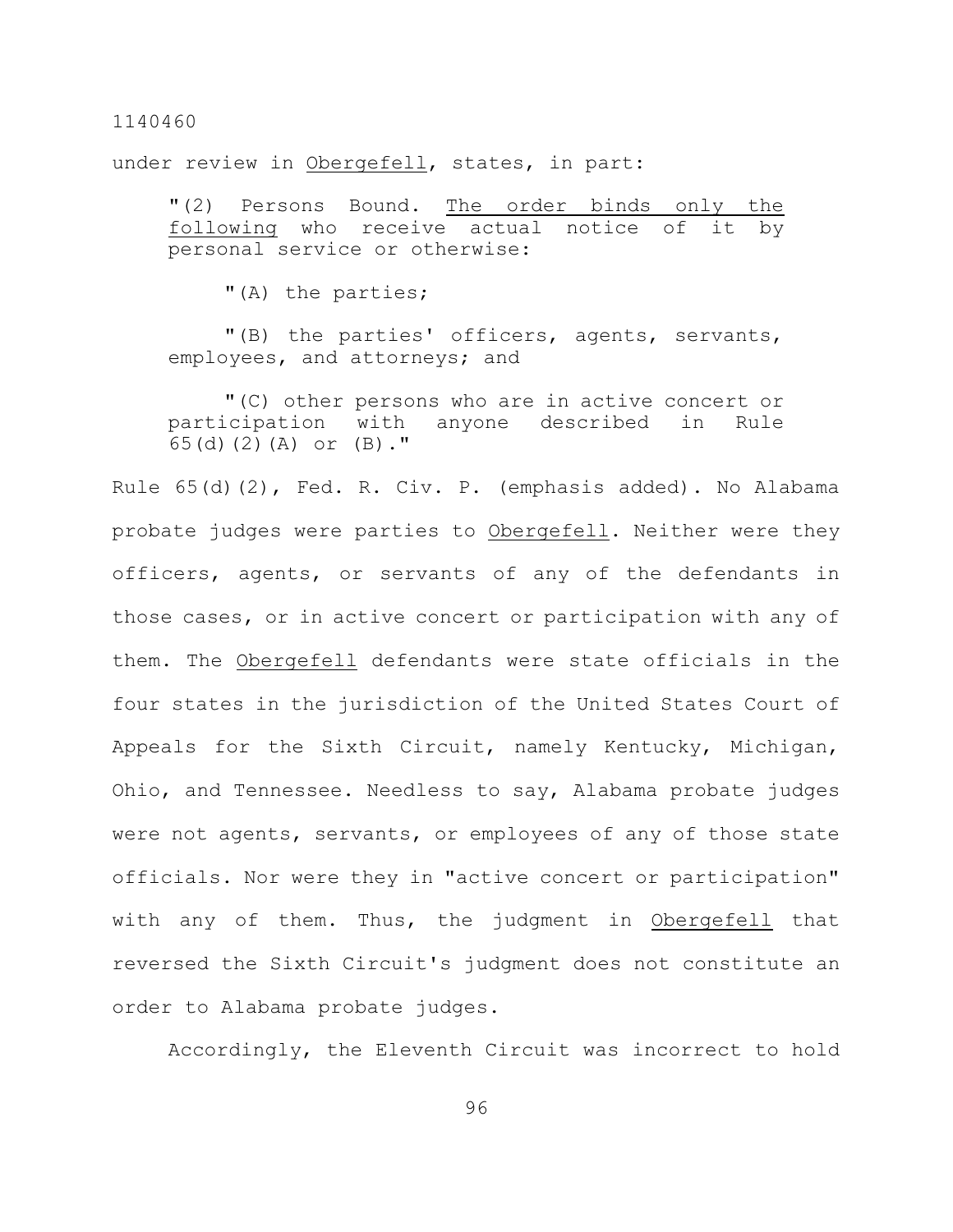that Obergefell abrogated the March orders in this case. Furthermore, this Court is "'not bound by the decisions of the Eleventh Circuit.'" API, \_\_\_ So. 3d at \_\_\_ (quoting Ex parte Hale, 6 So. 3d 452, 458 n.5 (Ala. 2008)). "Legal principles and holdings from inferior federal courts have no controlling effect here ...." API, \_\_ So. 3d at \_\_ (quoting Glass v. Birmingham So. R.R., 905 So. 2d 789, 794 (Ala. 2004)). In a 1991 case, the United States Court of Appeals for the Ninth Circuit adopted a different position, holding that federal district court decisions did not bind state courts but that the decisions of the federal courts of appeal most likely did. "[T]here may be valid reasons not to bind the state courts to a decision of a single federal district judge -- which is not even binding on the same judge in a subsequent action -- that are inapplicable to decisions of the federal courts of appeals." Yniguez v. State of Ariz., 939 F.2d 727, 736-37 (9th Cir. 1991). On review, the United States Supreme Court termed this statement "a remarkable passage" and contrasted it with the following:

"But cf. ASARCO Inc. v. Kadish, 490 U.S. 605, 617 (1989) ('state courts ... possess the authority, absent a provision for exclusive federal jurisdiction, to render binding judicial decisions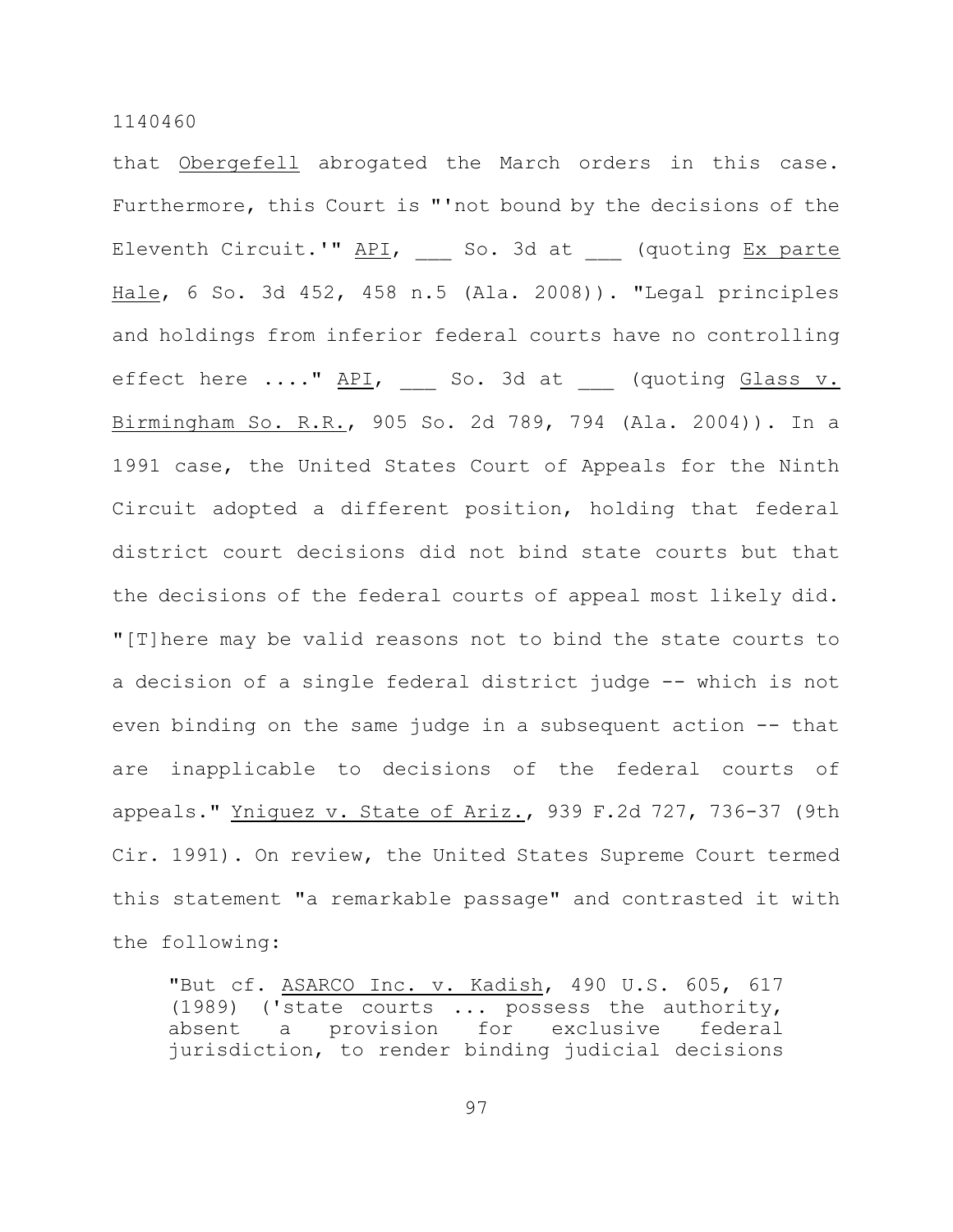that rest on their own interpretations of federal law'); Lockhart v. Fretwell, 506 U.S. 364, 375-376 (1993) (Thomas, J., concurring) (Supremacy Clause does not require state courts to follow rulings by federal courts of appeals on questions of federal  $law)$ ."

Arizonans for Official English v. Arizona, 520 U.S. 43, 58 n.11 (1997). The Chief Judge of the Eleventh Circuit noted this commentary. Citing Arizonans, he stated: "The Supreme Court has rejected and disparaged as 'remarkable' a passage from a Ninth Circuit opinion saying that state courts are bound to follow rulings of the federal court of appeals in the circuit in which they are located." Hittson v. GDCP Warden, 759 F.3d 1210, 1278 (11th Cir. 2014) (Carnes, J., concurring). Acknowledging that federal and state courts have independent and parallel obligations to interpret federal law, he stated: "[I]t is not the role of inferior federal courts, of which we are one, to sit in judgment of state courts on issues of federal law .... We have no more right to lecture state courts about federal law than they have to lecture us about it." Id. See also Powell v. Powell, 80 F.3d 464, 467 (11th Cir. 1996) (noting "the dual dignity of state and federal court decisions interpreting federal law"). As the United States Supreme Court explained in ASARCO v. Kadish, 490 U.S. 605, 617 (1989):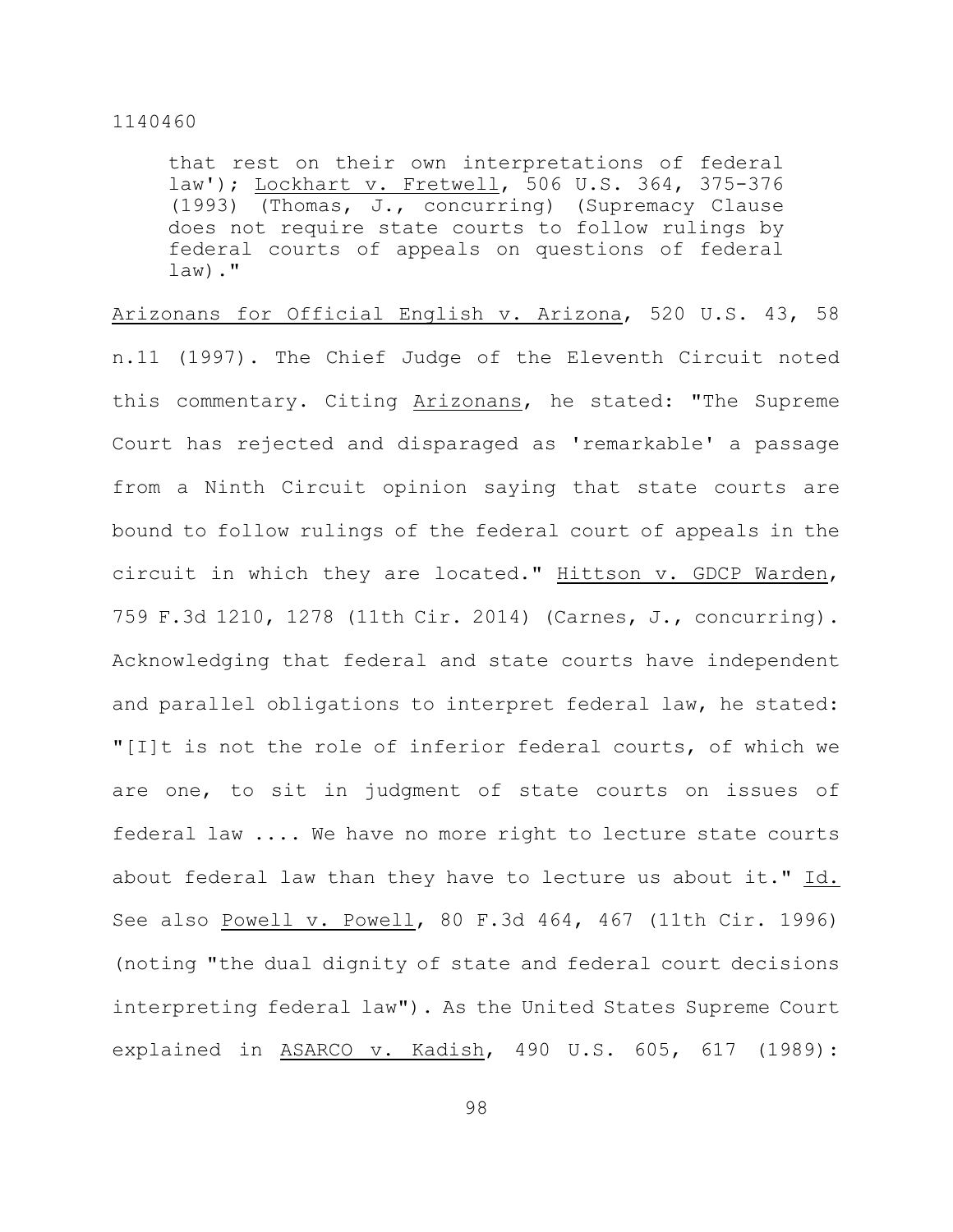"Indeed, inferior federal courts are not required to exist under Article III, and the Supremacy Clause explicitly states that 'the Judges in every State shall be bound' by federal law. U.S. Const., art. VI, cl. 2." 490 U.S. at 617.

For the above reasons, the Eleventh Circuit is incorrect that Obergefell abrogated the March 2015 orders in this case. Additionally, a ruling of the Eleventh Circuit has no binding effect on this Court.

### VI. Conclusion

The dissents of Chief Justice Roberts, Justice Scalia, Justice Thomas, and Justice Alito provide ample justification to refuse to recognize Obergefell as a legitimate judicial judgment. Obergefell constitutes an unlawful purported amendment of the Constitution by a judicial body that possesses no such authority. As Chief Justice Roberts stated: "The right [Obergefell] announces has no basis in the Constitution or this Court's precedent." 576 U.S. at , 135 S. Ct. at 2612.

In 1785, James Madison, widely recognized as the chief architect of the Constitution and who would later become the fourth President of the United States, wrote to the Virginia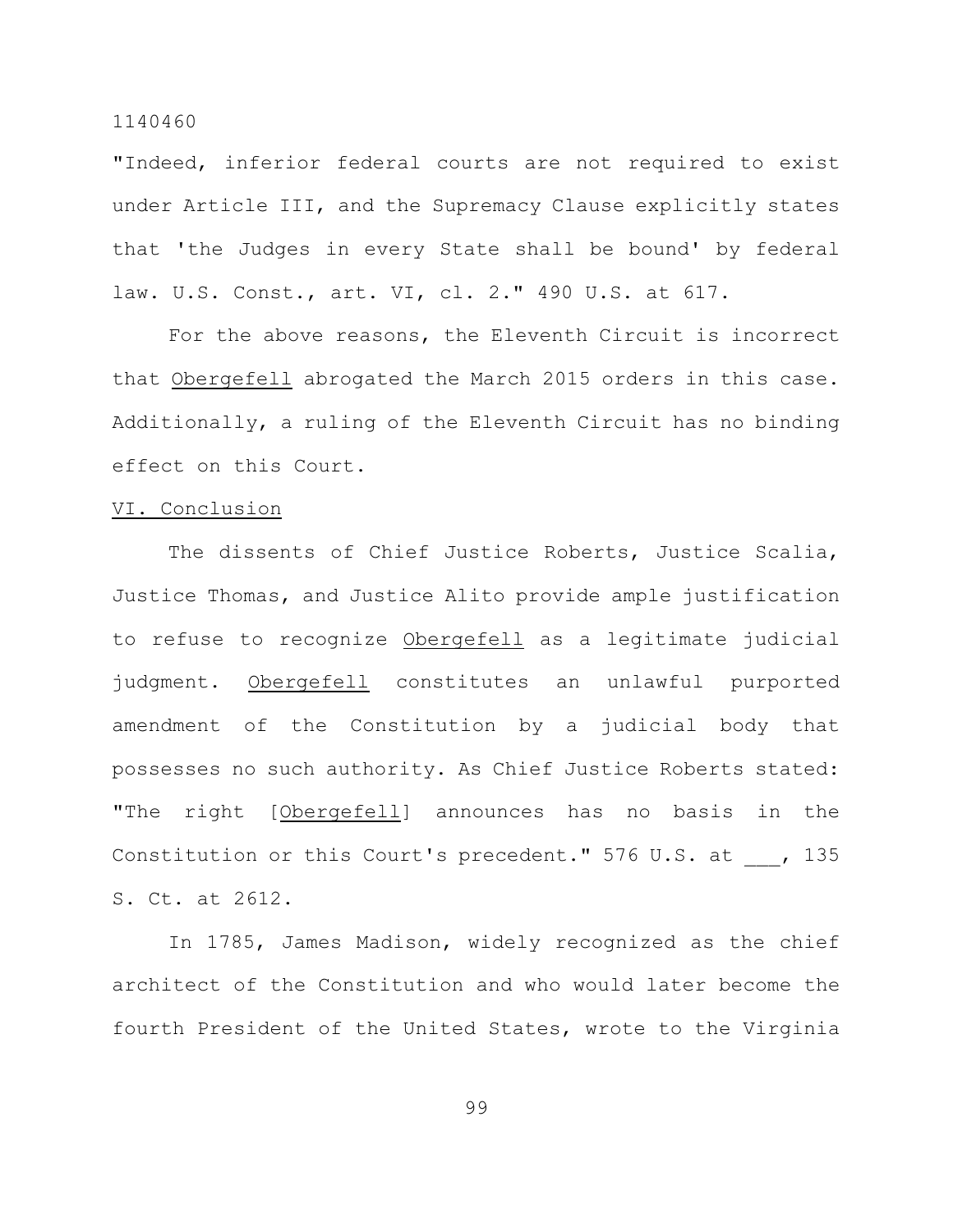## Assembly:

"The preservation of a free Government requires, not merely that the metes and bounds which separate each department of power may be invariably maintained, but more especially that neither of them be suffered to overleap the great Barrier which defends the rights of the people. The rulers who are guilty of such an encroachment, exceed the commission from which they derive their authority, and are Tyrants. The people who submit to it are governed by laws made neither by themselves nor by an authority derived from them, and are slaves"

"A Memorial and Remonstrance," in 1 Letters and Other Writings of James Madison 163 (1865). In Obergefell, a bare majority of five Justices in the face of four vigorous and vehement dissents violated both requirements for "[t]he preservation of a free government." Rather than limiting themselves to the judicial function of applying existing law to the facts and parties before them, the Obergefell majority violated "the metes and bounds which separate each department of power" by purporting to rewrite the marriage laws of the several states to conform to their own view of marriage. Condemning this usurpation of the legislative function, Chief Justice Roberts in an adamant dissent explained that "this Court is not a legislature." 576 U.S. at , 135 S. Ct. at 2611. "Five lawyers," he lamented, "have closed the debate and enacted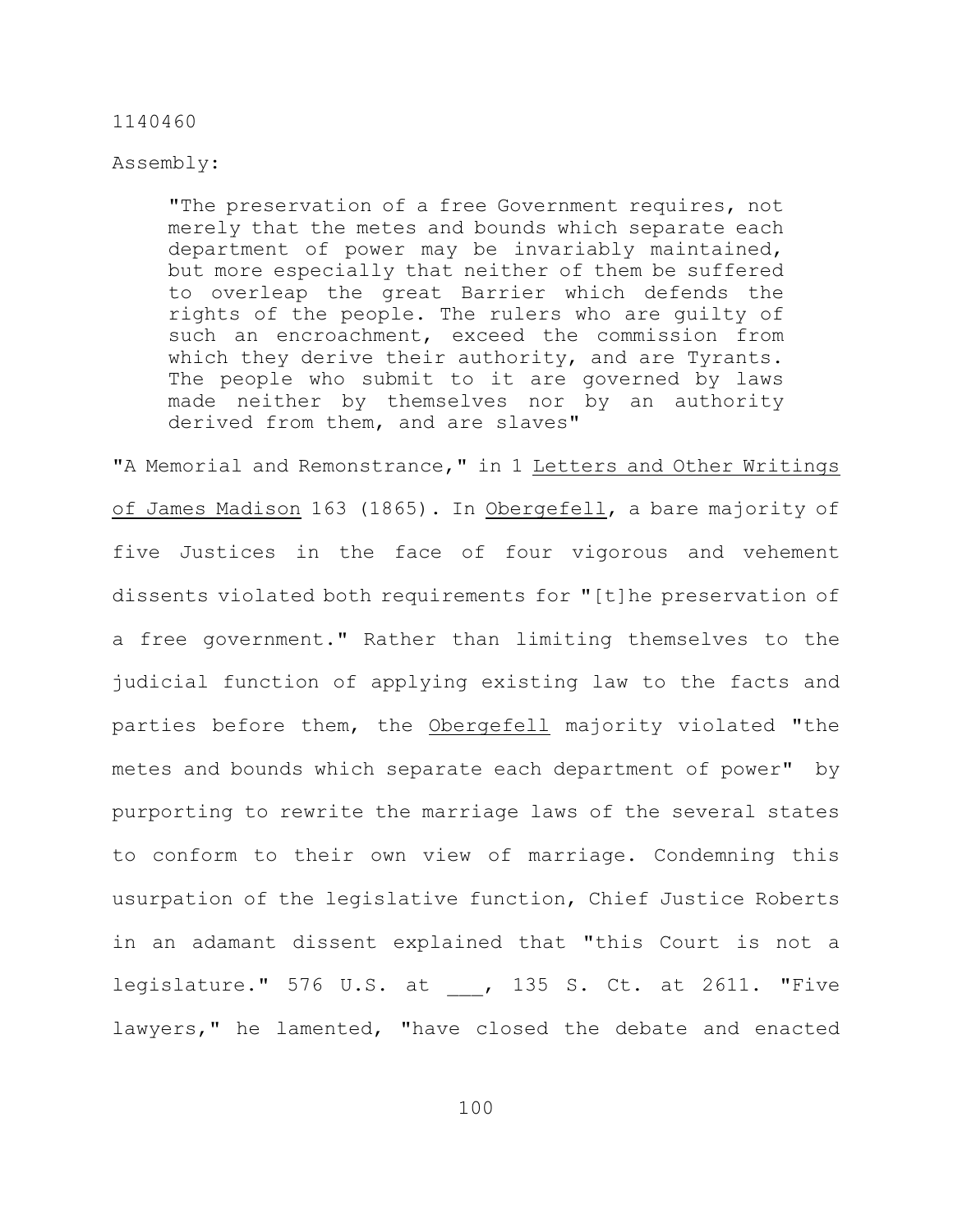their own vision of marriage as a matter of constitutional law." 576 U.S. at , 135 S. Ct. at 2612.

Even more injurious to the rule of law, the Obergefell majority "overleap[ed] the great Barrier which defends the rights of the people" as expressed in the Free Exercise Clause of the First Amendment. The majority thus has jeopardized the freedom to worship God according to the dictates of conscience and the right to acknowledge God as the author and guarantor of true liberty. Justice Thomas in his dissent explained: "Aside from undermining the political processes that protect our liberty, the majority's decision threatens the religious liberty our Nation has long sought to protect." 576 U.S. at \_\_\_, 135 S. Ct. at 2638. Justice Joseph Story further explained: "The rights of conscience are, indeed, beyond the just reach of any human power. They are given by God, and cannot be encroached upon by human authority, without a criminal disobedience of the precepts of natural, as well as of revealed religion." 2 Joseph Story, Commentaries on the Constitution § 1876 (2d ed. 1851).

A vivid example of the practical effect of the unwarranted trampling of rights of conscience by the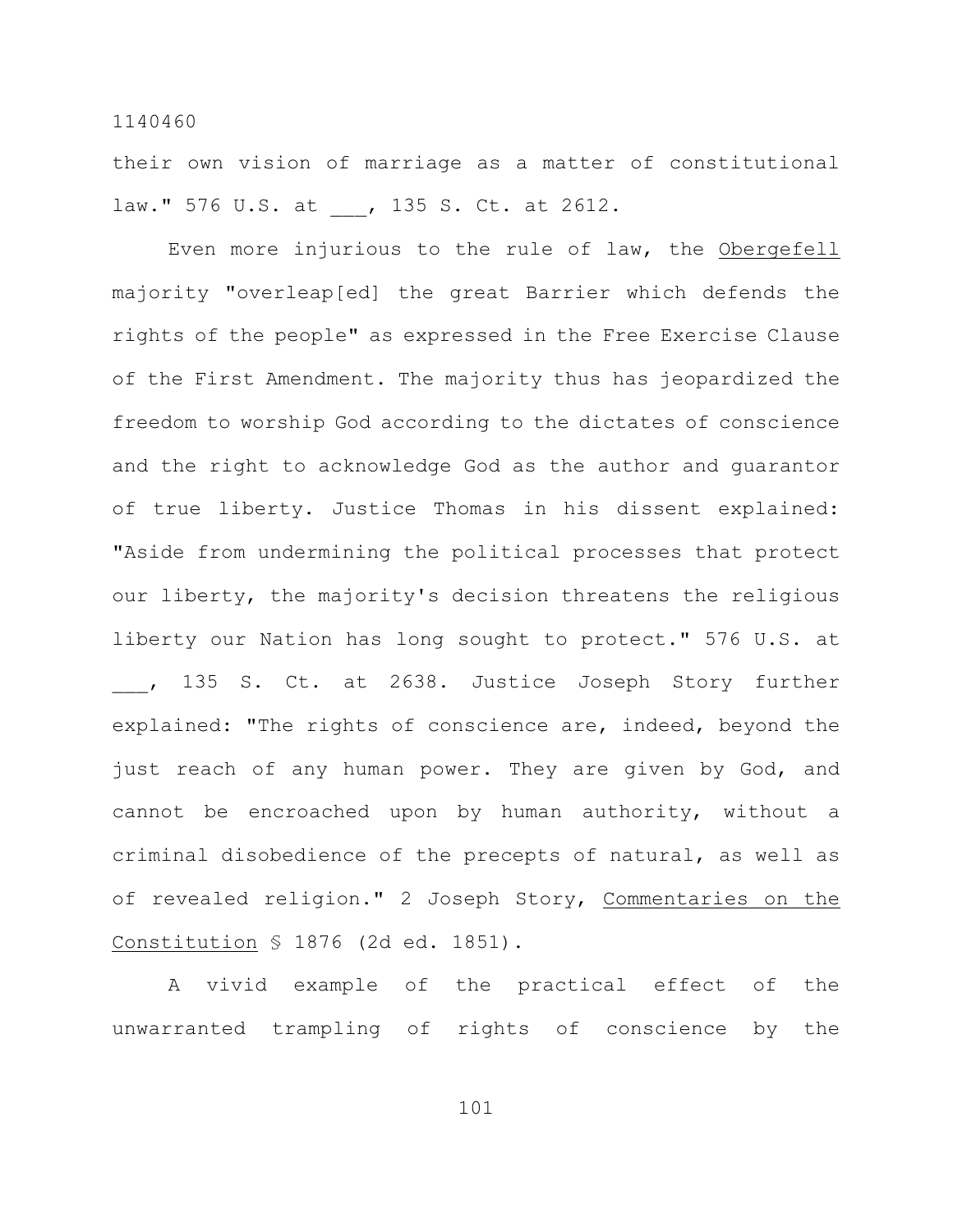Obergefell majority is the jailing of a Kentucky county clerk for adhering to her religious conviction that God has ordained marriage as an institution that unites only a man and a woman. She stated: "To issue a marriage license which conflicts with God's definition of marriage, with my name affixed to the certificate, would violate my conscience." Statement of Kentucky Clerk Kim Davis, Sept. 1, 2015.<sup>30</sup>

By transgressing "the metes and bounds which separate each department of power" and "overleap[ing] the great Barrier" which protects the rights of conscience, the Obergefell majority "exceed[s] the commission from which they derive their authority" and are "tyrants." By submitting to that illegitimate authority, the people, as Madison stated, become slaves. Free government, rather than being preserved, is destroyed.

Obergefell itself is the corrupt descendant of the Court's lawless sexual-freedom opinions that hearken back to Griswold -- a "derelict in the stream of the law," State Bd. of Ins. v. Todd Shipyards Corp., 370 U.S. 451, 457 (1962). The

<sup>&</sup>lt;sup>30</sup>[http: //www.lc.org/newsroom/details/statement-of](http://www.lc.org/newsroom/details/statement-of-)kentucky-clerk-kim-davis-1. (On the date this special writing was released, this information could be found at the preceding Web address.)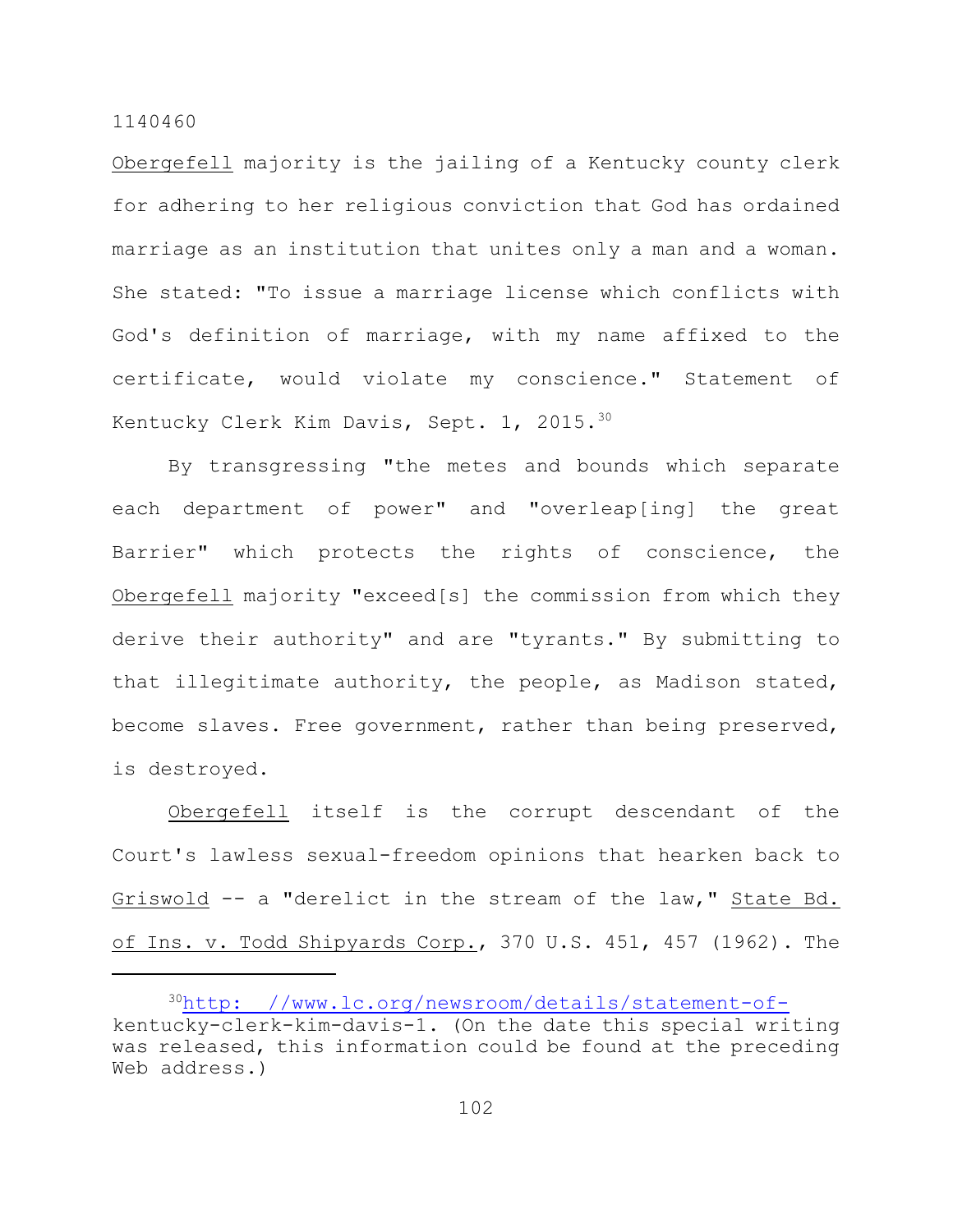great irony of the Supreme Court's embrace of the homosexual campaign to redefine marriage is that the homosexual movement has embraced marriage only for the purpose of destroying it. The ultimate goal of that movement is to drive the nation into a wasteland of sexual anarchy that consumes all moral values.

Obergefell is completely without constitutional authority, a usurpation of state sovereignty, and an effort to impose the will of "five lawyers," as Chief Justice Roberts stated, 576 U.S. at , , 135 S. Ct. 2612, 2624, on the people of this country. Indeed, the Obergefell majority even presumes to override the Federal Rules of Civil Procedure, which limit the applicability of injunctions to parties, their agents, and those acting in concert with them.

Our forefathers would not have stood idly by to watch our liberties destroyed and our Constitution violated. James Madison stated in 1785 that "it is proper to take alarm at the first experiment on our liberties. ... We revere this lesson too much, soon to forget it." "A Memorial and Remonstrance," in 1 Letters and Writings, at 163. I believe that in the Obergefell opinion and the response of many to it, we may have forgotten that lesson sooner than we ought.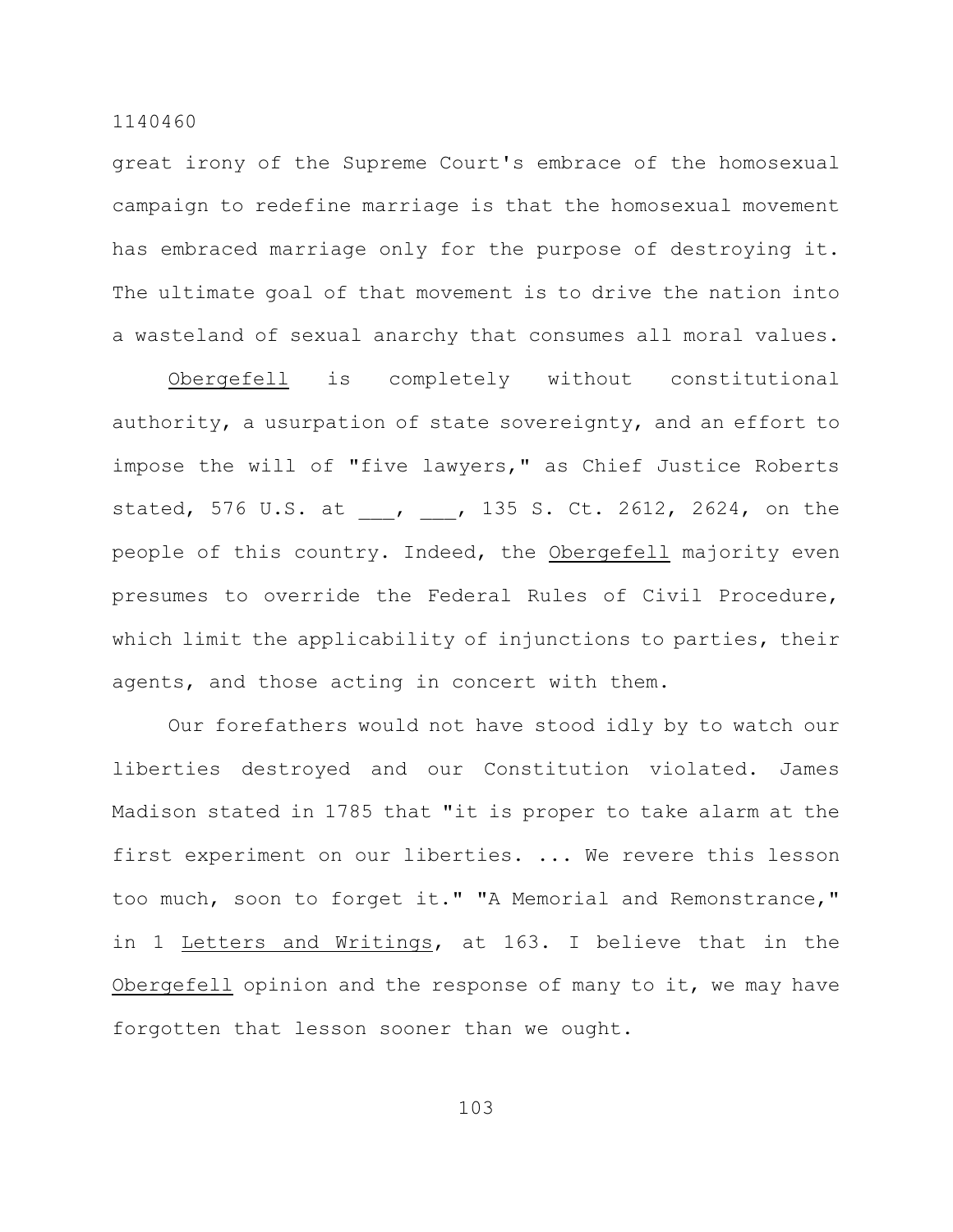In my legal opinion, Obergefell, like Dred Scott and Roe v. Wade that preceded it, is an immoral, unconstitutional, and tyrannical opinion. Its consequences for our society will be devastating, and its elevation of immorality to a special "right" enforced through civil penalties will be completely destructive of our religious liberty.

Why immoral?

Because it elevates into a fundamental right that which was historically regarded by our law as "the infamous crime against nature," which fundamental right Justice Scalia ironically observes was "overlooked by every person alive at the time of ratification, and almost everyone else in the time since." 576 U.S. at , 135 S. Ct. at 2629.

Why unconstitutional?

Because "the Constitution ... had nothing to do with it," 576 U.S. at \_\_\_, 135 S. Ct. at 2626 (Roberts, C.J., dissenting), and because it is a "distortion of our Constitution" that "ignores the text" of the Constitution. 576 U.S. at , 135 S. Ct. at 2631 (Thomas, J., dissenting).

Why tyrannical?

Because the Obergefell opinion "shows that decades of attempts to restrain this Court's abuse of its authority have failed," 576 U.S. at  $\_\_\_\_$ , 135 S. Ct. at 2643 (Alito, J., dissenting), and because Obergefell "will be used to vilify Americans who are unwilling to assent to the new orthodoxy" and "exploited by those who are determined to stamp out every vestige of dissent." 576 U.S. at \_\_\_, 135 S. Ct. at 2642 (Alito, J., dissenting).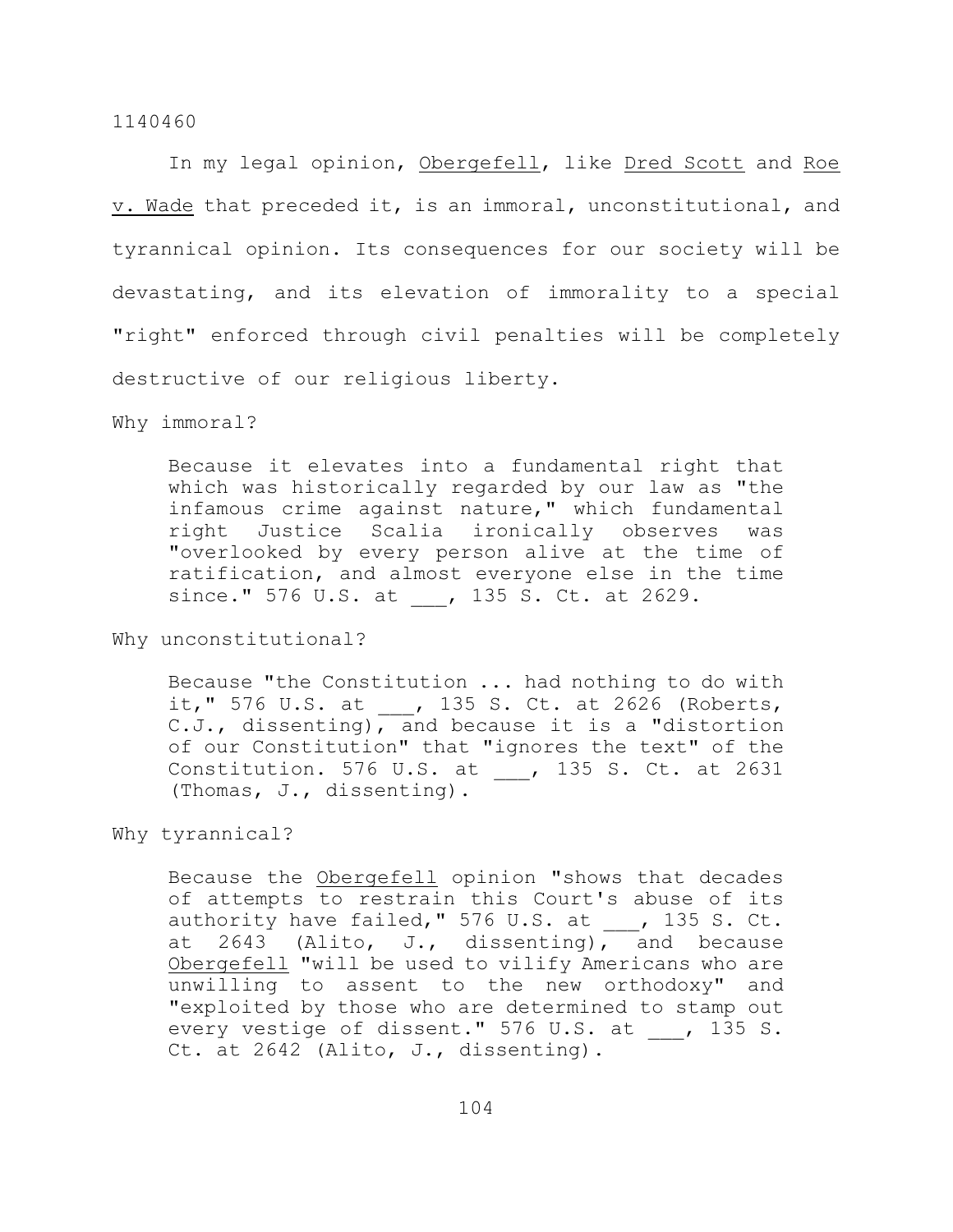In addition, Obergefell contradicts "the Laws of Nature and of Nature's God" that were invoked in the organic law upon which our country is founded. Declaration of Independence para. 1. To invariably equate a Supreme Court decision that clearly contradicts the Constitution with "the rule of law" is to elevate the Supreme Court above the Constitution and to subject the American people to an autocracy foreign to our form of government. Supreme Court Justices are also subject to the Constitution. When "that eminent tribunal" unquestionably violates the limitations set forth in that document, lesser officials -- equally bound by oath to the Constitution -- have a duty to recognize that fact or become guilty of the same transgression.

"'[T]he central principle of a free society [is] that courts have finite bounds of authority, some of constitutional origin, which exist to protect citizens from ... the excessive use of judicial power. The courts, no less than the political branches of the government, must respect the limits of their authority.'"

State v. Property at 2018 Rainbow Drive, 740 So. 2d 1025, 1028 n.1 (Ala. 1999) (quoting United States Catholic Conference v. Abortion Rights Mobilization, Inc., 487 U.S. 72, 77 (1988)). In face of the lawlessness of the Obergefell majority, I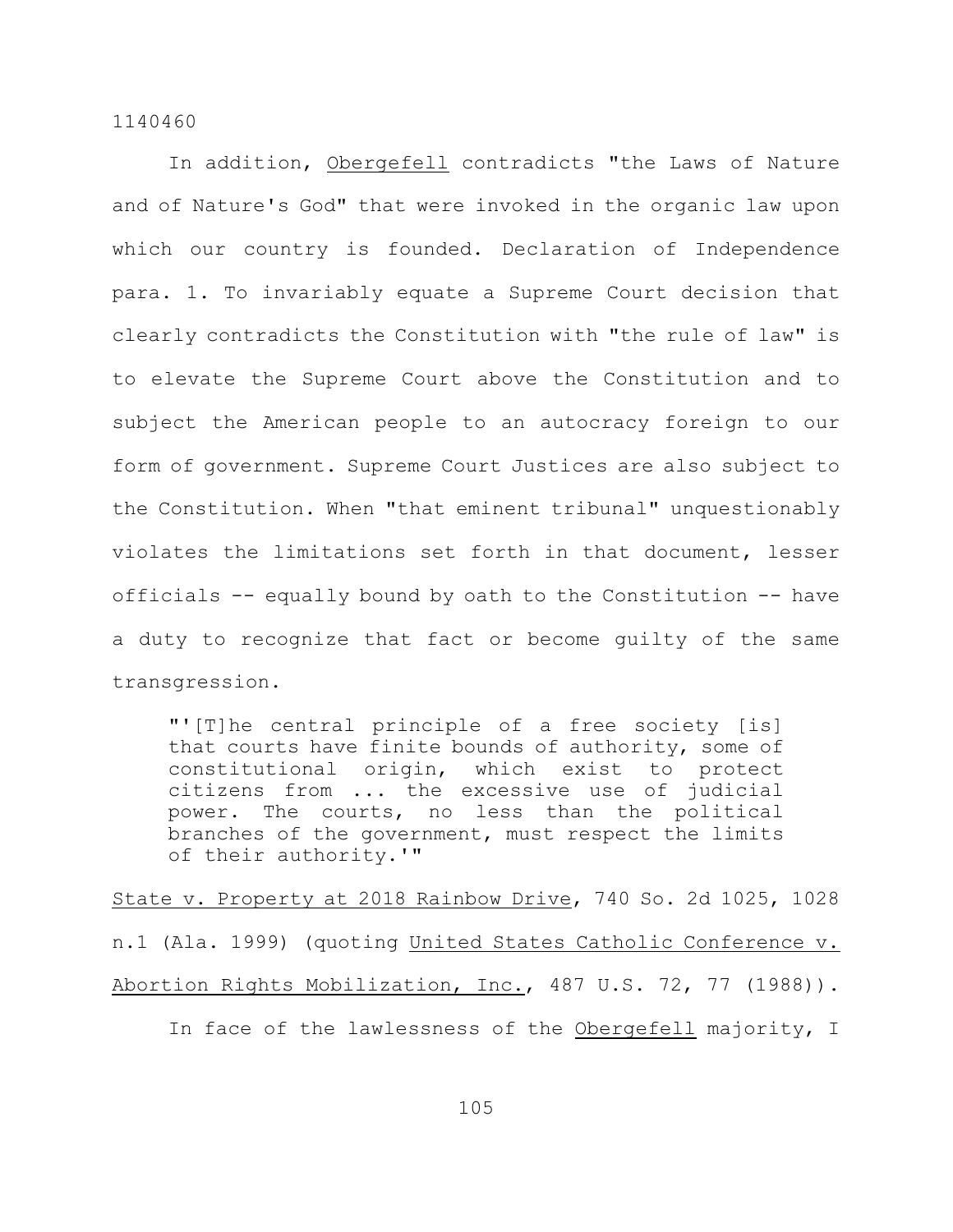agree with the dissenting opinion of Chief Justice Roberts: "If you are among the many Americans ... who favor expanding same-sex marriage, by all means celebrate today's decision. ... But do not celebrate the Constitution. It had nothing to do with it." 576 U.S. at , 135 S. Ct. at 2626 (emphasis added).

As stated at the beginning of this special concurrence, the certificate of judgment in this case does not disturb the March 2015 orders of this Court that uphold the constitutionality of the Sanctity of Marriage Amendment and the Alabama Marriage Protection Act. For that reason, as explained above, I concur.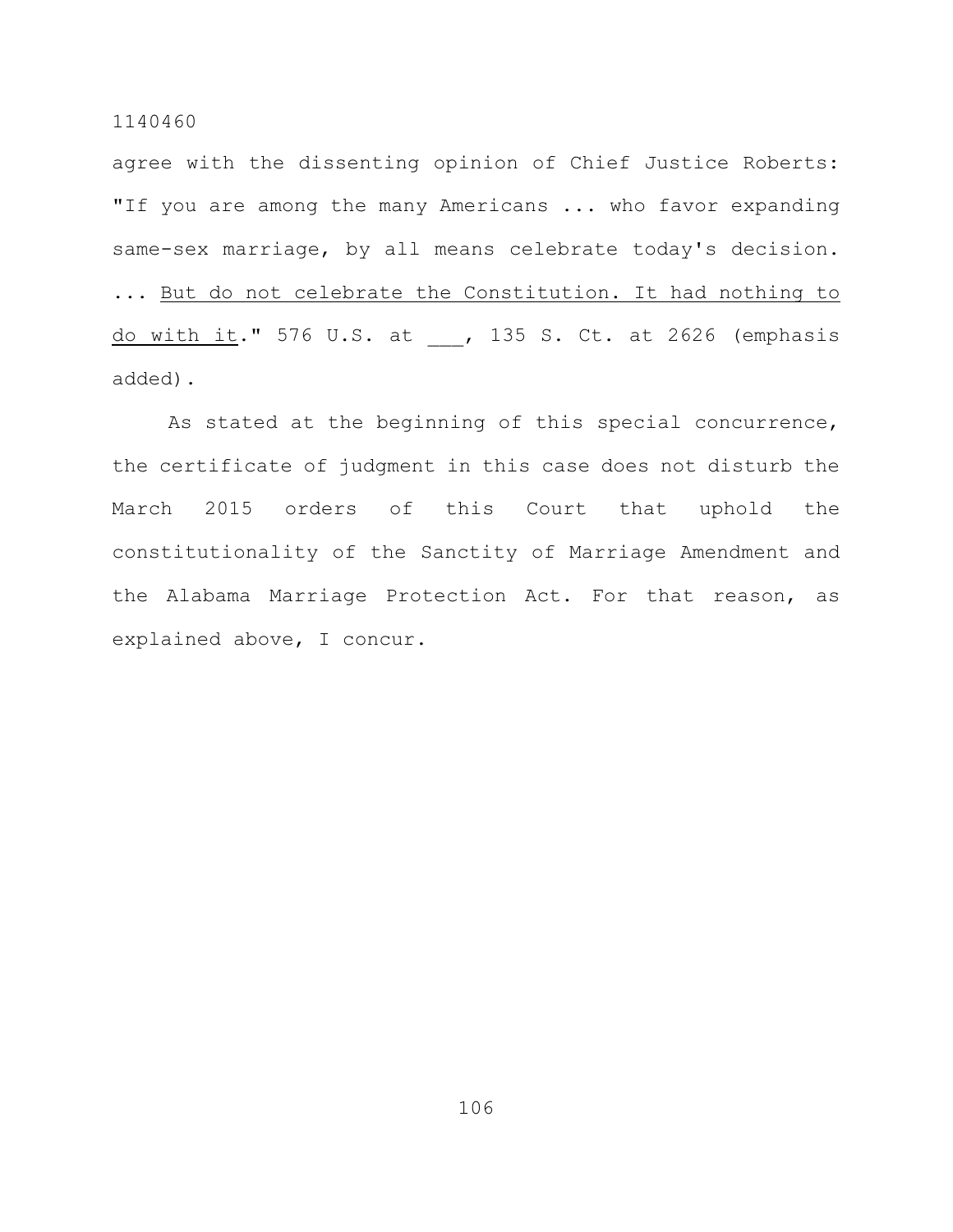STUART, Justice (concurring specially).

Motions and petitions are dismissed without explanation by this Court for numerous reasons as a matter of routine. When a Justice issues a writing concurring in or dissenting from an order summarily dismissing a pending motion or petition the writing expresses the explanation for the vote of only the Justice who issues the writing and of any Justice who joins the writing. Attributing the reasoning and explanation in a special concurrence or a dissent to a Justice who did not issue or join the writing is erroneous and unjust.

Bolin and Main, JJ., concur.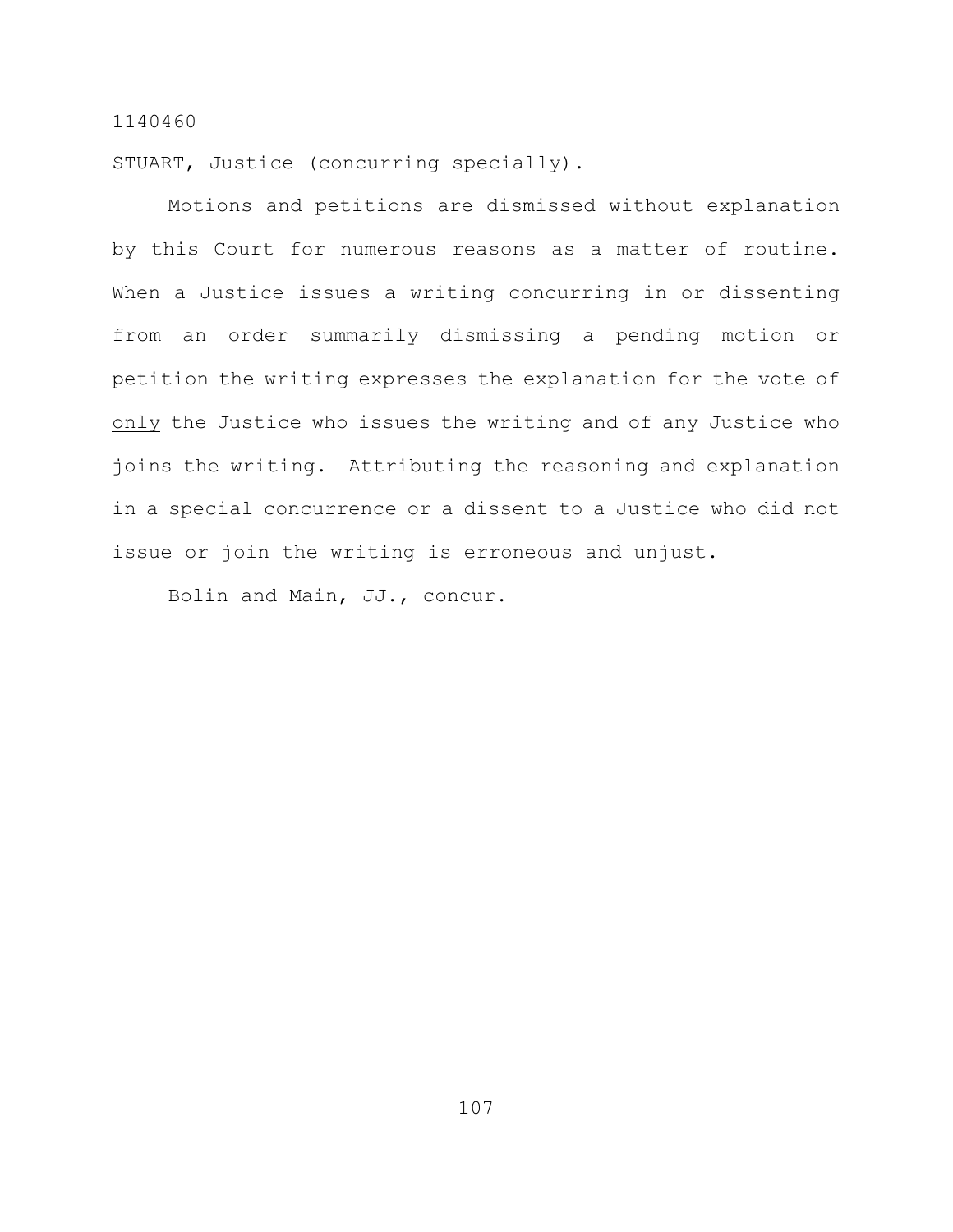BOLIN, Justice (concurring specially).

In light of the United States Supreme Court's decision of Obergefell v. Hodges, 576 U.S. , 135 S. Ct. 2584 (2015), in which a 5-4 majority declared, without any constitutional basis, that same-sex applicants have a fundamental constitutional right to marriage, I concur in dismissing the "Motion for Clarification and Reaffirmation of the Court's Orders Upholding and Enforcing Alabama's Marriage Laws." I do not agree with the majority opinion in Obergefell; however, I do concede that its holding is binding authority on this Court. See Howlett v. Rose, 496 U.S. 356, 371 (1990)("The Supremacy Clause forbids state courts to dissociate themselves from federal law because of disagreement with its content or a refusal to recognize the superior authority of its source."). I am nevertheless bound by my conscience to write further to express my views concerning the Obergefell majority's lack of a legal basis for its opinion, as well as to recognize what I deem to be the possible effect of Obergefell upon Alabama's marriage-license laws left in its wake.

Moreover, as a preliminary matter, I would like to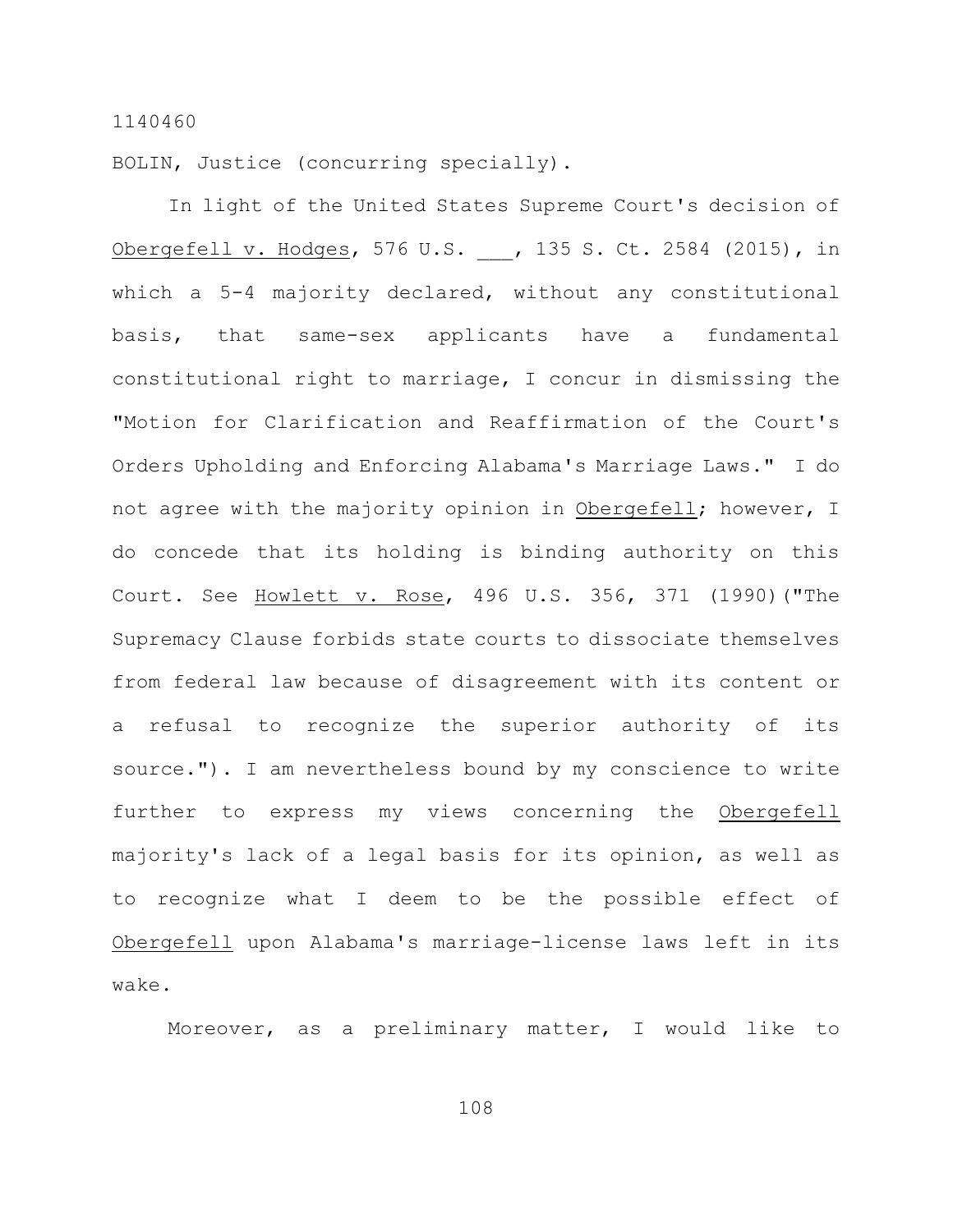emphasize the seemingly obvious–-that this Court's order, dismissing all pending motions and petitions in this case, is not an opinion of this Court. Rather, the order is simply a plain vanilla order of dismissal, with no accompanying explanation. A "dismissal order" or "order of dismissal" is defined as an order "ending a lawsuit without a decision on the merits." Black's Law Dictionary 1271 (10th ed. 2014). Whereas, an order of "denial" is defined as "[a] refusal or rejection; esp., a court's refusal to grant a request presented in a motion or petition." Black's Law Dictionary 527 (10th ed. 2014). Although arguably the difference between "dismissed" and "denied" is sometimes as semantic (i.e., in this proceeding) as it is substantive, I would posit that the more appropriate judicial order in this proceeding would be "denied." However, because I agree this case must end, I concur in this Court's "dismissal." I note also that there are six special writings attendant to this order of "dismissal." A special writing and, more specifically, a "special concurrence," is defined as "[a] vote cast by a judge in favor of the result reached, but on grounds different from those expressed in the opinion [if such be present]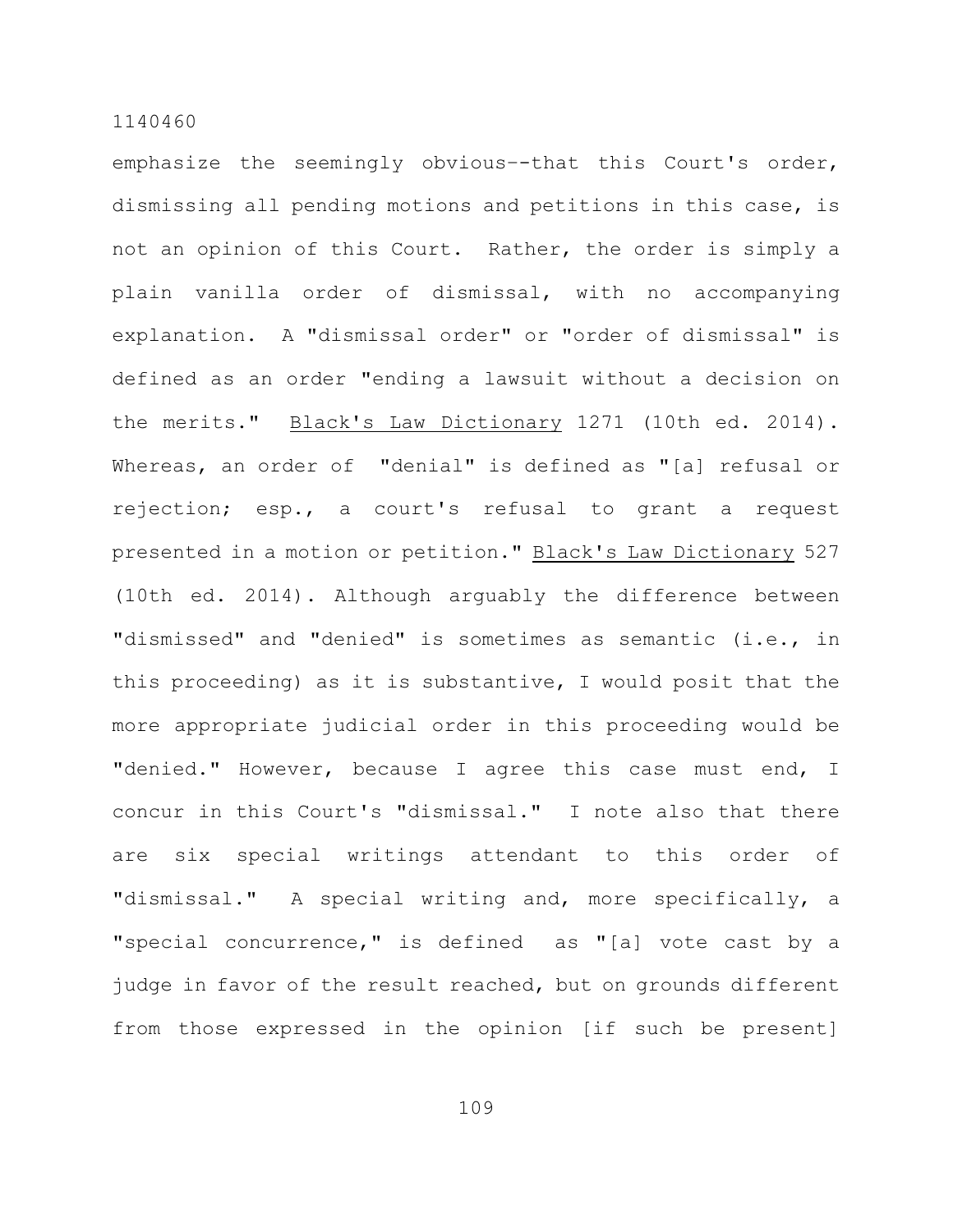explaining the court's judgment or in order to state views not expressed by the court." Black's Law Dictionary 352 (10th ed. 2014)(brackets added). In other words, a special concurrence is nothing more than a writing containing additional thoughts and/or commentary of the author, unless, of course, another Justice or Justices join in that special concurrence. I reiterate that of all the special writings generated by this Court's order of dismissal, none of them, including this one, speaks the words of the Court. In this regard, I join Justice Stuart's special writing commenting upon the same.

### I. Fourteenth Amendment

As Justice Scalia said in Obergefell:

"When the Fourteenth Amendment was ratified in 1868, every State limited marriage to one man and one woman, and no one doubted the constitutionality of doing so. ...

"... Buried beneath the mummeries and strainingto-be-memorable passages of the opinion is a candid and startling assertion: No matter what it was the People ratified, the Fourteenth Amendment protects those rights that the Judiciary, in its 'reasoned judgment,' thinks the Fourteenth Amendment ought to protect. ...

"... States are free to adopt whatever laws they like, even those that offend the esteemed Justices' 'reasoned judgment.' ..."

576 U.S. at , 135 S. Ct. at 2628-29 (Scalia, J.,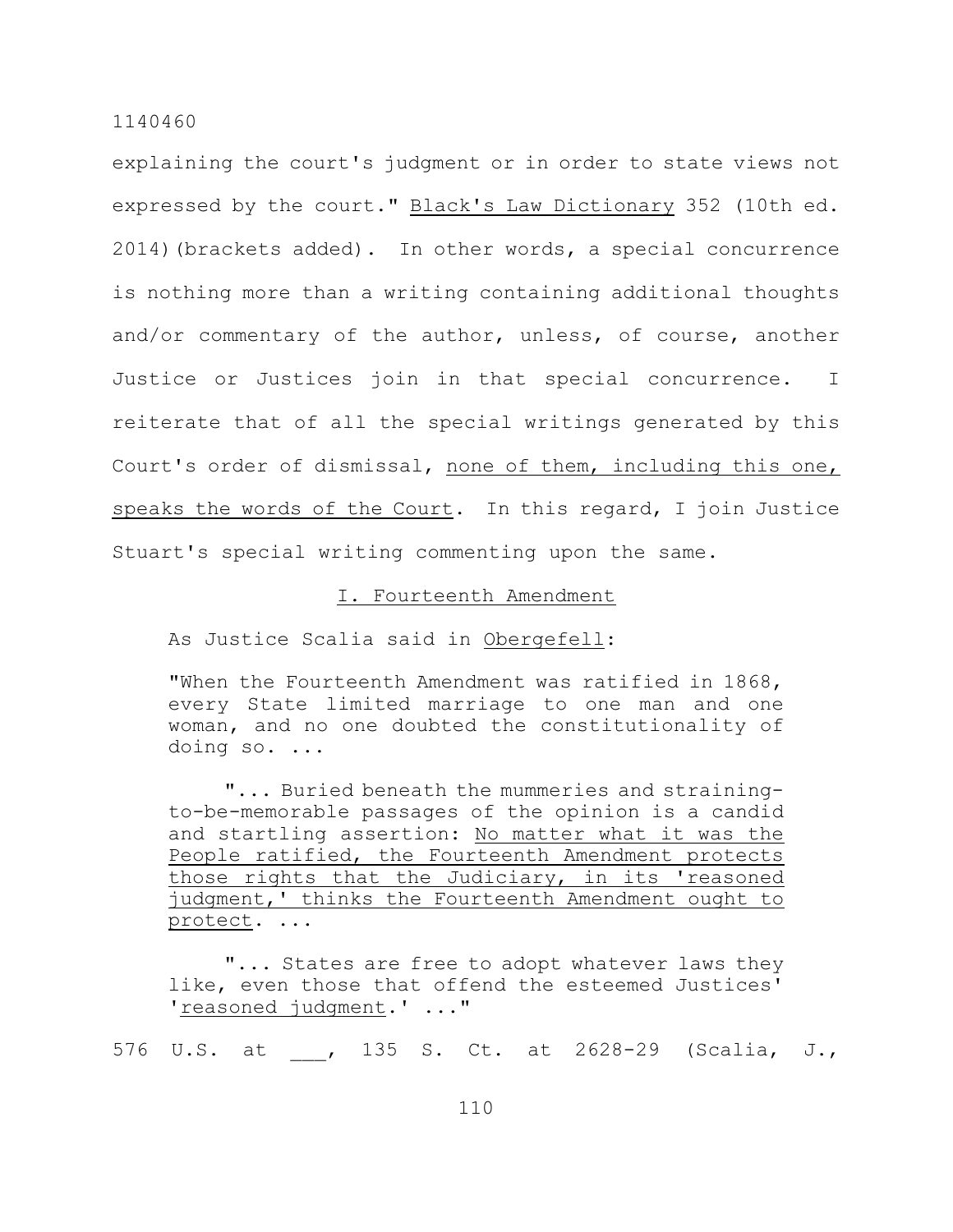dissenting) (footnote omitted; some emphasis added). Apparently states are not always so free, because, as Justice Scalia further expressed:

"They [the majority] have discovered in the Fourteenth Amendment a 'fundamental right' overlooked by every person alive at the time of ratification, and almost everyone else in the time since."

576 U.S. at , 135 S. Ct. at 2629 (Scalia, J., dissenting).

The United States Supreme Court has stated that "the Due Process Clause specially protects those fundamental rights and liberties which are, objectively, 'deeply rooted in this Nation's history and tradition,' and 'implicit in the concept of ordered liberty,' such that 'neither liberty nor justice would exist if they were sacrificed.'" Washington v. Glucksberg, 521 U.S. 702, 720-21 (1997)(citations omitted). It is without dispute that the concept of same-sex marriage is not deeply rooted in either this Nation's or this State's history and tradition--or frankly anywhere. To the contrary, from its earliest days, circa 1800s, Alabama has, with little modification, provided a statutory scheme for the formal licensing and recognition of marriages as being between a man and a woman. In the decision previously issued by this Court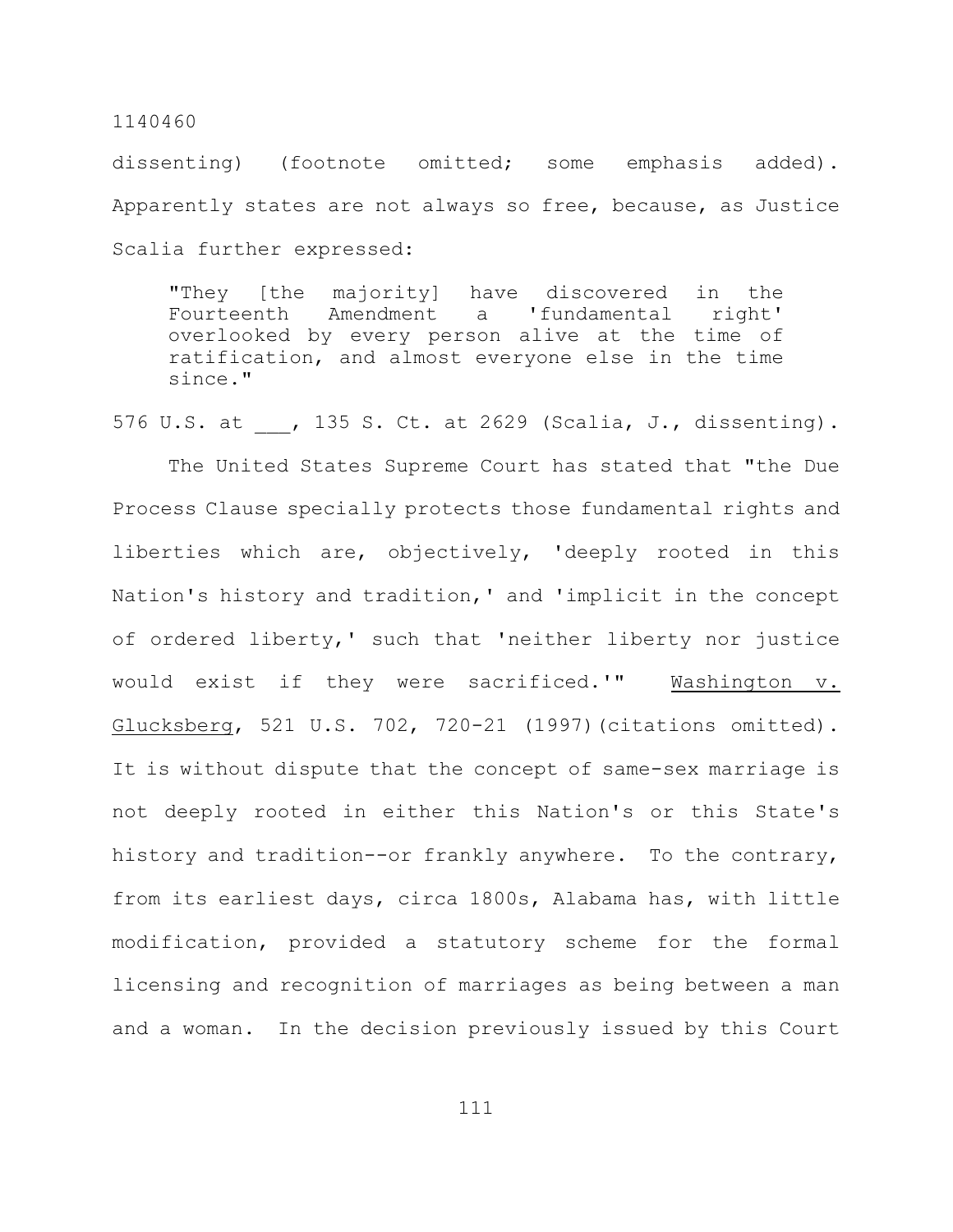that is the subject of the motions disposed of today, the Court expounded on the genesis and historical framework of marriage:

"Laws that include the concept of marriage as the union of one man and one woman, however, predate the inception of Alabama as a state in 1819. In 1805,--when Alabama was still a part of the Mississippi Territory--the legislature of the Mississippi Territory passed an act imbuing orphans' courts with the power to grant and issue marriage licenses. H. Toulmin, Digest of the Laws of Alabama, tit. 42, ch. 1,  $\frac{1}{5}$  4 (1823). That act remained in force after the creation of Alabama as a state in 1819 and contained language referring to persons joined together as 'man and wife.' See H. Toulmin, Digest of the Laws of Alabama, tit. 42, ch. 1, § 6 (1823). Furthermore, in 1805, the plain, ordinary, and commonly understood meaning of the word 'marriage' was 'the act of joining: man and woman.' Webster, A Compendious Dictionary of the English Language, 185 (1806). Following Alabama's becoming a state in 1819, Alabama law continued to include the concept of marriage as the union of one man and one woman. See Hunter v. Whitworth, 9 Ala. 965, 968 (1846) ('Marriage is considered by all civilized nations as the source of legitimacy; the qualities of husband and wife must be possessed by the parents in order to make the offspring legitimate, where the municipal law does not otherwise provide.' (emphasis added)). In 1850, the Alabama Legislature conferred the power to issue marriage licenses to the newly created probate courts. 1850 Ala. Laws 26. This power was officially codified in 1852. See Ala. Code 1852, § 1949."

Ex parte State ex rel. Alabama Policy Inst., [Ms. 1140460, March 3, 2015] \_\_\_ So. 3d \_\_\_, \_\_\_ n. 18 (Ala. 2015)("API").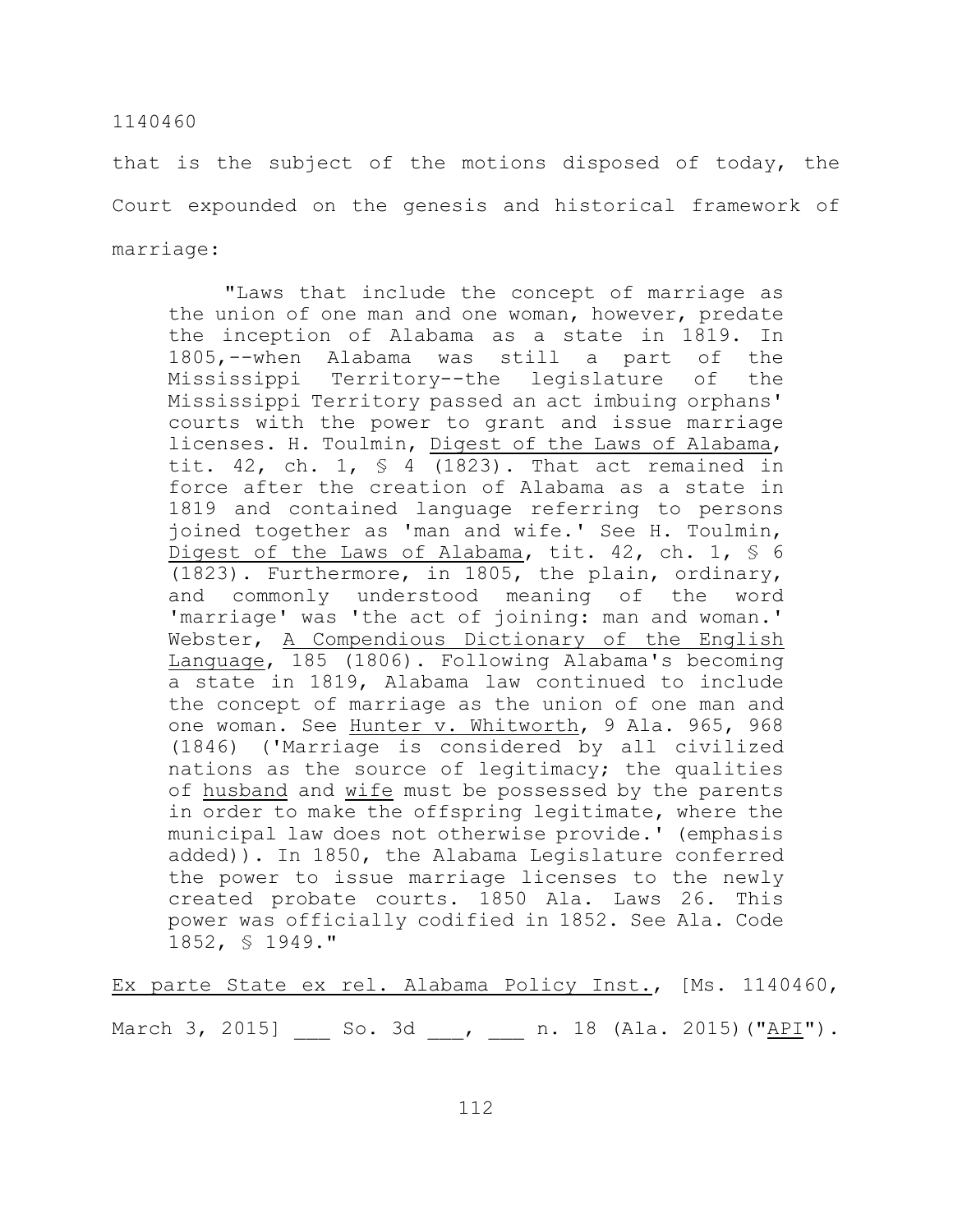Further, this Court made reference to

"the provisions of Chapter 1 of Title 30 (and their predecessors dating back 200 years) by which the legislature has provided for the affirmative licensing and recognition of 'marriage,' including the provision in  $\leq 30-1-9$  (and its predecessors) for the licensing of 'marriages' and the provisions in § 30–1–7 (and its predecessors) for the solemnization of 'marriages.' And it is clear that the term 'marriage' as used in all those laws always has been, and still is (unless the courts can conjure the ability to retroactively change the meaning of a word after it has been used by the legislature), a union between one man and one woman."

API, So. 3d at \_\_\_ (emphasis added).

In Alabama, in 1998 and 2006, the legislature and the people of this State, respectively, recommitted expressly to the vital nature of the meaning of marriage in our present statutory scheme:

"Chapter 1 of Title 30, Ala. Code 1975, provides, as has its predecessor provisions throughout this State's history, a comprehensive set of regulations governing what these statutes refer to as 'marriage.' See, e.g., § 30–1–7, Ala. Code 1975 (providing for the solemnization of 'marriages'), and  $\frac{1}{2}$  30-1-9, Ala. Code 1975 (authorizing probate judges to issue 'marriage' licenses). In 1998, the Alabama Legislature added to this chapter the 'Alabama Marriage Protection Act,' codified at  $\frac{1}{5}$  30-1-19, Ala. Code 1975 ('the Act'), expressly stating that '[m]arriage is inherently a unique relationship between a man and a woman' and that '[n]o marriage license shall be issued in the State of Alabama to parties of the same sex.' §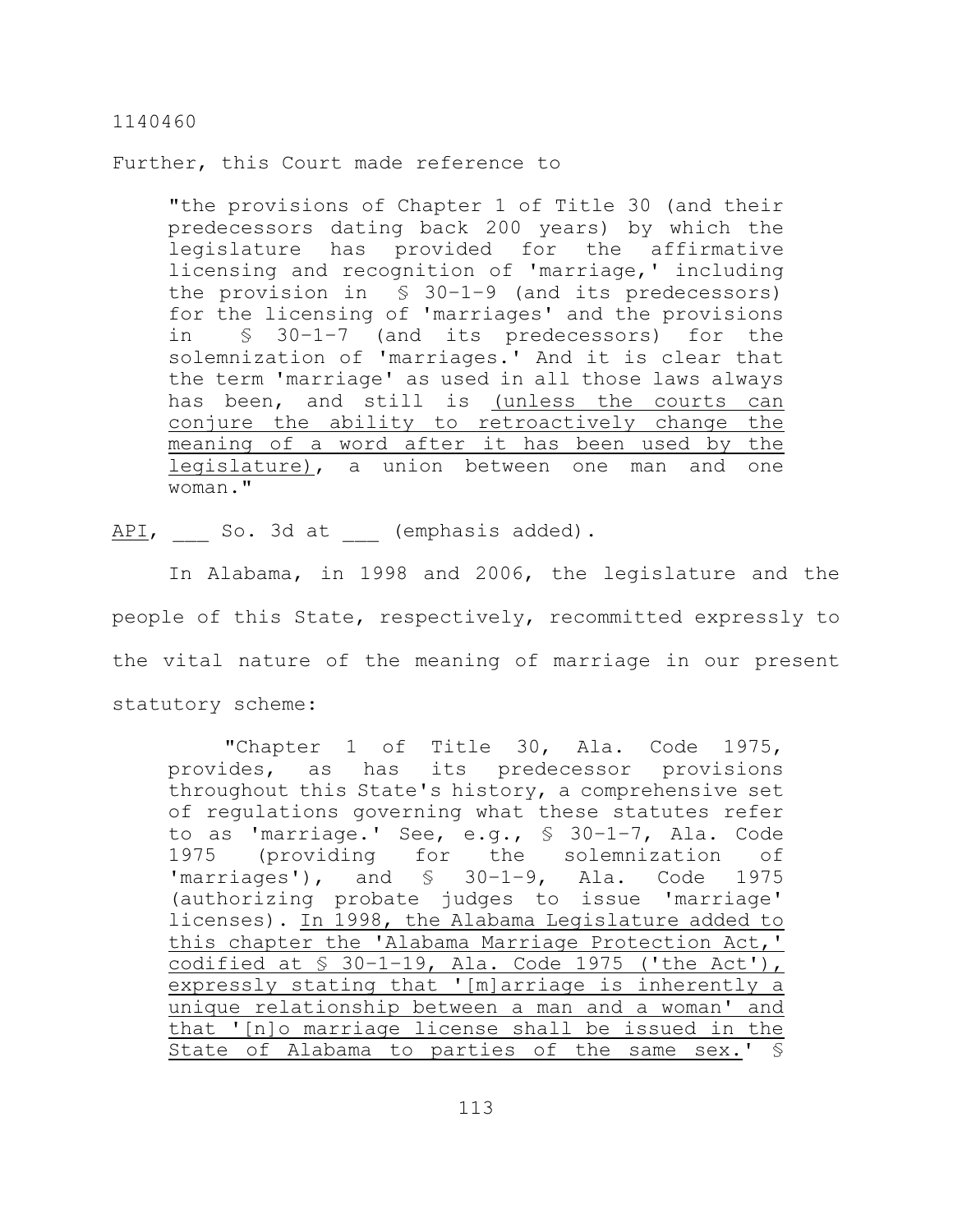30–1–19(b) and (d), Ala. Code 1975. In 2006, the people of Alabama ratified [by 81 percent of the vote] an amendment to the Alabama Constitution known as the 'Sanctity of Marriage Amendment,' § 36.03, Ala. Const. 1901 ('the Amendment'), which contains identical language. § 36.03(b) and (d), Ala. Const. 1901."

API, So. 3d at (emphasis added).

Clearly, the State of Alabama has exercised its sovereign authority to define marriage as being inherently that relationship between a man and a woman by the authority that has exclusively been delegated to the states, including this State, to regulate, pursuant to the express language in the Ninth Amendment to the United States Constitution, part of the Bill of Rights (addressing the rights, retained by the people, that are not specifically enumerated in the Constitution) and the Tenth Amendment ("The powers not delegated to the United States by the Constitution, nor prohibited by it to the States, are reserved to the States respectively, or to the people."). Moreover, the people of Alabama have given voice to their sovereign state authority through ratification of the Sanctity of Marriage Amendment to the Alabama Constitution by an overwhelming 81 percent vote. Justice Kennedy, writing for the majority in United States v. Windsor, 570 U.S. \_\_\_, \_\_\_,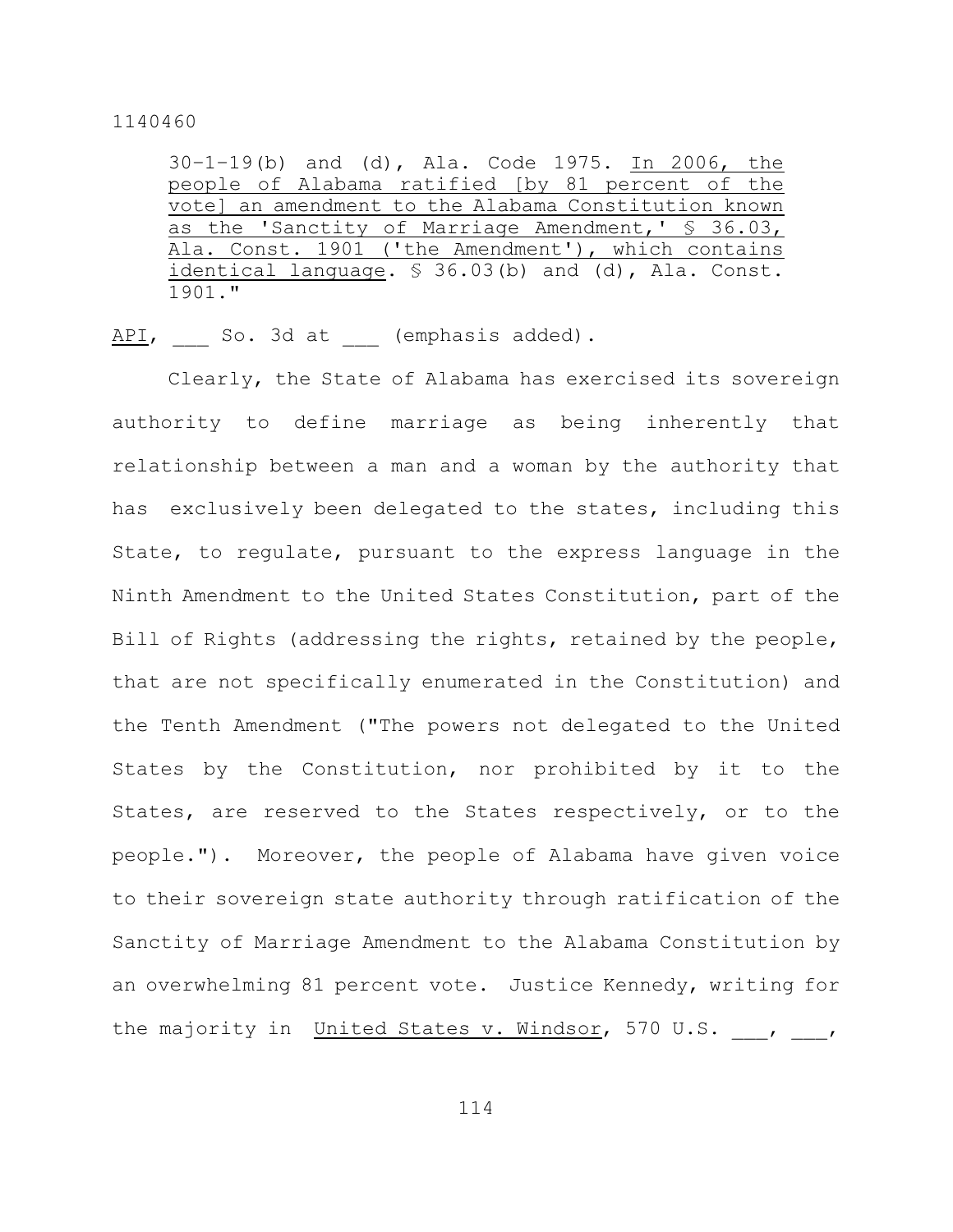133 S. Ct. 2675, 2691 (2013), acknowledged the above-mentioned authority when he referred to the well settled authority of each state to regulate its own laws regarding marriage and the definition of "marriage":

"The recognition of civil marriages is central to state domestic relations law applicable to its residents and citizens. See Williams v. North Carolina, 317 U.S. 287, 298 (1942) ('Each state as a sovereign has a rightful and legitimate concern in the marital status of persons domiciled within its borders'). The definition of marriage is the foundation of the State's broader authority to regulate the subject of domestic relations with respect to the '[p]rotection of offspring, property interests, and the enforcement of marital responsibilities.' Ibid. '[T]he states, at the time of the adoption of the Constitution, possessed full power over the subject of marriage and divorce ... [and] the Constitution delegated no authority to the Government of the United States on the subject of marriage and divorce.' Haddock v. Haddock, 201 U.S. 562, 575 (1906); see also In re Burrus, 136 U.S. 586, 593–594 (1890) ('The whole subject of the domestic relations of husband and wife, parent and child, belongs to the laws of the States and not to the laws of the United States')."

(Emphasis added.) Without comment concerning, or apology regarding, those words, only two years later the same Justice Kennedy, writing for the majority in Obergefell, reversed course and decreed that all states are now required by the Constitution to issue marriage licenses to same-sex couples. It bears repeating that this change of interpretation and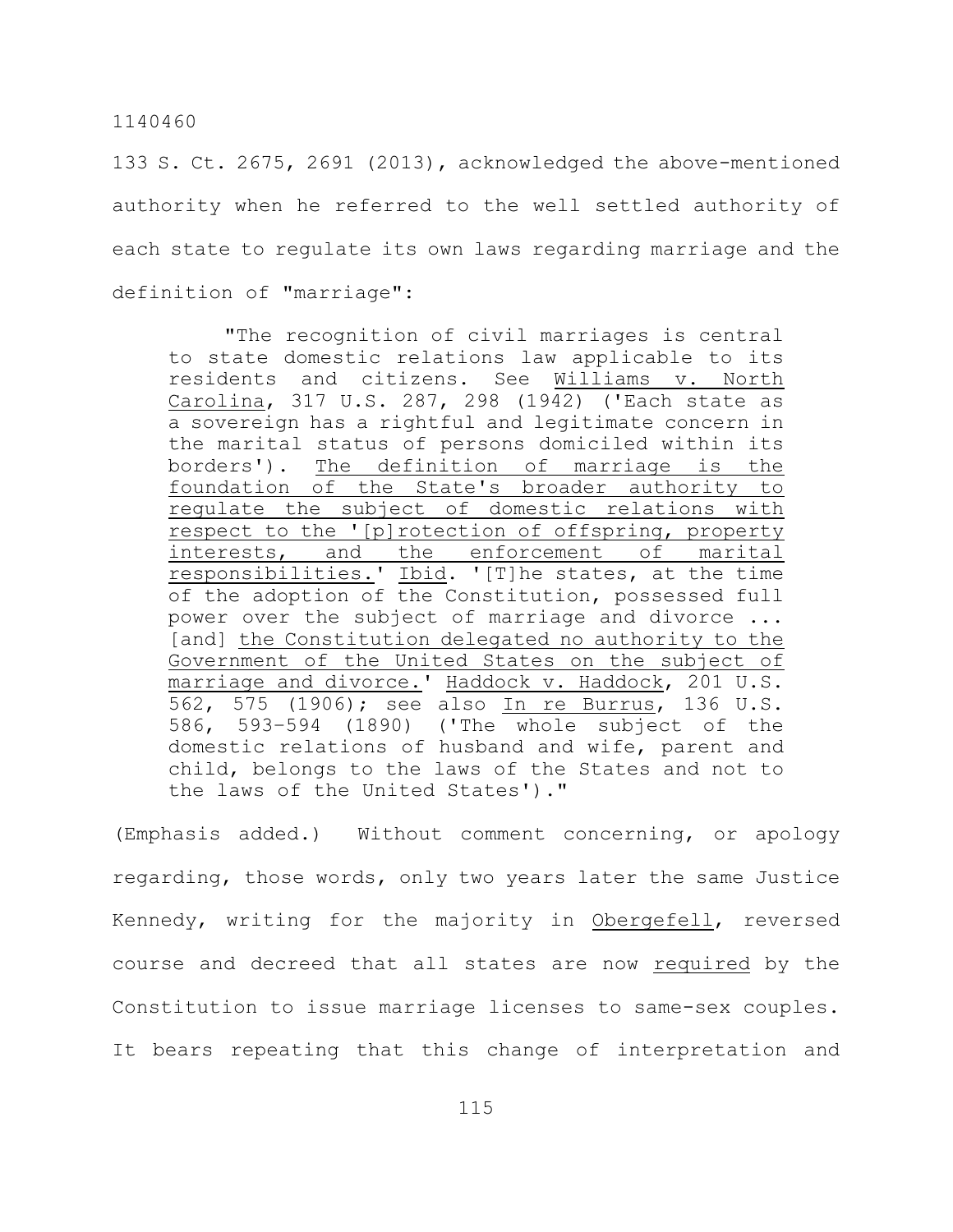direction came only two years after Windsor and in the words of the same Justice who authored that opinion. Although Justice Kennedy cited Windsor on six different occasions in Obergefell, he nonetheless made no attempt to distinguish his statement in Windsor that "[b]y history and tradition the definition and regulation of marriage ... has been treated as being within the authority and realm of the separate States." Windsor, 570 U.S. at , 133 S. Ct. at 2689-90. Rather, the Obergefell majority pulled from thin (legal) air a redefinition of marriage that is based not on any fundamental right deeply rooted in this Nation's history and tradition, but rather on its self-declared beliefs that same-sex couples should be allowed to marry because "[t]he nature of marriage is that, through its enduring bond, two persons together can find other freedoms, such as expression, intimacy, and spirituality"; "[m]arriage responds to the universal fear that a lonely person might call out only to find no one there"; "[t]heir hope is not to be condemned to live in loneliness, excluded from one of civilization's oldest institutions"; "[t]hey ask for equal dignity in the eyes of the law"; and "[t]he Constitution grants them that right." 570 U.S. at ,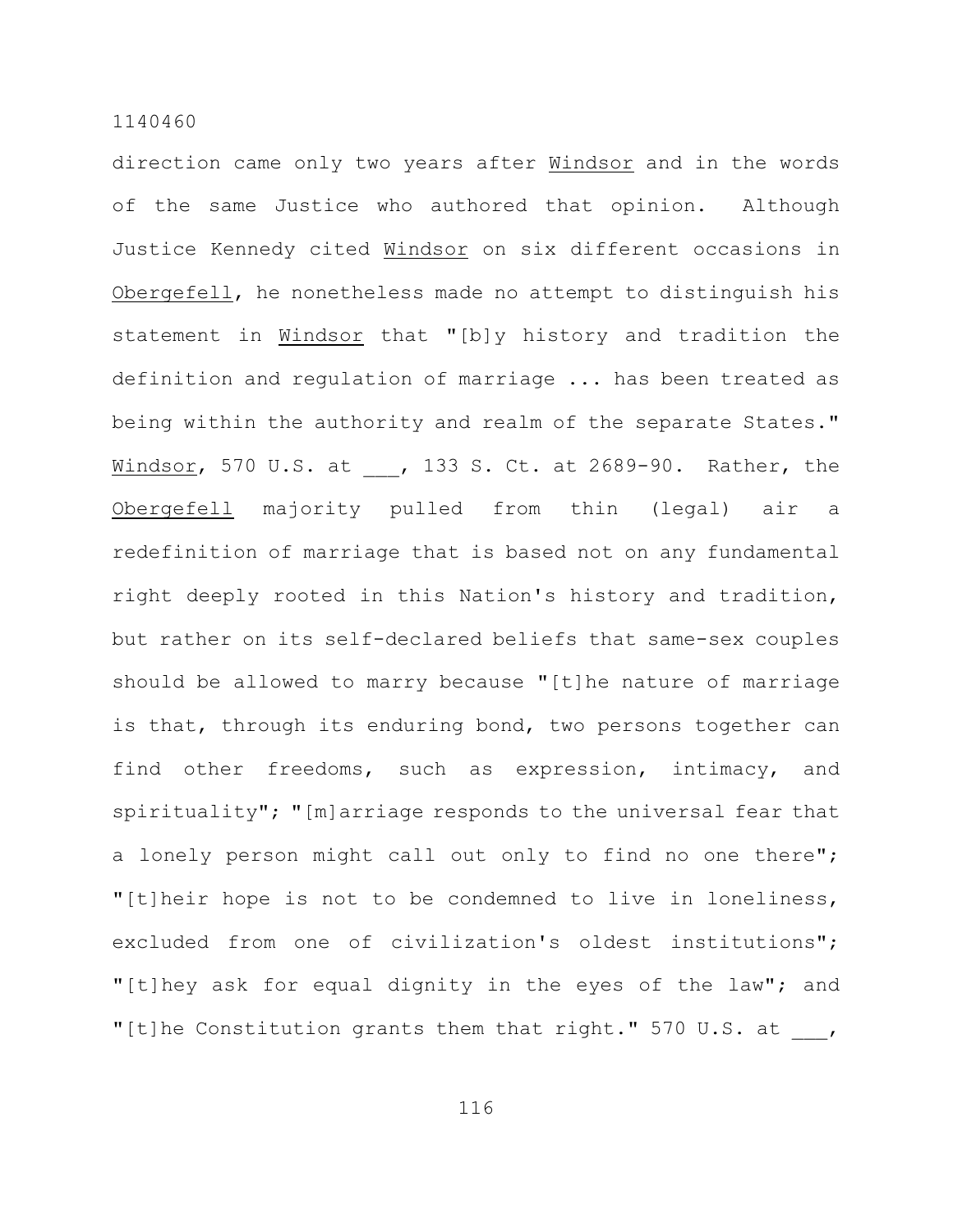135 S.Ct. at 2599, 2600, and 2608. Yielding to current social mores and temporal societal policy to recognize a fundamental constitutional right in a way not intended for the judicial branch of government, the majority in Obergefell, in the last phrase quoted above, is better understood to be saying: "We simply think that the Constitution should, and hereby does, grant them that right."

The above-stated beliefs and accompanying conclusion, properly excoriated by the four Obergefell dissenters, are legislative rather than judicial in tone and nature and, again, ignore Supreme Court precedent to reach a desired societal result, which, as noted by Justice Scalia, "diminish[es] [the] Court's reputation for clear thinking and sober analysis." 576 U.S. at , 135 S. Ct. at 2630 (Scalia, J., dissenting). Rather,

"[f]or today's majority, it does not matter that the right to same-sex marriage lacks deep roots or even that it is contrary to long-established tradition. The Justices in the majority claim the authority to confer constitutional protection upon that right simply because they believe that it is fundamental."

576 U.S. at , 135 S. Ct. at 2640-41. (Alito, J., dissenting) (emphasis added).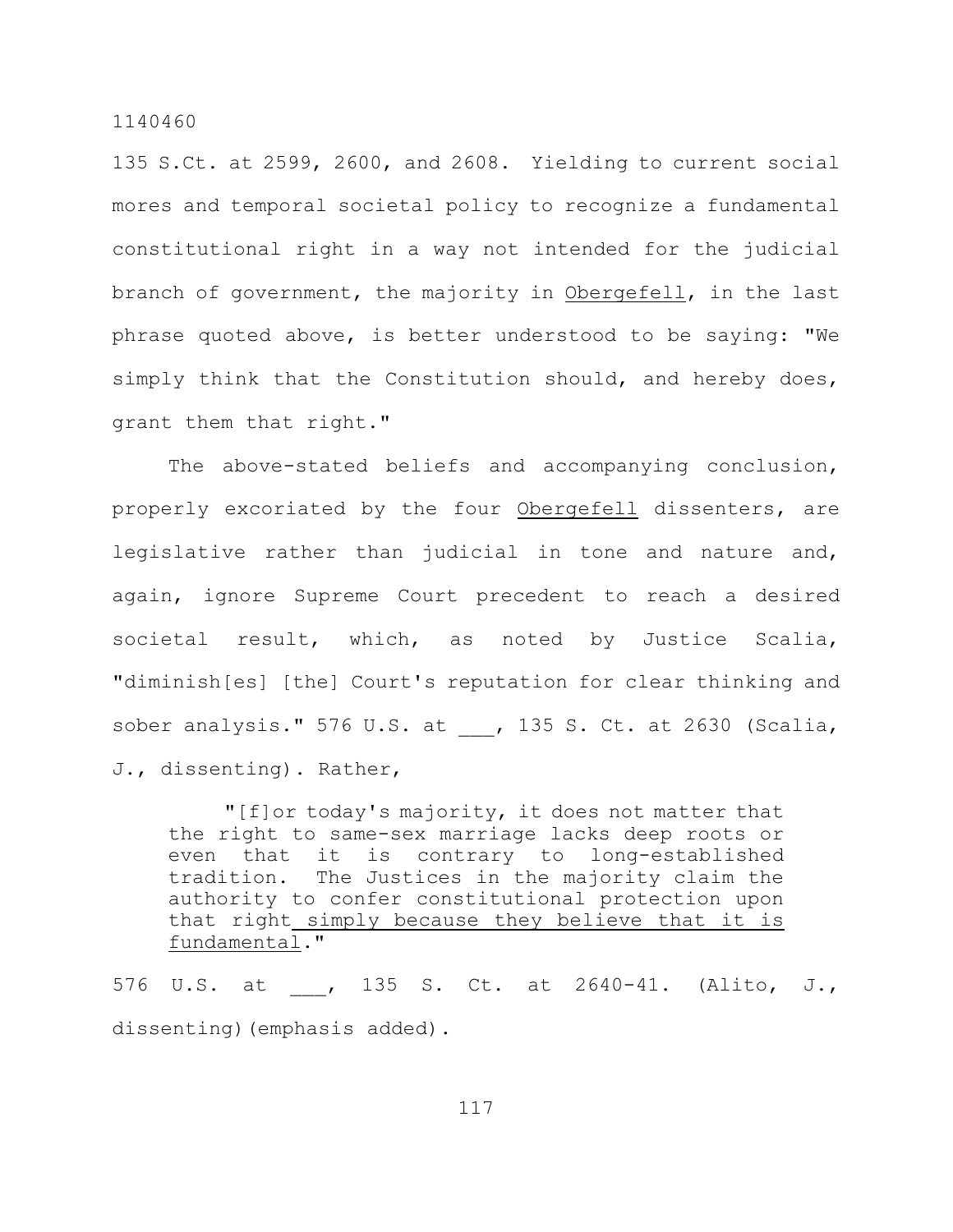"Understand well what this dissent is about: It is not about whether, in my judgment, the institution of marriage should be changed to include same-sex couples. It is instead about whether, in our democratic republic, that decision should rest with the people acting through their elected representatives, or with five lawyers who happen to hold commissions authorizing them to resolve legal disputes according to law. The Constitution leaves no doubt about the answer."

576 U.S. at , 135 S. Ct. at 2612 (Roberts, C.J., dissenting) (emphasis added).

Apparently the Constitution does leave doubt. Although I have many times not agreed with a decision of the United States Supreme Court, or a decision of the Alabama Supreme Court for that matter, I have never criticized an opinion from any court in the manner in which I regrettably do so today. I am, however, able to count to five--and I know that five votes trump four; and, although that does not make it right, it does make it a majority opinion. In my humble judgment, the 5-4 majority does not make the Obergefell decision well reasoned or even based upon sound principles of established constitutional law. Rather, it only makes it binding authority for today–-subject to being properly, and lawfully, reexamined and reconsidered in the future. In the meantime, it seems to me to be an opinion that defines the phrase ipse dixit--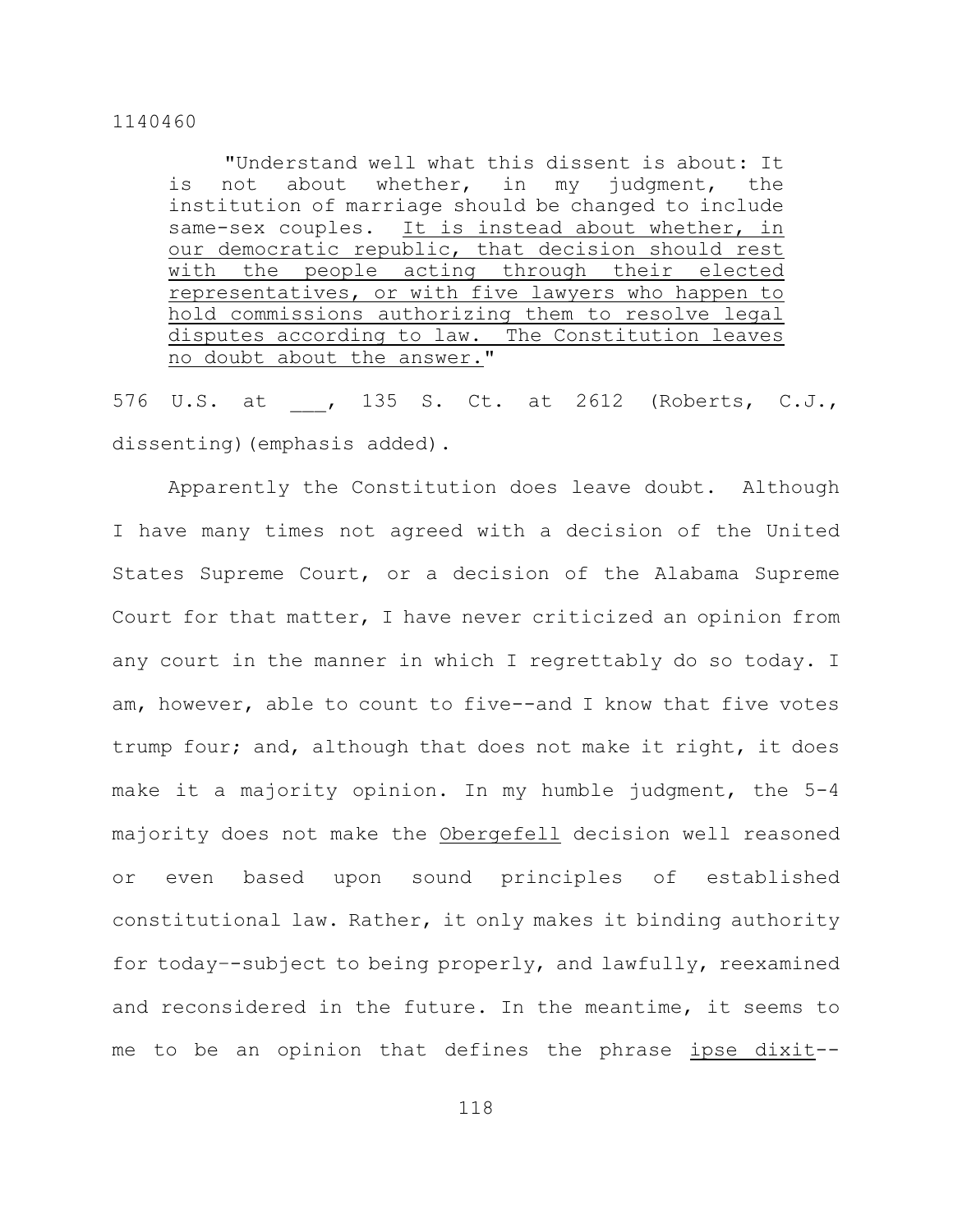translated as meaning "he himself said it" or "[s]omething asserted but not proved." Black's Law Dictionary 956 (10th ed. 2014). My translation--it is because, without foundation, they say it is.

# II. Alabama Licensing Scheme - Aftermath

The foregoing being said, I am further compelled to concur specially to express my concern, which remains to be determined in future cases, that the Obergefell decision may have emasculated this State's entire statutory licensing scheme governing "marriage" to the point of rendering it incapable of being enforced prospectively. See Chapter 1, titled "Marriage," of Title 30, Ala. Code 1975. My concern arises because when some aspect of a law has been held to be unconstitutional, or unenforceable, due to some unforeseen practical difficulty or impossibility, or, as in this case, a judicially quickened version of the deliberative democratic process, it must be determined whether what is left can be enforced without the ineffective portion. In API, this Court acknowledged that

"the contemplated change in the definition (or 'application' if one insists, although this clearly misapprehends the true nature of what is occurring) of the term 'marriage' so as to make it mean (or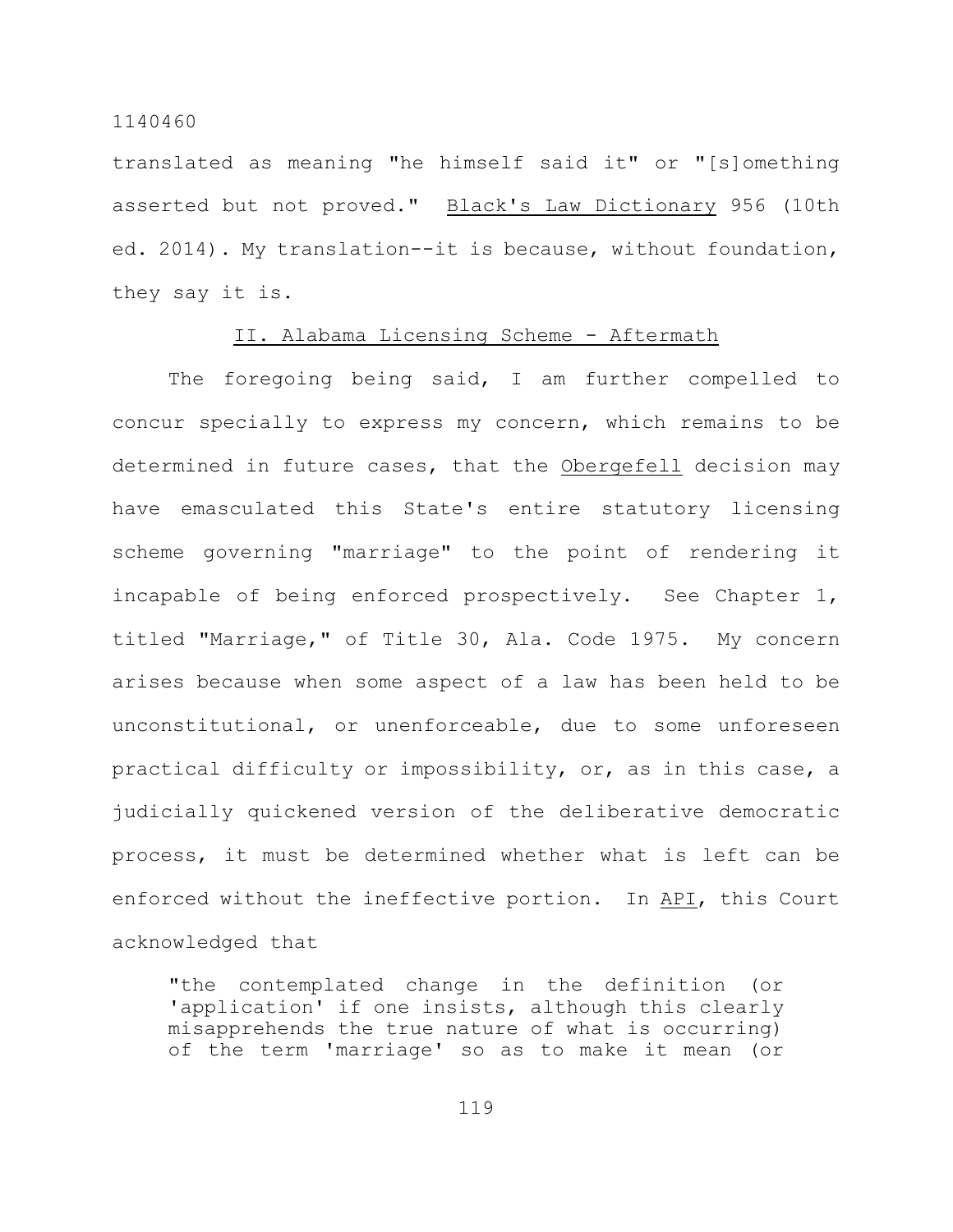apply to) something antithetical to that which was intended by the legislature and to the organic purpose of Title 30, Chapter 1, would appear to require nothing short of striking down that entire statutory scheme."

 $So. 3d at .$ 

At this juncture, I express only my concern rather than my opinion because the issue of the future enforceability of Alabama's marriage-licensing statutes is not squarely before this Court. However, as it pertains to a state statute, the United States Supreme Court has, at least currently, observed that "[s]everability [of a portion of a state statute] is of course a matter of state law." Leavitt v. Jane L., 518 U.S. 137, 139 (1996) (emphasis added). This Court noted in API that to

"allow the judiciary to declare by judicial fiat a new statutory scheme in place of the old, rather than leaving it to the legislative branch to decide what should take the place of the scheme being stricken, [is] contrary to well established state and federal principles of judicial review."

\_\_\_ So. 3d at \_\_\_ n. 19.

The issue of severability involves a question of statutory construction, which primarily involves ascertaining and giving effect to the intent of the legislature.

"This Court addressed the standard for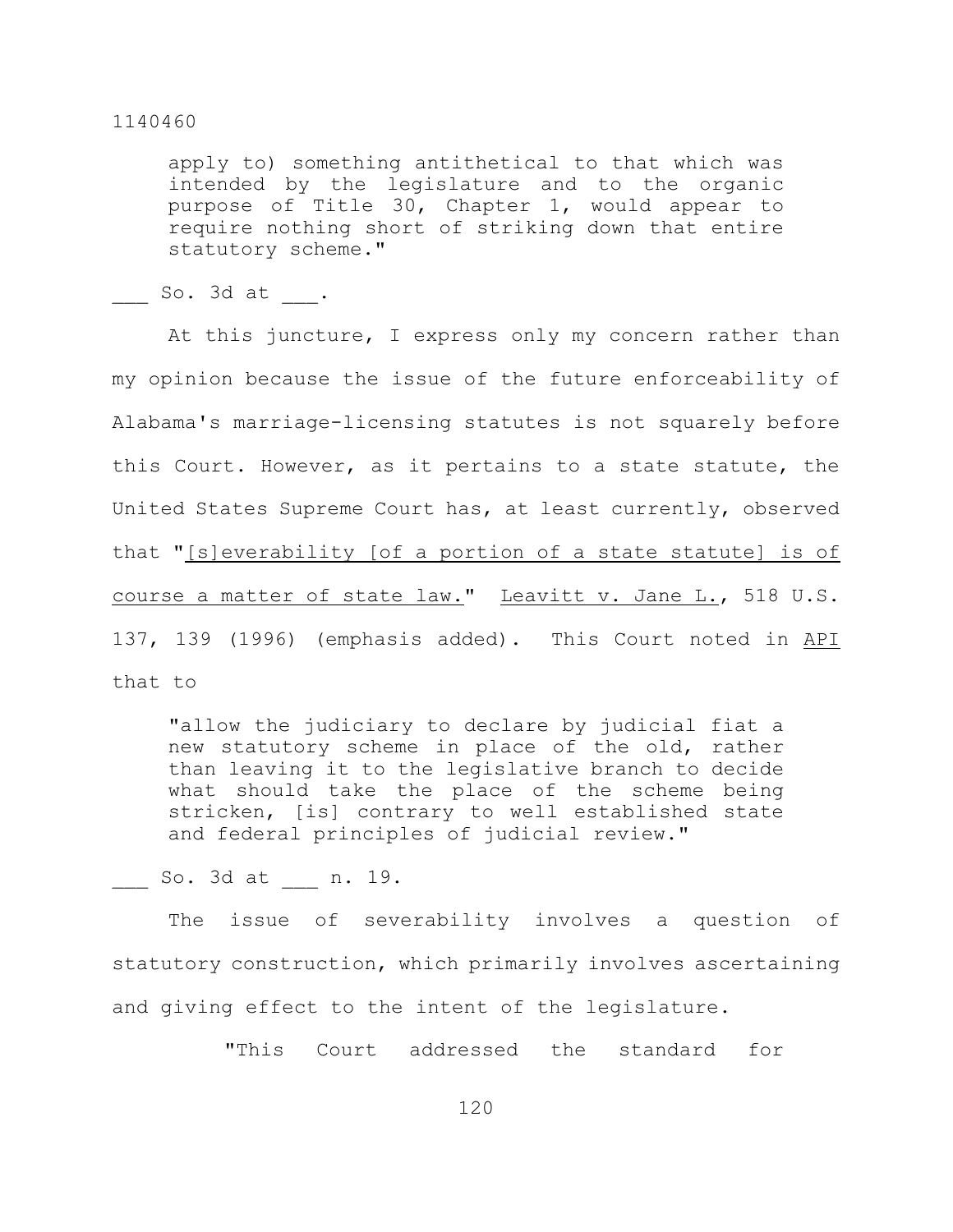ascertaining severability in Newton v. City of Tuscaloosa, 251 Ala. 209, 217, 36 So. 2d 487, 493 (1948):

"'A criterion to ascertain whether or not a statute is severable so that by rejecting the bad the valid may remain intact is: The act "ought not to be held wholly void unless the invalid portion is so important to the general plan and operation of the law in its entirety as reasonably to lead to the conclusion that it would not have been adopted if the legislature had perceived the invalidity of the part so held to be unconstitutional." A. Bertolla & Sons v. State, 247 Ala. 269, 271, 24 So. 2d 23, 25 [(1945)]; Union Bank & Trust Co. v. Blan, 229 Ala. 180, 155 So. 612 [(1934)]; 6 R.C.L. 125, § 123.'"

King v. Campbell, 988 So. 2d 969, 982 (Ala. 2007) (emphasis added in King). The fallout from Obergefell may present a classic example of an inability to sever the remains of our statutory licensing scheme following the imposition of the newly crafted definition of "marriage" announced by the Obergefell majority. Arguably, this result appears inescapable, because the new definitional fiat is completely contrary to what this State's legislature has historically intended and enacted. Stated differently, Alabama's marriagelicense provisions, Chapter 1 of Title 30, Ala. Code 1975, titled "Marriage," being the very heart and soul of our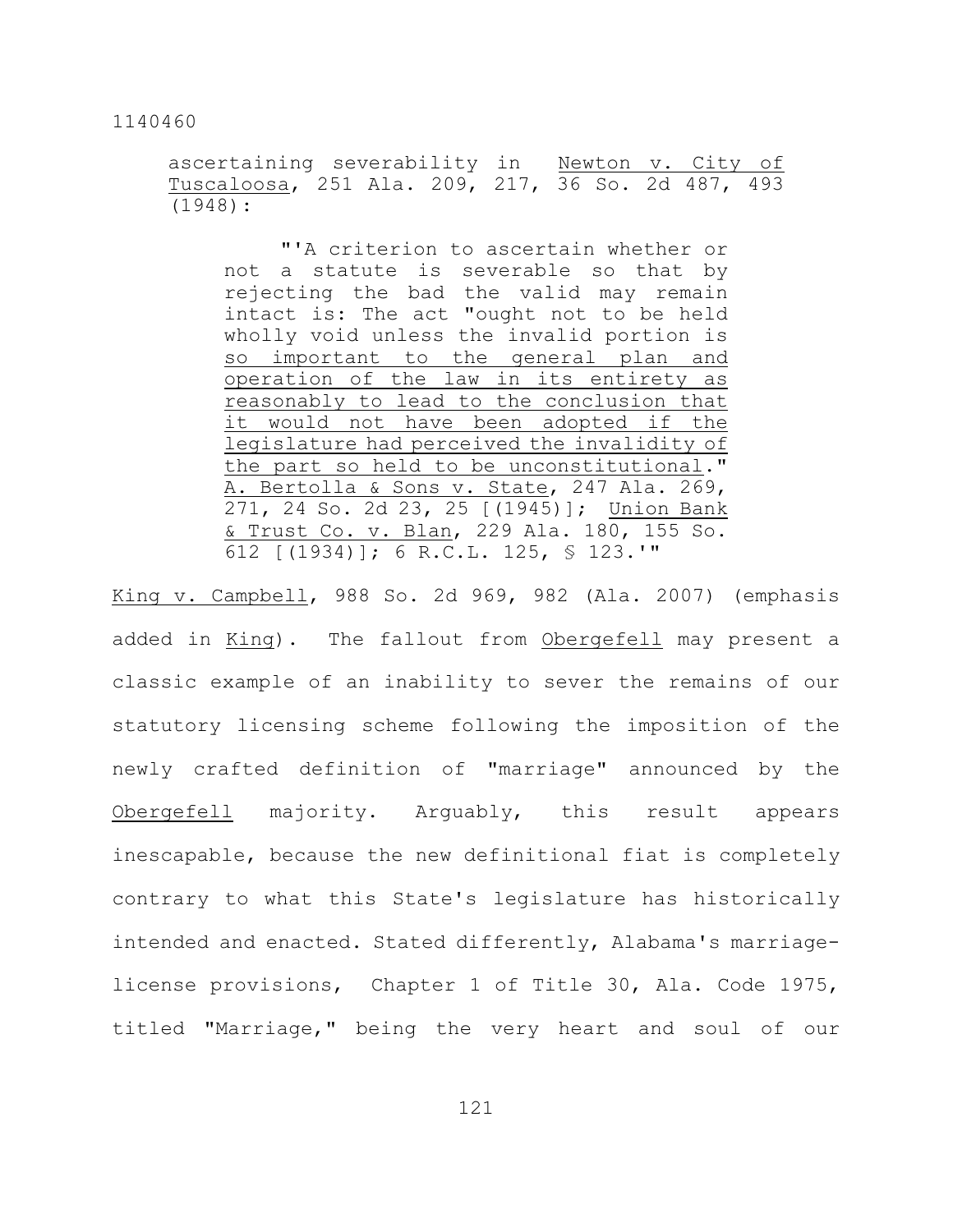statutory licensing procedure, are dependent upon this State's historical definition of "marriage" as a union of a man and a woman. Under the circumstances with which we are left and upon proper challenge, neither the probate judges, nor this Court, nor the other courts of this State, may have the practical ability to enforce our State licensing laws concerning the institution of marriage in the manner contemplated by our legislature and our people.

# III. Conclusion

The Obergefell majority declared that the constitutional authority and process for defining marriage is no longer a matter for the states; the Obergefell majority usurped both this authority and process, knowing what was best for us--an elitist view that is extrajudicial and condescending to the states under the 9th and 10th Amendments and to the citizenry and this country as a whole and, by the way, to the rule of law. With regard to this elitism and condescension, Justice Scalia succinctly noted that "[t]he opinion is couched in a style that is as pretentious as its content is egotistic." 576 U.S. at \_\_\_, 135 S. Ct. at 2630 (Scalia, J., dissenting), and that,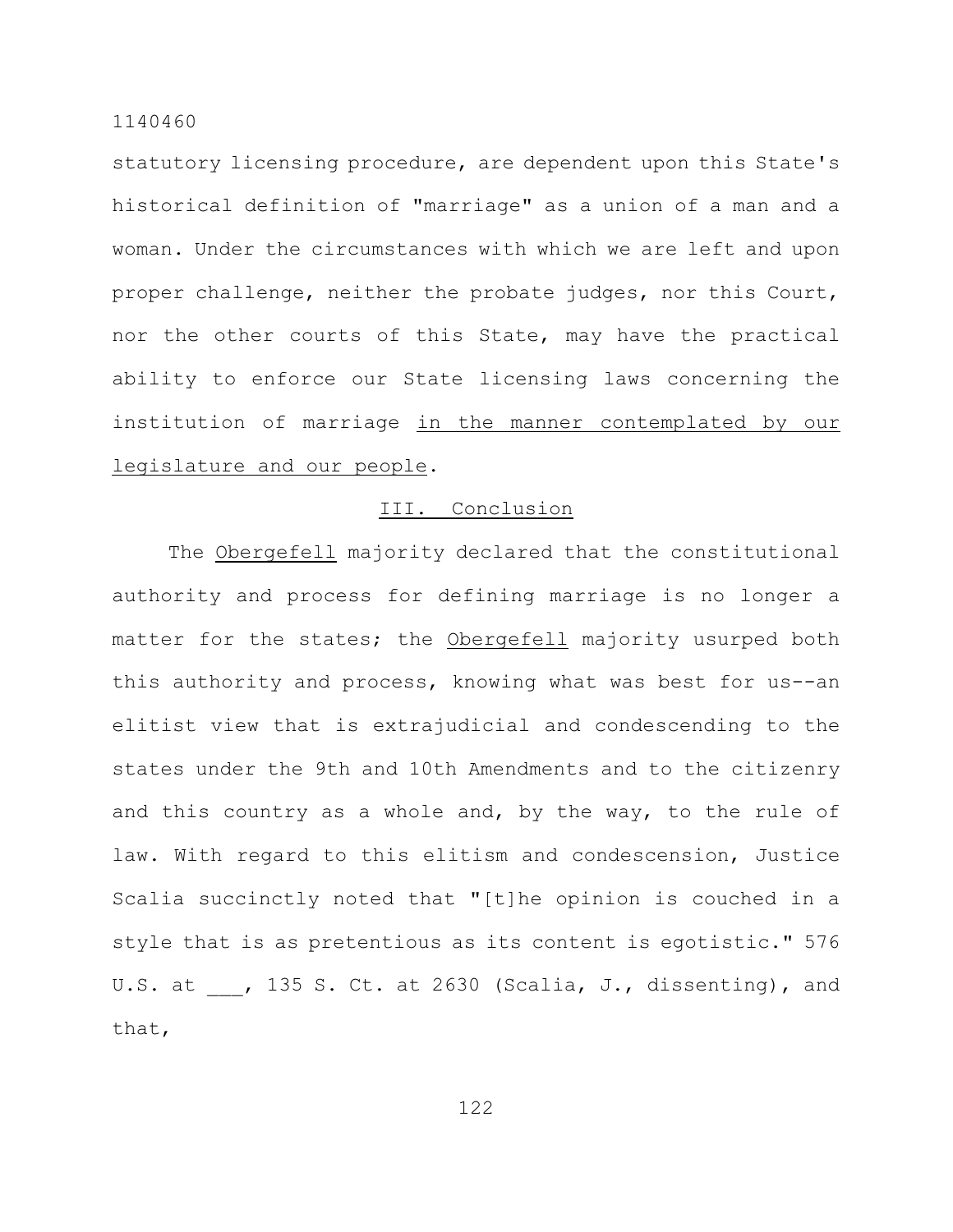"to allow the policy question of same-sex marriage to be considered and resolved by a select, patrician, highly unrepresented panel of nine is to violate a principle even more fundamental than no taxation without representation: no social transformation without representation. ...

"But what really astounds is the hubris reflected in today's judicial Putsch."

576 U.S. at , 135 S. Ct. at 2629 (Scalia, J., dissenting).

As tempting as it would be to reenact the type defiance the State of Georgia and President Andrew Jackson espoused when Georgia refused to comply with a Supreme Court order and President Jackson, decrying the Supreme Court and defending Georgia, purportedly stated: "[Chief Justice] John Marshall has made his decision, now let him enforce it" $31$ --I cannot and

 $31$ President Jackson's confrontation with the Supreme Court resulted from that court's holding unconstitutional a Georgia statute that allowed non-Indians to live among Indians only if they got a license to do so and swore an oath of loyalty to the State of Georgia. Worcester v. Georgia, 31 U.S. (6 Pet.) 515, 577-78 (1832). Samuel Worcester, a white northern missionary, was convicted because he refused to do either. The Supreme Court held the Georgia statute unconstitutional, overturned Worcester's conviction, and ordered Georgia to release him. Georgia refused to do so. Tradition has it that President Jackson declared: "John Marshall has made his decision, now let him enforce it." Amy Coney Barrett, Symposium Stare Decisis and Nonjudicial Actors, 83 Notre Dame L. Rev. 1147, 1154 (2008). "Jackson was saved from a direct collision with the Court by the fact that he appeared to lack the authority to act. Timing and a procedural quirk had prevented the Supreme Court from dispatching the federal marshal to execute the judgment, and a federal statute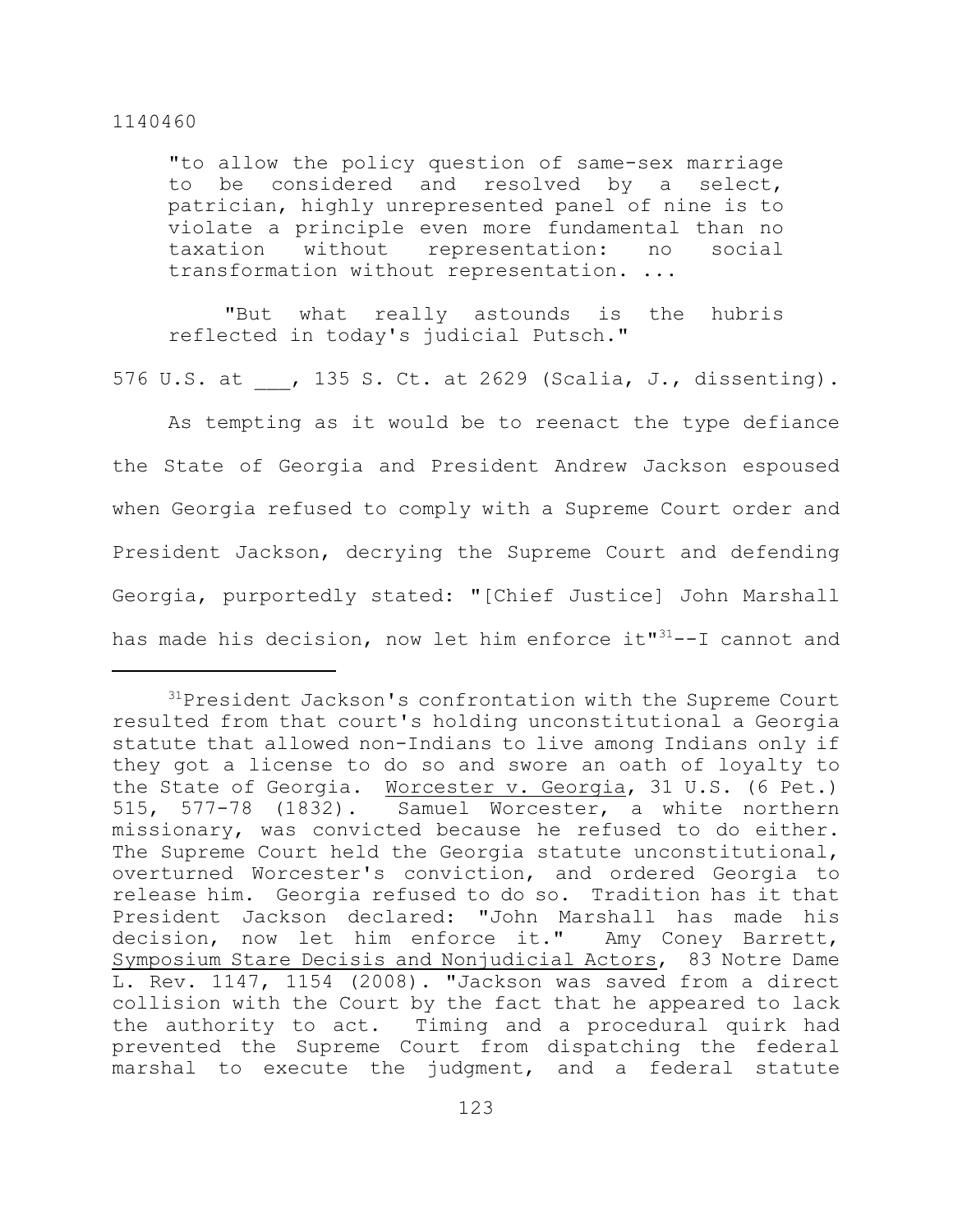will not go that far in defiance, because to do so would only placate the heart at the expense of the head; and, should anyone do so, our constitutional republic would begin to cease being a nation of laws and not of men; and, finally, to do so in this case could potentially render the licensing officials, i.e., the probate judges of the State, subject to personal civil liability for following their religious beliefs. And it is arguably not hyperbole to further contemplate that it could place those same licensing officials in the middle of an endgame stand-off with federal marshals and/or federalized national guardsmen on one side, with a contempt order from a federal court in hand, and state law-enforcement officers on the other, with a competing and conflicting state court order in hand. We have already had one war with kinsmen fighting kinsmen. We do not need another. Rather, we need to see that review of this wrong decision is done the right way--by constitutional means; otherwise, we would be in the same position as Chief Justice Roberts when he stated in the Obergefell decision: "Just who do we think we are?" 576 U.S. at , 135 S. Ct. at 2612 (Roberts, C.J., dissenting). In

authorized the President to intervene only if the marshal failed." 83 Notre Dame L. Rev. at 1155.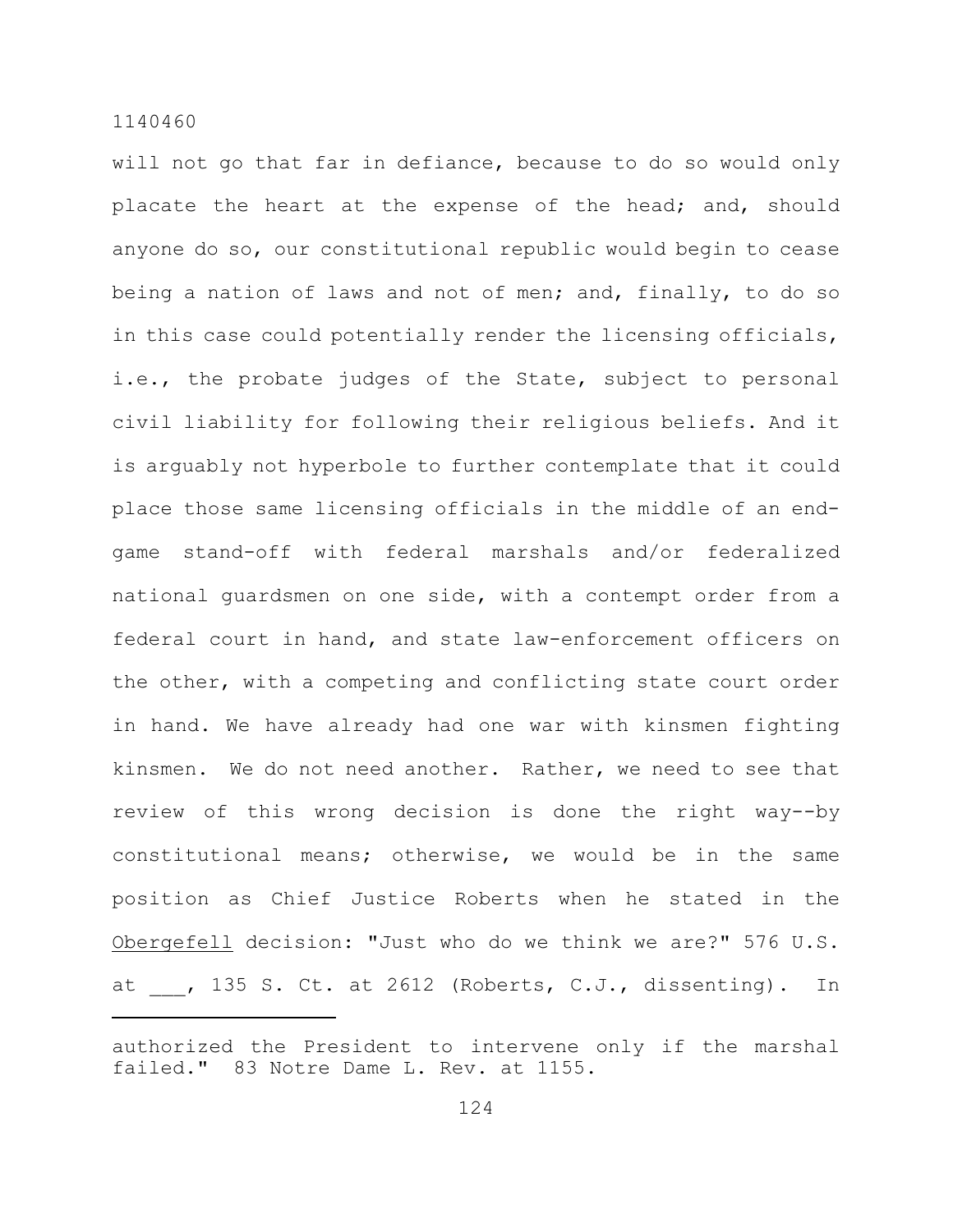this regard, I join that portion of Part II of Justice Shaw's well reasoned special writing concerning defiance.

As respectfully as I can, albeit reluctantly, I concur in dismissing the petitioners' motions, and I further concur specially to note that the process of licensing of marriages in Alabama as we have known it may have been irreparably broken.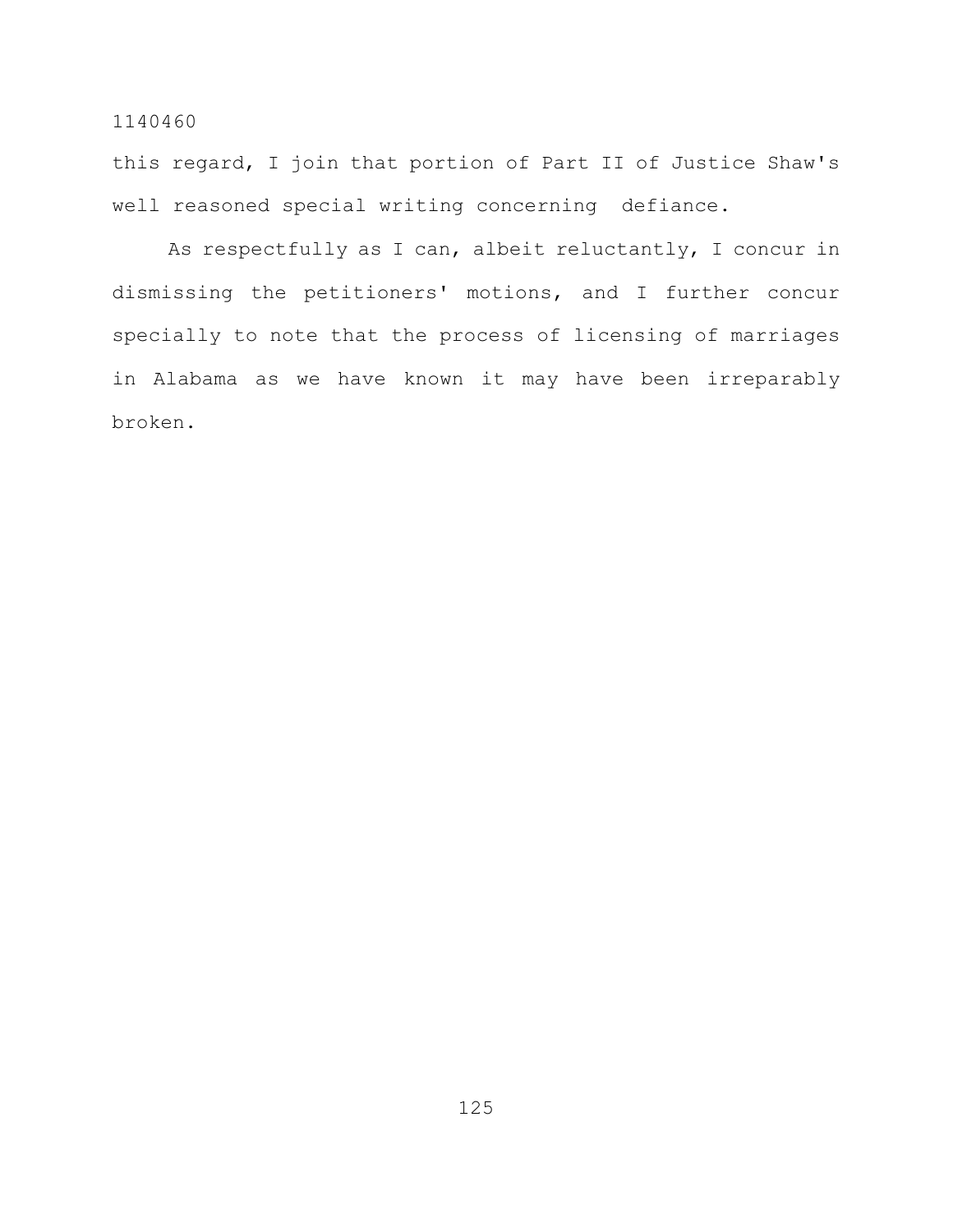PARKER, Justice (concurring specially).

I concur in the issuance of the certificate of judgment and in the dismissal of the pending motions and petitions. Dismissal, as distinct from denial, is not a decision on the merits. Thus, this Court is not denying on the merits matters of vital importance concerning the effect -- or lack thereof -- of Obergefell v. Hodges, 576 U.S. , 135 S. Ct. 2584 (2015), on such issues as the issue of religious-liberty rights of individuals.

I concur specially to state that Obergefell conclusively demonstrates that the rule of law is dead. "Five lawyers"<sup>32</sup> -appointed to judgeships for life<sup>33</sup> and practically unaccountable<sup>34</sup> to the more than 320 million Americans they now arbitrarily govern -- enlightened by "new insights" into the true meaning of the word "liberty," determined that "liberty"

 $32$ Chief Justice Roberts referred to the Obergefell majority three times as "five lawyers," 576 U.S. at , 135 S. Ct. at 2612, 2624 (Roberts, C.J., dissenting), instead of Justices, thus caustically pointing out that the five were not acting in a judicial role.

 $33$ The dissents in Obergefell refer eight times to "unelected" judges.

 $34$ The dissents in Obergefell refer twice to the "unaccountable" judges.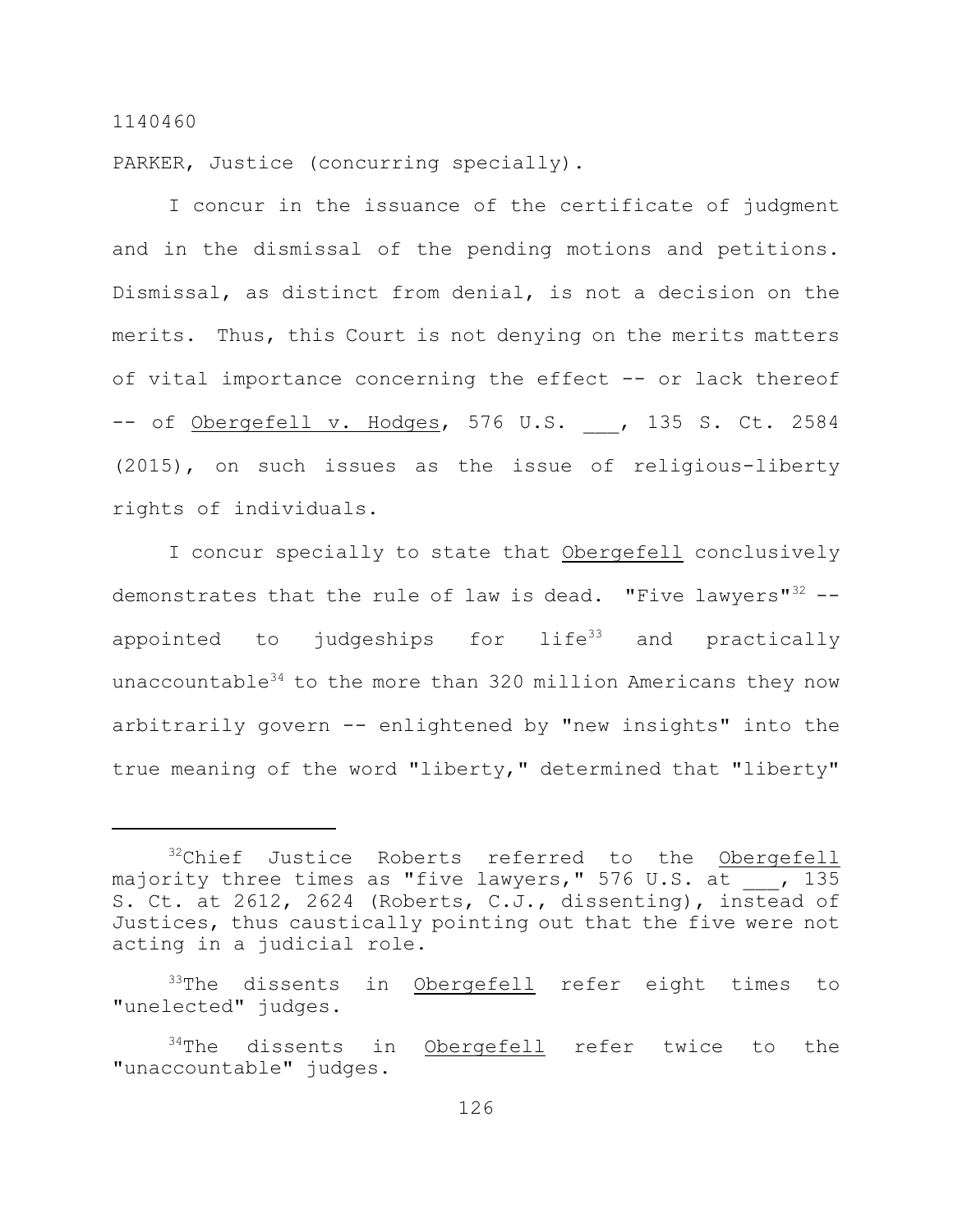means that Americans have a new fundamental right only now discovered over 225 years since the Constitution was adopted. "Five lawyers," who have treated the Constitution as "a mere thing of wax ... which they may twist, and shape into any form they please,  $135$  determined to impose their enlightenment on this nation in spite of the vast majority of the states having democratically refused again and again to redefine the divinely initiated institution of marriage. In marching this country "forward" to their moral ideal, the "five lawyers" composing the majority in Obergefell have trampled into the dust the last vestiges of the legitimacy of the United States Supreme Court.

Obergefell is not based on legal reasoning, history, tradition, the Court's own rules, or the rule of law, but upon the empathetic feelings of the "five lawyers" in the majority. What the late John Hart Ely said of another decision can be said of Obergefell: "It is bad because it is bad constitutional law, or rather because it is not constitutional law and gives almost no sense of an obligation to try to be."

 $35$ Thomas Jefferson, Letter to Judge Spencer Roane, Sept. 6, 1819, 12 The Works of Thomas Jefferson 137 (Paul Leicester Ford ed., G.P. Putnam's Sons, 1905).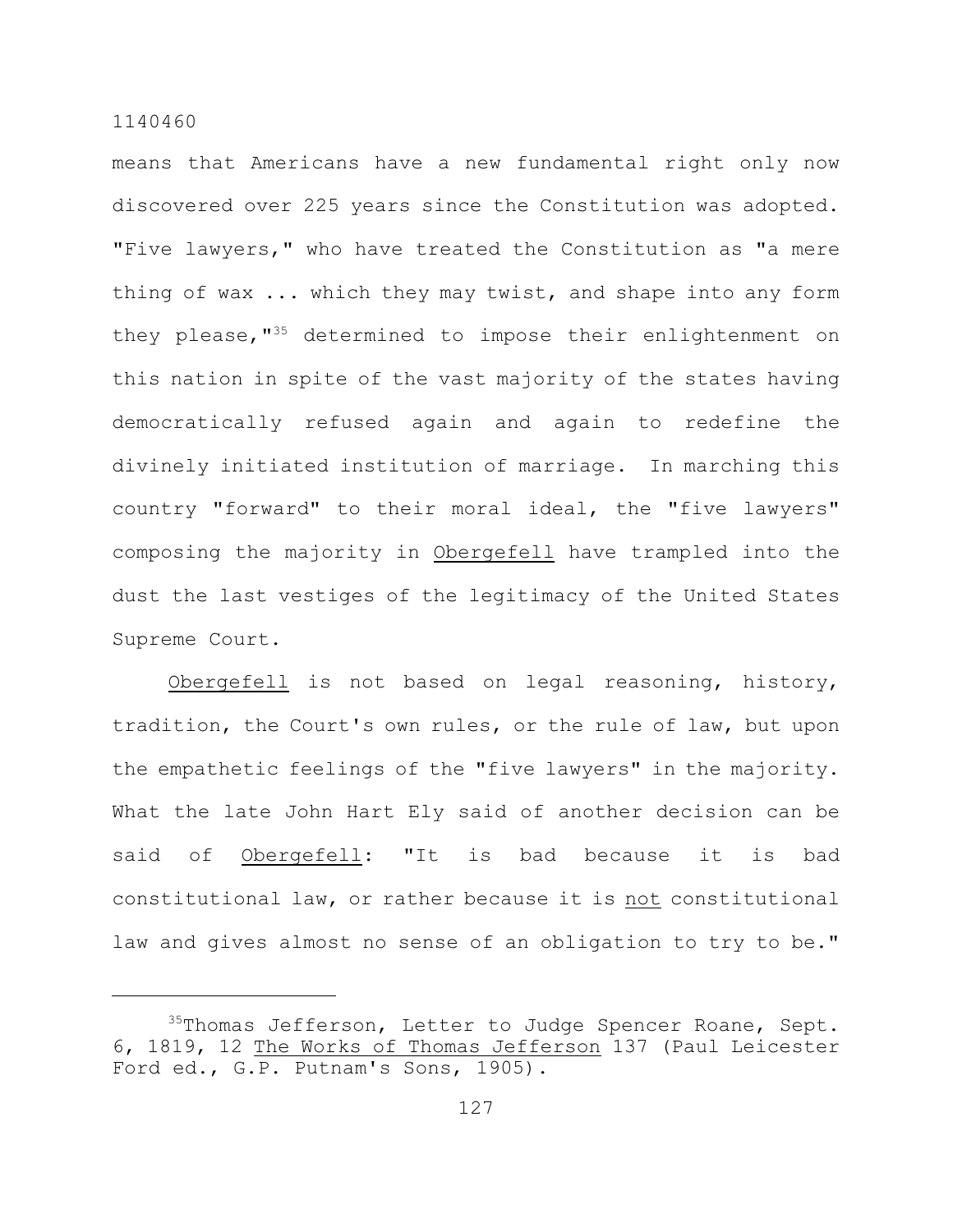John Hart Ely, The Wages of Crying Wolf: A Comment on Roe v. Wade, 82 Yale L.J. 920, 947 (1973). The majority in Obergefell does not set forth authorities that lead to its conclusion; it sets forth only sentiments that support its whim in this case to create a fundamental constitutional right. In order to reach this conclusion, the majority in Obergefell, having ascended to a new understanding of human liberty, threw off the restraints of the rule of law and history. Having by judicial will set themselves free from those "shackles," the majority then ushered in a new era of "liberty": court-pronounced dignity. Justice Hugo Black, an Alabamian, provided an apt description of what the United States Supreme Court has done in Obergefell in his dissent in In re Winship, 397 U.S. 358, 384 (1970):

"When this Court assumes for itself the power to declare any law -- state or federal - unconstitutional because it offends the majority's own views of what is fundamental and decent in our society, our Nation ceases to be governed according to the 'law of the land' and instead becomes one governed ultimately by the 'law of the judges.'"

In Cotting v. Godard, 183 U.S. 79, 84 (1901), the United States Supreme Court stated:

"It has been wisely and aptly said that this is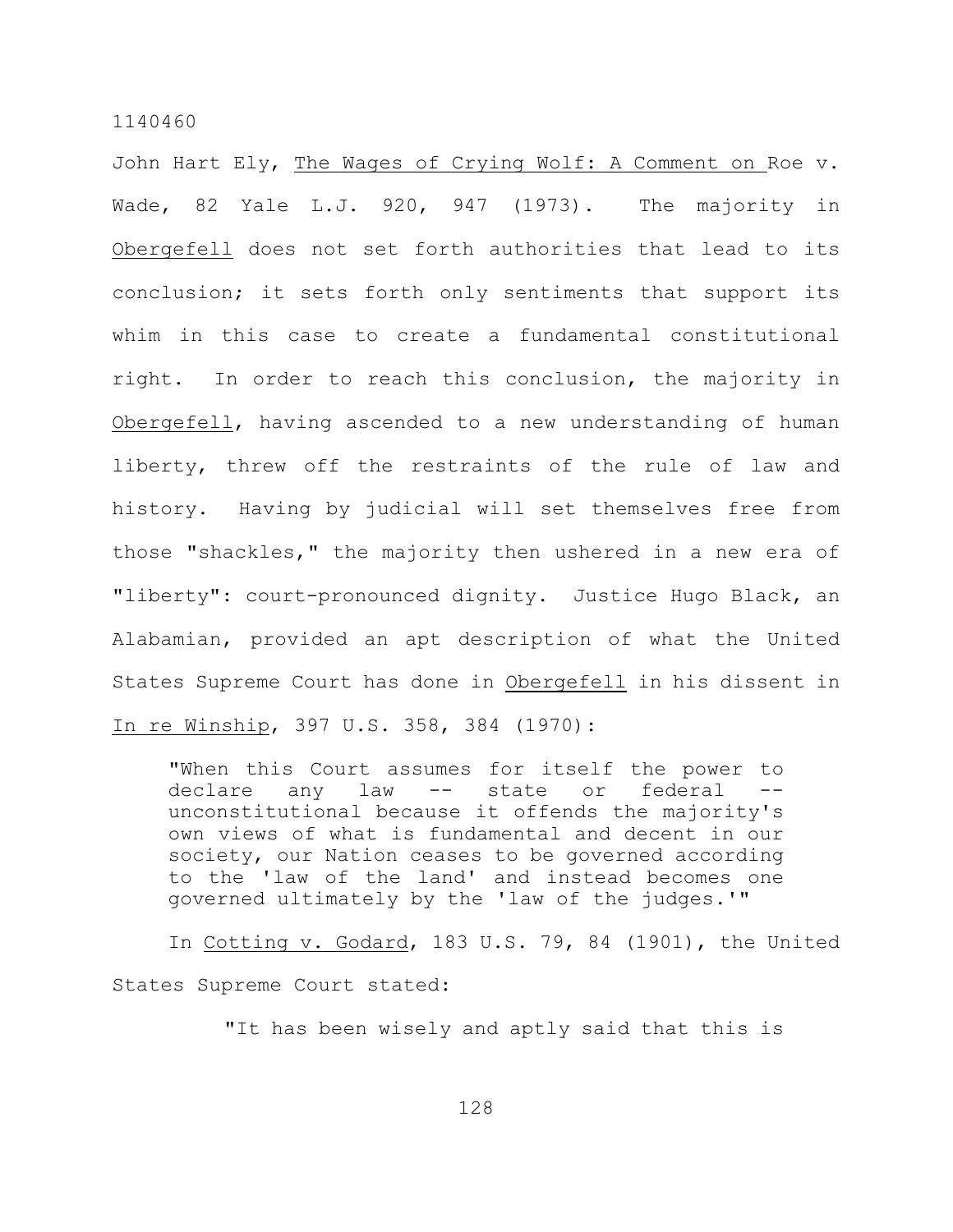a government of laws, and not of men;  $[36]$  that there is no arbitrary power located in any individual or body of individuals; but that all in authority are guided and limited by those provisions which the people have, through the organic law, declared shall be the measure and scope of all control exercised over them."

See also Marbury v. Madison, 5 U.S. (1 Cranch) 137, 163 (1803)("The government of the United States has been emphatically termed a government of laws, and not of men."). By rejecting the rule of law, history, and the viewpoint of most states, the majority's approach in Obergefell explicitly rejects the idea that America is a government of laws and not of men. Instead, the majority illegitimately imposed its will upon the American people. We now appear to be a government not of laws, but of "five lawyers."

In Planned Parenthood v. Casey, 505 U.S. 833, 865-66 (1992), a plurality of the United States Supreme Court stated:

"The root of American governmental power is revealed most clearly in the instance of the power conferred by the Constitution upon the Judiciary of the United States and specifically upon this Court. As Americans of each succeeding generation are

 $36$ The historic phrase "a government of laws and not of men" was used by John Adams in the Massachusetts Declaration of Rights, pt. 1, art. 30. The State of Alabama adopted John Adams's provision almost verbatim in Art. III, § 43, Ala. Const. 1901, thus incorporating this phrase into our organic law.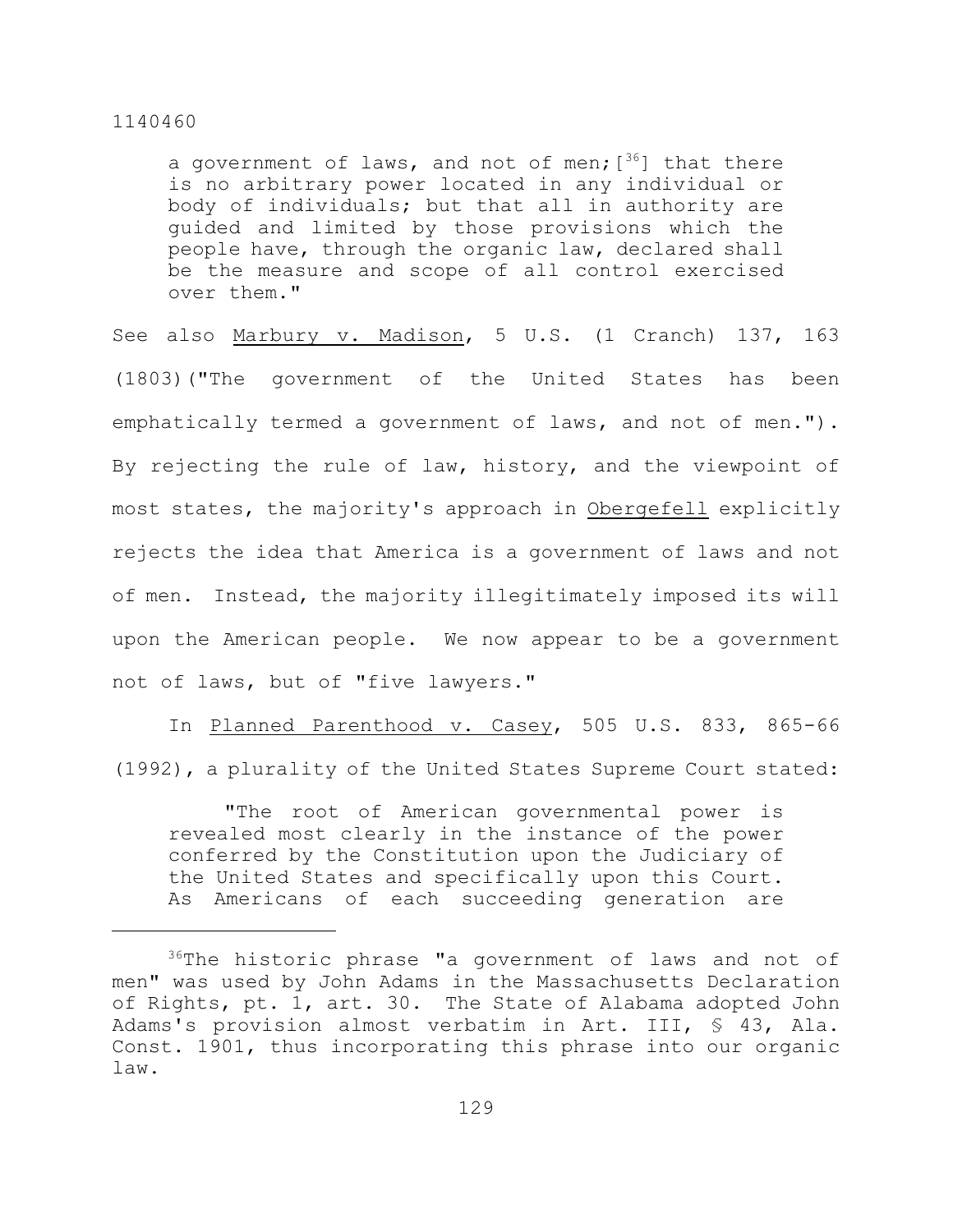rightly told, the Court cannot buy support for its decisions by spending money and, except to a minor degree, it cannot independently coerce obedience to its decrees. The Court's power lies, rather, in its legitimacy, a product of substance and perception that shows itself in the people's acceptance of the Judiciary as fit to determine what the Nation's law means and to declare what it demands.

"The underlying substance of this legitimacy is of course the warrant for the Court's decisions in the Constitution and the lesser sources of legal principle on which the Court draws. That substance is expressed in the Court's opinions, and our contemporary understanding is such that a decision without principled justification would be no judicial act at all. But even when justification is furnished by apposite legal principle, something more is required. Because not every conscientious claim of principled justification will be accepted as such, the justification claimed must be beyond dispute. The Court must take care to speak and act in ways that allow people to accept its decisions on the terms the Court claims for them, as grounded truly in principle, not as compromises with social and political pressures having, as such, no bearing on the principled choices that the Court is obliged to make. Thus, the Court's legitimacy depends on making legally principled decisions under circumstances in which their principled character is sufficiently plausible to be accepted by the Nation."

(Emphasis added.) See also Michael H. v. Gerald D., 491 U.S. 110, 127 n. 6 (1989)("[A] rule of law that binds neither by text nor by any particular, identifiable tradition is no rule of law at all."). Obergefell is "no judicial act at all" because it is "without principled justification." Casey, 505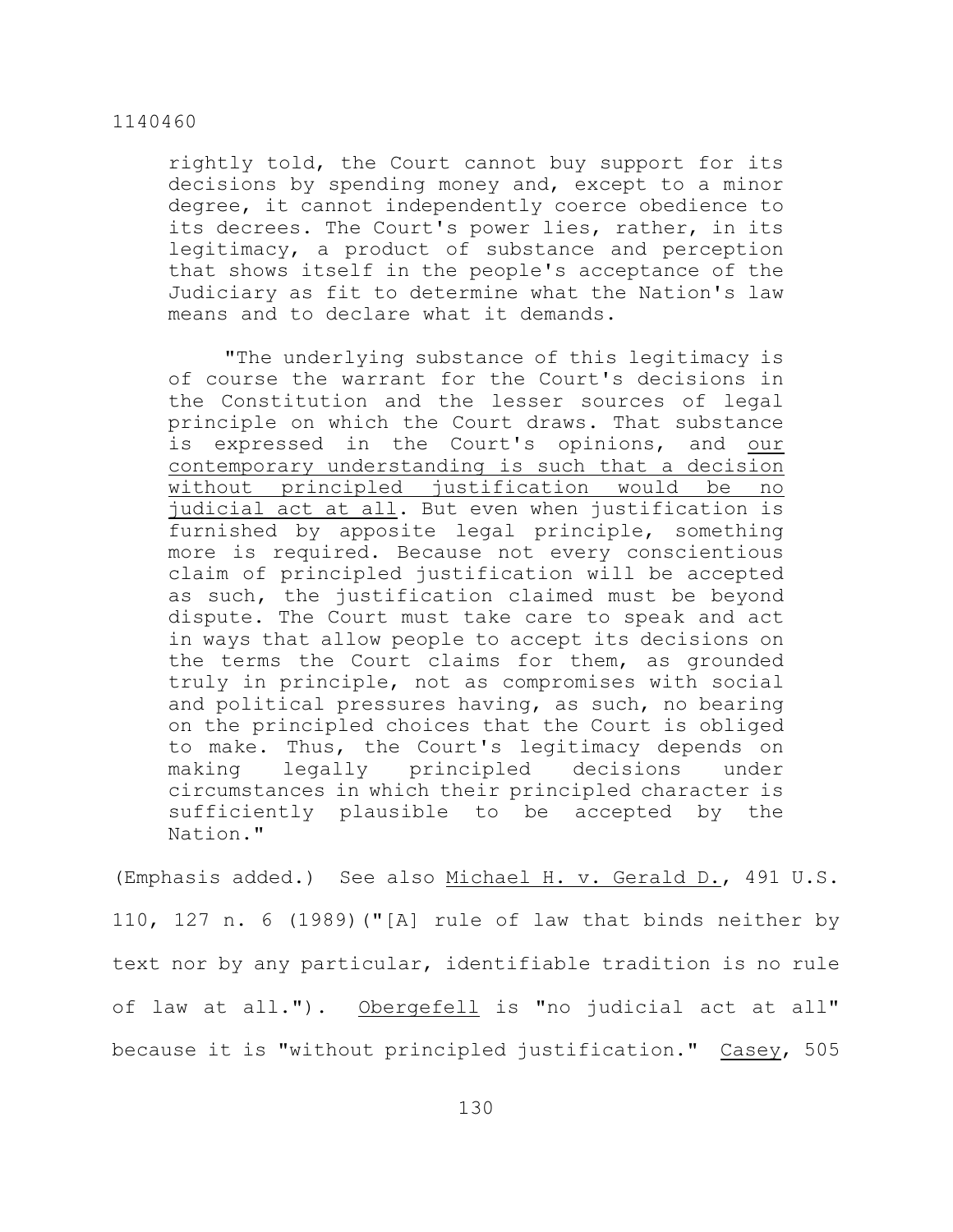U.S. at 865. In fact, it is without any legal justification at all. Accordingly, the United States Supreme Court's decision in Obergefell is without legitimacy. See Republican Party of Minnesota v. White, 536 U.S. 765, 793 (2002)(Kennedy, J., concurring)("Courts, in our system, elaborate principles of law in the course of resolving disputes. The power and the prerogative of a court to perform this function rest, in the end, upon the respect accorded to its judgments. The citizen's respect for judgments depends in turn upon the issuing court's absolute probity. Judicial integrity is, in consequence, a state interest of the highest order.").

I also caution against the United States Supreme Court's inherent assertion in Obergefell that it is above the law, rather than being constrained to its constitutional function of interpreter of the law. "It is emphatically the province and duty of the judicial department to say what the law is," Marbury, 5 U.S. (1 Cranch) at 177 -- not to make it up as we go along. The majority in Obergefell was even so brash as to set aside the Supreme Court's own established rules in ignoring the requirement that, in order for a fundamental right to be recognized, it must be rooted in our nation's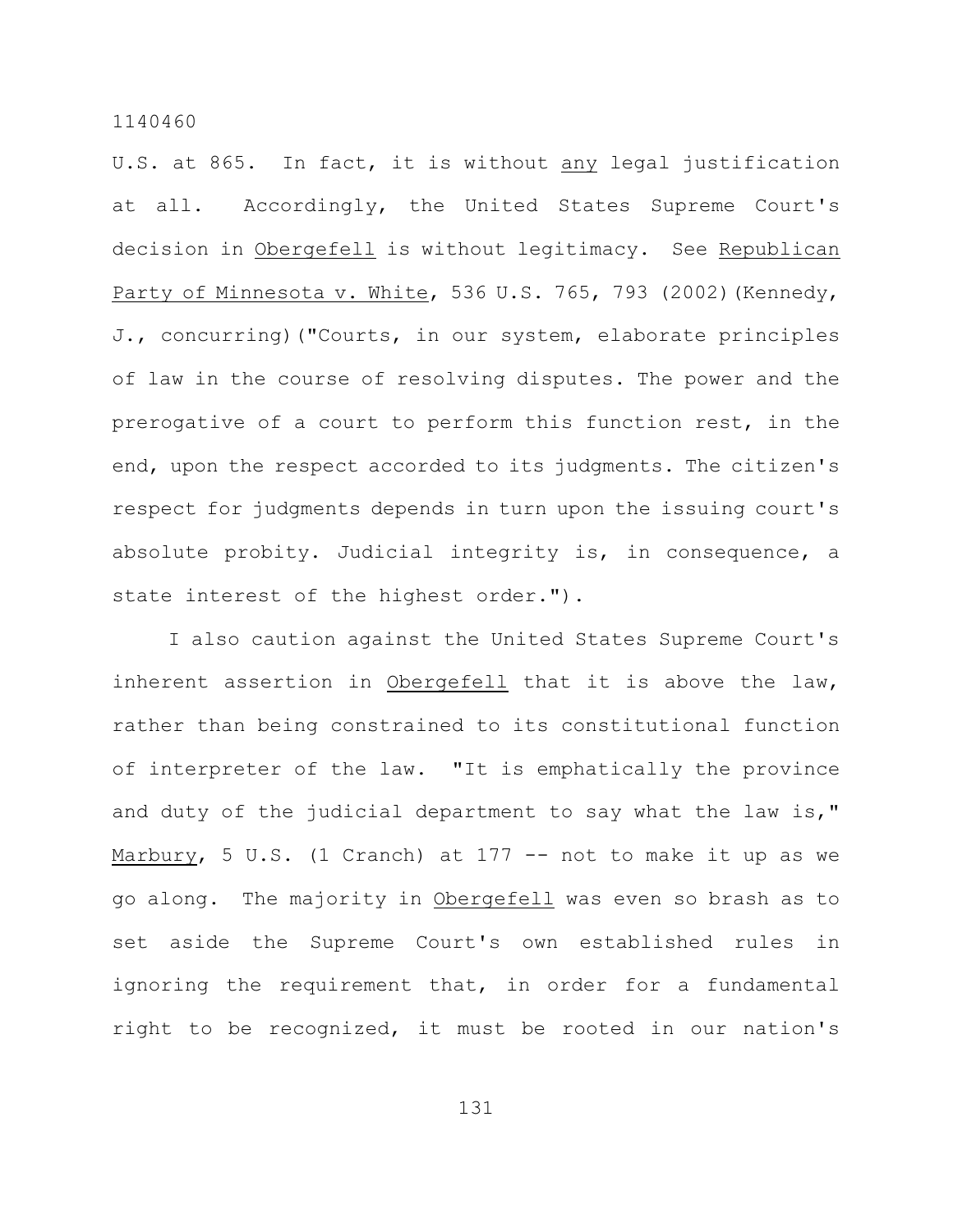history. History has shown a proclivity to ignore the rules when they get in the way of a desired goal. Justice Joseph Story warned of such a practice:

"A more alarming doctrine could not be promulgated by any American court, than that it was at liberty to disregard all former rules and decisions, and to decide for itself, without reference to the settled course of antecedent principles.

"This known course of proceeding, this settled habit of thinking, this conclusive effect of judicial adjudications, was in the full view of the framers of the constitution. It was required, and enforced in every state in the Union; and departure from it would have been justly deemed an approach to tyranny and arbitrary power, to the exercise of mere discretion, and to the abandonment of all the just checks upon judicial authority."

Joseph Story, Commentaries on the Constitution of the United States 127 (1833). Justice Sutherland stated the following in his dissent in West Coast Hotel Co. v. Parrish, 300 U.S. 379, 404 (1937):

"The judicial function is that of interpretation; it does not include the power of amendment under the guise of interpretation. To miss the point of difference between the two is to miss all that the phrase 'supreme law of the land' stands for and to convert what was intended as inescapable and enduring mandates into mere moral reflections."

One should not be so naive to think that Justice Sutherland was warning of an event that has not already come to pass. In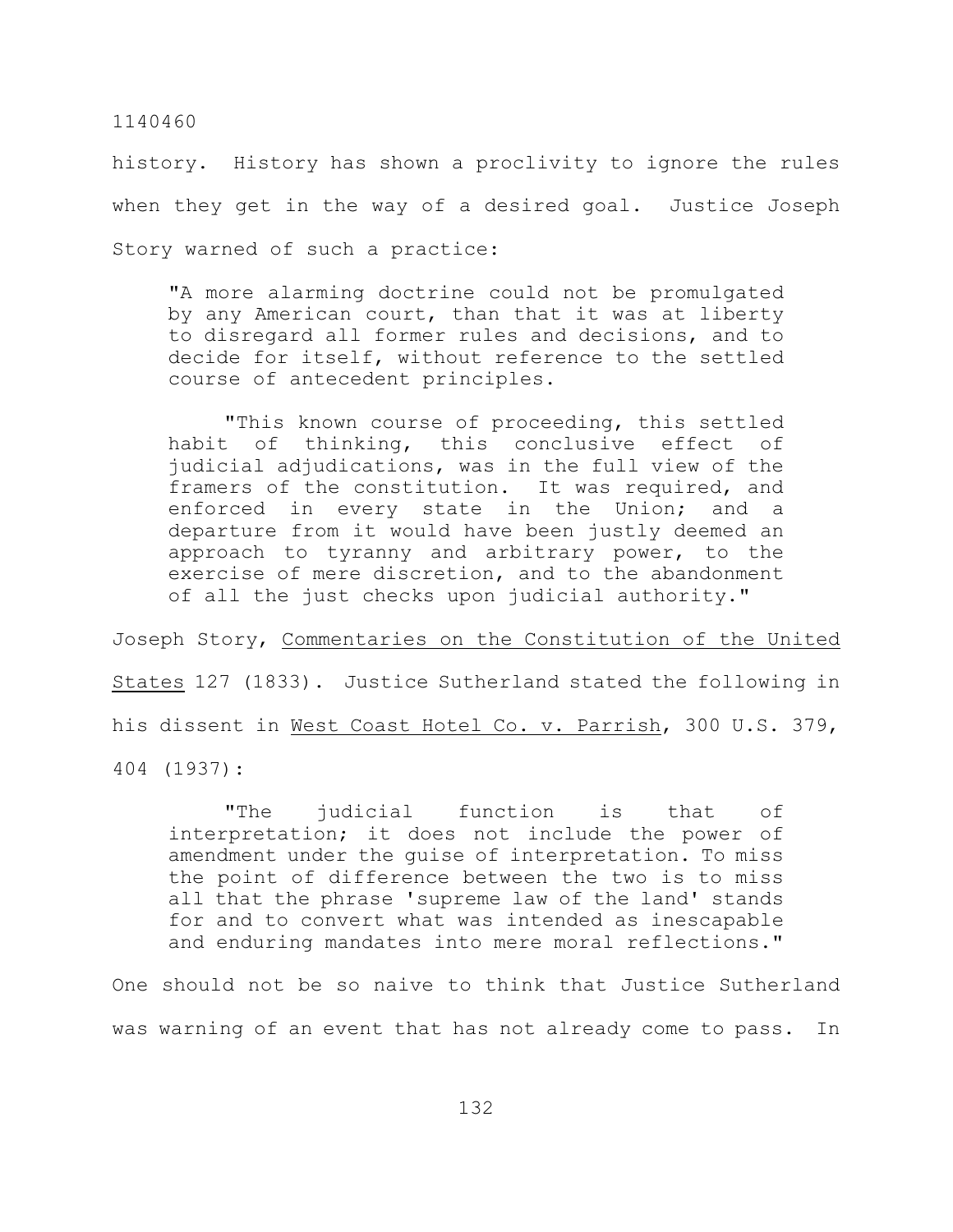fact, Obergefell demonstratively evinces that the "mere moral reflections" of the judiciary's constitutional role no longer give any pause for reflection at all to a majority of the Justices on the United States Supreme Court. There appears to be no restraint on the judiciary, because "five lawyers" believe that they may simply decide, with no legal support whatsoever, that a particular fundamental right be created because they think it fair. This is not the rule of law, this is despotism<sup>37</sup> and tyranny.<sup>38</sup>

Despotism and tyranny were evils identified in the Declaration of Independence as necessitating the break with King George and Great Britain. In his dissent in Loan Association v. Topeka, 87 U.S. 655, 669 (1874), Justice Clifford defined judicial despotism as follows:

"Courts cannot nullify an act of the State legislature on the vague ground that they think it

 $37$ Despotism has been defined as "[a]bsolute power; authority unlimited and uncontrolled by men, constitution, or laws, and depending alone on the will of the prince ...." 1 N. Webster, An American Dictionary of the English Language 59 (1828)(emphasis added).

 $38$ Tyranny has been defined as "[a]rbitrary or despotic exercise of power; exercise of power over subjects and others with a rigor not authorized by law or justice, or not requisite for the purposes of government." 2 N. Webster, An American Dictionary of the English Language 99 (1828).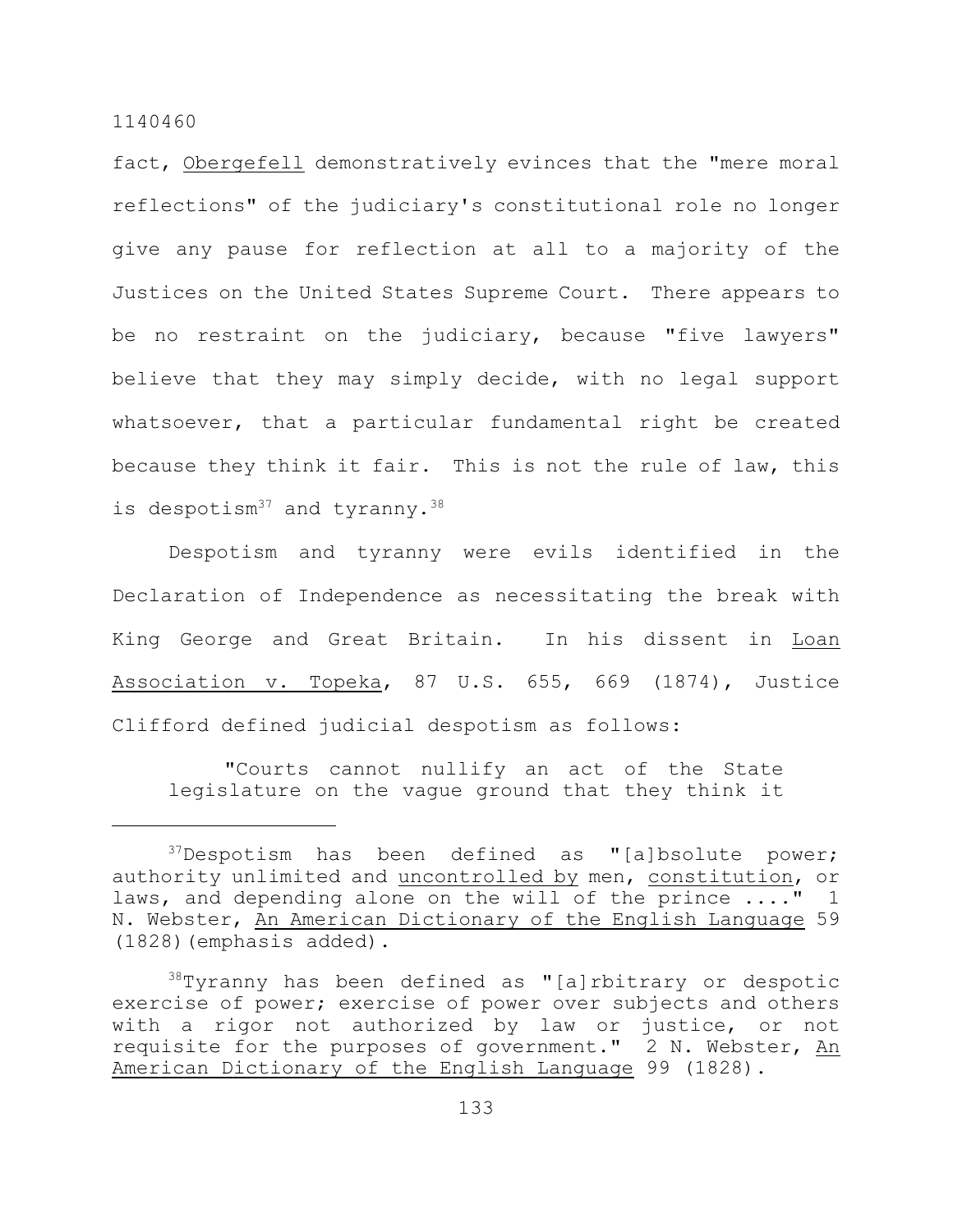opposed to a general latent spirit supposed to pervade or underlie the constitution, where neither the terms nor the implications of the instrument disclose any such restriction. Such a power is denied to the courts, because to concede it would be to make the courts sovereign over both the constitution and the people, and convert the government into a judicial despotism."

(Footnotes omitted; citing Walker v. City of Cincinnati, 21 Ohio St. 14, 8 Am. Rep. 24 (Ohio 1871).) Further, Montesquieu, in his enduring work "The Spirit of the Laws," stated:

"In despotic governments there are no laws; the judge himself is his own rule. There are laws in monarchies; and where these are explicit, the judge conforms to them; where they are otherwise, he endeavours to investigate their spirit. In republics, the very nature of the constitution requires the judges to follow the letter of the law; otherwise the law might be explained to the prejudice of every citizen, in cases where their honour, property, or life is concerned."

Charles de Secondat, Baron de Montesquieu, The Spirit of Laws

(Thomas Nugent trans. 1752) (Kitchener 2001) (emphasis added).  $39$ 

 $39$ Montesquieu was the most frequently cited source in the establishment of the three branches of government. Matthew P. Bergman, Montesquieu's Theory of Government and the Framing of the American Constitution, 18 Pepp. L. Rev. 1, 24 (1990). "Among the delegates to the Convention, Montesquieu's writings were taken as 'political gospel.' Many such delegates read Montesquieu as preparatory material. Indeed, besides studying Montesquieu himself, Madison translated sections of The Spirit of the Laws for George Washington. Washington's notes reveal that he also studied Montesquieu in preparation for the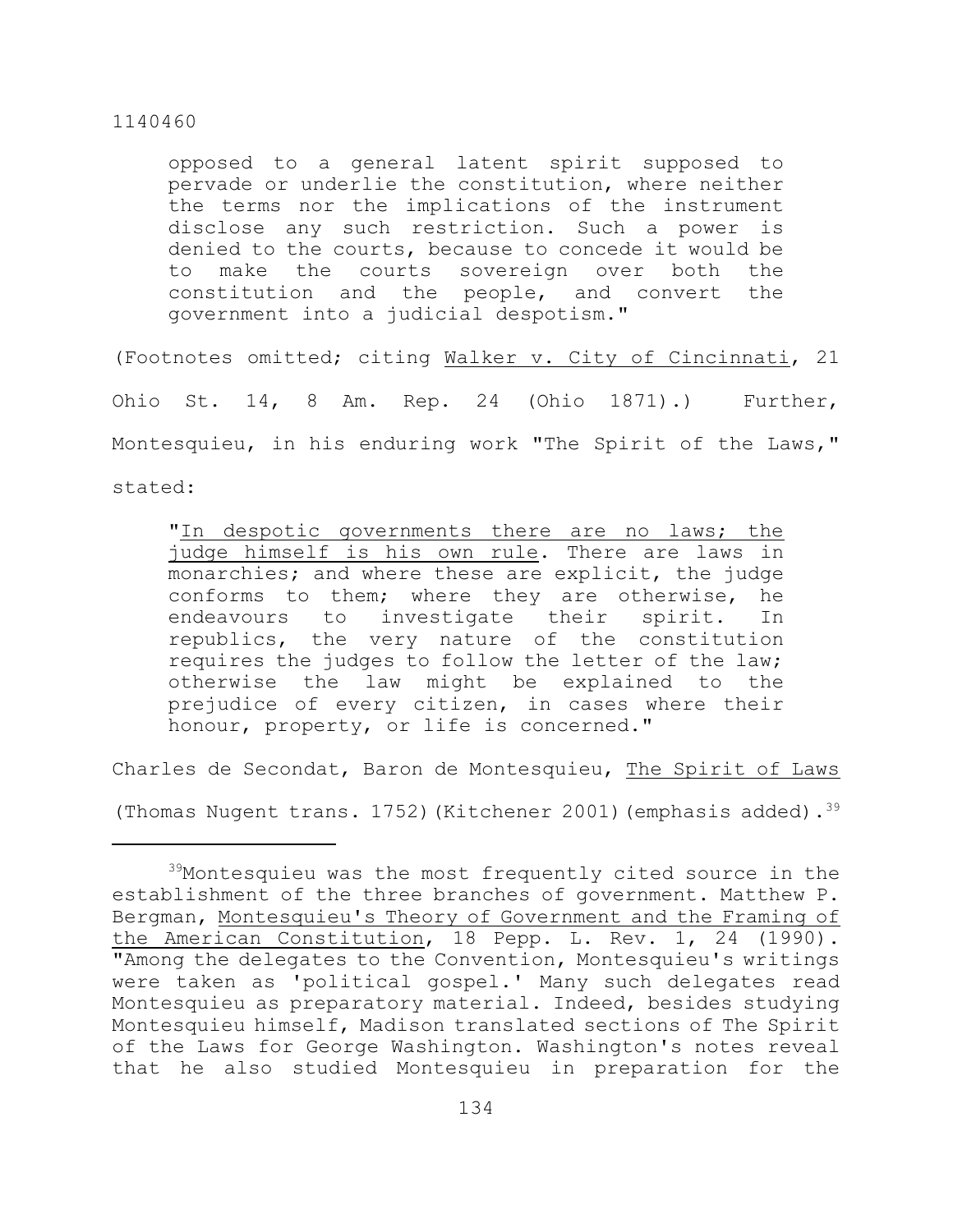Obergefell is the latest example of judicial despotism. It is a decision not based on law, but on the bare majority's philosophy of life. For the states to honor such a decision as legitimate is to bow our knee to the self-established judicial despots of America. "[T]yranny is the exercise of power beyond right, which no body can have a right to." John Locke, Second Treatise of Government 101 (C.B. Macpherson ed., 1980)(1690). As Thomas Jefferson wrote, "experience hath shewn, that even under the best forms of government those entrusted with power have, in time, and by slow operations, perverted it into tyranny." Thomas Jefferson, A Bill for the More General Diffusion of Knowledge, June 18, 1778, 2 The Works of Thomas Jefferson 414 (Paul Leicester Ford ed., G.P. Putnam's Sons, 1904).

Edward S. Corwin, who popularized the term "judicial review," only settled on that wording for that phrase in  $1909.^{40}$  Corwin initially used the term "the doctrine of

Convention." Id.

<sup>40</sup>Matthew J. Franck, "Introduction to the Transaction Edition," Edward S. Corwin, The Doctrine of Judicial Review: Its Legal and Historical Basis and Other Essays, at xxi n. 46 (Transaction Publishers, 2014) (citing Edward S. Corwin, The Supreme Court and the Fourteenth Amendment, 7 Mich. L. Rev. 643 (1909)).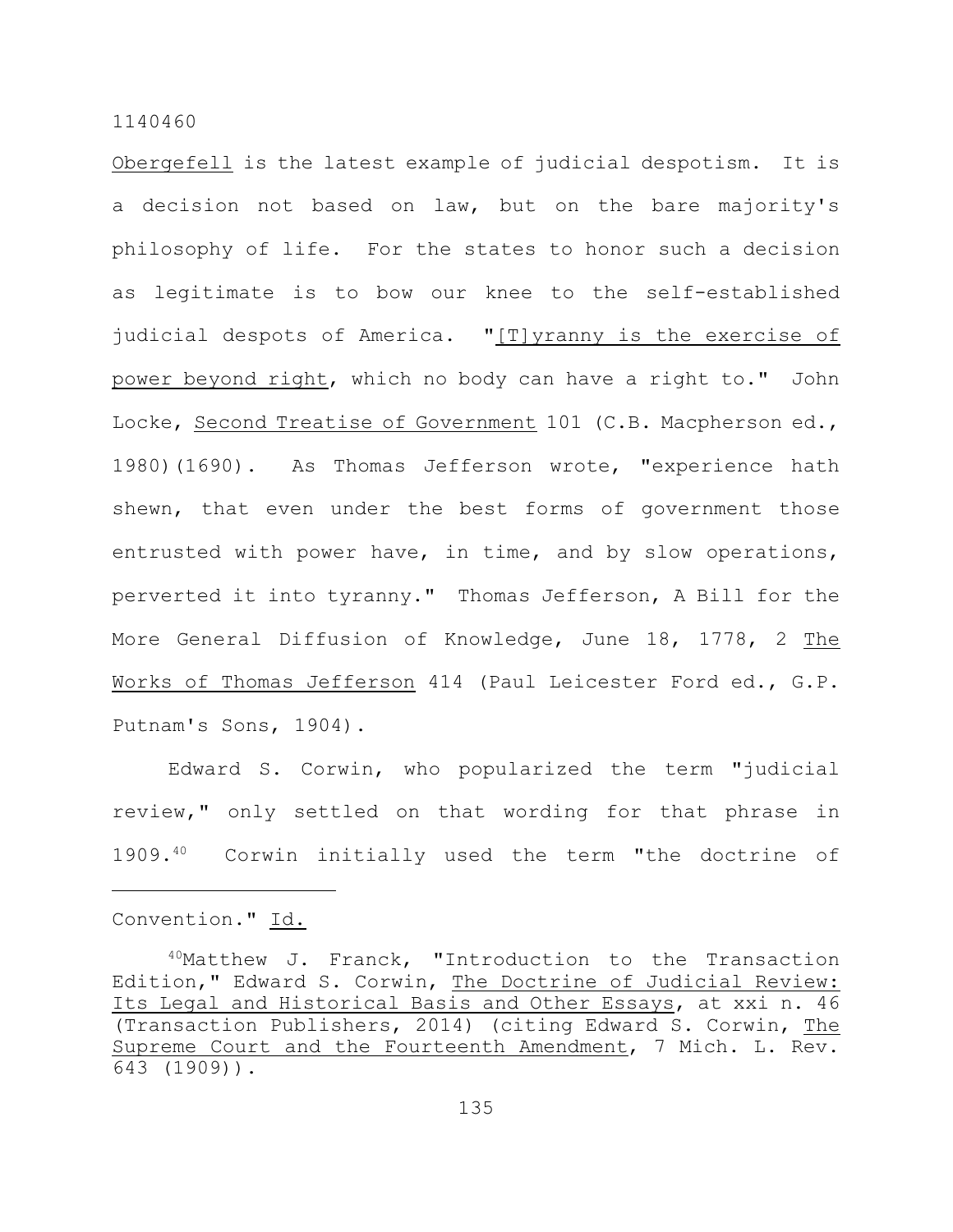judicial paramountcy. $141$  Corwin's original term captures the reality of judicial supremacy that has grown out of judicial review. But the version of judicial supremacy reflected in the majority's decision in Obergefell is far beyond earlier manifestations of judicial supremacy. As employed by the majority in Obergefell, it is the implicit claim to the supreme authority of the federal judiciary to decide any important political or social question confronting our country, whether the Constitution authentically addresses it or not (although the judges will contend that it does). Chief Justice Roberts refers to this as "the majority's extravagant conception of judicial supremacy." Obergefell, 576 U.S. at , 135 S. Ct. at 2624 (Roberts, C.J., dissenting). He describes the majority view of judicial supremacy as follows:

"The role of the Court envisioned by the majority today ... is anything but humble or restrained. Over and over, the majority exalts the role of the judiciary in delivering social change. In the majority's telling, it is the courts, not the people, who are responsible for making 'new dimensions of freedom ... apparent to new generations,' for providing 'formal discourse' on social issues, and for ensuring 'neutral discussions, without scornful or disparaging

 $14$ Franck, supra, at xxi n. 45 (citing Edward S. Corwin, The Supreme Court and Unconstitutional Acts of Congress, 7 Mich. L. Rev. 606 (1906)).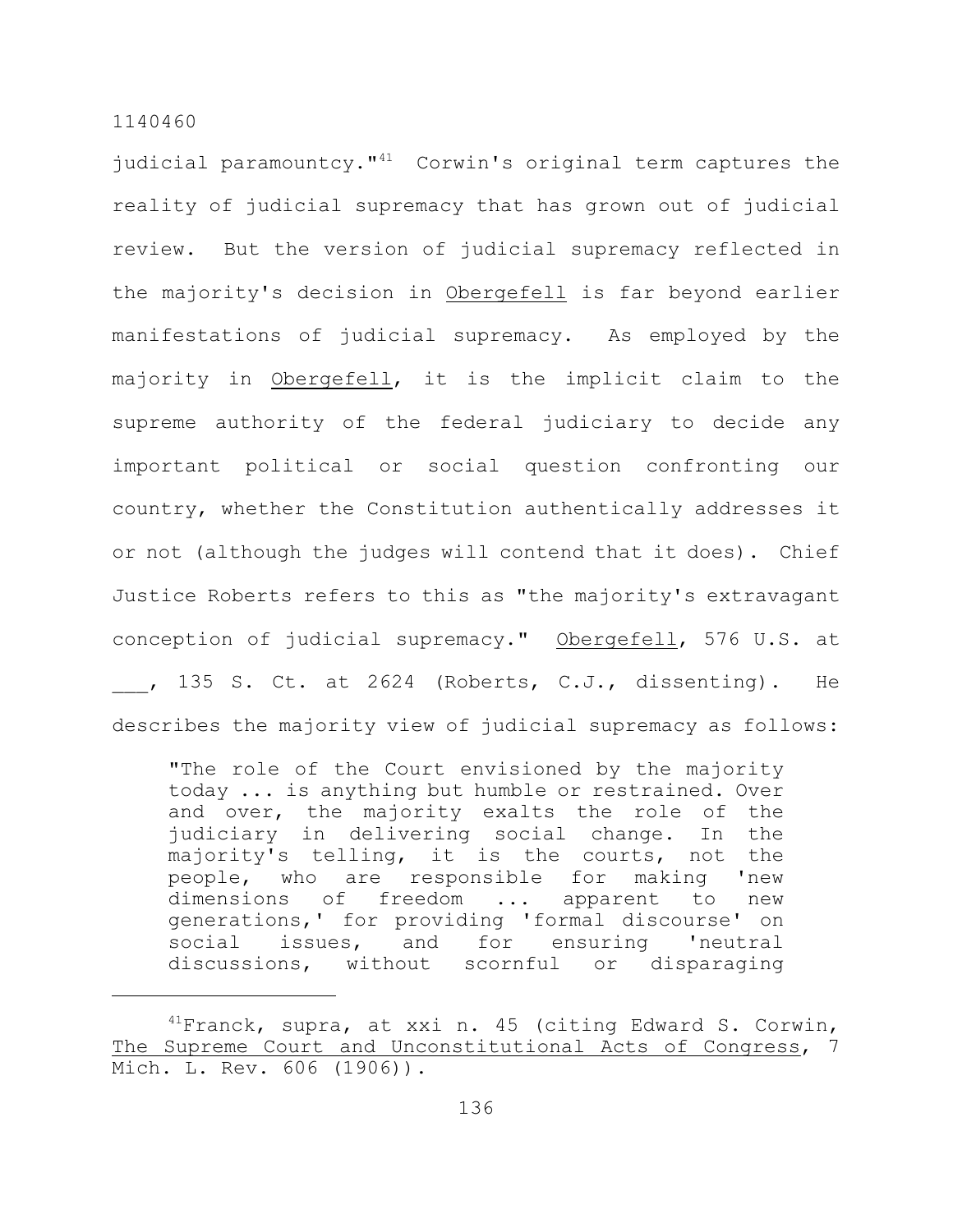commentary.' Ante, at 2596–2597."

Id. Chief Justice Roberts then puts this self-aggrandizing claim of power in historical context: "Those who founded our country would not recognize the majority's conception of the judicial role. They after all risked their lives and fortunes for the precious right to govern themselves. They would never have imagined yielding that right on a question of social policy to unaccountable and unelected judges." 576 U.S. at , 135 S. Ct. at 2624. To use the term applied by Justice Scalia, this is an anti-constitutional "judicial Putsch." 576 U.S. at , 135 S. Ct. at 2629 (Scalia, J., dissenting).

As justices and judges on state courts around the nation, we have sworn an oath to uphold the United States Constitution. We have not sworn to blindly follow the unsubstantiated opinion of "five lawyers." As the Supreme Court of Utah boldly stated:

"The United States Supreme Court, as at present constituted, has departed from the Constitution as it has been interpreted from its inception and has followed the urgings of social reformers in foisting upon this Nation laws which even Congress could not constitutionally pass. It has amended the Constitution in a manner unknown to the document itself. While it takes three fourths of the states of the Union to change the Constitution legally, yet as few as five men who have never been elected to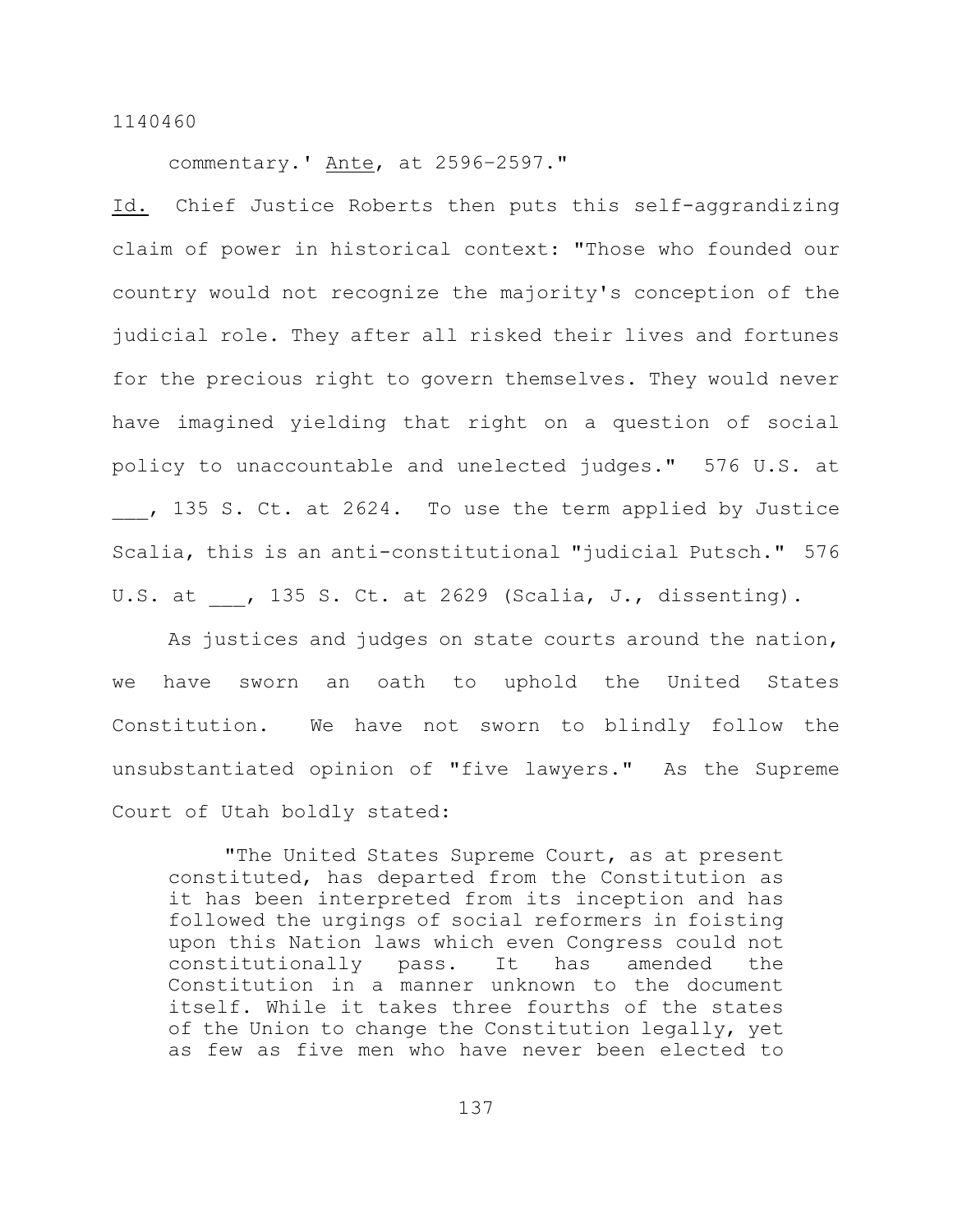office can by judicial fiat accomplish a change just as radical as could three fourths of the states of this Nation. As a result of the recent holdings of that Court, the sovereignty of the states is practically abolished, and the erst while free and independent states are now in effect and purpose merely closely supervised units in the federal system.

"....

"... We ... long for the return to the days when the Constitution was a document plain enough to be understood by all who read it, the meaning of which was set firmly like a jewel in the matrix of common sense and wise judicial decisions."

Dyett v. Turner, 20 Utah 2d 403, 405-06, 439 P.2d 266, 267-68 (1968). An illegitimate decision is due no allegiance; our allegiance as judges is to the United States Constitution.

The rule of law is of utmost importance to the sustainability of this nation and the foundation of American exceptionalism. Taking a line from the late Ronald Reagan, we as justices and judges have a crucial role to "preserve to our children this [constitutional republic based upon the rule of law], the last best hope of man on earth, or we'll sentence them to take the last step into a thousand years of darkness."<sup>42</sup>

 $42$ Ronald Reagan speech "A Time for Choosing" (also known as "A Rendezvous with Destiny"), October 27, 1964.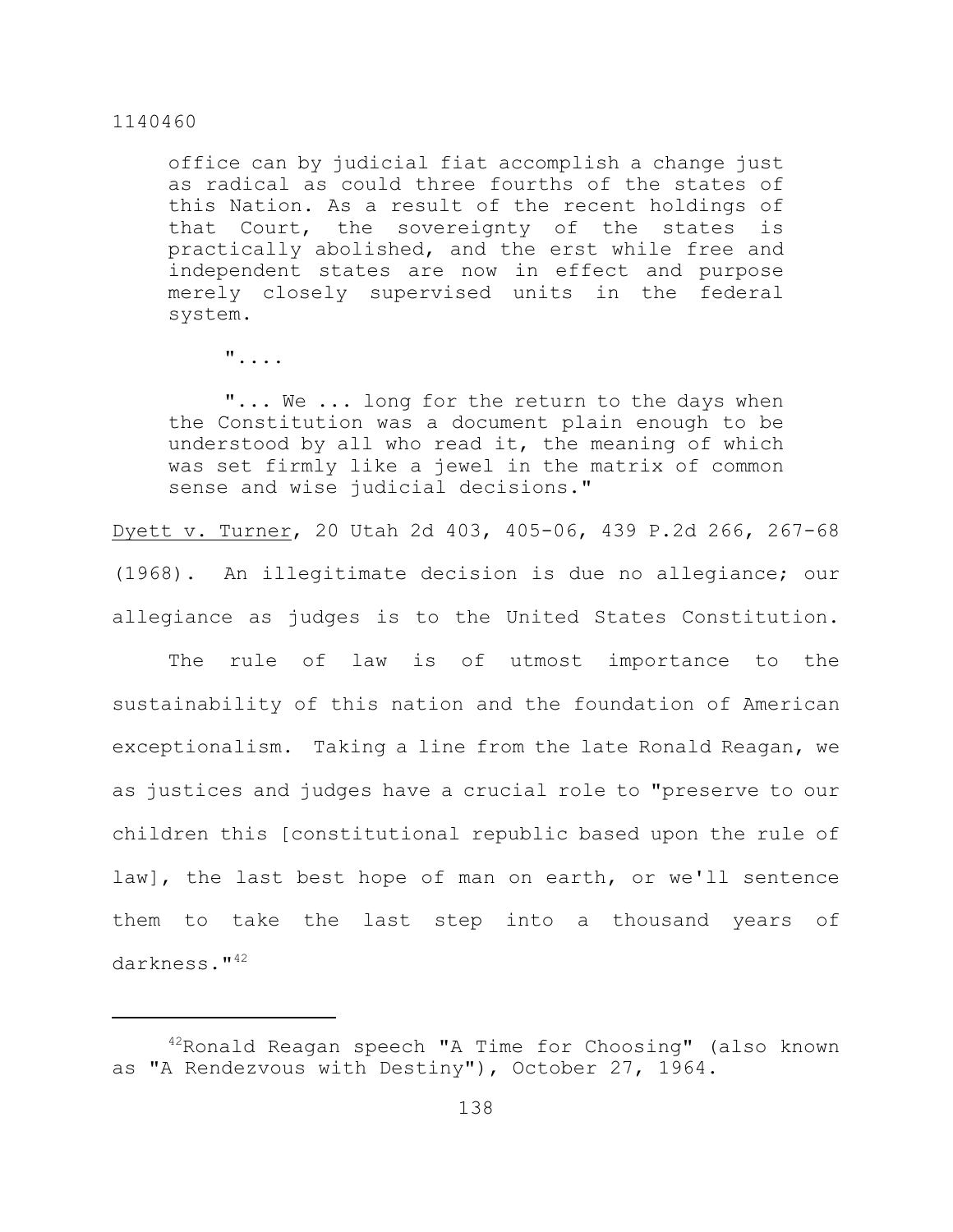MURDOCK, Justice (concurring specially).

I share many of the concerns expressed by my colleagues, not the least of which is the concern for religious liberty and the concern expressed by Justice Bolin in Part II of his writing. I write not to repeat those concerns, but to offer some related thoughts.

\* \* \*

A group of judges can declare all it wants that two people of the same sex can "marry," but in the words of The Federalist No. 78, 43 they cannot change "the nature and reason of the thing" called marriage. In Brown v. Allen, 344 U.S. 443 (1953), Justice Jackson warned that "it is prudent to assume that the scope and reach of the Fourteenth Amendment will continue to be unknown and unknowable, that what seems established by one decision is apt to be unsettled by another, and that its interpretation will be more or less swayed by contemporary intellectual fashions and political currents." 344 U.S. at 534 (Jackson, J., concurring in the result)(emphasis added). He further observed that the Supreme

 $43$ The Federalist No. 78, at 404 (Alexander Hamilton) (George W. Carey and James McClellan eds., Liberty Fund, 2001).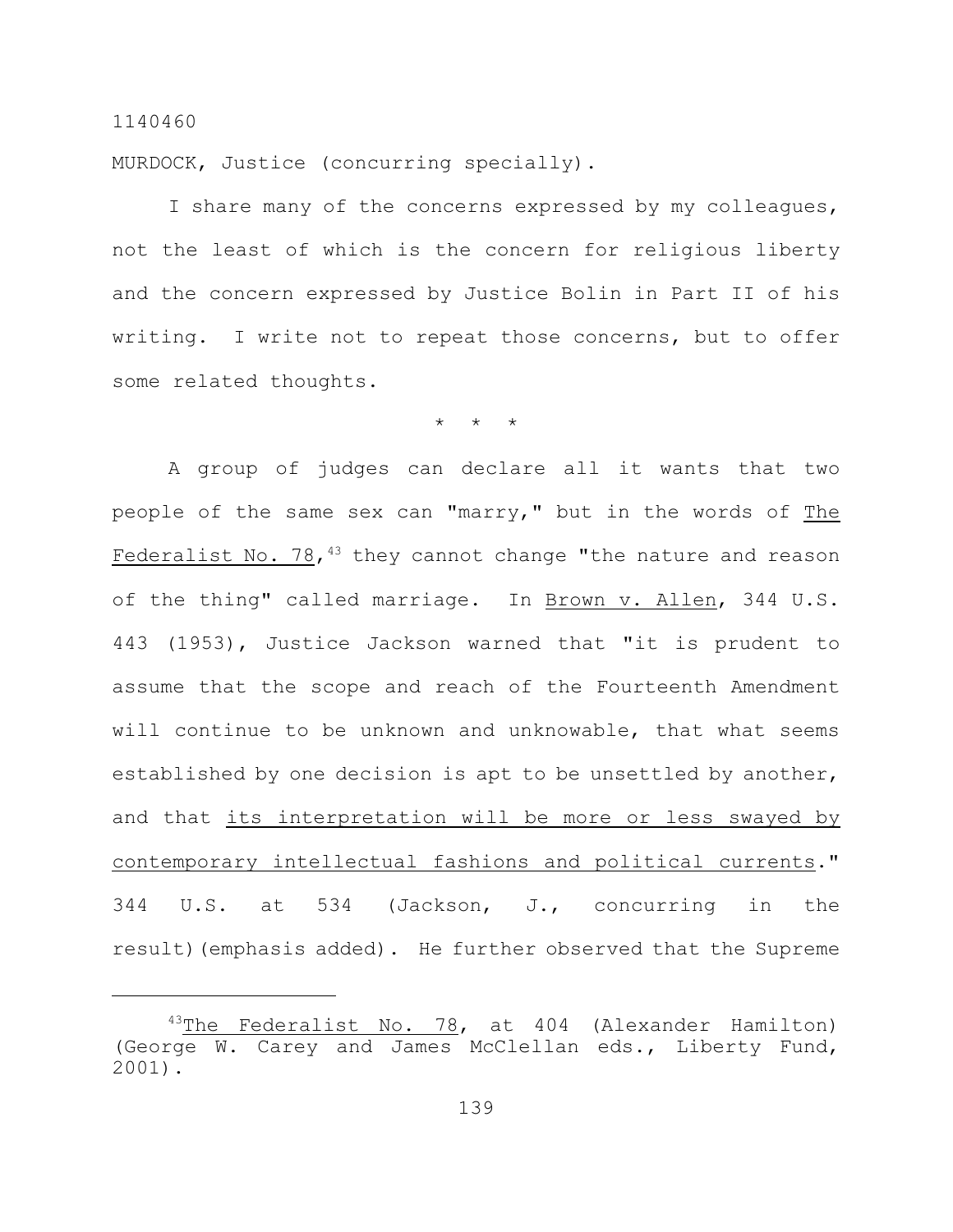Court "may look upon this unstable prospect complacently, but state judges cannot." Id.<sup>44</sup> Justice Jackson summarized the problem this way:

"Rightly or wrongly, the belief is widely held by the practicing profession that this Court no longer respects impersonal rules of law but is guided in these matters by personal impressions which from time to time may be shared by a majority of Justices. Whatever has been intended, this Court also has generated an impression in much of the judiciary that regard for precedents and authorities is obsolete, that words no longer mean what they have always meant to the profession, that the law knows no fixed principles."

344 U.S. at 535 (emphasis added). Justice Jackson's words were prescient.

Among other things, Justice Jackson's concerns bring to

mind this colloquy:

"'I don't know what you mean by "glory,"' Alice said.

"Humpty Dumpty smiled contemptuously. 'Of course you

 $44$ Indeed, state courts often, as here, are the ones left with the task of enforcing whatever is left of state law in the aftermath of a decision such as Obergefell v. Hodges, 576 U.S. **,** 135 S.Ct. 2584 (2015). See <u>Ex parte State of</u> Alabama ex rel. Alabama Policy Inst., [Ms. 1140460, March 4, 2016] So. 3d , (Ala. 2015)(Bolin, J., concurring specially, Part II); Ex parte State of Alabama ex rel. Alabama Policy Inst., [Ms. 1140460, March 3, 2015] \_\_\_ So. 3d \_\_\_, n.19 and accompanying text (Ala. 2015); see also Ex parte Davis, [Ms. 1140456, Feb. 11, 2015] So. 3d , (Ala. 2015) (Murdock, J., concurring specially).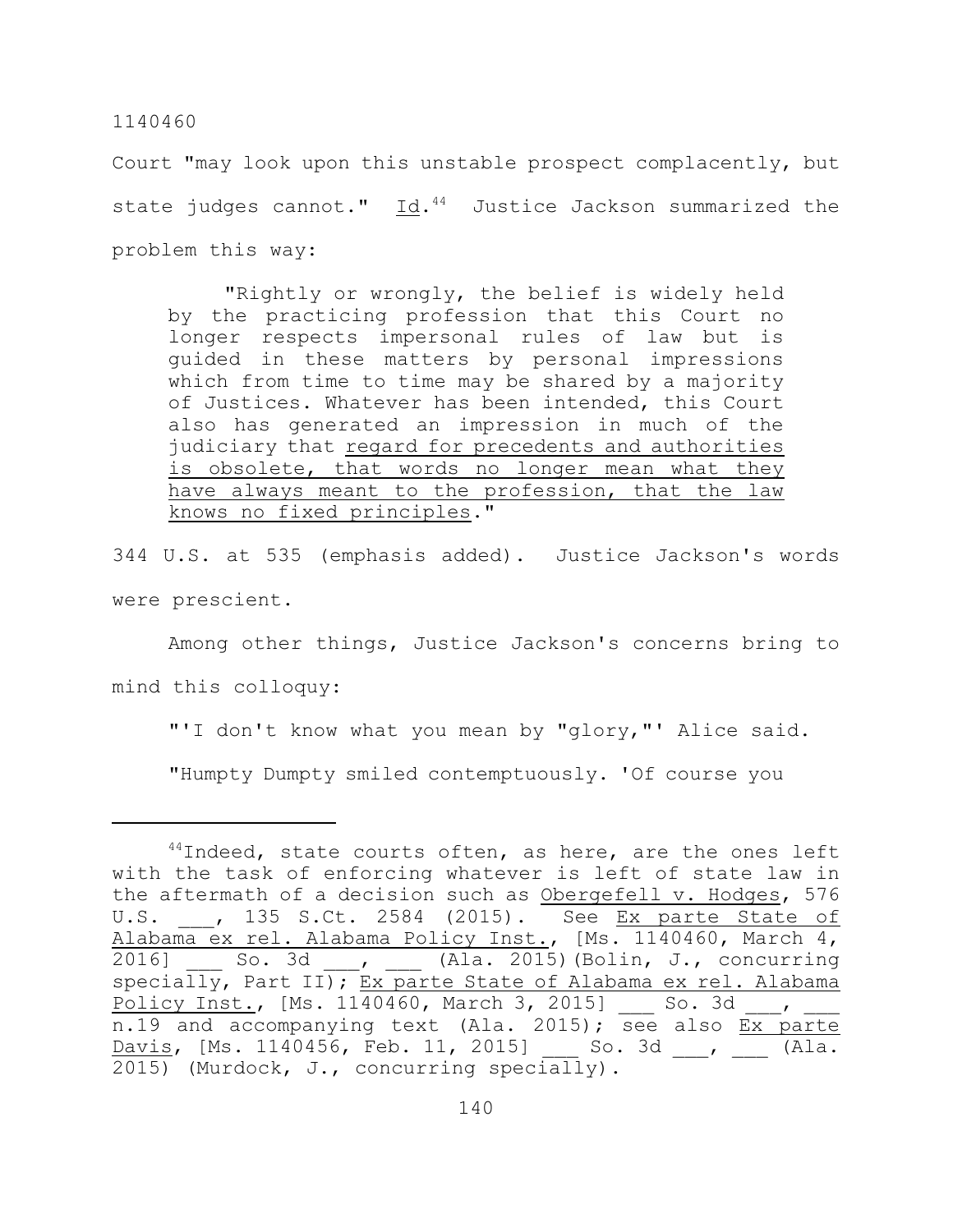don't -- till I tell you. I meant "there's a nice knock-down argument for you!"'

"'But "glory" doesn't mean "a nice knock-down argument,"' Alice objected.

"'When I use a word,' Humpty Dumpty said in a rather scornful tone, 'it means just what I choose it to mean –- neither more nor less.'

"'The question is,' said Alice, 'whether you can make words mean different things.'

"'The question is,' said Humpty Dumpty, 'which is to be master -- that's all.'"

Lewis Carroll, Through the Looking-Glass, and What Alice Found There (Macmillan and Co., London 1872).

At least Carroll's protagonist was undertaking only to declare contemporaneously the meanings of his own words, not proposing to change the meanings of words used by others at some time in the past. At best, the federal courts are applying a new meaning to words after they have been spoken and written by others, including the Supreme Court itself in earlier opinions, state legislatures, and the people themselves in organic state law. Even viewed in this manner, what the federal courts are doing has the gravest of consequences. If we cannot depend upon the meaning of words as understood at the time the words were chosen by their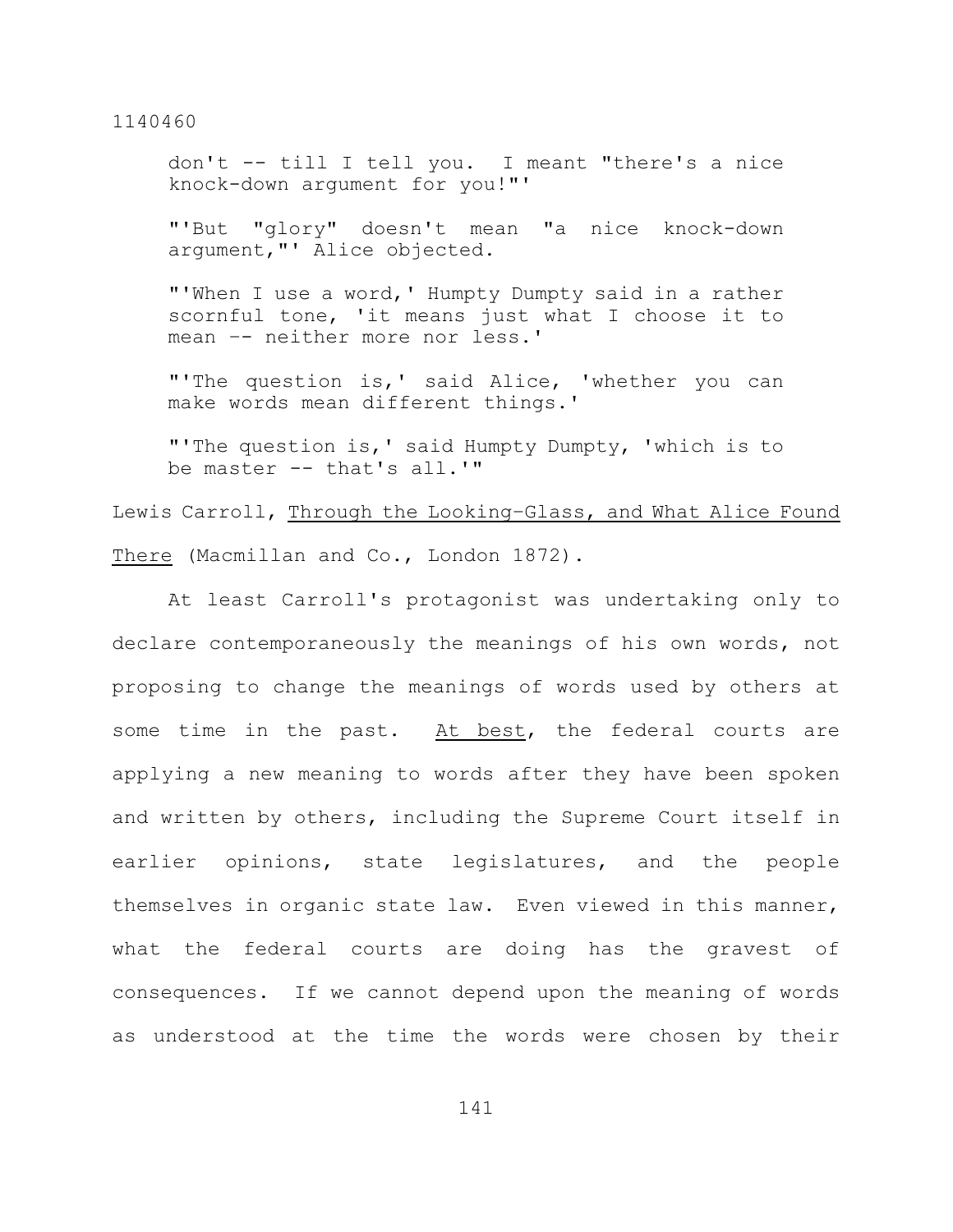speaker or writer, the ability to communicate any idea from one time to another is lost. The ability to communicate any truth from one time to another is lost. And therewith the rule of law.

In reality, however, the federal courts, including the Supreme Court, are doing something even more radical than "merely" changing the meaning of the word "marriage" after its use by others. They purport to engage in alchemy. To declare, as if they could do so, a change in the essential nature of the thing itself. That they purport to do so is appropriately met with the consternation expressed by Chief Justice Roberts when he exclaimed: "Just who do we think we are?" Obergefell v. Hodges, 576 U.S. , , 135 S.Ct. 2584, 2612 (2015) (Roberts, C.J., dissenting).

Governments did not and do not create the institution of marriage. A civil government can choose to recognize that institution; it can choose to affirm it; and it can even take steps to encourage it. Governments throughout history have done so. But governments cannot change its essential nature. Marriage is what it is. No less so than any naturally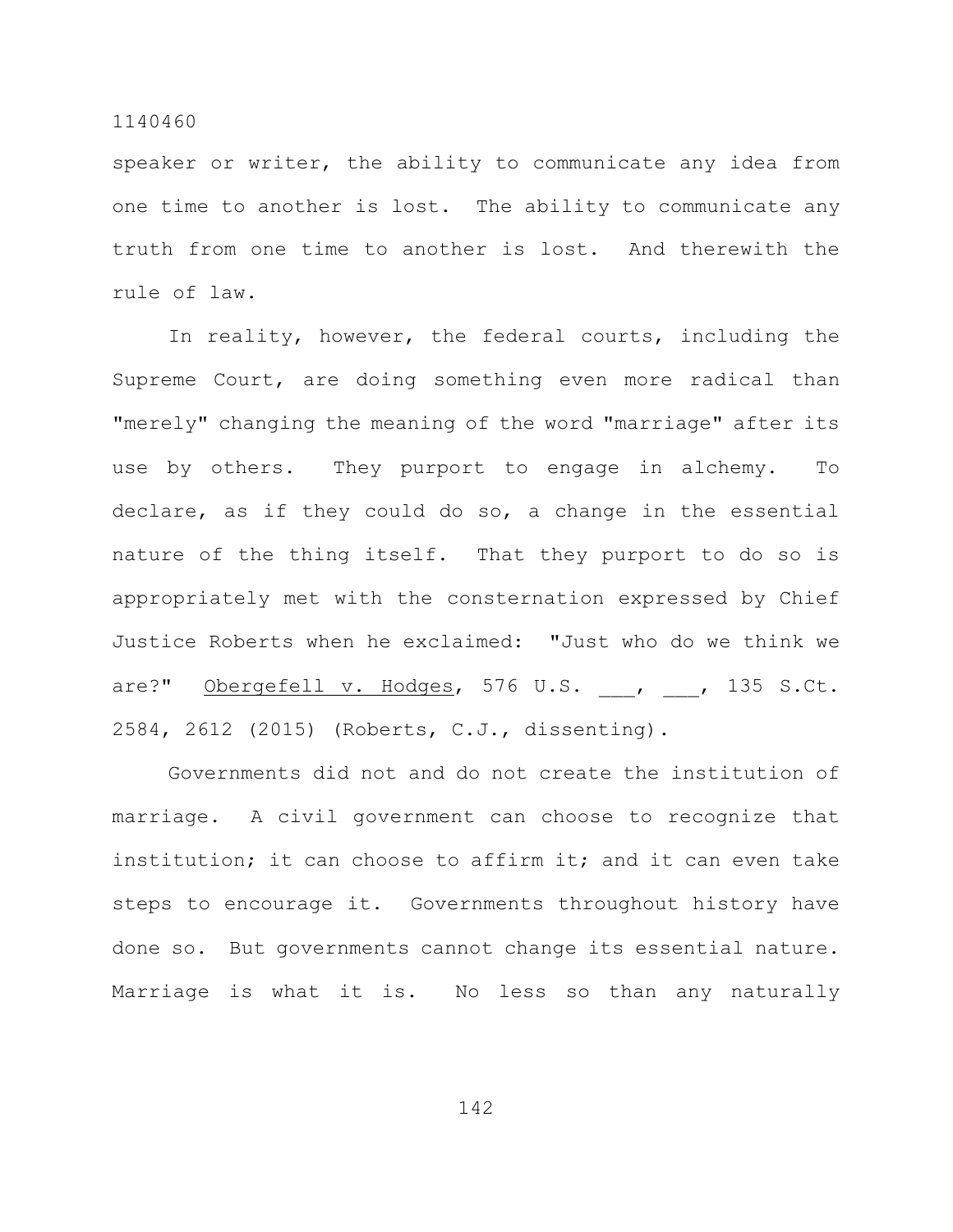occurring element on the periodic table.<sup>45</sup>

Yet, here we are. The courts undertake to change -- or at least declare a change in -- the essential nature of the thing itself. It is not just that the existence of such an ability would make it impossible to communicate and maintain a rule of law (which it does) or even to communicate truths

As John Finnis put it:

"[L]aw is both secondary or even subordinate to, while regulating, other social institutions which it does not institute, whether they be reasonable and good (like proper forms of marriage and family, or less ambitious kinds of promising, not to mention religious communities and practices), or unreasonable, vicious, and harmful (like prostitution, slavery, or the vendetta). We should not imagine that market institutions or marriages or corporations await the emergence of 'power-conferring' rules of law. Legal rules are often ratificatory and regulative rather than truly constitutive, whatever their legal form and their role in creating the law's versions of the social practices and institutions upon which it, so to speak, supervenes."

John Finnis, Philosophy of Law: Collected Essays: Vol. IV 118 (Oxford Univ. Press 2011).

 $45$ Man can recognize, for example, the presence of oxygen in the atmosphere. He can affirm that oxygen is a good thing, and perhaps even maintain vegetation to encourage its production. But man can not change what oxygen is. Man might declare that henceforth oxygen atoms will have some different number or arrangement of protons, neutrons, and electrons, but that will not make it so. Nature has made oxygen as it is; it has made marriage as it is.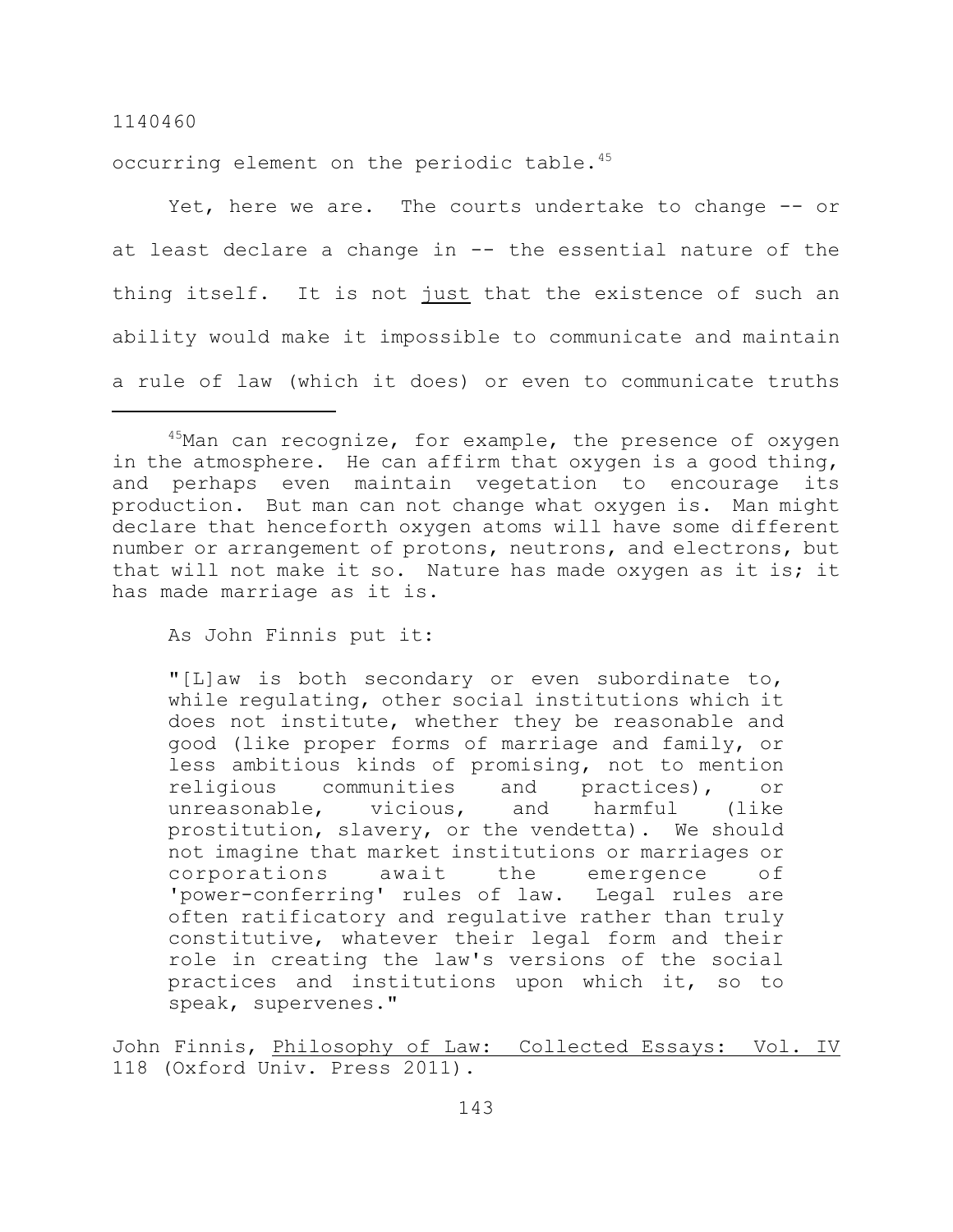from one person or time to another (which it also does). To assume the ability to declare such a change presumes there is no objectively ascertainable, universally applicable and immutable -- "unalienable" in the words of the Declaration of Independence -- truth about the thing.

The postmodern philosophy of truth this represents is that each individual can decide for himself or herself what is true. In contrast, the Declaration of Independence and the United States Constitution reflect, and the drafters of the one and framers and ratifiers of the other believed in, a philosophy of objectively ascertainable truth. Truth that is external to each of us. Truth that informs a common value system against which to consider one another's ideas and conduct. Only out of such a universal truth can there arise "certain rights" that can themselves be universal -- and unalienable.

So, in the end, perhaps the real question is this: Can the United States Supreme Court decide upon some philosophy of truth different from that assumed by the framers of the Constitution and by the Constitution itself -- the same Constitution that gives that Court its very existence and its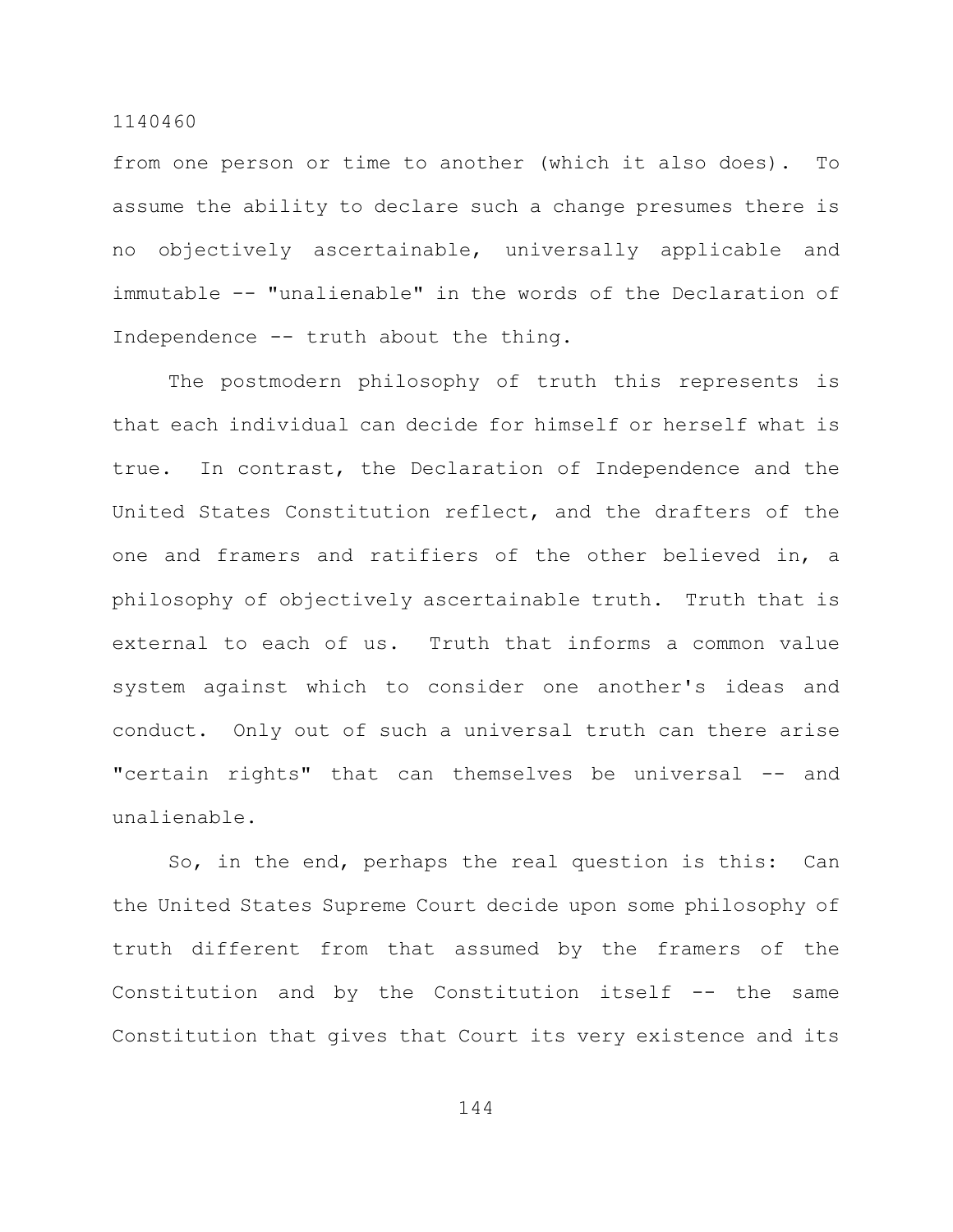authority to make decisions? And impose this different philosophy of truth upon the people of this country? Where is the authority for that?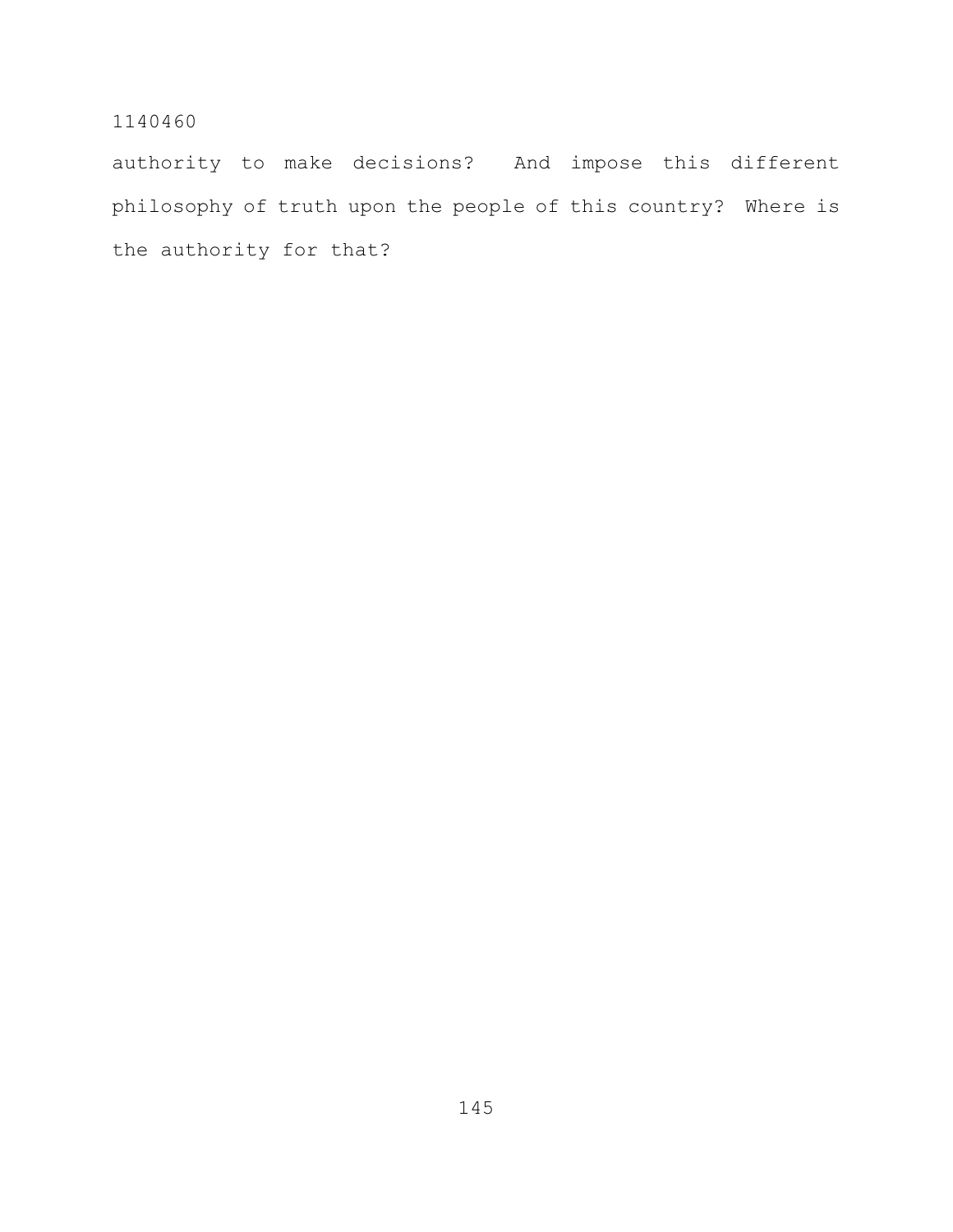SHAW, Justice (concurring specially).

I concur with this Court's dismissal of the various postjudgment motions and requests in this case that ask this Court to enter an order defying the decision of the Supreme Court of the United States in Obergefell v. Hodges, 576 U.S.

, 135 S. Ct. 2584 (2015). As discussed below, this Court's decision, Ex parte State ex rel. Alabama Policy Institute, [Ms. 1140460, March 3, 2015] So. 3d (Ala. 2015) ("API"), no longer has a field of operation or any legal effect.

## I. The procedural background of today's ruling

API ordered the probate court judges of this State who were not subject to a contrary federal court injunction to continue to follow Alabama's marriage laws. $46$  As I stated in

So. 3d at (emphasis added). Although this Court could

 $46$ This Court's decision applied only where probate court judges were not under a federal court injunction. Specifically, this Court noted that the decision did not apply to Judge Don Davis, who was under a federal court order:

<sup>&</sup>quot;The final procedural issue we consider is whether the federal court's order prevents this Court from acting with respect to probate judges of this State who, unlike Judge Davis in his ministerial capacity, are not bound by the order of the federal district court in Strawser[ v. Strange (Civil Action No. 14–0424–CG–C, Jan. 26, 2015)]."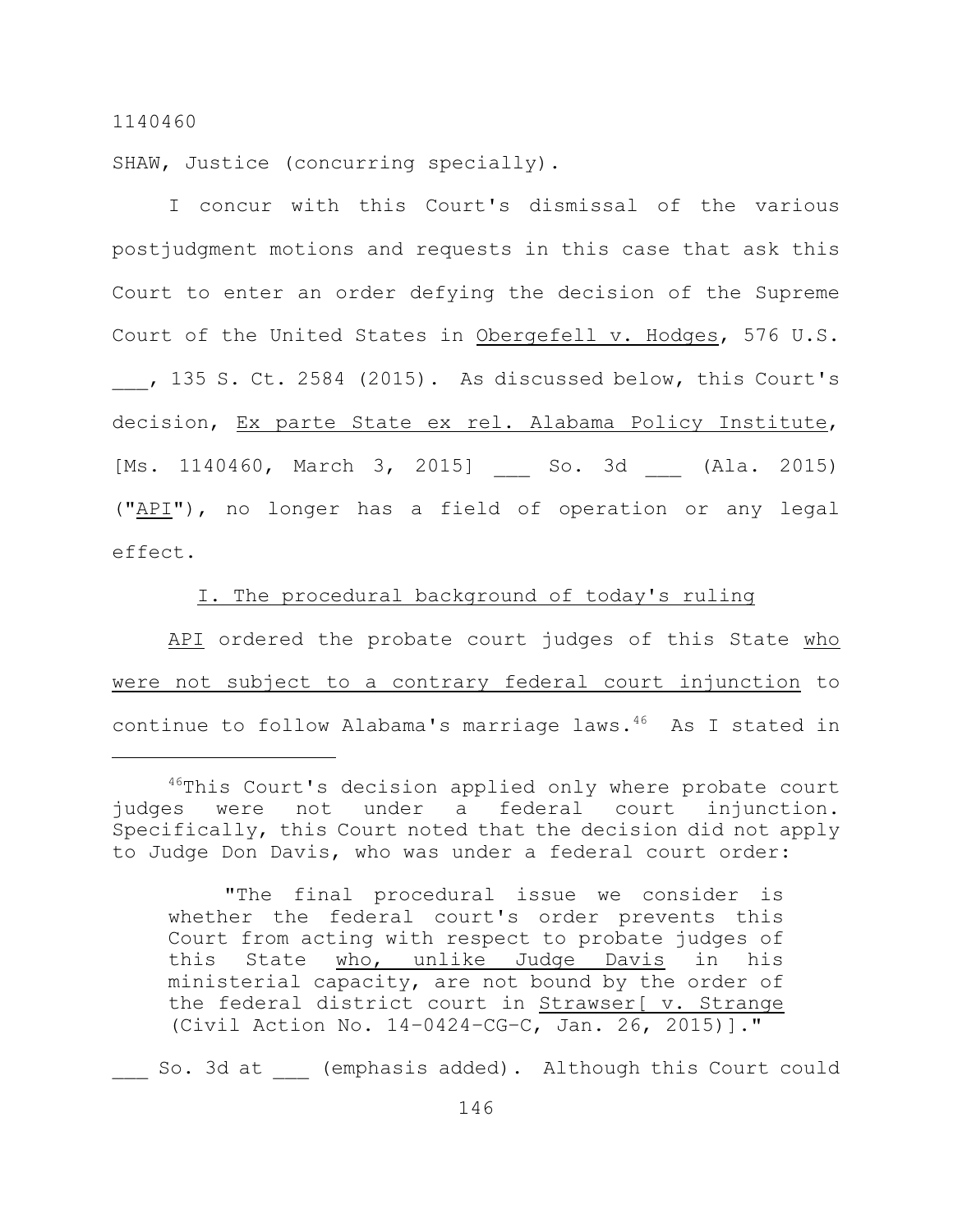my dissent to that opinion, I am of the view that this Court never had jurisdiction in this case under Ala. Const. 1901, Art. VI, § 140(b), or Ala. Code 1975, §§ 12-2-7(2) and (3). API, So. 3d at (Shaw, J., dissenting). Furthermore, I am also of the view that the petitioners had no right under Alabama law to pursue the petition in their own names or in the name of the State. I further objected to addressing issues no party had raised. Id. In short, I concluded that the petition was never properly before this Court and should have been dismissed at the outset. I continue to adhere to those views and that conclusion.

Subsequent to, and perhaps as a result of, this Court's decision in API, all of Alabama's probate court judges were sued in the United States District Court for the Southern District of Alabama. Strawser v. Strange, 307 F.R.D. 604 (S.D. Ala. 2015). All are now subject to a federal class action and an injunction forbidding them from enforcing Alabama's ban on the issuance of same-sex government-marriage licenses. Strawser v. Strange, 105 F. Supp. 3d 1323 (S.D.

have purported to order Judge Davis to disregard the federal court injunction, it did not do so.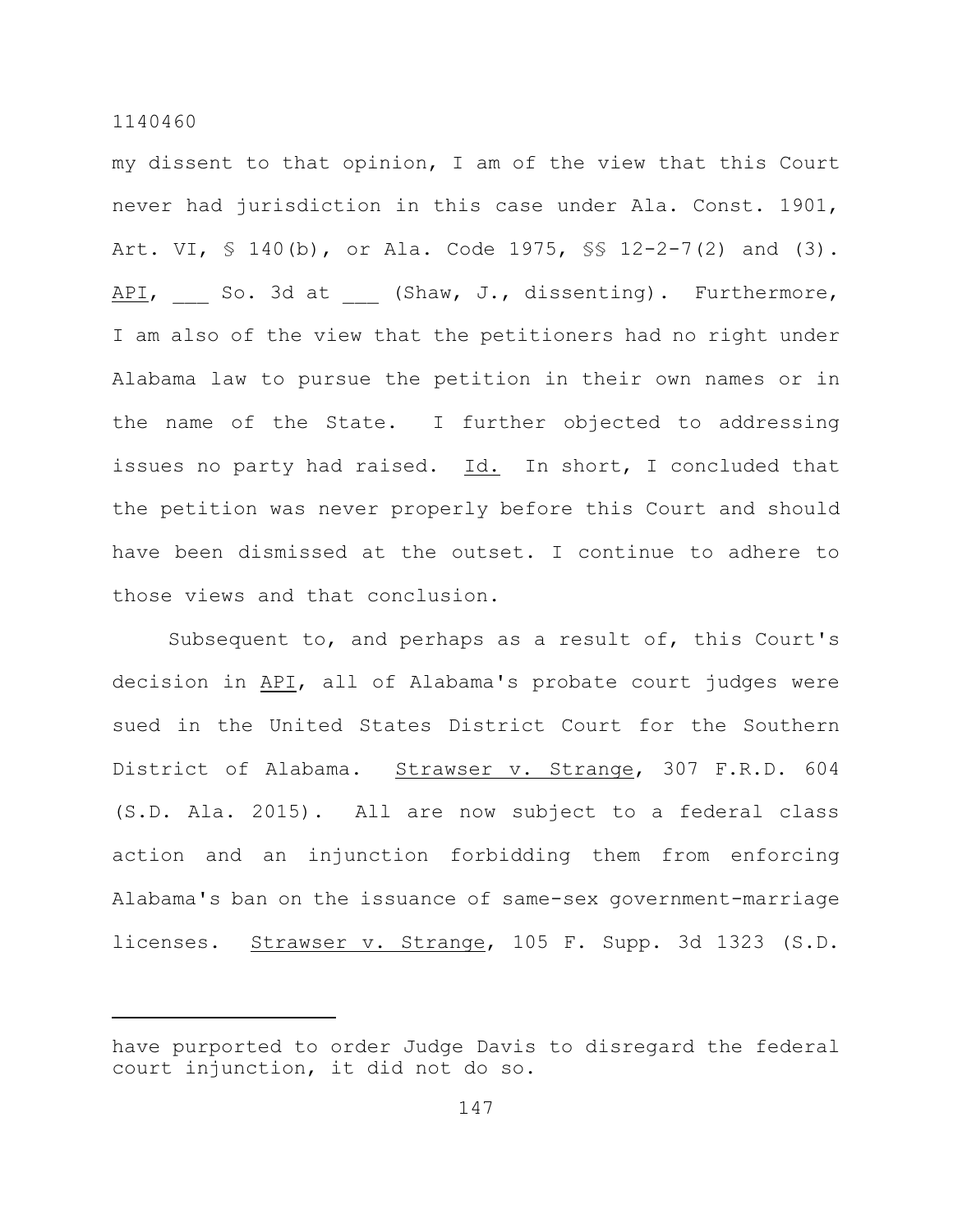Ala. 2015).<sup>47</sup> Because of that federal court injunction, this Court's decision in API, by its own terms, no longer applies to them. See note 46, supra.

After the decisions in Strawser, one of the parties in this case filed in this Court a request to clarify and "reaffirm" the decision in API "despite" the contrary injunctions issued by the federal district court in Strawser. The Supreme Court of the United States later issued its opinion in Obergefell and held that the United States Constitution barred restrictions on the issuance of same-sex government-marriage licenses. This Court "invited" the parties to submit motions or briefs to address the impact of Obergefell. I did not concur with that invitation. In response, several parties in this case and others have now requested this Court to address the impact of Obergefell on API. Among the suggestions are that this Court can ignore Obergefell and that, essentially, this Court can and should order all probate court judges to ignore it too. As a result, we are urged to order our probate court judges to defy the federal court injunction against them. I initially found

 $47$ At this time, the issue of how much the taxpayers will have to pay as a result of this litigation is undetermined.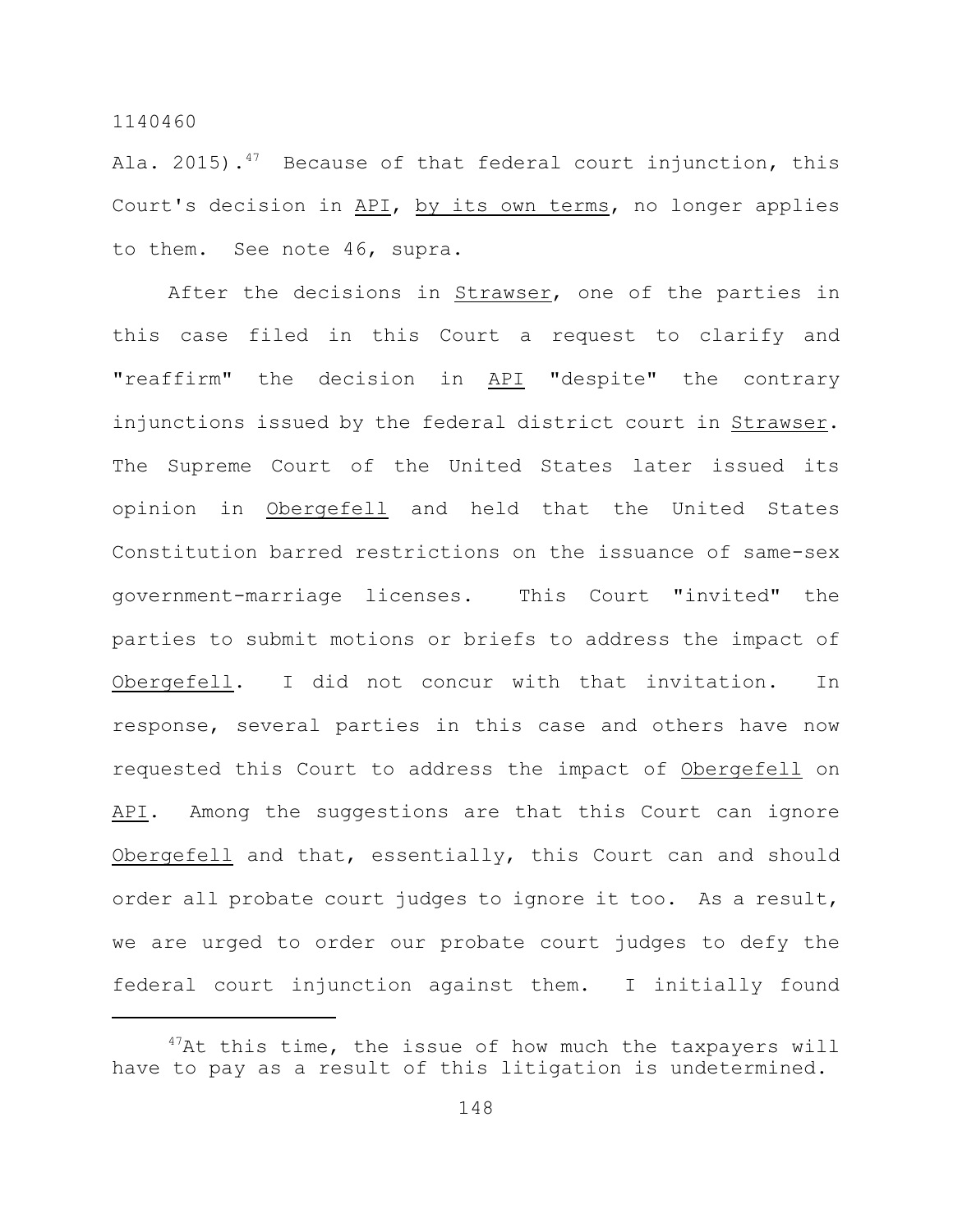these post-decision requests to be extraordinary in nature: As explained below, this Court does not ordinarily entertain motions to clarify past cases in light of new Supreme Court decisions, and the law is well settled that this Court can do nothing to allow the probate court judges of this State to ignore a federal court injunction and a Supreme Court decision.

When the Supreme Court of the United States issues a decision calling into question prior decisions of state courts, those prior state court decisions generally are not reopened. The same is true if this Court issues a decision calling into question its own past judgments or past judgments of lower courts. Any new issues are resolved in new litigation, if that is allowed under law. Post-decision filings, other than an application for rehearing, do not demand the use of time and judicial resources by this Court. Cases must end, even if the law later changes. Our decision today refuses to grant the relief requested and should not be construed to mean anything else.<sup>48</sup>

 $48$ For purposes of this Court's order, no material distinction exists between the "dismissal," as opposed to the "denial," of the postjudgment motions and requests. Whether cast as a substantive rebuke on the merits or as the rejection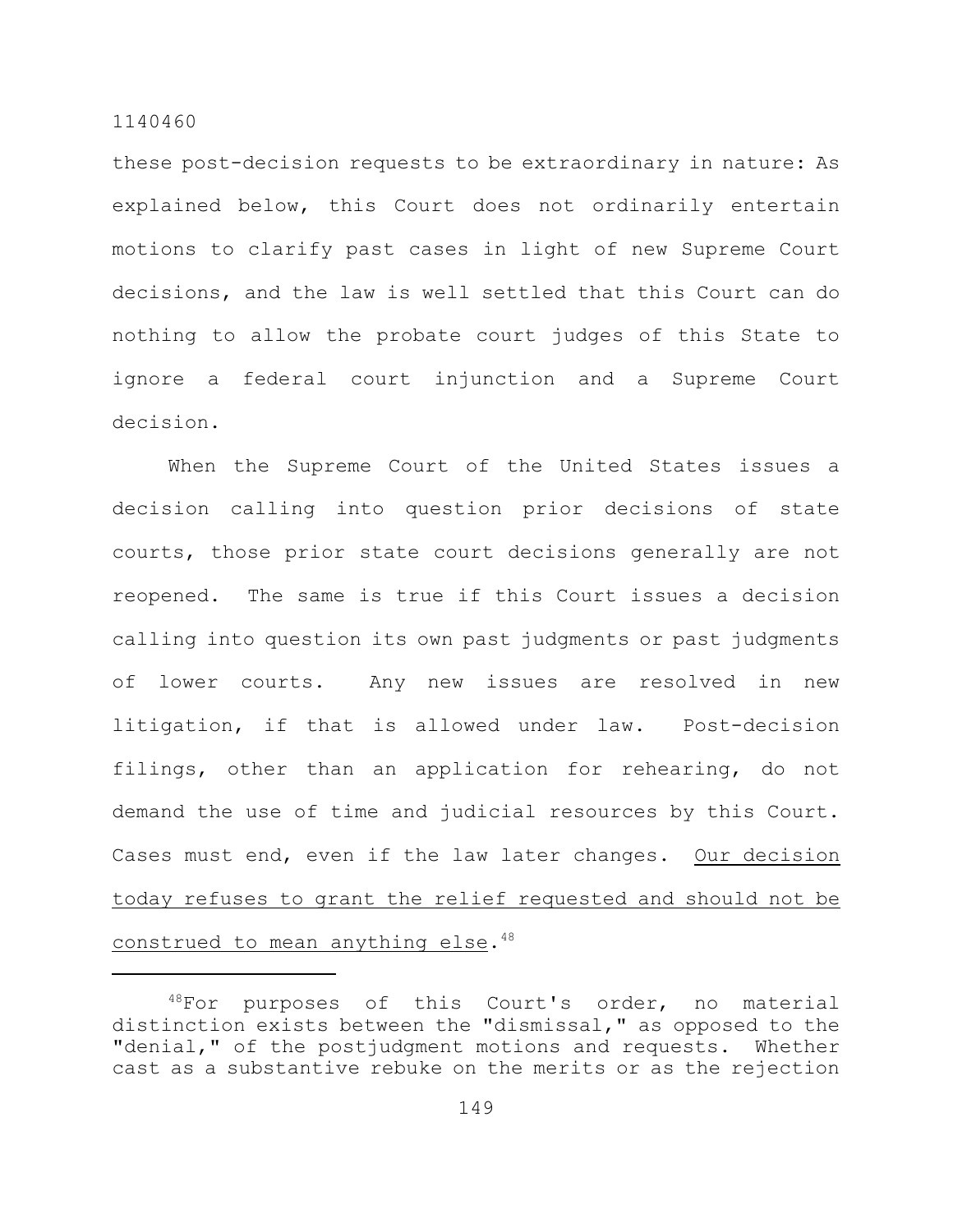Those requests--whether so intended--opened the door for additional opinions to be issued by any Justice of this Court wishing to expound on Obergefell. For the reasons explained above, I saw no need for this Court to respond to the resulting requests, and this Court correctly took no action.

However, on January 6, 2016, Chief Justice Moore, who until now has not voted in this case, issued an "administrative order" directing probate court judges to take a course of action contrary to the federal court injunction

of a request to further consider a concluded case, this Court's order expresses a clear refusal to enter an order defying Obergefell.

Furthermore, the issuance of a certificate of judgment, which is also dictated by the order issued today, is a routine administrative task that is normally accomplished automatically by the clerk of the Court and is not voted upon by the Justices. A certificate of judgment in a mandamus matter is generally issued after the application for rehearing has been overruled, which occurred on March 20, 2015. However, because this case was not an appeal, the usual procedures for issuing a certificate of judgment under the Alabama Rules of Appellate Procedure, Rule 41, were not utilized. It is not clear to me that this Court has a procedure for issuing a certificate of judgment in this type of case--an original petition for mandamus relief--or that, because this Court was sitting as a trial court, one is even needed. The issuance of a certificate of judgment is a rote entry. Further, as explained below, it does not, and cannot, mean that the parties in this case may defy Obergefell or any federal court injunction against them.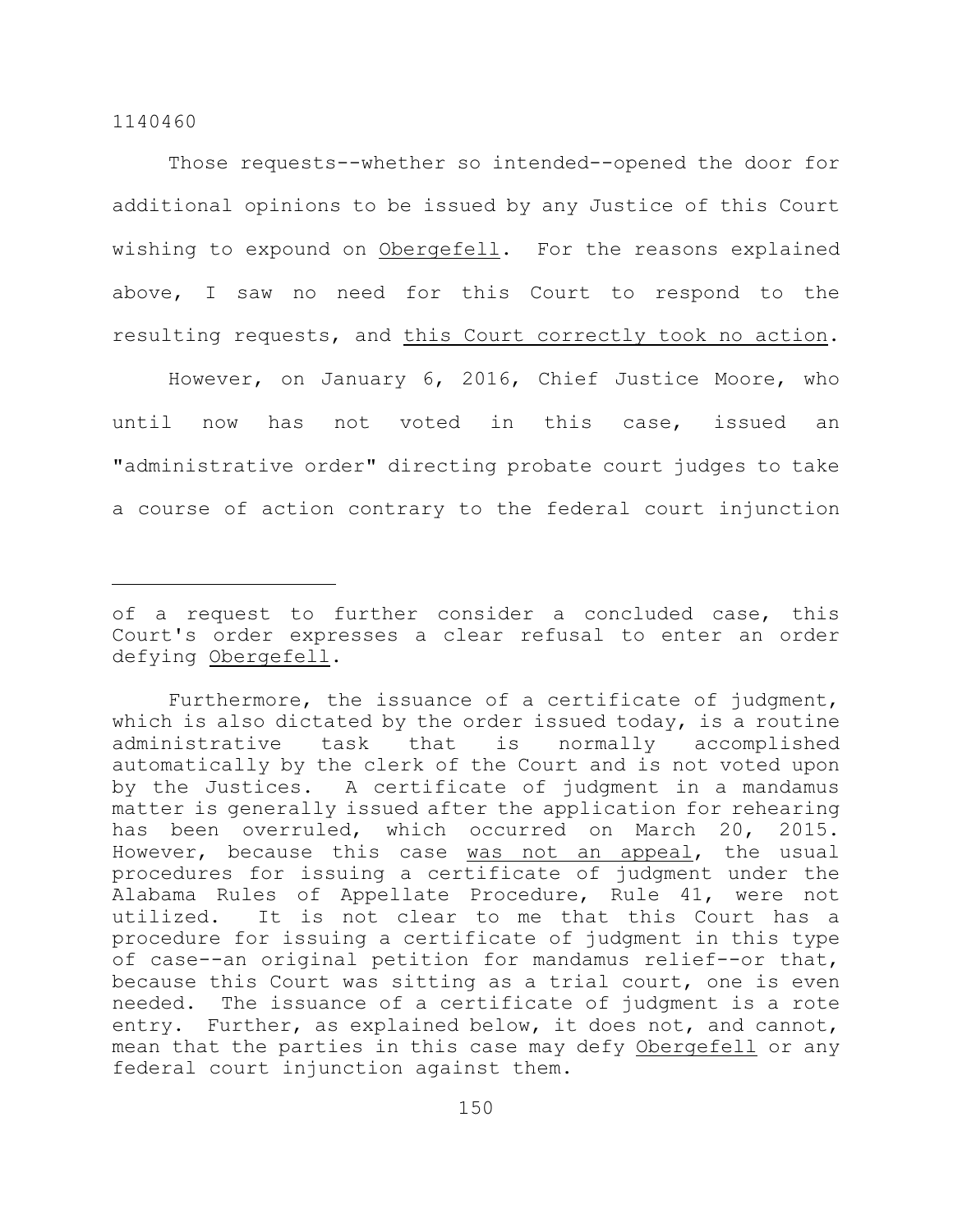against them. $49$  This action on his part, which I view as unauthorized,<sup>50</sup> now requires a response by this Court to the

 $50$ Although the Chief Justice of the Supreme Court has certain authority to perform "administrative tasks," Ala. Const. 1901, art. VI, § 149, it is this Court that possesses the authority to "govern[] the administration of all courts."

 $49$ Chief Justice Moore's order stated that in  $\overline{API}$  this Court "issued a lengthy opinion upholding the constitutionality of Article I, Section 36.03(b), Ala. Const. 1901 ('the Sanctity of Marriage Amendment'), and Section 30-1-19(b), Ala. Code 1975 ('the Marriage Protection Act')." He further noted that in API this Court stated that "'Alabama probate judges have a ministerial duty not to issue any marriage license contrary to [the Sanctity of Marriage Amendment or the Marriage Protection Act].'" In Strawser, the federal court declared § 36.03 and § 30–1–19 unconstitutional, declared that the probate court judges were enjoined from enforcing them, and declared that the probate court judges could not deny a license "because it is prohibited by the Sanctity of Marriage Amendment and the Alabama Marriage Protection Act or by ... any injunction issued by the Alabama Supreme Court [i.e., API,] pertaining to same-sex marriage." Strawser, 105 F. Supp. 3d at 1330. The January 6 order "ordered and directed" that "the existing orders of the Alabama Supreme Court [i.e., API,] that Alabama probate judges have a ministerial duty not to issue any marriage license contrary to the Alabama Sanctity of Marriage Amendment or the Alabama Marriage Protection Act remain in full force and effect." Ordering and directing that Alabama probate court judges had a "duty not to issue any marriage license contrary to the Sanctity of Marriage Amendment or the Marriage Protection Act" is contrary to the federal district court injunction, which said that the probate court judges could not enforce those provisions. The order did more than address the hypothetical impact of Obergefell on API; it ordered and directed that the probate court judges continue to follow API, a course of action that would be contrary to the federal court injunction. The failure of the order to mention the federal court injunction did not negate that reality.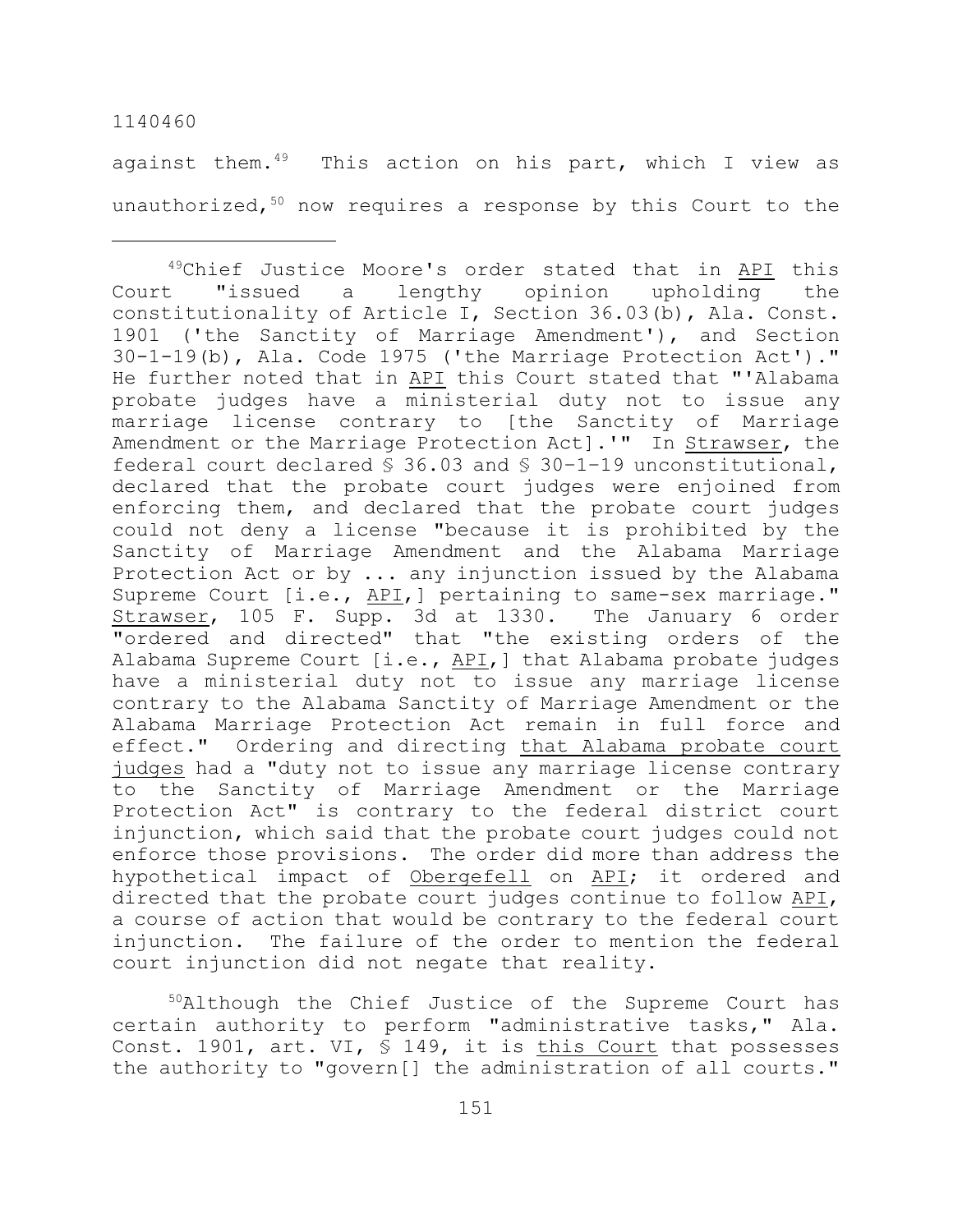petitioners' requests for clarification.

## II. This Court cannot stop a federal court action

A decision by this Court cannot stop the issuance of federally mandated same-sex government-marriage licenses; as I have previously expressed, this Court has never been in a position definitively to rule on whether Alabama's laws prohibiting same-sex government-marriage licenses were constitutional. Ex parte State ex rel. Alabama Policy Inst., (No. 1140460, February 13, 2015) (order calling for answers and briefs) (Shaw, J., dissenting),  $51$  and API, So. 3d at (Shaw, J., dissenting). As is now demonstrated, Alabama's

 $^{51}I$  stated:

"In order to grant relief to the petitioners, this Court will have to conclude that a probate court is forbidden from following an Alabama federal district court's ruling ..., which ruling both a federal appellate court and the Supreme Court of the United States have refused to stay pending appeal. In my view, the petition does not provide an adequate foundation for reaching such a conclusion."

Ala. Const. 1901, art. VI, § 150. The Chief Justice does not have the authority, on his or her own, to interpret the substantive legal effect of a decision of this Court and then to seek to enforce that decision against the parties in that action; in this case, it is this Court that possesses the "authority to interpret, clarify, and enforce its own final judgments." State Pers. Bd. v. Akers, 797 So. 2d 422, 424 (Ala. 2000).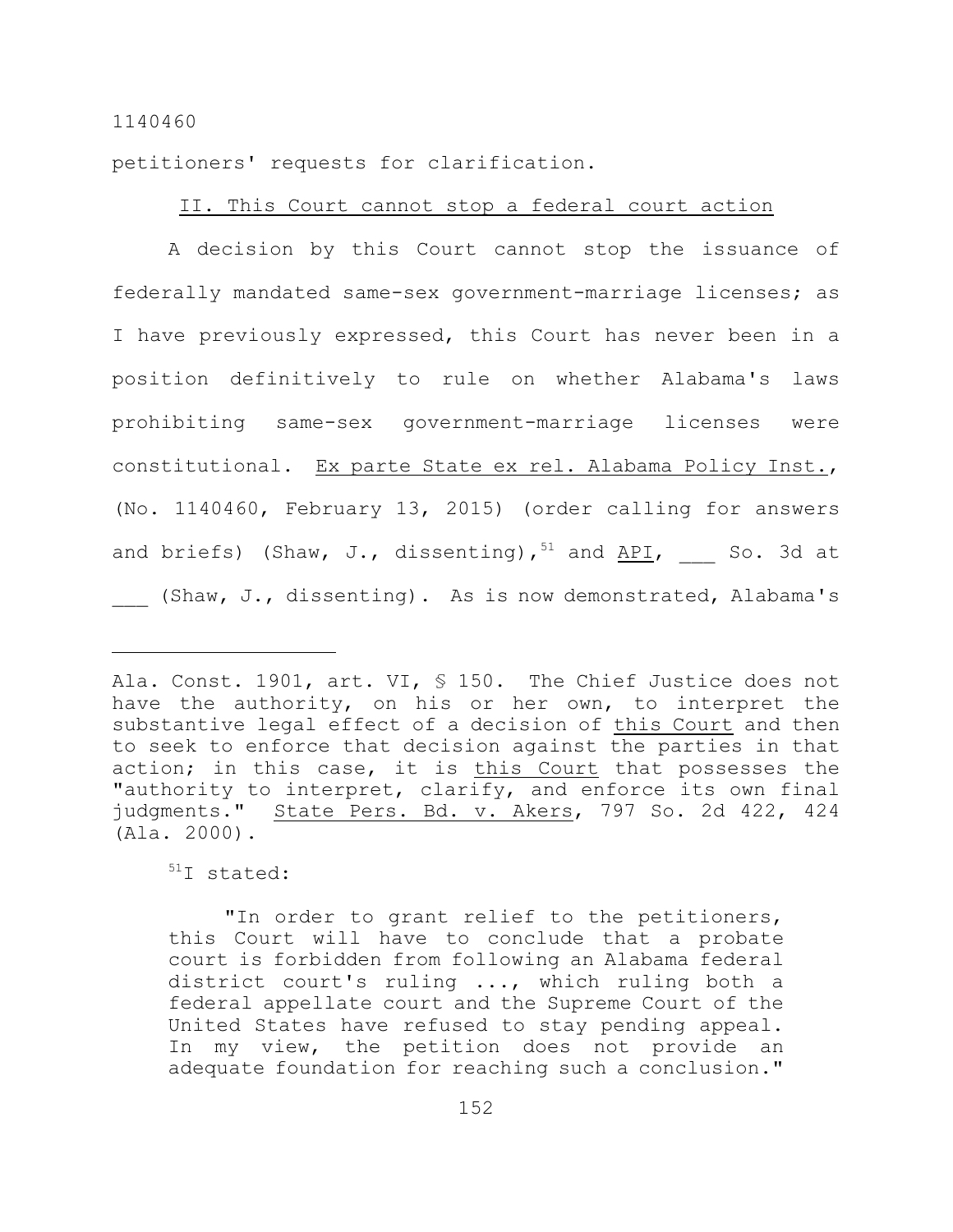probate court judges have always been subject to a federal court action, and the rulings of the federal district court have always had the potential of being underpinned by the decision in Obergefell, which the federal courts would have certainly enforced over the protestations of this Court.

We have now been invited to order Alabama's probate court judges to violate a federal court injunction. Even if this Court had the authority or the inclination to issue such an order, which it does not, the order would accomplish nothing because, if our probate court judges actually followed such an order, their defiance of the federal court injunction would subject them to punitive fines, fees, and sanctions by the federal government, the price of which would have to be paid- at least in part--by the taxpayers and would not stop the enforcement of the federal court decisions. Further, such a course of action would damage the institution of the Alabama Supreme Court and the rule of law, and it would not stop the issuance of federally mandated same-sex government-marriage licenses.

## A. All courts follow United States Supreme Court decisions

It has long been understood in American jurisprudence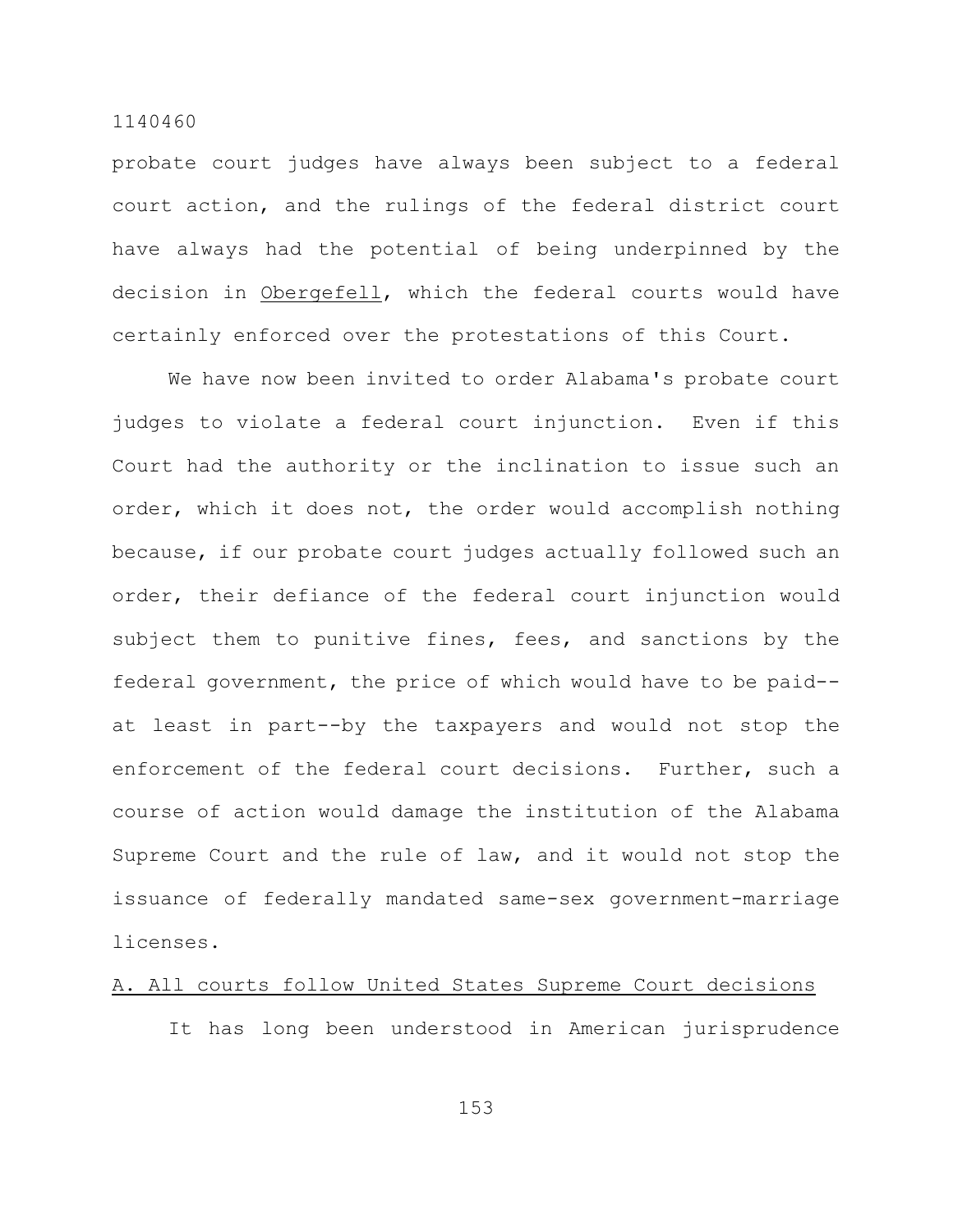that the decisions of the Supreme Court of the United States are to be followed by lower courts. Obergefell has been decided, and, as this Court has previously acknowledged: "Under Article VI of the United States Constitution, we are bound by the decisions of the United States Supreme Court." Ingram v. American Chambers Life Ins. Co., 643 So. 2d 575, 577 (Ala. 1994). It is the accepted legal doctrine and the historic legal practice in the United States to follow the decisions of the Supreme Court as authoritative on the meaning of federal law and the federal Constitution. Arguments have been put forth suggesting that this doctrine and this practice are incorrect. Those arguments generally have not been accepted by the courts in this country. For example, in Cooper v. Aaron, 358 U.S. 1 (1958), the Supreme Court of the United States rejected the argument by certain state officials that they were not bound by that Court's decisions. 52

The idea that decisions of the Supreme Court of the

 $52$ President Abraham Lincoln may have believed that he, as the head of a branch of the federal government, had the right to disavow a decision of the head of another coordinate branch of the federal government. President Lincoln was not a lower court judge. Further, I would be hesitant to cite President Lincoln as an authority for the idea that the states can rebel against the federal government.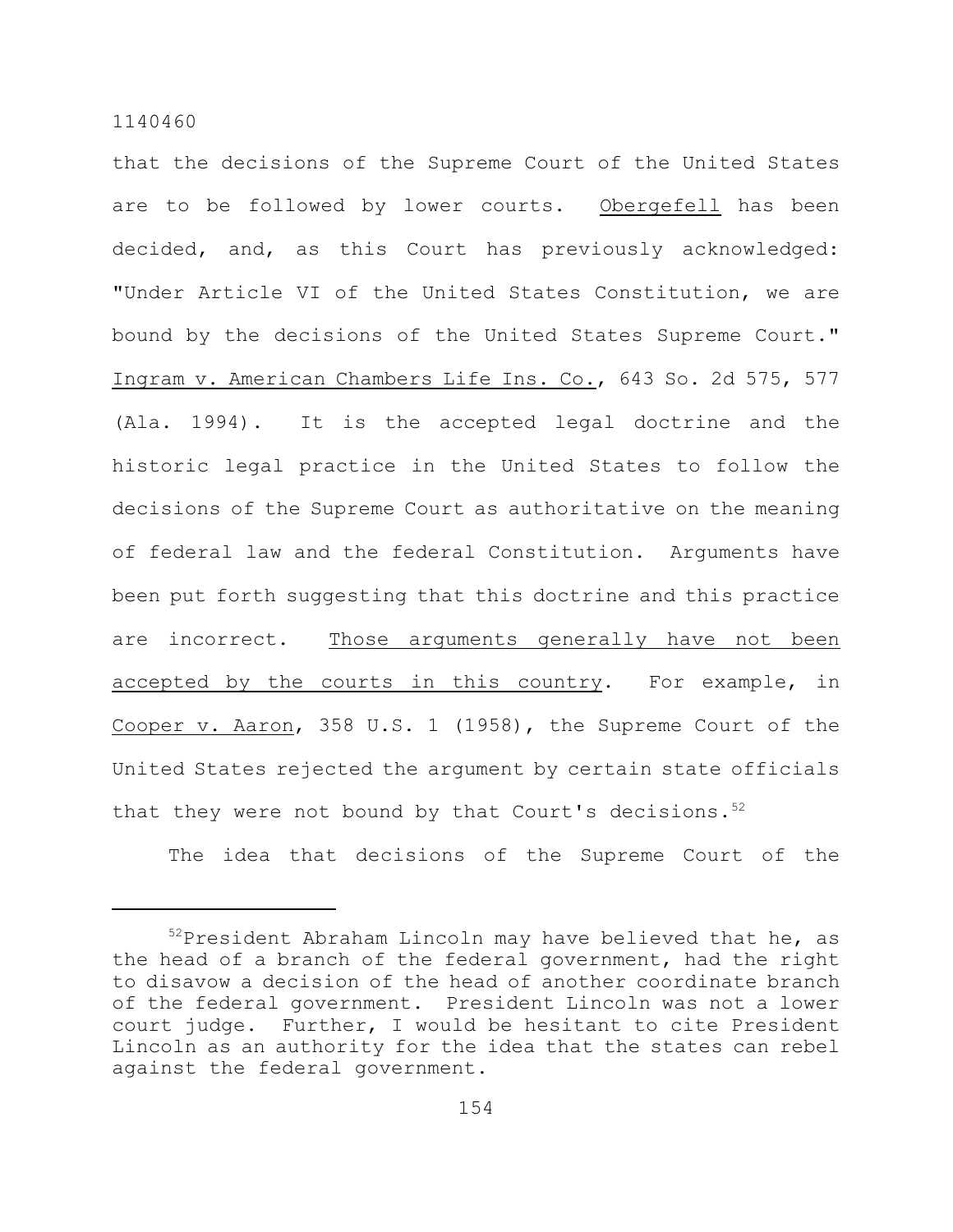United States are to be followed is not something new or strange. Thus, the members of this Court who would follow the Obergefell decision would not, as either Chief Justice Moore or Justice Parker suggests, be "bow[ing their] knee[s] to the self-established judicial despots of America," "blindly follow[ing] the unsubstantiated opinion of 'five lawyers,'" "'shrink[ing] from the discharge'" of duty, "betray[ing]" their oaths, "blatantly disregard[ing] the Constitution," standing "idly by to watch our liberties destroyed and our Constitution violated," participating in the "conversion of our republican form of government into an aristocracy of nine lawyers," or be adhering to a perceived "evil." So. 3d at , . They would, quite frankly, be doing what the vast majority of past and present judges and lawyers in this country have always assumed the Constitution requires, notwithstanding the unconvincing arguments found in the requests before us and in the specially concurring opinion of Chief Justice Moore. I charitably say the arguments are "unconvincing" because virtually no one has ever agreed with their rationales.

I would further suggest that the idea that a decision of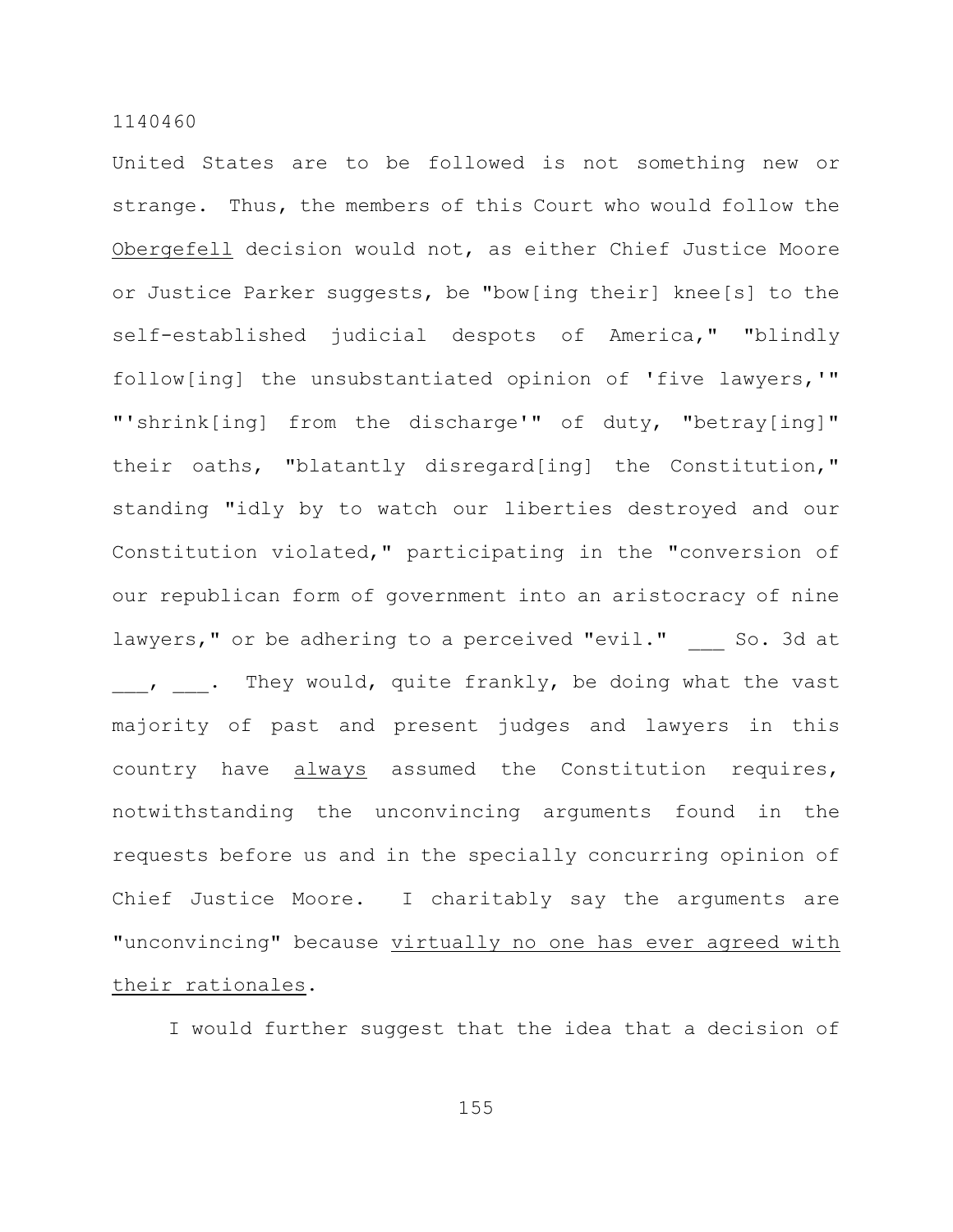the Supreme Court does not have application outside the parties to that particular case or outside the federal circuit from which it originated<sup>53</sup> is, to be blunt, just silly.<sup>54</sup> A statement by a high court as to how that court would rule in every case is one of the very basic definitions of "law": lower courts follow higher court decisions because they know they will be reversed by the higher court if they do not. The people, judges, and lawyers, in turn, rely on those decisions as statements of the "law." People do not need to have the Supreme Court of the United States rule against them individually to know what that Court considers legal or

 $53$ To the extent it is suggested that various federal courts have held that Obergefell applied to only certain states, I disagree. In Waters v Ricketts, 798 F.3d 682, 685 (8th Cir. 2015), Rosenbrahn v. Daugaard, 799 F.3d 918 (8th Cir. 2015), Jernigan v. Crane, 796 F.3d 976 (8th Cir. 2015), and Marie v. Mosier, [No. 14–cv–02518–DDC–TJJ, Aug. 10, 2015] F. Supp. 3d (D. Kan. 2015), the courts stated that Obergefell explicitly applied to the laws of other states only to note that it did not moot the litigation in those underlying cases; nevertheless, those courts specifically held that Obergefell rendered unconstitutional the same-sex government-marriage-license prohibitions they were addressing. To say that these cases somehow indicate that Obergefell does not impact Alabama has no basis.

 $54$ Although Alabama's probate judges are not parties in Obergefell, as noted above, they are parties to a lawsuit pending in a federal court that will enforce Obergefell. I find the suggestion that Obergefell somehow does not impact them strange.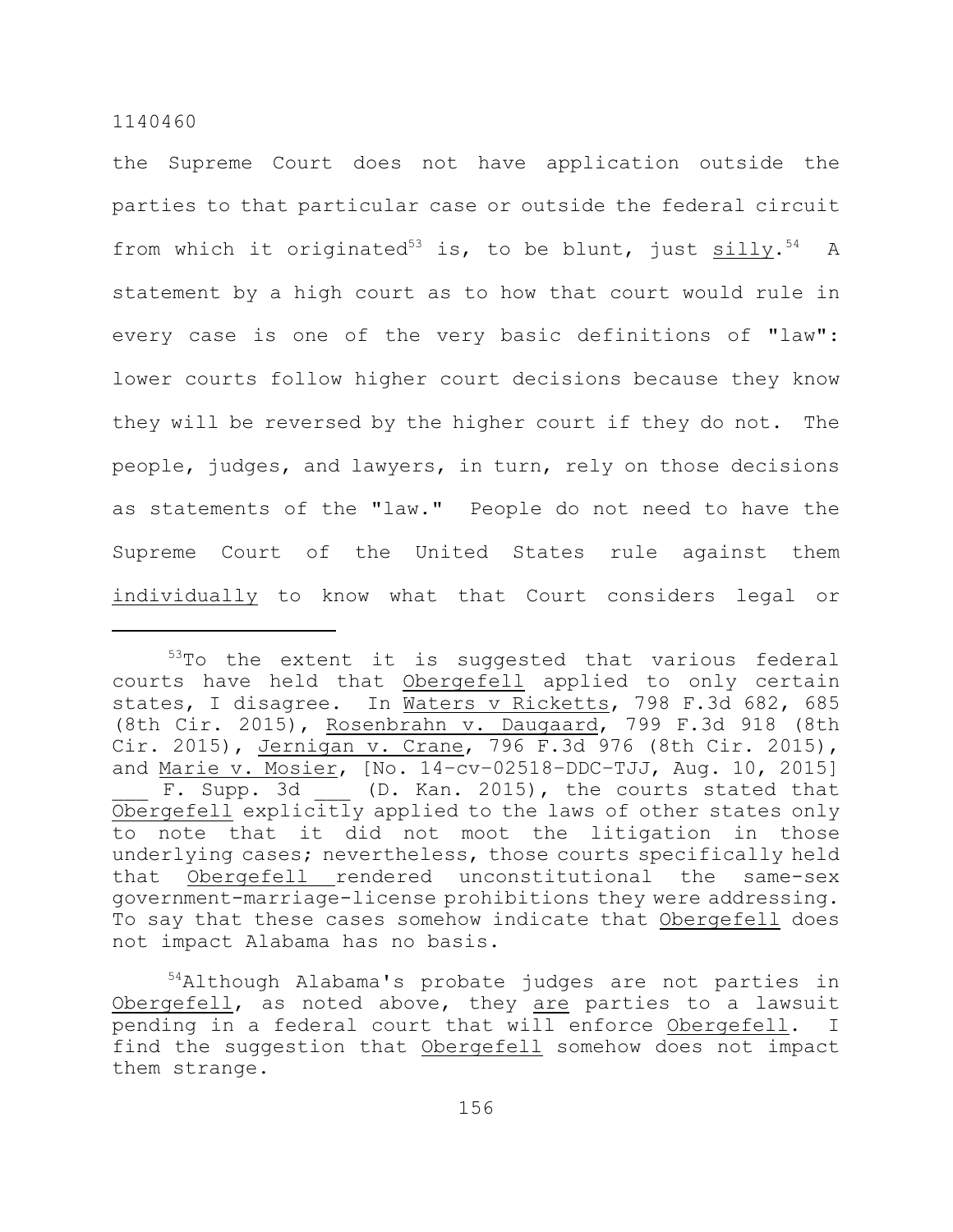constitutional. It is, to say the least, rather nonsensical judicial hairsplitting to suggest that the law has no application to people because they never had a court specifically render a judgment against them on that particular issue. Do we really think that it makes a difference that Obergefell did not originate in Alabama or that Alabama probate court judges were not parties to it? This peculiar argument, raised in the context of such strong opposition to Obergefell, simply looks like an excuse to avoid a court decision because one disagrees with it.

Conjuring up specious arguments to contend that the courts of this State suddenly do not have to follow the Supreme Court--despite doing so for nearly 200 years--is embarrassing. It does nothing but injure public confidence in the integrity and impartiality of the judiciary.

I further reject any implication that the dissenting Justices in Obergefell have "intimate[d]" or implied that the decision should be defied. I note that in Davis v. Miller (No. 15-A250, August 31, 2015), a Kentucky state official, Kim Davis, applied in the Supreme Court of the United States for a stay of an injunction that required her to issue federally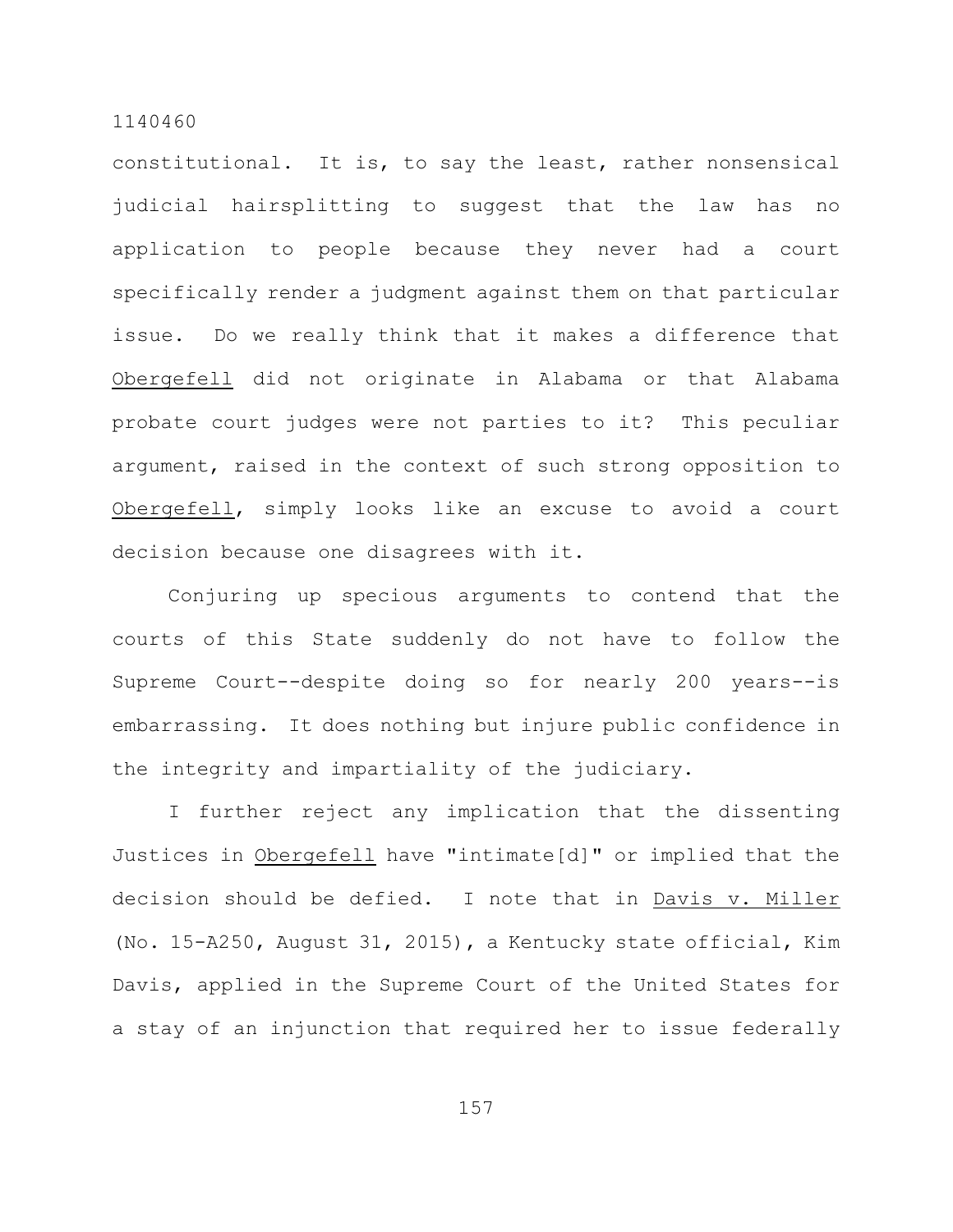mandated same-sex government-marriage licenses. The application was denied without any written dissents. If the dissenting Justices in Obergefell were sending coded messages to invite state officials to defy Obergefell, then would they have not at least issued dissents to denying relief to Davis, who was such a state official? $55$ 

At least one Justice who dissented in Obergefell has previously suggested that when a judge disagrees with the law, defiance is not an option. Justice Antonin Scalia, in an article titled "God's Justice and Ours," First Things (May 2002), discussed the options of a judge morally opposed to the

"As Justice Story explained 200 years ago, if state courts were permitted to disregard this Court's rulings on federal law, 'the laws, the treaties, and the constitution of the United States would be different in different states, and might, perhaps, never have precisely the same construction, obligation, or efficacy, in any two states. The public mischiefs that would attend such a state of things would be truly deplorable.' Martin v. Hunter's Lessee, 1 Wheat. 304, 348 (1816).

"The Idaho Supreme Court, like any other state or federal court, is bound by this Court's interpretation of federal law."

(Emphasis added.)

 $55$ Recently, the Supreme Court issued a decision with no dissents in James v. City of Boise, \_\_\_ U.S. \_\_, 136 S. Ct. 685 (2016), stating: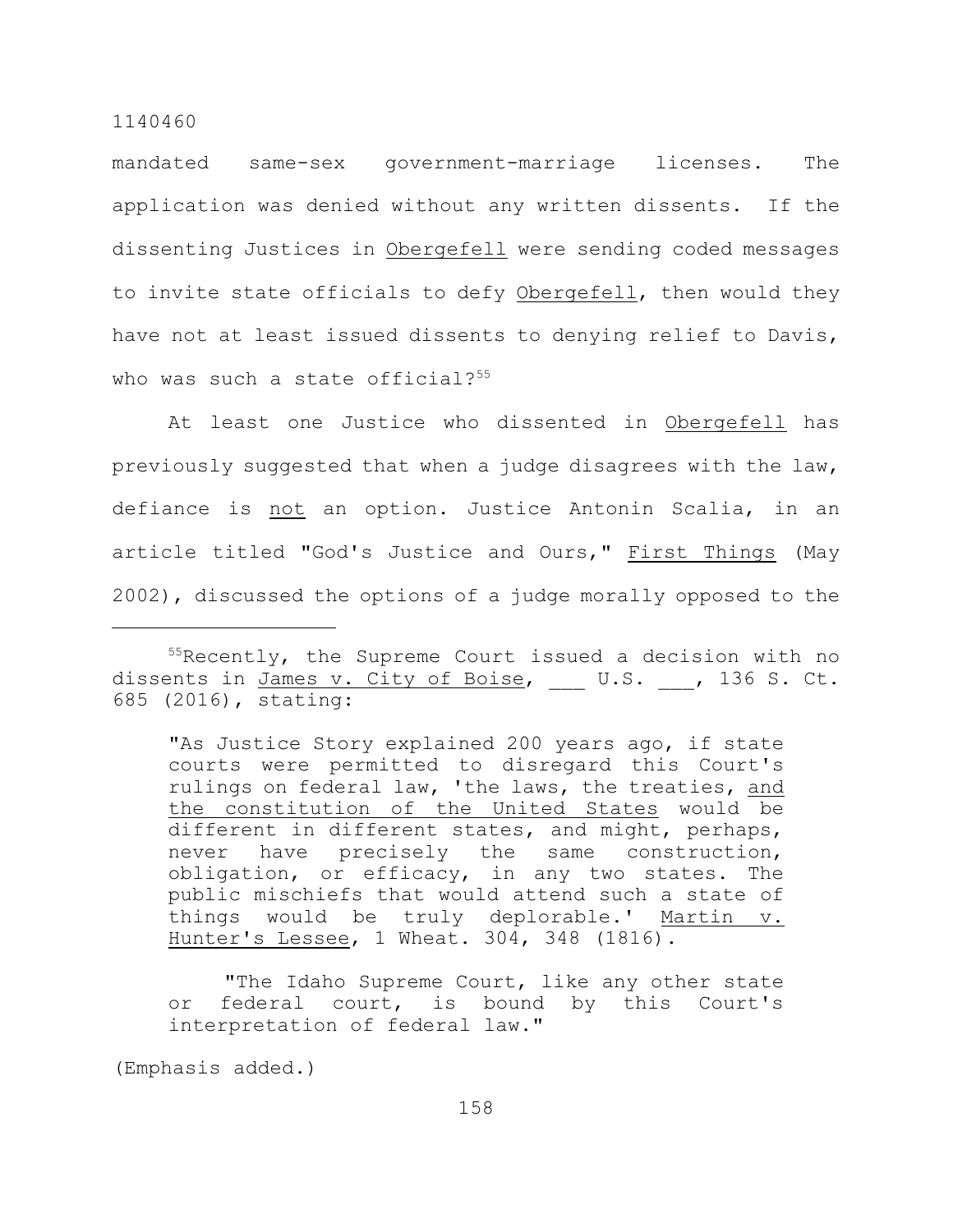death penalty but called upon to rule in such a case:

"I pause here to emphasize the point that in my view the choice for the judge who believes the death penalty to be immoral is resignation, rather than simply ignoring duly enacted, constitutional laws and sabotaging death penalty cases. He has, after all, taken an oath to apply the laws and has been given no power to supplant them with rules of his own. Of course if he feels strongly enough he can go beyond mere resignation and lead a political campaign to abolish the death penalty--and if that fails, lead a revolution. But rewrite the laws he cannot do."

If a judge finds that he or she cannot abide by a controlling decision of a higher court, then that judge should resign from office. He or she should not indulge in the pretense that rebelling against a superior court's decision is an accepted judicial response. Such conduct does not show respect for or comply with the law; it does not promote public confidence in the integrity or impartiality of the judiciary. Instead, I believe that defiance would bring the judicial office into disrepute.

Additionally, I find curious this idea put forth by Chief Justice Moore that "'the judges in every state'" may personally weigh the correctness of any Supreme Court decision and, if they disagree with it, then they may ignore it. So. 3d at . If this were indeed the case, the Constitution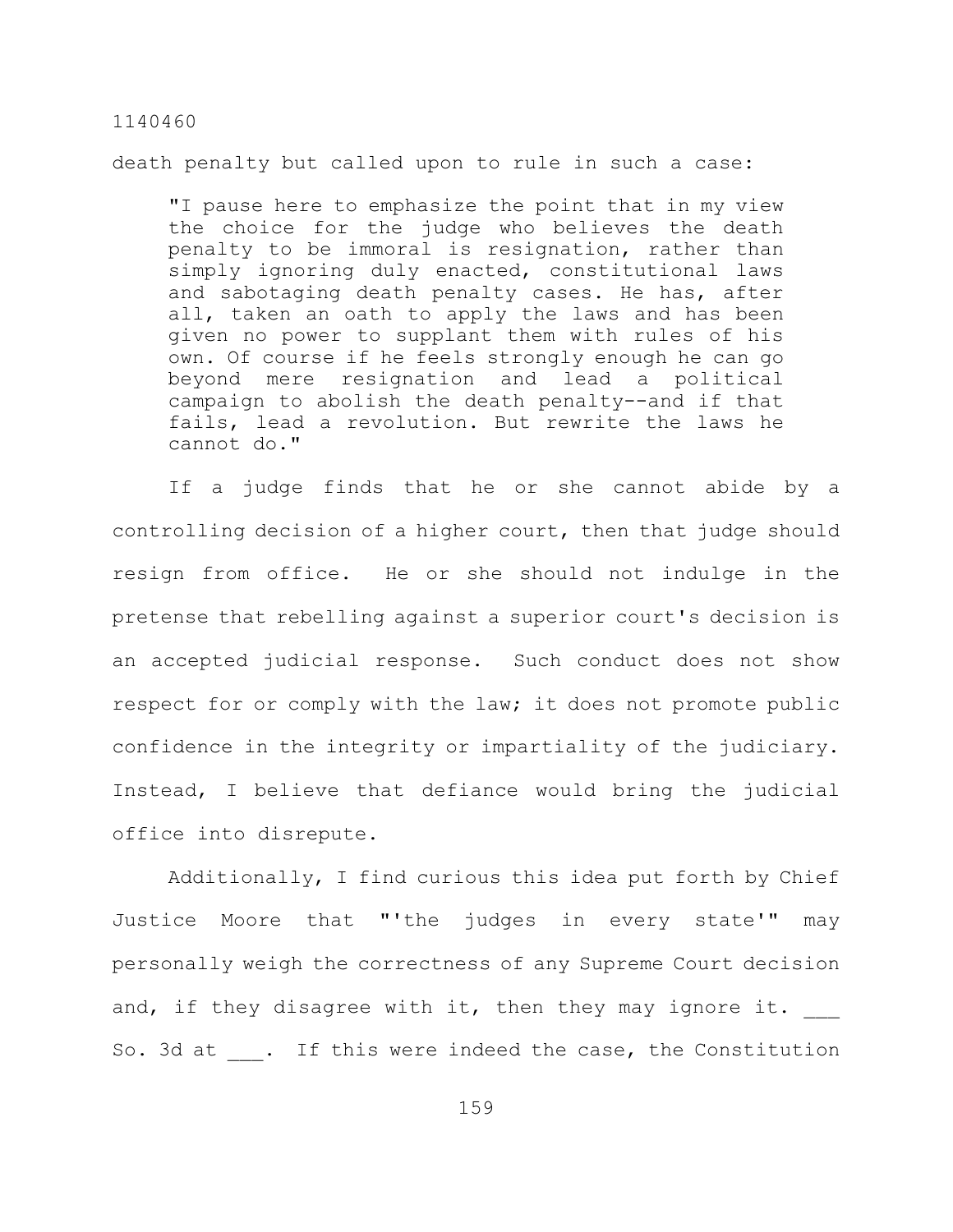would in no way be protected; instead, it would mean that there would be a different Constitution for every judge based on varying legal opinions. In McDonald v. Chicago, 561 U.S. 742 (2010), a mere "five Justices" of the Supreme Court held that the restriction in the Second Amendment on the federal government's infringing on the right to keep and bear arms also, through the Fourteenth Amendment, restricted the states. I obey that decision, and not simply because I happen to agree with it. If I did not agree with it, I would still reject the argument that such disagreement would give me the license to ignore it.<sup>56</sup> Further, this Court recently held that an Alabama Code section that banned the possession of a pistol on the property of another violated the Constitution. Ex parte Tulley, [Ms. 1140049, September 4, 2015] So. 3d (Ala. 2015). If the lower court judge, in his "legal opinion," disagrees with the "five lawyers" who concurred with this Court's "opinion that purports to interpret" the Constitution, may he ignore it, lest he "betray" his "oath and blatantly disregard the Constitution"? So. 3d at . I think that

<sup>&</sup>lt;sup>56</sup>McDonald was not a decision originating from Alabama. I could not ignore it based on the argument that it did not apply to Alabama parties or that I remained ignorant of how the Supreme Court would rule on the issue.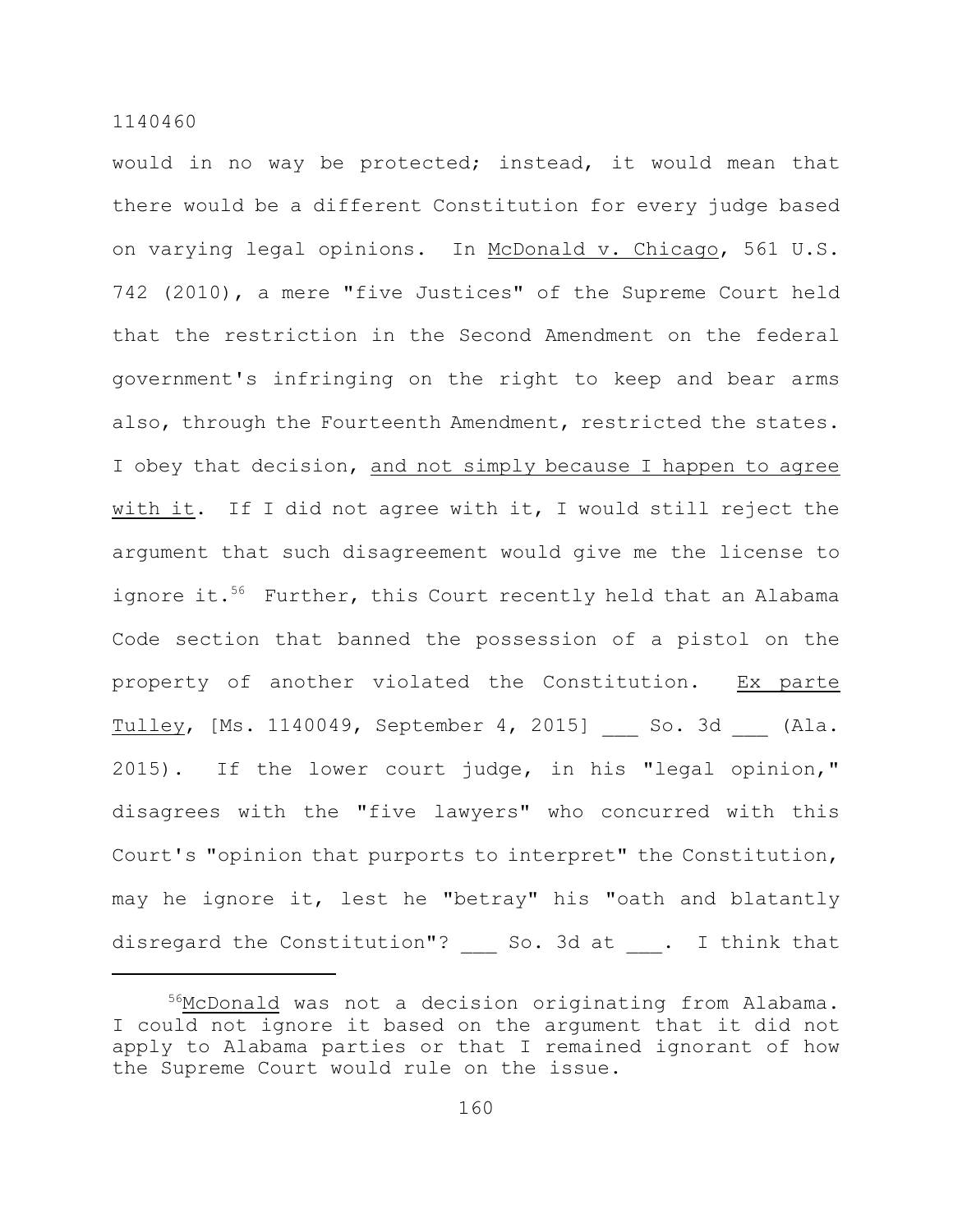this Court's reaction to such defiance would swiftly squash any such notion.

# B. This Court's opinion of the correctness of Obergefell is not material to our probate court judges

Whether this Court defies the Supreme Court does not matter, of course, because it is not Obergefell that truly controls the probate court judges of this State. Instead, those probate court judges are bound by a federal court injunction that was issued pursuant to a federal statute, 42 U.S.C. § 1983, before Obergefell was even decided. Article VI of the Constitution, the "Supremacy Clause," states that "the laws of the United States" trump state law: "This Constitution, and the Laws of the United States which shall be made in Pursuance thereof ... shall be the supreme Law of the Land; and the Judges in every State shall be bound thereby, any Thing in the Constitution or Laws of any State to the Contrary notwithstanding." So, even if one believes the notion that a Supreme Court decision is not a "law" the Supremacy Clause requires state judges to obey, the federal statute pursuant to which the federal court injunction was issued against Alabama probate court judges still trumps a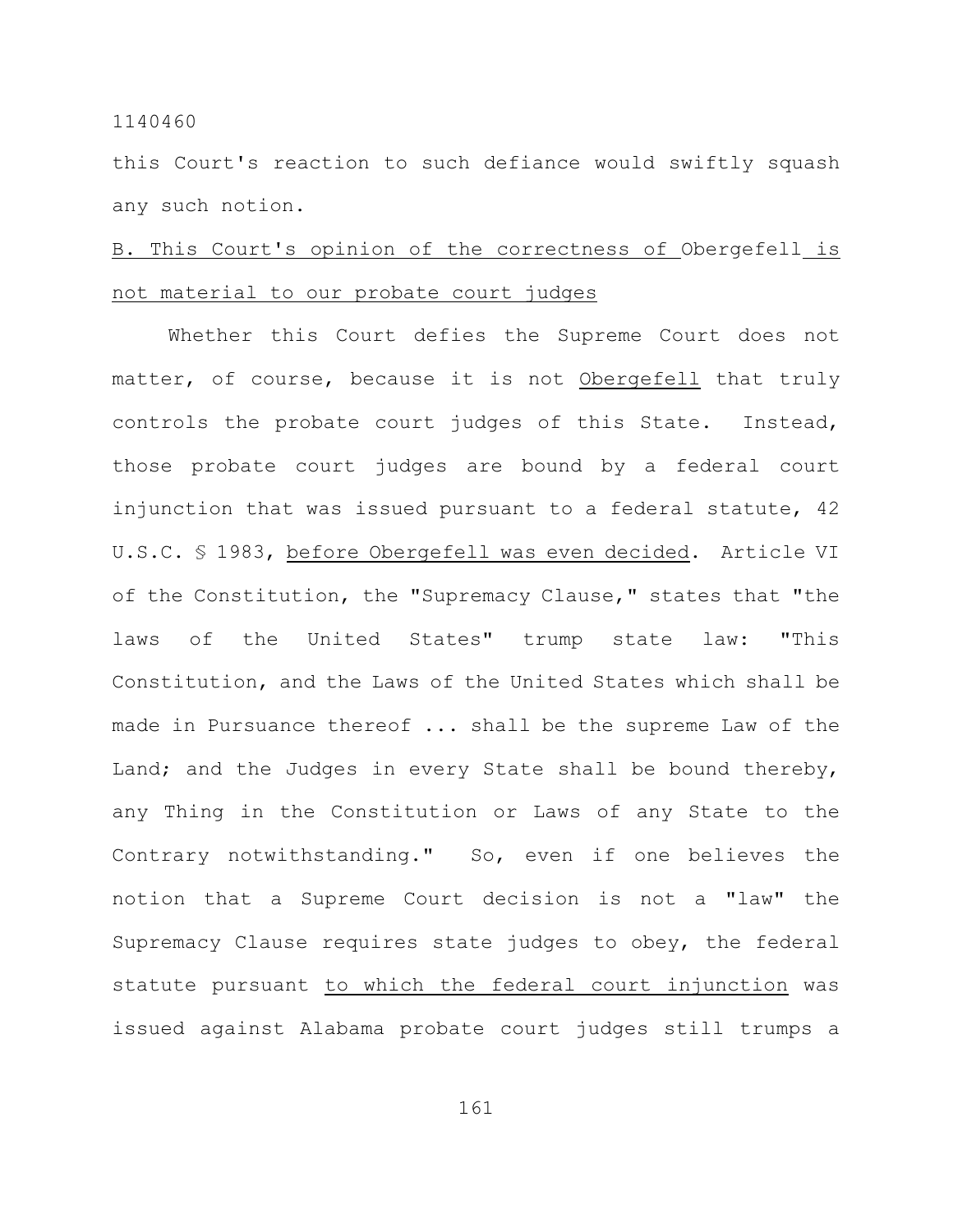contrary order by this State Court. When our probate court judges are faced with conflicting federal and state court orders--here a federal injunction issued pursuant to § 1983, and directed to parties in that case, versus this Court's writ of mandamus--the federal court's order controls. This is why no probate court in this State is currently complying with API or the Chief Justice's January 6 administrative order and issuing government-marriage licenses to opposite-sex couples but not to same-sex couples. Is it seriously to be suggested that a decision by the Supreme Court of Alabama issued on its own volition can override the decision in a federal court action where the parties are under the jurisdiction of the federal court? Perhaps it distracts too much from the rhetorical points about defying Obergefell to admit that the probate court judges still have to comply with the federal court injunction, no matter what we do in this case. Even if this Court were to right now reject the Supreme Court's longstanding role as the final arbiter of the meaning of the Constitution and purport to defy its decision in Obergefell, Alabama's probate court judges are still subject to a lawsuit in a federal district court that would not give a whit about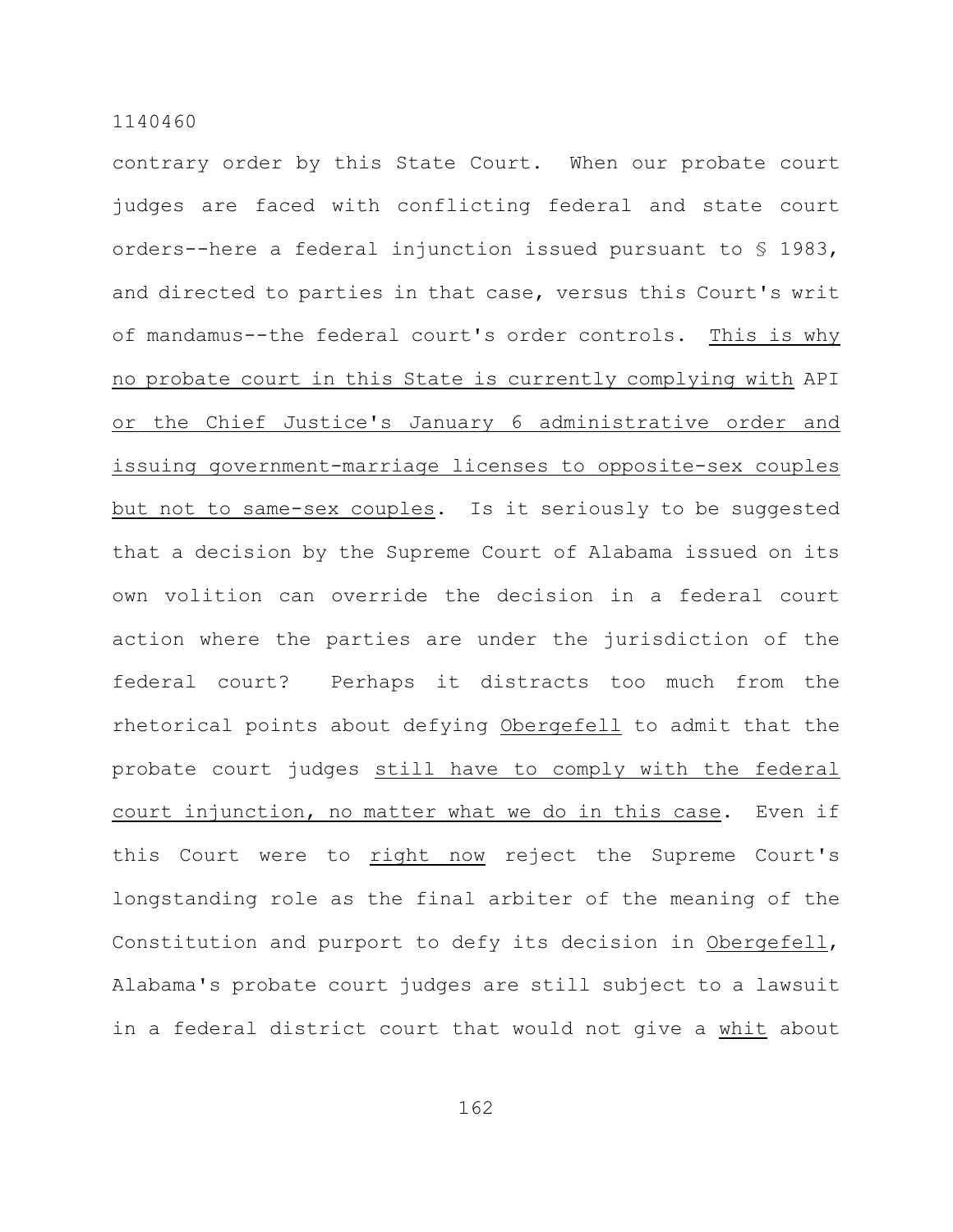this Court's actions. In any event, if anyone believes that this Court can issue a ruling on these requests that would allow our probate court judges to legally continue Alabama's prohibition on the issuance of same-sex government-marriage licenses, such belief is refuted by 200 years of law and practice. We can express our well founded frustration at the unprecedented nature of Obergefell, but we cannot stop its effect. Judges should not lead the people of this State to believe otherwise.

## III. Challenges to Obergefell cannot come from this Court

The debate over the legal and moral propriety of same-sex government marriage will certainly continue; but that debate has necessarily shifted to the court of public opinion. The issue, for all practical purposes, is now a political one. The genius of our Founding Fathers is reflected in our constitutional form of government, which dictates that whether Obergefell stands the test of time or ultimately finds itself cast upon the trash heap of history depends upon the people of the United States, who serve as the ultimate repository of political power and whose collective voices can be heard through their elected representatives at both the federal and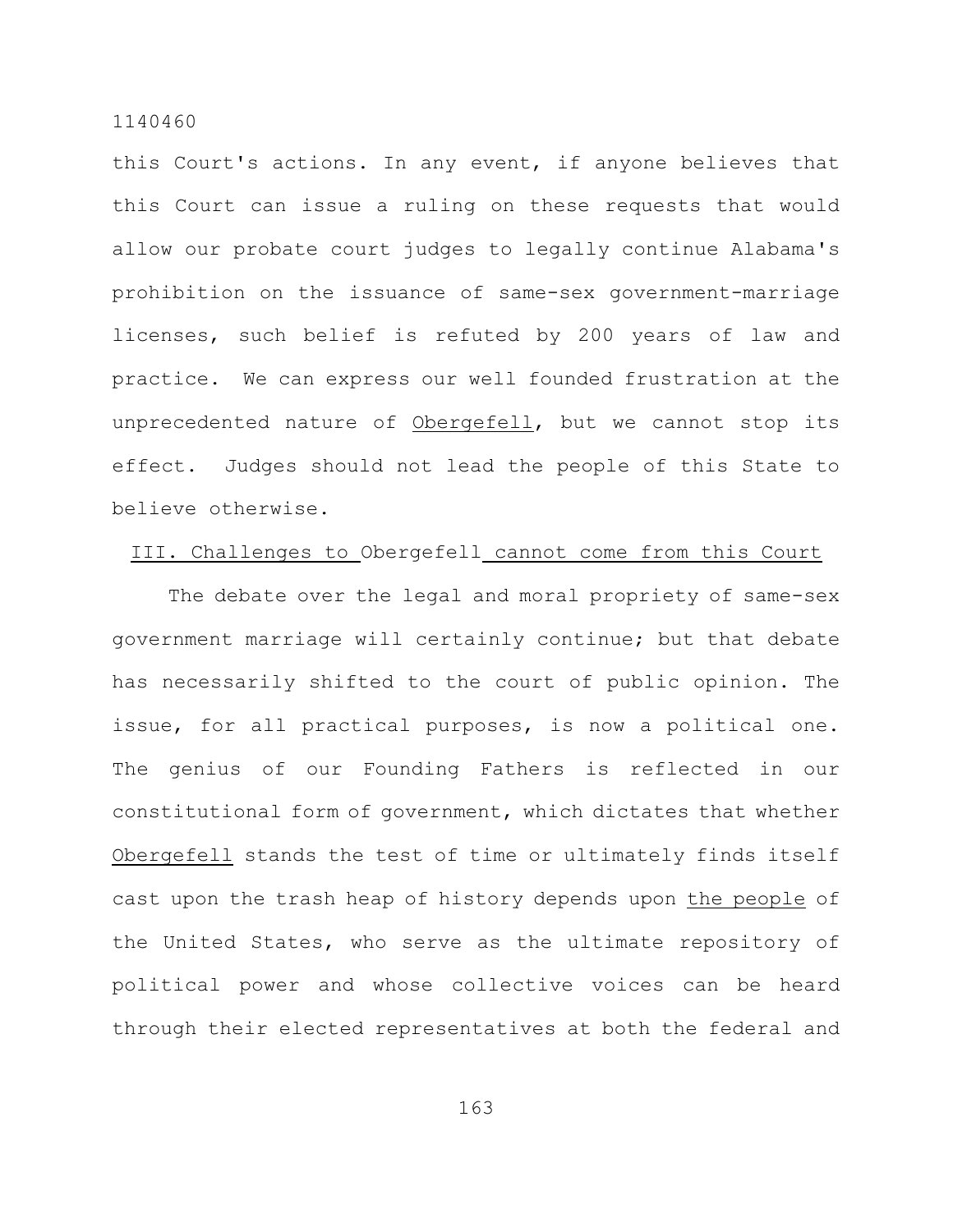state levels. See U.S. Const., art. V (setting out the procedure for amending the Constitution). If there is to be a showdown with respect to this issue, it could never have been led by this Court. Such a showdown must pit the judicial will of the highest court in the land against the greater political will of the people of this country.

"To every thing there is a season, and a time to every purpose under the heaven ... a time to keep silence, and a time to speak ...." Ecclesiastes 3:1-7. In accordance with my views concerning this Court's lack of jurisdiction, I believe that this Court should have dismissed this case at the outset; however, it is now time for the people to speak their conscience on the issue of same-sex government marriage, if they so choose.

Chief Justice Moore and Justice Parker have assumed for themselves the mantle of authority to declare a decision of the Supreme Court of the United States an illegitimate nullity. Justice Parker goes further to declare that the rule of law is dead. These are bold declarations from "two lawyers" sitting on a court subject to the decisions of that higher court. To me, the irony of doing this while failing to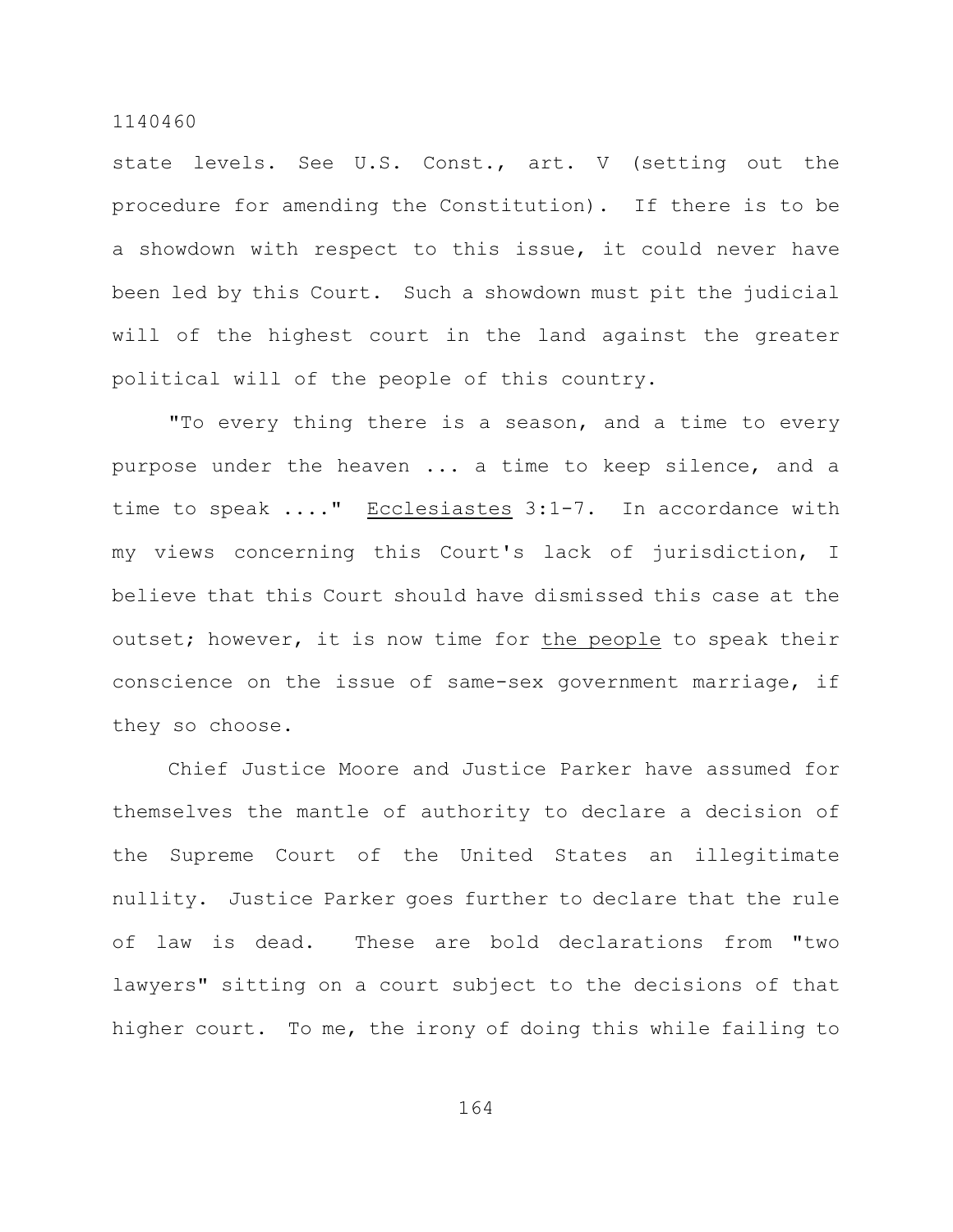address this Court's own lack of jurisdiction and its failure to follow its own well established rules of review is inescapable.

Equally troubling to me are the veiled criticisms directed toward other Justices of this Court--quoted above- who, despite principled reservations to the contrary, might follow well recognized, uncontroversial precedents that require the acknowledgment of the binding impact of Obergefell on lower courts. I cannot speak for all judges who understand that the rule of law expressed by a court of competent jurisdiction, and not the contrary opinion of a lower court judge, is the bedrock upon which our legal system was established and upon which its stability depends. I can say, however, that I have proudly fulfilled my oath of office since the day the people of Alabama first honored me in 2001 with the title "Judge" and placed on me the great responsibilities that go along with that title and that I have spent over 31 years in the service of my State striving to vindicate the rule of law and not to legislate from the bench. I am certainly no apologist for the Supreme Court of the United States, whose decisions have sometimes confounded me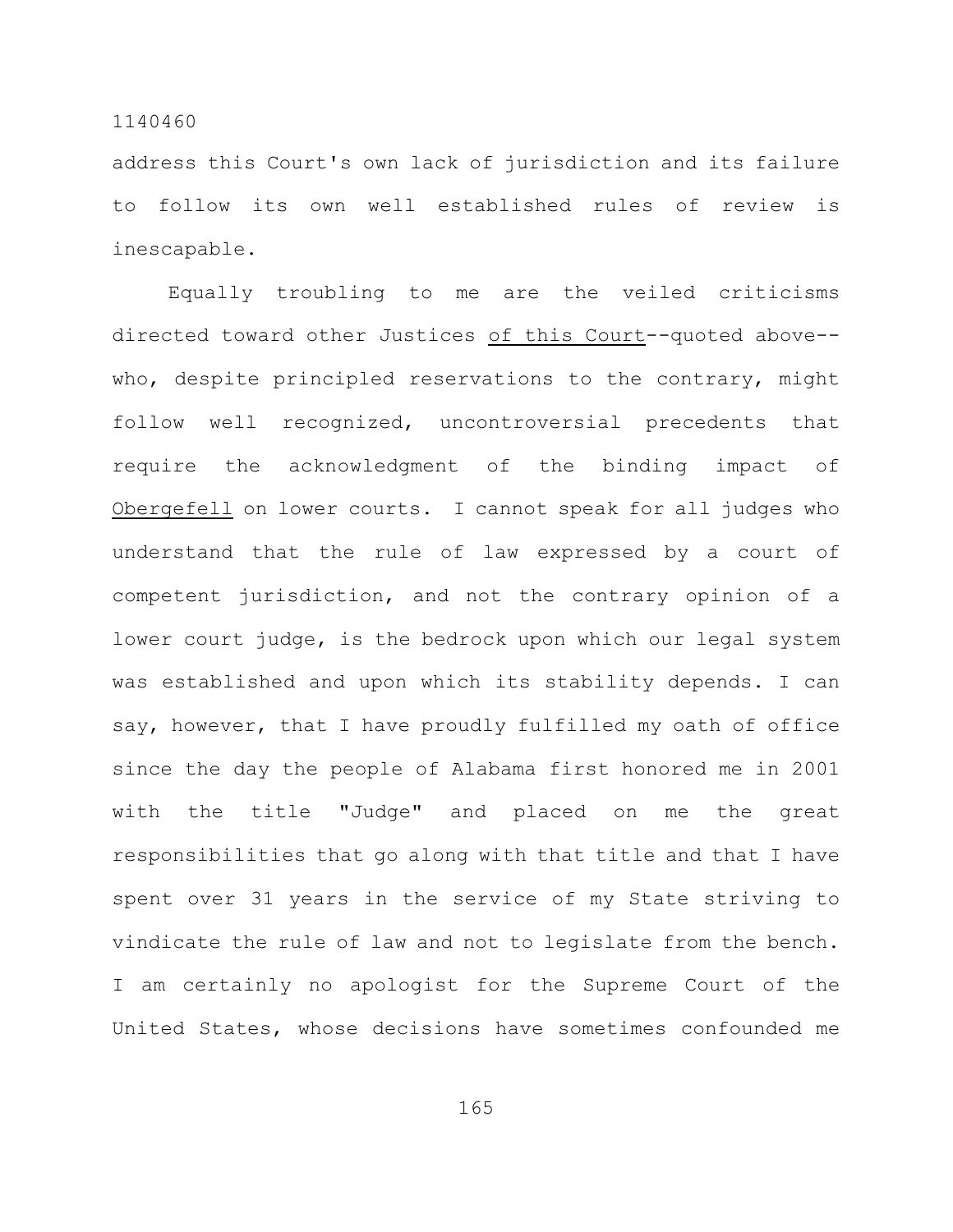over the years. $57$  But there is a right way and a wrong way under Alabama law and the United States Constitution for that Court's decisions to be questioned and addressed. Judges should act like judges, not frustrated policymakers, or, as Justice Scalia has suggested, they should resign on principle. Failure to do either, in my opinion, degrades public confidence in the judiciary.

## IV. Chief Justice Moore's statement of nonrecusal

Normally, the Justices of this Court would not comment on another Justice's reasons for declining to recuse himself or

 $57$ To this day, I have expressed no opinion with respect to Obergefell or the legality of same-sex government-marriage licenses because, given my previously expressed views on this Court's lack of jurisdiction in this case, the law will not let me. I have made no public comment on a proceeding pending before this Court, which is barred by Canon 3.A.(6), Alabama Canons of Judicial Ethics ("A judge should abstain from public comment about a pending or impending proceeding in any court, and should require similar abstention on the part of court personnel subject to his direction and control."), and the Commentary to Canon 2, Alabama Canons of Judicial Ethics ("Public confidence in the judiciary is eroded by irresponsible or improper conduct by judges. A judge must avoid all impropriety and appearance of impropriety. ... He must, therefore, accept restrictions on his conduct that might be viewed as burdensome by the ordinary citizen and should do so freely and willingly."). Further, I have not conducted myself in a manner that calls into question my integrity and impartiality, and I have avoided conduct prejudicial to the administration of justice that would bring the judicial office into disrepute, which are barred by Canon 2.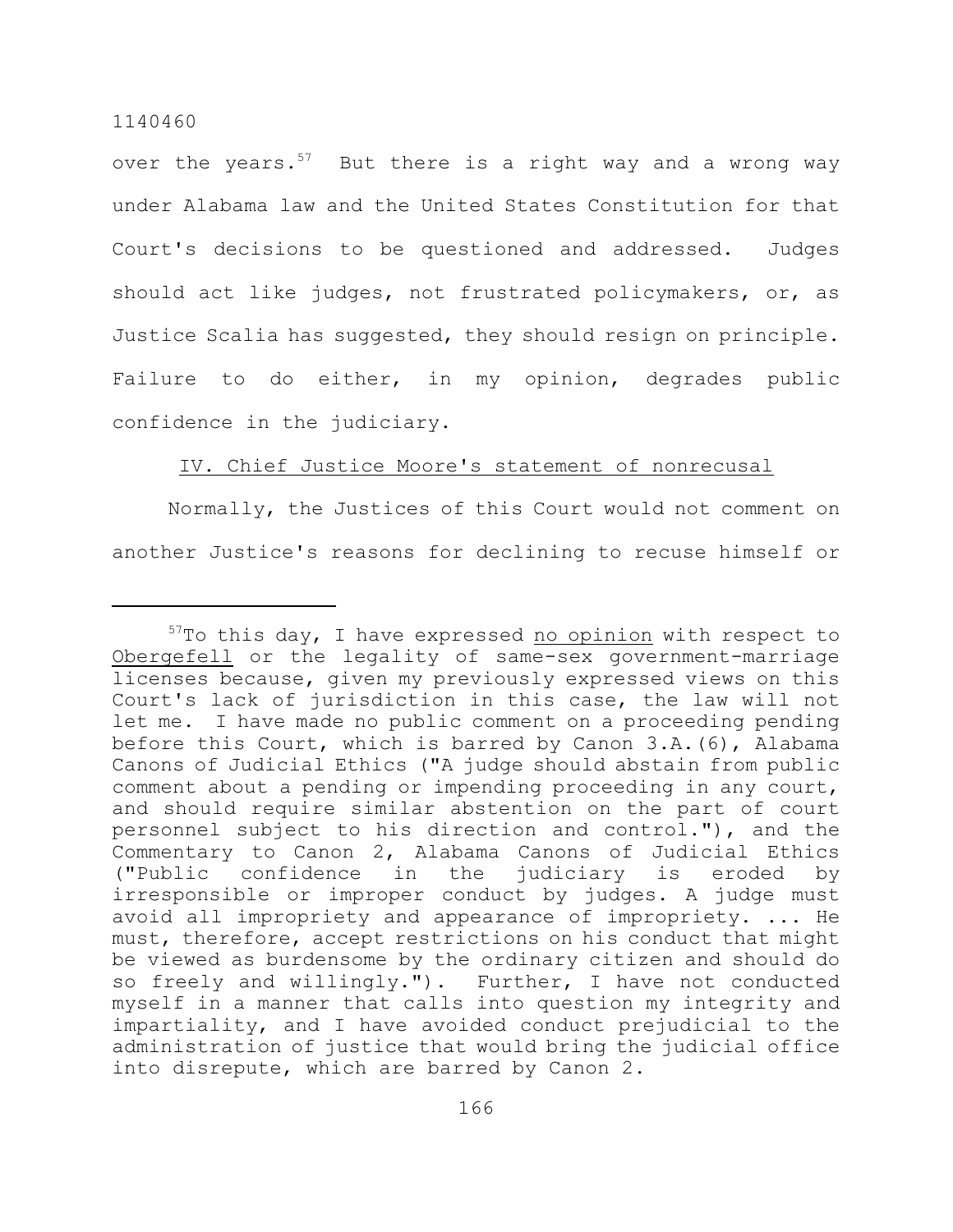herself in a case. That is a matter for the recusing Justice's conscience, and unlike the federal courts,  $58$  this Court has no mechanism for disqualifying one of its own members. However, Chief Justice Moore has used my name and my rationale in Ex parte Hinton, 172 So. 3d 348 (Ala. 2012), as support for the position he takes in his statement of nonrecusal. I am thus compelled to take the unusual step of disassociating my prior words from his current position.

Chief Justice Moore notes that he issued an administrative order on February 8, 2015, instructing the probate court judges that they were not required to comply with certain federal court injunctions in cases in which they were not named parties. In this case, one of the prior issues raised was whether the probate court judges were required to adhere to that administrative order.

In Hinton, I noted that there exists a reasonable basis to question a judge's impartiality when he sits in appellate review of his decision as a lower court judge. Chief Justice Moore states that, for an analogous reason, he declined to vote in the previous orders in this case because his February

<sup>58</sup> See 28 U.S.C. §§ 351-364.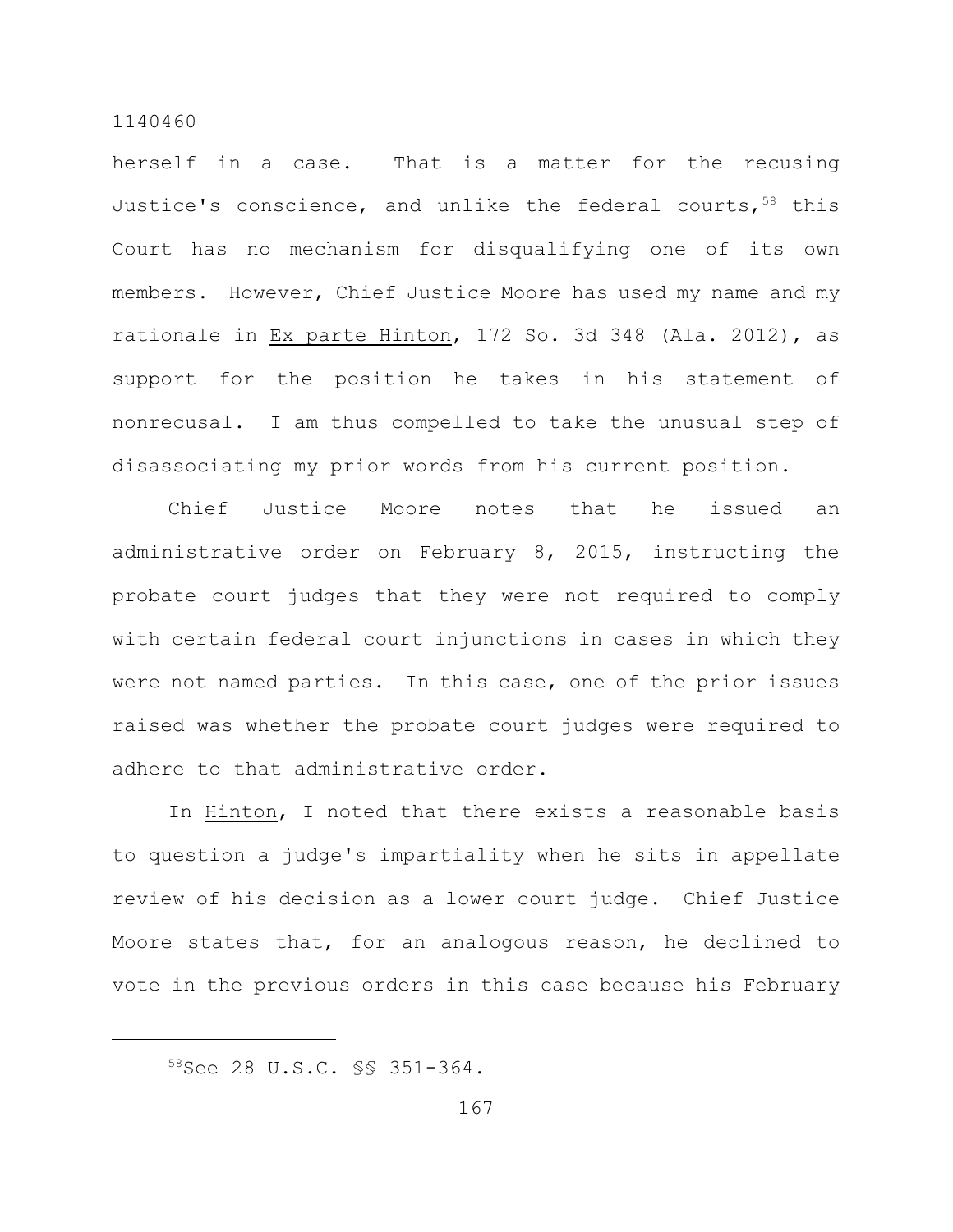\_\_\_.

8, 2015, order "addressed the issue whether probate judges in Alabama were bound by" certain federal court injunctions, which was one of the issues raised in the case. So. 3d at

I noted in Hinton that the requirement to recuse one's self did not apply when the issues in the new case were not the same as the issues in the prior case the judge had addressed. Chief Justice Moore states that the issue addressed in his February 8 order--whether the probate court judges were bound by certain federal court orders--was "mooted" by this Court's decision in API. The Chief Justice states that there now exists a "new" issue: "[T]he effect of Obergefell on this Court's mandamus order [the API decision] that the probate judges are bound to issue marriage licenses in conformity with Alabama law." The "issue now before the Court," he says, "'does not involve a determination of the correctness, propriety, or appropriateness'" of his February 8 order. So. 3d at .

The February 8, 2015, administrative order is not the only order Chief Justice Moore has issued. On January 6, 2016, he issued a second administrative order. While stating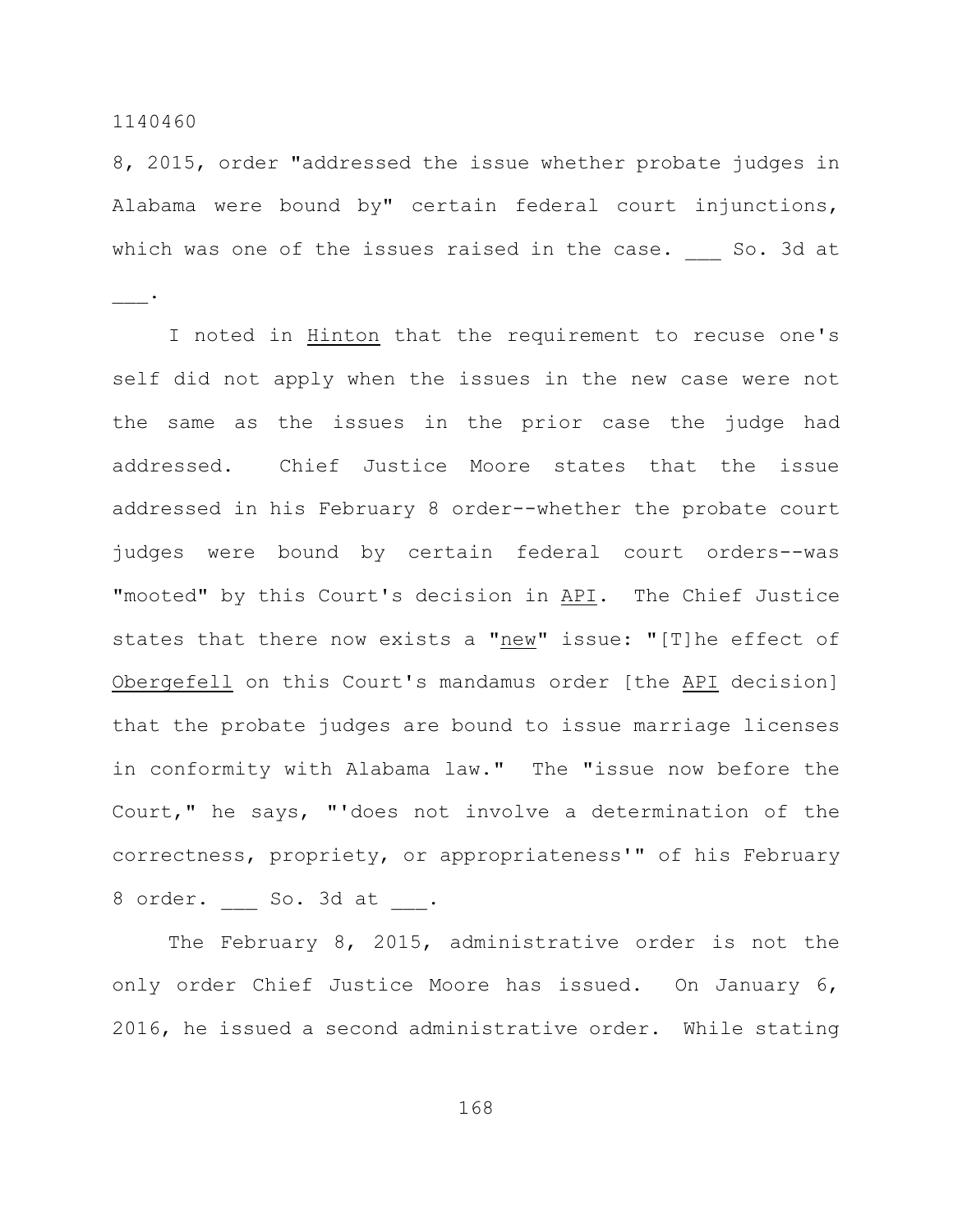in that order that he was "not at liberty to provide any guidance to Alabama probate judges on the effect of Obergefell on the existing orders of the Alabama Supreme Court," he went on to make the same arguments he makes in his special writing to explain that Obergefell did not impact this Court's prior decision. He then ordered the probate court judges to continue to apply API. These are the very things the motions before us argue and call upon the Court to address. Whether it can be claimed that the January 6 order did not actually address the same issues is not material; the focus should be on the appearance of impropriety, even if disqualification is not required by law. See Canon 3.C.(1)("A judge should disqualify himself in a proceeding in which his disqualification is required by law or his impartiality might reasonably be questioned ...." (emphasis added)); Hinton, 172 So. 3d at 354 ("'[A] reasonable person has a reasonable basis to question the impartiality of a judge who sits ... to review his own decision ....'" (quoting Rice v. McKenzie, 581 F.2d 1114, 1117 (4th Cir. 1978) (emphasis added))). The ethical considerations here involve judicial prudence and discretion, not technicalities. My statement in Hinton in no way provides